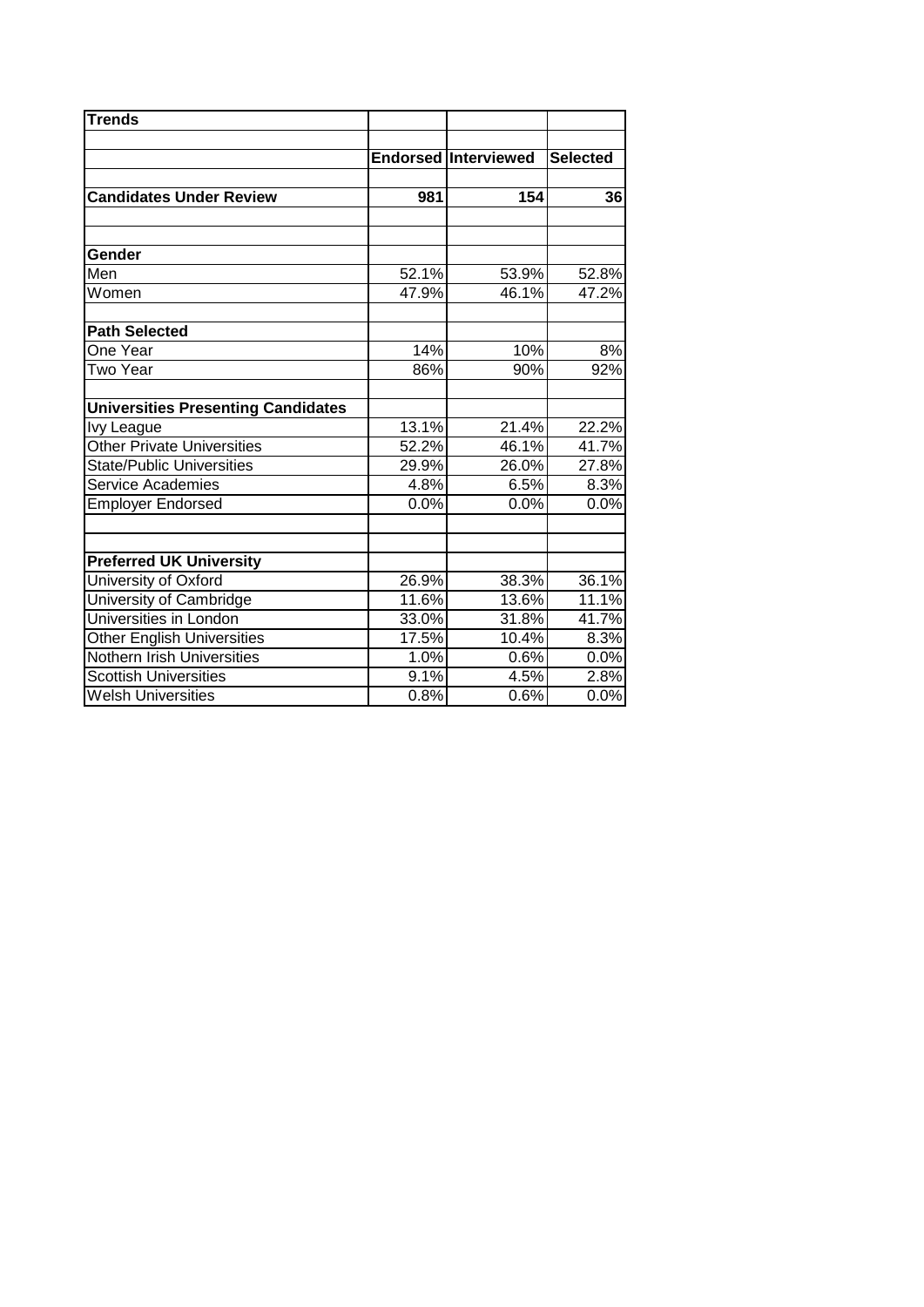**Trends**

|                                           |     | <b>Endorsed Interviewed</b> | <b>Selected</b> |  |
|-------------------------------------------|-----|-----------------------------|-----------------|--|
| <b>Candidates Under Review</b>            | 981 | 154                         | 36              |  |
| Gender                                    |     |                             |                 |  |
| Men                                       | 511 | 83                          | 19              |  |
| Women                                     | 470 | 71                          | 17              |  |
| <b>Path Selected</b>                      |     |                             |                 |  |
| One Year                                  | 141 | 15                          | 3               |  |
| Two Year                                  | 840 | 139                         | 33              |  |
| <b>Universities Presenting Candidates</b> |     |                             |                 |  |
| <b>Ivy League</b>                         | 129 | 33                          | 8               |  |
| <b>Other Private Universities</b>         | 512 | 71                          | 15              |  |
| <b>State/Public Universities</b>          | 293 | 40                          | 10              |  |
| Service Academies                         | 47  | 10                          | 3               |  |
| <b>Employer Endorsed</b>                  | 0   | 0                           | $\Omega$        |  |
| <b>Preferred UK University</b>            |     |                             |                 |  |
| University of Oxford                      | 264 | 59                          | 13              |  |
| University of Cambridge                   | 114 | 21                          | 4               |  |
| Universities in London                    | 324 | 49                          | 15              |  |
| <b>Other English Universities</b>         | 172 | 16                          | 3               |  |
| Nothern Irish Universities                | 10  | 1                           | 0               |  |
| <b>Scottish Universities</b>              | 89  | 7                           | 1               |  |
| <b>Welsh Universities</b>                 | 8   | 1                           | 0               |  |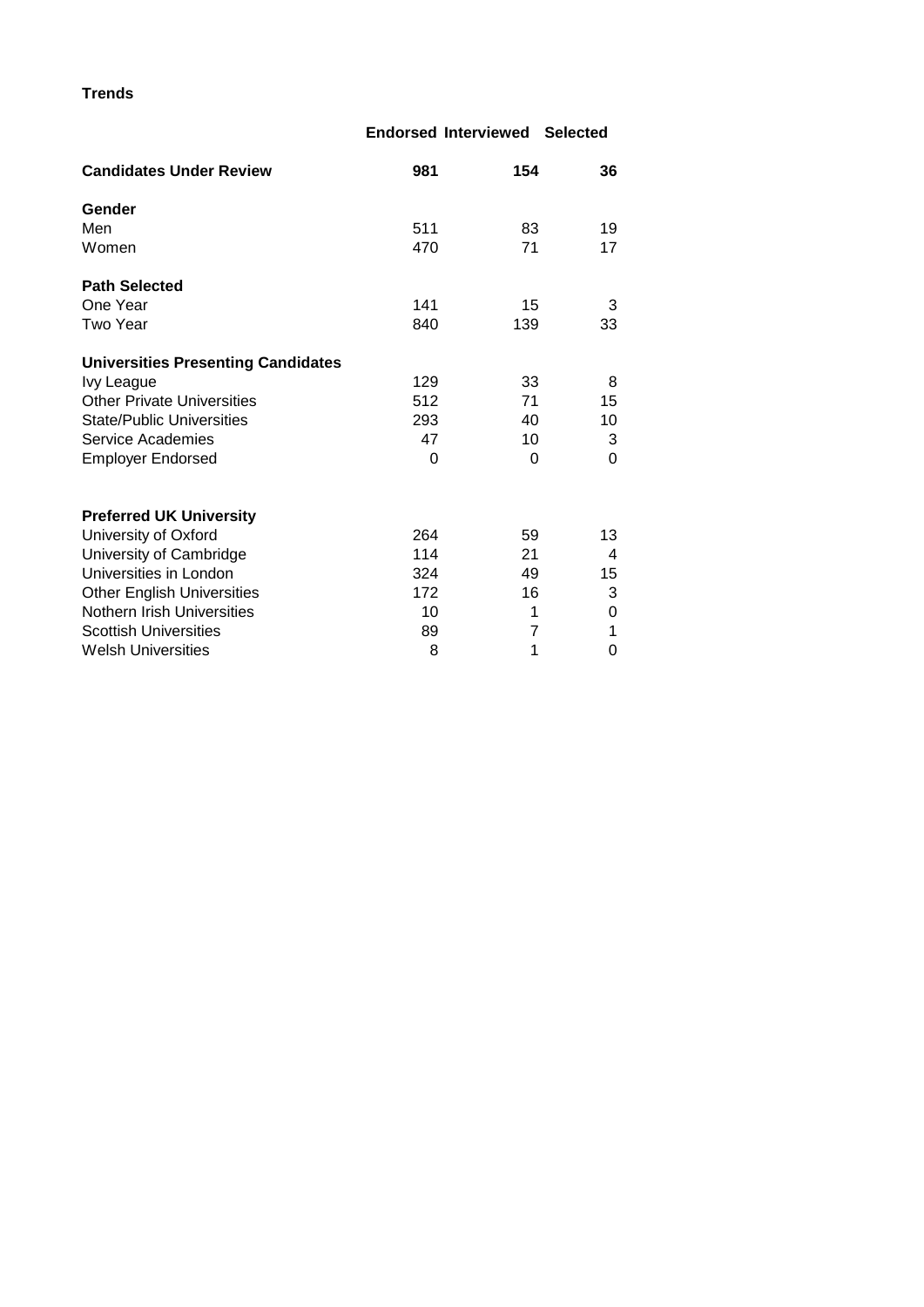## **Comparisons**

|                                                                       |                | <b>Endorsed</b> |                |                |                |                |                |                |                |                |                |
|-----------------------------------------------------------------------|----------------|-----------------|----------------|----------------|----------------|----------------|----------------|----------------|----------------|----------------|----------------|
|                                                                       | 2002           | 2003            | 2004           | 2005           | 2006           | 2007           | 2008           | 2009           | 2010           | 2011           | 2012           |
| Gender                                                                |                |                 |                |                |                |                |                |                |                |                |                |
| Men                                                                   | 48.2%          | 49.3%           | 51.0%          | 48.1%          | 47.4%          | 50.0%          | 50.3%          | 49.4%          | 45.2%          | 48.1%          | 52.1%          |
| Women                                                                 | 51.8%          | 50.7%           | 49.0%          | 51.9           | 52.6%          | 50.0%          | 49.7%          | 50.6%          | 54.8%          | 51.9%          | 47.9%          |
|                                                                       |                |                 |                |                |                |                |                |                |                |                |                |
| <b>Path Selected</b>                                                  |                |                 |                |                |                |                |                |                |                |                |                |
| One Year                                                              | 0.0%           | 0.0%            | 0.0%           | 0.0%           | 0.0%           | 0.0%           | 0.0%           | $0.0\%$        | 16.0%          | 16.0%          | 14.0%          |
| Two Year                                                              | 100.0%         | 100.0%          | 100.0%         | 100.0%         | 100.0%         | 100.0%         | 100.0%         | 100.0%         | 84.0%          | 84.0%          | 86.0%          |
| <b>Universities Presenting Candidates</b>                             |                |                 |                |                |                |                |                |                |                |                |                |
|                                                                       |                |                 |                |                |                |                |                |                |                |                |                |
| Ivy League                                                            | 17.4%          | 15.7%           | 16.0%          | 11.8%          | 11.2%          | 12.3%          | 10.8%          | 10.7%          | 11.9%          | 12.8%          | 13.1%          |
| <b>Other Private Universities</b>                                     | 47.4%          | 48.2%           | 41.8%          | 52.2%          | 54.3%          | 51.5%          | 51.0%          | 46.7%          | 50.9%          | 51.8%          | 52.2%          |
| <b>State/Public Universities</b><br>Service Academies                 | 30.1%<br>4.9%  | 31.8%<br>4.3%   | 37.4%<br>4.8%  | 30.1%          | 30.1%<br>4.4%  | 31.3%<br>4.5%  | 31.9%<br>6.1%  | 30.2%          | 31.2%<br>5.9%  | 30.2%<br>5.2%  | 29.9%<br>4.8%  |
| <b>Employer Endorsed</b>                                              | 0.4%           | 0.0%            | 0.0%           | 5.4%<br>0.5%   | 0.0%           | 0.4%           | 0.1%           | 5.3%<br>0.3%   | 0.1%           | 0.0%           | 0.0%           |
|                                                                       |                |                 |                |                |                |                |                |                |                |                |                |
|                                                                       |                |                 |                |                |                |                |                |                |                |                |                |
| <b>Preferred UK University</b>                                        |                |                 |                |                |                |                |                |                |                |                |                |
| University of Oxford                                                  | 35.4%          | 31.2%           | 32.3%          | 32.0%          | 31.5%          | 32.4%          | 30.9%          | 30.8%          | 28.0%          | 29.3%          | 36.1%          |
| University of Cambridge                                               | 13.8%          | 11.4%           | 12.7%          | 13.0%          | 12.9%          | 13.0%          | 12.3%          | 12.4%          | 11.4%          | 12.9%          | 11.1%          |
| Universities in London                                                | 17.3%          | 20.9%           | 22.6%          | 25.7%          | 25.9%          | 26.7%          | 25.4%          | 26.3%          | 31.0%          | 29.5%          | 33.0%          |
| <b>Other English Universities</b>                                     | 21.6%          | 14.4%           | 20.9%          | 19.3%          | 18.7%          | 17.6%          | 20.1%          | 17.5%          | 18.6%          | 17.6%          | 17.5%          |
| Nothern Irish Universities                                            | 1.0%           | 0.6%            | 1.6%           | 0.9%           | 1.4%           | 1.0%           | 1.2%           | 1.7%           | 1.1%           | 1.5%           | 1.0%           |
| <b>Scottish Universities</b><br><b>Welsh Universities</b>             | 10.0%<br>1.0%  | 5.1%<br>0.3%    | 8.8%<br>1.3%   | 7.6%<br>1.5%   | 8.8%<br>0.7%   | 6.8%<br>0.6%   | 8.2%<br>1.8%   | 10.3%<br>1.0%  | 8.3%<br>1.5%   | 7.9%<br>1.2%   | 9.1%<br>0.8%   |
|                                                                       |                |                 |                |                |                |                |                |                |                |                |                |
|                                                                       |                | Interviewed     |                |                |                |                |                |                |                |                |                |
|                                                                       | 2002           | 2003            | 2004           | 2005           | 2006           | 2007           | 2008           | 2009           | 2010           | 2011           | 2012           |
|                                                                       |                |                 |                |                |                |                |                |                |                |                |                |
| Gender<br>Men                                                         | 56.5%          | 56.1%           | 61.0%          | 52.5%          | 52.8%          | 51.8%          | 58.3%          | 59.3%          | 56.8%          | 57.6%          | 53.9%          |
| Women                                                                 | 43.5%          | 43.9%           | 39.0%          | 47.5%          | 47.2%          | 48.2%          | 41.7%          | 40.7%          | 43.2%          | 42.4%          | 46.1%          |
|                                                                       |                |                 |                |                |                |                |                |                |                |                |                |
| <b>Path Selected</b>                                                  |                |                 |                |                |                |                |                |                |                |                |                |
| One Year<br>Two Year                                                  | 0.0%           | 0.0%            | 0.0%           | 0.0%           | 0.0%           | 0.0%           | 0.0%           | 0.0%           | 15.0%          | 15.0%          | 10.0%          |
|                                                                       | 100.0%         | 100.0%          | 100.0%         | 100.0%         | 100.0%         | 100.0%         | 100.0%         | 100.0%         | 85.0%          | 85.0%          | 90.0%          |
| <b>Universities Presenting Candidates</b>                             |                |                 |                |                |                |                |                |                |                |                |                |
|                                                                       |                |                 |                |                |                |                |                |                |                |                |                |
| Ivy League                                                            | 23.0%          | 15.3%           | 18.2%          | 16.9%          | 14.9%          | 22.6%          | 17.3%          | 19.1%          | 20.4%          | 22.8%          | 21.4%          |
| <b>Other Private Universities</b><br><b>State/Public Universities</b> | 40.4%<br>29.2% | 36.5%<br>40.9%  | 41.5%<br>32.1% | 47.5%<br>26.3% | 42.9%<br>34.2% | 43.9%<br>26.8% | 40.5%<br>29.8% | 45.1%<br>25.9% | 40.7%<br>33.3% | 44.9%<br>22.2% | 46.1%<br>26.0% |
| Service Academies                                                     | 7.5%           | 7.3%            | 8.2%           | 8.1%           | 8.1%           | 6.7%           | 12.5%          | 9.3%           | 5.6%           | 10.1%          | 6.5%           |
| <b>Employer Endorsed</b>                                              | 0.0%           | 0.0%            | 0.0%           | 1.3%           | 0.0%           | 0.0%           | 0.0%           | 0.6%           | 0.0%           | 0.0%           | 0.0%           |
|                                                                       |                |                 |                |                |                |                |                |                |                |                |                |
| <b>Preferred UK University</b>                                        |                |                 |                |                |                |                |                |                |                |                |                |
| University of Oxford                                                  | 44.7%          | 35.0%           | 34.6%          | 49.4%          | 39.1%          | 41.5%          | 34.5%          | 38.9%          | 31.5%          | 38.0%          | 38.3%          |
| University of Cambridge                                               | 14.9%          | 14.0%           | 20.8%          | 16.3%          | 16.1%          | 18.3%          | 11.9%          | 15.4%          | 14.8%          | 14.6%          | 13.6%          |
| Universities in London                                                | 13.0%          | 22.3%           | 22.6%          | 20.0%          | 27.3%          | 25.0%          | 30.4%          | 24.7%          | 38.3%          | 27.2%          | 31.8%          |
| <b>Other English Universities</b>                                     | 21.1%          | 11.5%           | 15.7%          | 9.4%           | 11.2%          | 7.3%           | 16.7%          | 14.2%          | 9.9%           | 14.6%          | 10.4%          |
| Nothern Irish Universities                                            | 0.6%           | 0.0%            | 2.5%           | 1.3%           | 1.2%           | 1.2%           | 1.8%           | 1.9%           | 0.0%           | 0.6%           | 0.6%           |
| <b>Scottish Universities</b><br><b>Welsh Universities</b>             | 5.6%<br>0.0%   | 5.1%<br>0.0%    | 3.1%<br>0.6%   | 3.8%<br>0.0%   | 3.7%<br>1.2%   | 4.9%<br>1.8%   | 4.2%<br>0.6%   | 3.7%<br>1.2%   | 4.9%<br>0.6%   | 5.1%<br>0.0%   | 4.5%<br>0.6%   |
|                                                                       |                |                 |                |                |                |                |                |                |                |                |                |
|                                                                       |                | <b>Selected</b> |                |                |                |                |                |                |                |                |                |
|                                                                       | 2002           | 2003            | 2004           | 2005           | 2006           | 2007           | 2008           | 2009           | 2010           | 2011           | 2012           |
| Gender                                                                |                |                 |                |                |                |                |                |                |                |                |                |
| Men                                                                   | 55.0%          | 67.5%           | 65.9%          | 53.5%          | 60.5%          | 56.8%          | 51.4%          | 72.5%          | 62.9%          | 60.6%          | 52.8%          |
| Women                                                                 | 45.0%          | 32.5%           | 34.1%          | 46.5%          | 39.5%          | 43.2%          | 48.6%          | 27.5%          | 37.1%          | 39.4%          | 47.2%          |
|                                                                       |                |                 |                |                |                |                |                |                |                |                |                |
| <b>Path Selected</b><br>One Year                                      | 0.0%           | 0.0%            | 0.0%           | 0.0%           | 0.0%           | 0.0%           | 0.0%           | 0.0%           | 14.0%          | 3.0%           | 8.0%           |
| Two Year                                                              | 100.0%         | 100.0%          | 100.0%         | 100.0%         | 100.0%         | 100.0%         | 100.0%         | 100.0%         | 86.0%          | 97.0%          | 92.0%          |
|                                                                       |                |                 |                |                |                |                |                |                |                |                |                |
| <b>Universities Presenting Candidates</b>                             |                |                 |                |                |                |                |                |                |                |                |                |
| Ivy League                                                            | 30.0%          | 15.0%           | 9.1%           | 16.3%          | 18.6%          | 20.5%          | 18.9%          | 17.5%          | 20.0%          | 27.3%          | 22.2%          |
| <b>Other Private Universities</b>                                     | 35.0%          | 40.0%           | 50.0%          | 48.8%          | 44.2%          | 36.4%          | 29.7%          | 50.0%          | 45.7%          | 54.5%          | 41.7%          |
| <b>State/Public Universities</b>                                      | 22.5%          | 40.0%           | 31.8%          | 20.9%          | 32.6%          | 31.8%          | 40.5%          | 20.0%          | 28.6%          | 15.2%          | 27.8%          |
| Service Academies                                                     | 12.5%          | 5.0%            | 9.1%           | 9.3%           | 4.7%           | 11.4%          | 10.8%          | 12.5%          | 5.7%           | 3.0%           | 8.3%           |
| <b>Employer Endorsed</b>                                              | 0.0%           | 0.0%            | 0.0%           | 4.7%           | 0.0%           | 0.0%           | 0.0%           | 0.0%           | 0.0%           | 0.0%           | 0.0%           |
| <b>Preferred UK University</b>                                        |                |                 |                |                |                |                |                |                |                |                |                |
|                                                                       |                |                 |                |                |                |                |                |                |                |                |                |
| University of Oxford                                                  | 47.5%          | 42.5%           | 27.3%          | 44.2%          | 46.5%          | 36.4%          | 32.4%          | 30.0%          | 25.7%          | 36.4%          | 36.1%          |
| University of Cambridge<br>Universities in London                     | 17.5%<br>17.5% | 12.5%<br>22.5%  | 13.6%<br>38.6% | 20.9%<br>23.3% | 20.9%<br>11.6% | 25.0%<br>25.0% | 10.8%<br>29.7% | 20.0%<br>30.0% | 17.1%<br>48.6% | 18.2%<br>24.2% | 11.1%<br>41.7% |
| <b>Other English Universities</b>                                     | 7.5%           | 7.5%            | 11.4%          | 9.3%           | 16.3%          | 6.8%           | 18.9%          | 12.5%          | 8.6%           | 12.1%          | 8.3%           |
| Nothern Irish Universities                                            | 1.0%           | 0.0%            | 1.6%           | 0.0%           | 2.3%           | 0.0%           | 2.7%           | 0.0%           | 0.0%           | 0.0%           | 0.0%           |
| <b>Scottish Universities</b>                                          | 10.0%          | 5.0%            | 4.5%           | 2.3%           | 2.3%           | 6.8%           | 5.4%           | 2.5%           | 0.0%           | 9.1%           | 2.8%           |
| <b>Welsh Universities</b>                                             | 0.0%           | 0.0%            | 2.3%           | 0.0%           | 0.0%           | 0.0%           | 0.0%           | 5.0%           | 0.0%           | 0.0%           | 0.0%           |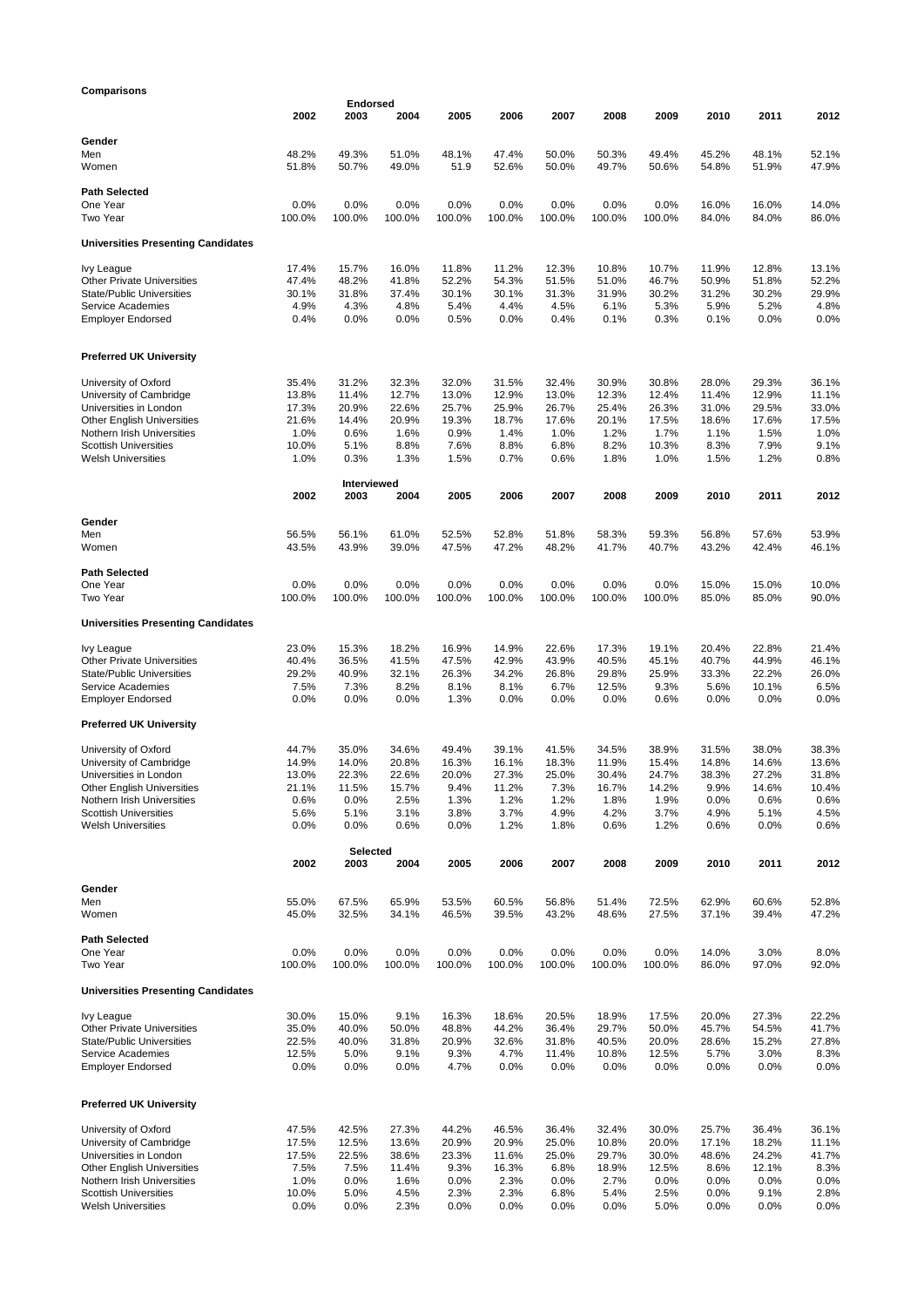| <b>Total Number of Endorsed</b>                        |               |               |                |               |               |                |               |               |              |
|--------------------------------------------------------|---------------|---------------|----------------|---------------|---------------|----------------|---------------|---------------|--------------|
|                                                        |               |               |                |               |               |                |               |               |              |
|                                                        | ATL           | <b>BOS</b>    | <b>CHIG</b>    | DC            | HOU           | LA             | <b>NY</b>     | SF            | <b>TOTAL</b> |
| <b>BY REGION</b>                                       | 126           | 90            | 204            | 83            | 119           | 96             | 157           | 106           | 981          |
| % of national pool                                     | 12.8%         | 9.2%          | 20.8%          | 8.5%          | 12.1%         | 9.8%           | 16.0%         | 10.8%         |              |
|                                                        |               |               |                |               |               |                |               |               |              |
| <b>GENDER</b>                                          |               |               |                |               |               |                |               |               |              |
| Men                                                    | 63            | 48            | 104            | 52            | 67            | 47             | 75            | 55            | 511          |
| % of regional pool                                     | 50.0%         | 53.3%         | 51.0%          | 62.7%         | 56.3%         | 49.0%          | 47.8%         | 51.9%         |              |
| % of national pool                                     | 6.4%          | 4.9%          | 10.6%          | 5.3%          | 6.8%          | 4.8%           | 7.6%          | 5.6%          | 52.1%        |
|                                                        |               |               |                |               |               |                |               |               |              |
| Women                                                  | 63            | 42            | 100            | 31            | 52            | 49             | 82            | 51            | 470          |
| % of regional pool<br>% of national pool               | 50.0%<br>6.4% | 46.7%<br>4.3% | 49.0%<br>10.2% | 37.3%<br>3.2% | 43.7%<br>5.3% | 51.0%<br>5.0%  | 52.2%<br>8.4% | 48.1%<br>5.2% | 47.9%        |
|                                                        |               |               |                |               |               |                |               |               |              |
| UNIVERSITIES PRESENTING CANDIDATES                     |               |               |                |               |               |                |               |               |              |
|                                                        |               |               |                |               |               |                |               |               |              |
| <b>Ivy League</b>                                      | 12            | 24            | 17             | 10            | 10            | 10             | 32            | 14            | 129          |
| % of regional pool                                     | 9.5%          | 26.7%         | 8.3%           | 12.0%         | 8.4%          | 10.4%          | 20.4%         | 13.2%         |              |
| % of national pool                                     | 1.2%          | 2.4%          | 1.7%           | 1.0%          | 1.0%          | 1.0%           | 3.3%          | 1.4%          | 13.1%        |
| <b>Other Private Universities</b>                      | 62            | 48            | 108            | 45            | 52            | 54             | 91            | 52            | 512          |
| % of regional pool                                     | 49.2%         | 53.3%         | 52.9%          | 54.2%         | 43.7%         | 56.3%          | 58.0%         | 49.1%         |              |
| % of national pool                                     | 6.3%          | 4.9%          | 11.0%          | 4.6%          | 5.3%          | 5.5%           | 9.3%          | 5.3%          | 52.2%        |
|                                                        |               |               |                |               |               |                |               |               |              |
| <b>State/Public Universities</b><br>% of regional pool | 46<br>36.5%   | 16<br>17.8%   | 74<br>36.3%    | 21<br>25.3%   | 49<br>41.2%   | 30<br>31.3%    | 26<br>16.6%   | 31<br>29.2%   | 293          |
| % of national pool                                     | 4.7%          | 1.6%          | 7.5%           | 2.1%          | 5.0%          | 3.1%           | 2.7%          | 3.2%          | 29.9%        |
|                                                        |               |               |                |               |               |                |               |               |              |
| <b>Service Academies</b>                               | 6             | 2             | 5              | 7             | 8             | $\overline{2}$ | 8             | 9             | 47           |
| % of regional pool                                     | 4.8%          | 2.2%          | 2.5%           | 8.4%          | 6.7%          | 2.1%           | 5.1%          | 8.5%          |              |
| % of national pool                                     | 0.6%          | 0.2%          | 0.5%           | 0.7%          | 0.8%          | 0.2%           | 0.8%          | 0.9%          | 4.8%         |
| <b>Employer Endorsed</b>                               | 0             | $\mathbf 0$   | $\mathbf 0$    | $\mathbf 0$   | 0             | $\mathbf{0}$   | $\mathbf 0$   | 0             | $\bf{0}$     |
| % of regional pool                                     | 0.0%          | 0.0%          | 0.0%           | 0.0%          | 0.0%          | 0.0%           | 0.0%          | 0.0%          |              |
| % of national pool                                     | 0.0%          | 0.0%          | 0.0%           | 0.0%          | 0.0%          | 0.0%           | 0.0%          | 0.0%          | 0.0%         |
|                                                        |               |               |                |               |               |                |               |               |              |
| PREFERRED UK UNIVERSITY                                |               |               |                |               |               |                |               |               |              |
|                                                        |               |               |                |               |               |                |               |               |              |
| <b>University of Oxford</b>                            | 31            | 28            | 50             | 20            | 34            | 28             | 52            | 21            | 264          |
| % of regional pool                                     | 24.6%         | 31.1%         | 24.5%          | 24.1%         | 28.6%         | 29.2%          | 33.1%         | 19.8%         |              |
| % of national pool                                     | 3.2%          | 2.9%          | 5.1%           | 2.0%          | 3.5%          | 2.9%           | 5.3%          | 2.1%          | 26.9%        |
| <b>University of Cambridge</b>                         | 10            | 11            | 27             | 8             | 6             | 12             | 20            | 20            | 114          |
| % of regional pool                                     | 7.9%          | 12.2%         | 13.2%          | 9.6%          | 5.0%          | 12.5%          | 12.7%         | 18.9%         |              |
| % of national pool                                     | 1.0%          | 1.1%          | 2.8%           | 0.8%          | 0.6%          | 1.2%           | 2.0%          | 2.0%          | 11.6%        |
|                                                        |               |               |                |               |               |                |               |               |              |
| <b>University of London</b><br>% of regional pool      | 47<br>37.3%   | 33<br>36.7%   | 57<br>27.9%    | 29<br>34.9%   | 43<br>36.1%   | 32<br>33.3%    | 47<br>29.9%   | 36<br>34.0%   | 324          |
| % of national pool                                     | 4.8%          | 3.4%          | 5.8%           | 3.0%          | 4.4%          | 3.3%           | 4.8%          | 3.7%          | 33.0%        |
|                                                        |               |               |                |               |               |                |               |               |              |
| <b>Other English Universities</b>                      | 21            | 10            | 49             | 11            | 28            | 18             | 18            | 17            | 172          |
| % of regional pool                                     | 16.7%         | 11.1%         | 24.0%          | 13.3%         | 23.5%         | 18.8%          | 11.5%         | 16.0%         |              |
| % of national pool                                     | 2.1%          | 1.0%          | 5.0%           | 1.1%          | 2.9%          | 1.8%           | 1.8%          | 1.7%          | 17.5%        |
| <b>Nothern Irish Universities</b>                      | 0             | 0             | 2              | 1             | 1             | $\mathbf{1}$   | 5             | 0             | 10           |
| % of regional pool                                     | 0.0%          | 0.0%          | 1.0%           | 1.2%          | 0.8%          | 1.0%           | 3.2%          | 0.0%          |              |
| % of national pool                                     | 0.0%          | 0.0%          | 0.2%           | 0.1%          | 0.1%          | 0.1%           | 0.5%          | 0.0%          | 1.0%         |
|                                                        |               |               |                |               |               |                |               |               |              |
| <b>Scottish Universities</b>                           | 15            | 7             | 18             | 14            | 6             | $\sqrt{5}$     | 13            | 11            | 89           |
| % of regional pool<br>% of national pool               | 11.9%<br>1.5% | 7.8%<br>0.7%  | 8.8%<br>1.8%   | 16.9%<br>1.4% | 5.0%<br>0.6%  | 5.2%<br>0.5%   | 8.3%<br>1.3%  | 10.4%<br>1.1% | 9.1%         |
|                                                        |               |               |                |               |               |                |               |               |              |
| <b>Welsh Universities</b>                              | 2             |               | $\mathbf{1}$   | 0             |               | $\mathbf 0$    | 2             |               | 8            |
| % of regional pool                                     | 1.6%          | 1.1%          | 0.5%           | 0.0%          | 0.8%          | 0.0%           | 1.3%          | 0.9%          |              |
| % of national pool                                     | 0.2%          | 0.1%          | 0.1%           | 0.0%          | 0.1%          | 0.0%           | 0.2%          | 0.1%          | 0.8%         |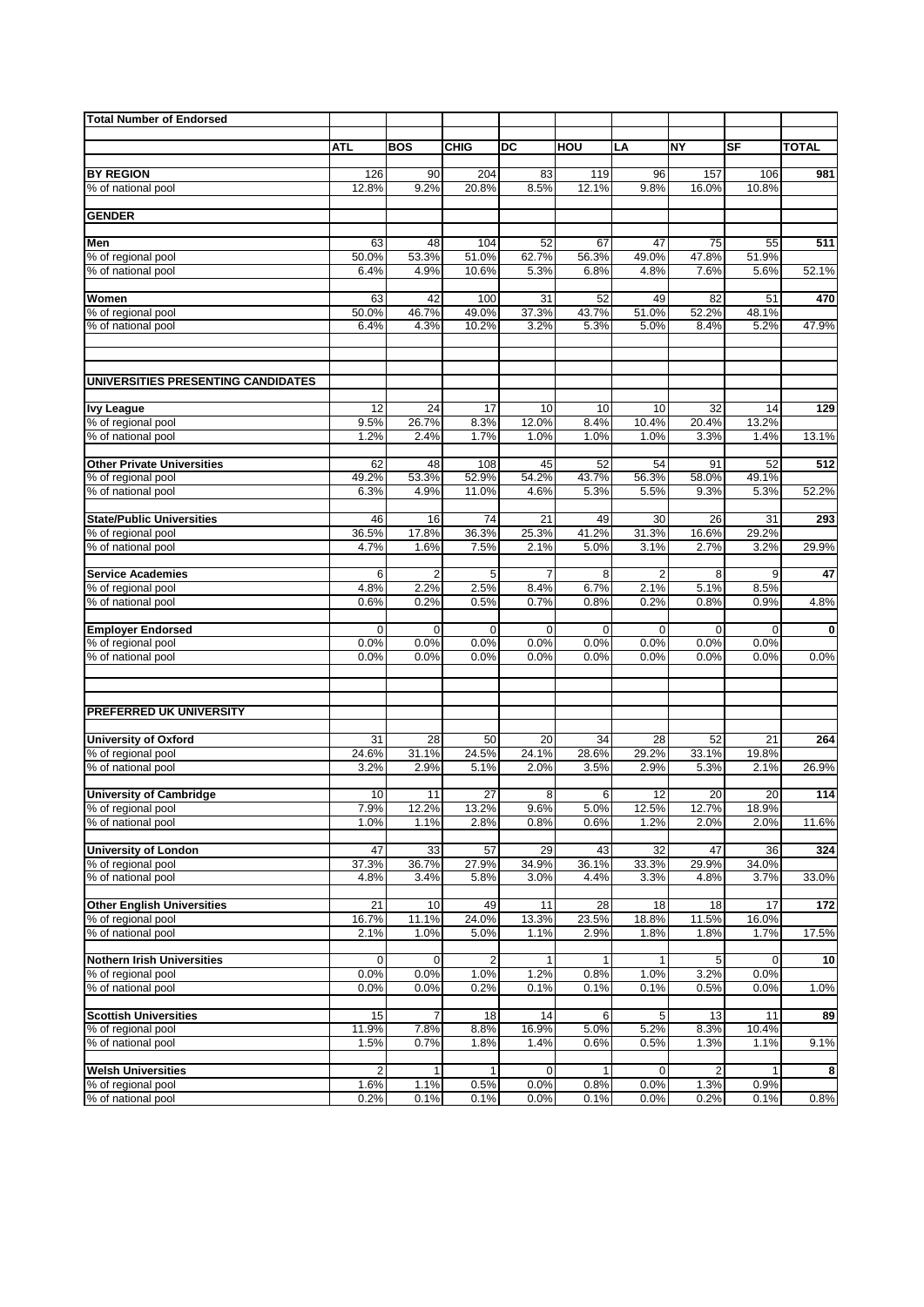| <b>Universities Presenting Candidates - Endorsed</b>                                             |                                |                             |                            |                            |                                           |                                        |                            |                                      |                                           |
|--------------------------------------------------------------------------------------------------|--------------------------------|-----------------------------|----------------------------|----------------------------|-------------------------------------------|----------------------------------------|----------------------------|--------------------------------------|-------------------------------------------|
|                                                                                                  | ATL                            | <b>BOS</b>                  | <b>CHIG</b>                | DC                         | HOU                                       | LA                                     | NY                         | SF                                   | <b>TOTAL</b>                              |
|                                                                                                  |                                |                             |                            |                            |                                           |                                        |                            |                                      |                                           |
|                                                                                                  |                                |                             |                            |                            |                                           |                                        |                            |                                      |                                           |
| <b>ALABAMA</b><br><b>Auburn University</b>                                                       | 4                              | $\overline{0}$              | 0                          | $\overline{0}$             | 0                                         | $\mathbf 0$                            | $\mathbf 0$                | $\pmb{0}$                            | 4                                         |
| Samford University                                                                               | $\overline{1}$                 | $\mathbf 0$                 | $\mathbf 0$                | $\Omega$                   | 0                                         | $\mathbf 0$                            | $\mathbf 0$                | 0                                    | 1                                         |
| University of Alabama - Tuscaloosa                                                               | $\mathbf{1}$                   | $\Omega$                    | $\mathbf 0$                | $\Omega$                   | $\mathbf 0$                               | $\Omega$                               | $\Omega$                   | $\mathbf 0$                          | 1                                         |
|                                                                                                  |                                |                             |                            |                            |                                           |                                        |                            |                                      |                                           |
| <b>ALASKA</b>                                                                                    |                                |                             |                            |                            |                                           |                                        |                            |                                      |                                           |
| University of Alaska - Anchorage                                                                 | $\mathbf 0$                    | $\mathbf{0}$                | $\mathbf 0$                | $\mathbf 0$                | 0                                         | $\mathbf 0$                            | $\mathbf 0$                | $\mathbf{1}$                         | $\mathbf{1}$                              |
| <b>ARIZONA</b>                                                                                   |                                |                             |                            |                            |                                           |                                        |                            |                                      |                                           |
| Arizona State University                                                                         | 0                              | $\mathbf 0$                 | $\pmb{0}$                  | 0                          | 0                                         | $\overline{\mathbf{c}}$                | -1                         | 0                                    | 3                                         |
| University of Arizona                                                                            | $\overline{0}$                 | $\mathbf{0}$                | $\mathbf 0$                | $\overline{0}$             | $\mathbf{1}$                              | $\overline{4}$                         | $\mathbf 0$                | $\overline{0}$                       | 5                                         |
|                                                                                                  |                                |                             |                            |                            |                                           |                                        |                            |                                      |                                           |
| <b>ARKANSAS</b>                                                                                  |                                |                             |                            |                            |                                           |                                        |                            |                                      |                                           |
| <b>Hendrix College</b>                                                                           | $\mathbf 0$                    | $\mathbf 0$<br>$\mathbf 0$  | 0                          | $\overline{0}$             | $\overline{2}$                            | $\mathbf 0$                            | 0                          | 0<br>0                               | $\mathbf 2$                               |
| John Brown University<br>University of Arkansas - Fayetteville                                   | 0<br>0                         | 0                           | 0<br>1                     | 0<br>0                     | 1<br>3                                    | 0<br>$\pmb{0}$                         | 0<br>$\mathbf 0$           | 0                                    | 1<br>4                                    |
| University of Arkansas - Little Rock                                                             | $\mathbf 0$                    | $\mathbf{0}$                | 0                          | 0                          | $\mathbf{1}$                              | $\mathbf 0$                            | $\mathbf 0$                | 0                                    | 1                                         |
|                                                                                                  |                                |                             |                            |                            |                                           |                                        |                            |                                      |                                           |
| <b>CALIFORNIA</b>                                                                                |                                |                             |                            |                            |                                           |                                        |                            |                                      |                                           |
| California Baptist University                                                                    | 0                              | $\mathbf 0$                 | $\mathbf 0$                | 0                          | 0                                         | 1                                      | 0                          | 0                                    | $\mathbf{1}$                              |
| California Institute of Technology                                                               | $\mathbf 0$<br>$\mathbf 0$     | $\mathbf{0}$<br>$\mathsf 0$ | $\mathbf 0$<br>$\mathsf 0$ | $\mathbf 0$<br>$\mathbf 0$ | $\mathbf 0$<br>$\mathbf 0$                | $\overline{\mathbf{c}}$<br>$\mathbf 0$ | $\mathbf 0$<br>$\mathbf 0$ | 0<br>$\mathbf{1}$                    | $\mathbf 2$<br>1                          |
| California State University - Fresno<br>California State University - San Diego State University | $\mathbf 0$                    | $\mathbf{0}$                | $\mathsf 0$                | $\mathbf 0$                | $\mathbf 0$                               | $\mathbf{1}$                           | $\mathbf 0$                | $\pmb{0}$                            | $\mathbf{1}$                              |
| Harvey Mudd College                                                                              | $\overline{0}$                 | $\mathbf{0}$                | $\mathbf 0$                | $\mathbf 0$                | 0                                         | $\mathbf{1}$                           | 0                          | 0                                    | 1                                         |
| Loyola Marymount University                                                                      | 0                              | $\mathbf{0}$                | $\mathbf 0$                | $\mathbf 0$                | 0                                         | 5                                      | $\mathbf 0$                | 0                                    | 5                                         |
| Occidental College                                                                               | $\overline{0}$                 | $\mathsf 0$                 | $\mathsf 0$                | $\mathbf 0$                | $\mathbf{1}$                              | $\mathbf 2$                            | $\mathbf 0$                | $\overline{1}$                       | 4                                         |
| <b>Pepperdine University</b>                                                                     | $\mathbf 0$                    | $\mathbf{0}$                | $\mathbf 0$                | $\overline{0}$             | $\pmb{0}$                                 | $\overline{2}$                         | $\mathbf 0$                | $\pmb{0}$                            | $\mathbf 2$                               |
| <b>Pitzer College</b><br>Pomona College                                                          | 0<br>$\mathbf{1}$              | $\mathbf 0$<br>$\mathbf{0}$ | 0<br>$\overline{c}$        | 0<br>0                     | 0<br>$\mathbf 0$                          | 3<br>$\overline{\mathbf{c}}$           | 0<br>$\mathbf 0$           | $\pmb{0}$<br>$\overline{\mathbf{c}}$ | 3<br>7                                    |
| San Diego Christian College                                                                      | $\overline{0}$                 | $\mathbf 0$                 | $\mathsf 0$                | 0                          | 0                                         | $\mathbf{1}$                           | $\mathbf 0$                | $\overline{0}$                       | 1                                         |
| Santa Clara University                                                                           | $\mathbf 0$                    | $\mathbf{0}$                | $\mathbf 0$                | $\mathbf 0$                | $\pmb{0}$                                 | $\mathbf 0$                            | $\mathbf 0$                | $\overline{\mathbf{c}}$              | $\mathbf 2$                               |
| <b>Scripps College</b>                                                                           | $\pmb{0}$                      | $\mathbf{0}$                | $\mathsf 0$                | $\Omega$                   | 0                                         | $\mathbf{1}$                           | $\mathbf 0$                | $\pmb{0}$                            | $\mathbf{1}$                              |
| <b>Stanford University</b>                                                                       | 3                              | $\mathbf{1}$                | $\overline{\mathbf{c}}$    | $\overline{c}$             | 4                                         | $\overline{7}$                         | $\overline{2}$             | 9                                    | 30                                        |
| University of California - Berkeley                                                              | 0                              | $\mathbf 0$                 | $\mathbf 0$                | 1                          | 0                                         | $\mathbf 0$                            | 0                          | 6                                    | $\overline{\mathbf{r}}$                   |
| University of California - Davis<br>University of California - Irvine                            | $\mathbf 0$<br>$\mathbf 0$     | $\mathsf 0$<br>$\mathbf 0$  | $\mathbf 0$<br>$\mathsf 0$ | 0<br>$\pmb{0}$             | 0<br>$\mathbf 0$                          | $\mathbf 0$<br>$\mathbf{1}$            | $\mathbf 0$<br>$\mathbf 0$ | $\mathbf{1}$<br>$\pmb{0}$            | $\mathbf{1}$<br>$\mathbf{1}$              |
| University of California - Los Angeles                                                           | $\overline{0}$                 | $\overline{0}$              | $\overline{0}$             | 0                          | $\overline{0}$                            | 10                                     | $\mathbf 0$                | $\overline{1}$                       | 11                                        |
| University of California - Riverside                                                             | $\mathbf 0$                    | $\mathbf{0}$                | 0                          | 0                          | $\mathbf 0$                               | $\mathbf{1}$                           | $\mathbf 0$                | $\mathbf 0$                          | $\mathbf{1}$                              |
| University of California - San Diego                                                             | $\overline{0}$                 | $\mathbf 0$                 | 0                          | $\pmb{0}$                  | 0                                         | $\overline{2}$                         | $\pmb{0}$                  | 0                                    | $\mathbf 2$                               |
| University of California - Santa Barbara                                                         | 0                              | $\mathbf 0$                 | 0                          | $\overline{0}$             | 0                                         | $\overline{\mathbf{c}}$                | 0                          | 0                                    | $\mathbf 2$                               |
| University of California - Santa Cruz                                                            | $\mathbf 0$                    | $\mathsf 0$                 | 0                          | 0                          | $\mathbf{1}$                              | 0                                      | 0                          | $\mathbf{1}$                         | $\overline{\mathbf{2}}$                   |
| University of Redlands<br>University of San Diego                                                | 0<br>$\overline{0}$            | $\mathsf 0$<br>$\mathsf 0$  | 0<br>0                     | 0<br>$\overline{0}$        | 0<br>$\mathbf{1}$                         | $\mathbf{1}$<br>$\mathbf 2$            | 0<br>$\mathbf 0$           | 0<br>$\overline{0}$                  | 1<br>3                                    |
| University of Southern California                                                                | 1                              | $\mathbf{0}$                | $\mathbf 0$                | 1                          | $\mathbf 0$                               | $\overline{7}$                         | $\mathbf 0$                | $\pmb{0}$                            | 9                                         |
| University of the Pacific                                                                        | $\mathbf 0$                    | $\mathbf{0}$                | $\mathbf 0$                | $\mathbf 0$                | 0                                         | $\mathbf 0$                            | $\mathbf 0$                | $\mathbf{1}$                         | 1                                         |
|                                                                                                  |                                |                             |                            |                            |                                           |                                        |                            |                                      |                                           |
| <b>COLORADO</b>                                                                                  |                                |                             |                            |                            |                                           |                                        |                            |                                      |                                           |
| Colorado School of Mines                                                                         | 0<br>0                         | $\mathbf{0}$<br>$\mathbf 0$ | 0                          | 0                          | $\overline{\mathbf{c}}$<br>$\overline{2}$ | $\mathbf 0$<br>0                       | $\mathbf 0$<br>$\pmb{0}$   | 0<br>0                               | $\overline{\mathbf{2}}$<br>$\overline{2}$ |
| Colorado State University<br>United States Air Force Academy                                     | 2                              | 1                           | 0<br>$\mathsf{O}\xspace$   | $\overline{0}$<br>1        | $\overline{3}$                            | $\overline{\mathbf{c}}$                | $\mathbf{2}$               | $\mathbf{3}$                         | 14                                        |
| University of Colorado System - Boulder                                                          | $\overline{0}$                 | $\mathbf{0}$                | $\mathbf 0$                | 0                          | $\overline{4}$                            | $\mathbf 0$                            | $\mathbf 0$                | $\overline{0}$                       | 4                                         |
| University of Denver                                                                             | $\pmb{0}$                      | $\mathbf{0}$                | 0                          | $\Omega$                   | $\mathbf{1}$                              | $\mathbf 0$                            | $\mathbf 0$                | $\overline{0}$                       | $\mathbf{1}$                              |
| University of Northern Colorado                                                                  | $\overline{0}$                 | $\mathbf{0}$                | $\mathbf 0$                | $\overline{0}$             | $\mathbf{1}$                              | 0                                      | $\mathbf 0$                | $\overline{0}$                       | 1                                         |
|                                                                                                  |                                |                             |                            |                            |                                           |                                        |                            |                                      |                                           |
| <b>CONNECTICUT</b><br><b>Connecticut College</b>                                                 | $\pmb{0}$                      | $\mathbf 0$                 | 0                          | 1                          | 0                                         | 0                                      | $\mathbf 0$                | 0                                    | 1                                         |
| <b>Eastern Connecticut State University</b>                                                      | $\mathbf 0$                    | $\mathbf{1}$                | $\mathsf 0$                | $\overline{0}$             | $\pmb{0}$                                 | $\mathsf 0$                            | 0                          | $\pmb{0}$                            | $\mathbf{1}$                              |
| St. Joseph College                                                                               | $\mathbf 0$                    | $\mathsf 0$                 | $\mathbf 0$                | $\overline{0}$             | $\mathbf 0$                               | $\mathbf 0$                            |                            | 0                                    | 1                                         |
| <b>Trinity College</b>                                                                           | $\pmb{0}$                      | $\mathbf 0$                 | 0                          | 0                          | $\mathbf{1}$                              | $\mathbf 0$                            | $\mathbf{1}$               | $\pmb{0}$                            | $\mathbf 2$                               |
| University of Connecticut                                                                        | $\mathbf 0$                    | $\overline{7}$              | 0                          | $\overline{0}$             | 0                                         | $\pmb{0}$                              | $\mathbf 0$                | 0                                    | $\overline{7}$                            |
| <b>Wesleyan University</b>                                                                       | $\overline{0}$                 | $\overline{2}$              | 0                          | $\overline{0}$             | 0                                         | $\mathbf{1}$                           | $\mathbf 0$                | $\overline{0}$                       | 3                                         |
| <b>Yale University</b>                                                                           | 1                              | 6                           | 1                          |                            | $\mathbf{1}$                              | $\overline{4}$                         | 4                          | $\overline{3}$                       | 21                                        |
| <b>DELAWARE</b>                                                                                  |                                |                             |                            |                            |                                           |                                        |                            |                                      |                                           |
| University of Delaware                                                                           | 0                              | $\overline{0}$              | 0                          | 2                          | 0                                         | $\mathbf 0$                            | $\mathbf 0$                | 0                                    | $\mathbf 2$                               |
|                                                                                                  |                                |                             |                            |                            |                                           |                                        |                            |                                      |                                           |
| <b>DISTRICT OF COLUMBIA</b>                                                                      |                                |                             |                            |                            |                                           |                                        |                            |                                      |                                           |
| Georgetown University                                                                            | $\pmb{0}$                      | $\mathbf 0$                 | 2                          | 1                          | 0                                         | 1                                      | 3                          | $\mathbf{1}$                         | 8                                         |
| George Washington University<br><b>Howard University</b>                                         | $\mathbf{1}$<br>$\mathbf 0$    | $\mathbf 0$<br>$\mathbf{0}$ | 0<br>0                     | 1<br>1                     | $\pmb{0}$<br>0                            | $\mathsf 0$<br>$\mathbf 0$             | $\mathbf 0$<br>0           | $\overline{0}$<br>0                  | $\overline{\mathbf{2}}$<br>1              |
|                                                                                                  |                                |                             |                            |                            |                                           |                                        |                            |                                      |                                           |
| <b>FLORIDA</b>                                                                                   |                                |                             |                            |                            |                                           |                                        |                            |                                      |                                           |
| Ave Maria University                                                                             | 1                              | $\mathbf 0$                 | $\mathbf 0$                | $\overline{0}$             | 0                                         | 0                                      | 0                          | 0                                    | $\mathbf{1}$                              |
| <b>Flagler College</b>                                                                           | $\overline{1}$                 | $\mathbf 0$                 | $\mathsf 0$                | $\Omega$                   | $\overline{0}$                            | $\mathsf 0$                            | $\mathbf 0$                | $\overline{0}$                       | $\mathbf{1}$                              |
| <b>Florida State University</b>                                                                  | $\overline{2}$                 | $\mathbf{0}$                | $\mathsf 0$                | 0                          | 0                                         | $\mathsf 0$                            | $\mathbf 0$                | $\pmb{0}$                            | $\mathbf 2$                               |
| New College of Florida<br>Palm Beach Atlantic College                                            | $\overline{0}$<br>$\mathbf{1}$ | $\mathbf 0$<br>$\mathbf 0$  | $\mathsf{O}\xspace$<br>0   | 1<br>$\Omega$              | 0<br>$\pmb{0}$                            | $\mathsf 0$<br>$\mathsf 0$             | $\pmb{0}$<br>$\mathbf 0$   | $\overline{0}$<br>$\overline{0}$     | 1<br>$\mathbf{1}$                         |
| Saint Leo College                                                                                | $\overline{1}$                 | $\mathbf 0$                 | $\mathbf 0$                | $\overline{0}$             | 0                                         | $\pmb{0}$                              | 0                          | $\overline{0}$                       | 1                                         |
| University of Florida                                                                            | $\overline{\mathbf{4}}$        | $\overline{0}$              | 0                          | $\overline{0}$             | $\mathbf 0$                               | $\pmb{0}$                              | $\mathbf 0$                | $\overline{0}$                       | 4                                         |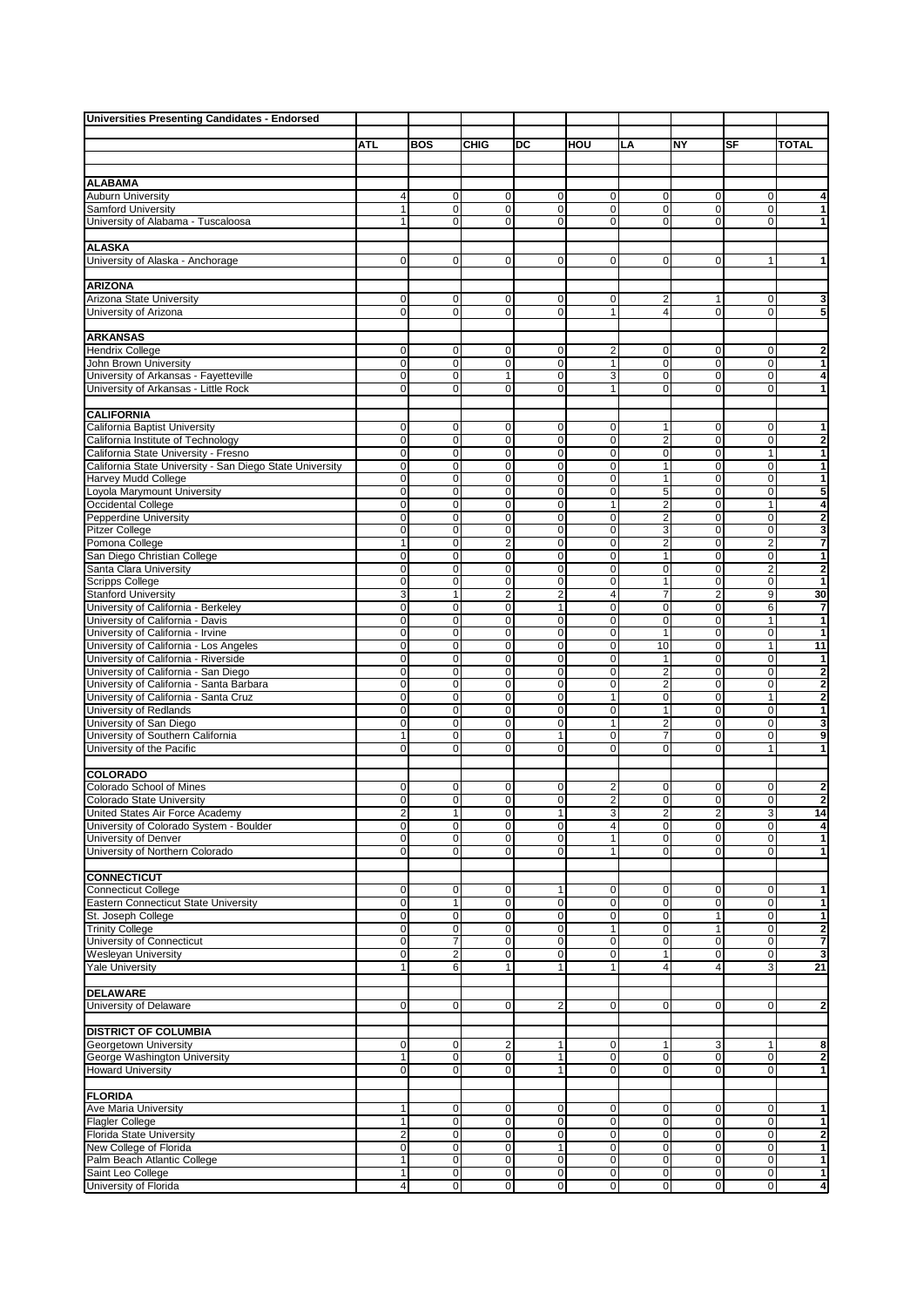| University of Miami                       | $\mathbf{1}$   | $\mathbf 0$    | $\mathbf 0$             | 0              | 0                       | 0              | $\mathbf 0$    | 0                     | $\overline{1}$          |
|-------------------------------------------|----------------|----------------|-------------------------|----------------|-------------------------|----------------|----------------|-----------------------|-------------------------|
| University of North Florida               | $\mathbf{1}$   | $\overline{0}$ | $\mathbf 0$             | $\mathbf 0$    | 0                       | $\mathbf 0$    | $\Omega$       | 0                     | 1                       |
| University of South Florida               | $\vert$        | $\overline{0}$ | $\mathbf 0$             | $\mathbf 0$    | 0                       | $\mathbf 0$    | $\mathbf 0$    | 0                     | $\overline{\mathbf{4}}$ |
|                                           |                |                |                         |                |                         |                |                |                       |                         |
| <b>GEORGIA</b>                            |                |                |                         |                |                         |                |                |                       |                         |
|                                           |                |                |                         |                |                         |                |                |                       |                         |
| <b>Emory University</b>                   | $6 \mid$       | $\mathbf 0$    | $\mathbf 0$             | $\mathbf 0$    | 0                       | $\mathbf 0$    | 0              | 0                     | 6                       |
| Georgia Institute of Technology           | $\overline{1}$ | $\mathbf 0$    | $\mathbf 0$             | $\mathbf 0$    | $\overline{0}$          | 0              | $\mathbf 0$    | $\overline{0}$        | 1                       |
| Georgia State University                  | $\overline{2}$ | $\mathbf{0}$   | $\mathbf 0$             | $\mathbf 0$    | 0                       | $\mathbf 0$    | $\mathbf 0$    | 0                     | $\mathbf 2$             |
| Kennesaw State University                 | $\mathbf{1}$   | $\mathbf 0$    | $\mathbf 0$             | $\mathbf 0$    | 0                       | $\mathsf 0$    | $\mathbf 0$    | $\pmb{0}$             | 1                       |
|                                           |                |                |                         |                |                         |                |                |                       |                         |
| Spelman College                           | $\mathbf{1}$   | $\mathbf{0}$   | $\mathbf 0$             | $\mathbf 0$    | $\pmb{0}$               | $\mathbf 0$    | $\mathbf 0$    | $\overline{0}$        | 1                       |
| University of Georgia                     | $\mathbf{1}$   | $\overline{0}$ | $\mathbf 0$             | $\mathbf 0$    | 0                       | $\mathbf 0$    | $\mathbf 0$    | 0                     | 1                       |
|                                           |                |                |                         |                |                         |                |                |                       |                         |
| <b>HAWAII</b>                             |                |                |                         |                |                         |                |                |                       |                         |
|                                           |                |                |                         |                |                         |                |                |                       |                         |
| University of Hawaii - Manoa              | $\overline{0}$ | $\mathbf{0}$   | $\mathbf 0$             | $\mathbf 0$    | $\pmb{0}$               | $\mathbf{1}$   | $\mathbf 0$    | $\pmb{0}$             | $\mathbf{1}$            |
|                                           |                |                |                         |                |                         |                |                |                       |                         |
| <b>ILLINOIS</b>                           |                |                |                         |                |                         |                |                |                       |                         |
| <b>DePaul University</b>                  | $\overline{0}$ | $\mathbf 0$    | 1                       | $\mathbf 0$    | 0                       | 0              | 0              | 0                     | 1                       |
|                                           |                |                |                         |                |                         |                |                |                       |                         |
| Loyola University Chicago                 | $\overline{0}$ | $\overline{0}$ | $\overline{3}$          | $\mathbf 0$    | $\overline{0}$          | 0              | $\mathbf 0$    | $\overline{0}$        | 3                       |
| Northwestern University                   | $\overline{2}$ | $\mathbf 0$    | $\overline{\mathbf{4}}$ | $\mathbf 2$    | $\mathbf{1}$            | $\mathbf{1}$   | 1              | 0                     | 11                      |
| Roosevelt University                      | $\overline{0}$ | $\overline{0}$ | 1                       | $\mathbf 0$    | 0                       | 0              | $\mathbf 0$    | 0                     | $\mathbf{1}$            |
| School of the Art Institute of Chicago    | $\overline{0}$ | $\overline{0}$ | 1                       | 0              | 0                       | 0              | 0              | $\pmb{0}$             | 1                       |
|                                           |                |                |                         |                |                         |                |                |                       |                         |
| University of Chicago                     | $\mathbf{1}$   | $\mathbf{1}$   | 3                       | $\overline{2}$ | $\pmb{0}$               | $\pmb{0}$      | $\mathbf 2$    | $\overline{2}$        | 11                      |
| University of Illinois - Chicago          | $\overline{0}$ | $\overline{0}$ | $\overline{c}$          | $\mathbf 0$    | 0                       | 0              | $\mathbf 0$    | 0                     | $\overline{\mathbf{2}}$ |
| University of Illinois - Urbana-Champaign | $\overline{0}$ | $\mathbf 0$    | 1                       | 0              | 0                       | 0              | 0              | $\pmb{0}$             | $\mathbf{1}$            |
|                                           |                |                |                         |                |                         |                |                |                       |                         |
| <b>Wheaton College</b>                    | $\overline{0}$ | $\mathbf{0}$   | $\mathbf{1}$            | $\mathbf 0$    | 0                       | $\mathbf 0$    | $\mathbf 0$    | $\mathbf 0$           | 1                       |
|                                           |                |                |                         |                |                         |                |                |                       |                         |
| <b>INDIANA</b>                            |                |                |                         |                |                         |                |                |                       |                         |
| <b>Anderson University</b>                | $\overline{0}$ | $\mathbf 0$    | 1                       | $\mathbf 0$    | 0                       | 0              | 0              | $\mathbf 0$           | 1                       |
|                                           |                |                |                         |                |                         |                |                |                       |                         |
| <b>Ball State University</b>              | $\overline{0}$ | $\mathbf{0}$   | 3                       | $\mathbf 0$    | 0                       | $\mathbf 0$    | $\mathbf 0$    | 0                     | 3                       |
| <b>Butler University</b>                  | $\overline{0}$ | $\mathbf 0$    | $\mathbf{1}$            | $\mathbf 0$    | $\overline{0}$          | $\mathsf 0$    | $\mathbf 0$    | $\overline{0}$        | 1                       |
| Earlham College                           | $\overline{0}$ | $\mathbf{0}$   | $\mathbf{1}$            | $\mathbf 0$    | $\pmb{0}$               | $\mathbf 0$    | $\mathbf 0$    | $\pmb{0}$             | $\mathbf{1}$            |
| <b>Hanover College</b>                    | $\overline{0}$ | $\mathbf 0$    | $\mathbf 2$             | 0              | 0                       | 0              | 0              | $\pmb{0}$             | $\overline{\mathbf{2}}$ |
|                                           |                |                |                         |                |                         |                |                |                       |                         |
| <b>Indiana University</b>                 | $\overline{0}$ | $\mathbf{0}$   | 6                       | $\mathbf{1}$   | 0                       | $\mathbf 0$    | $\mathbf 0$    | 0                     | 7                       |
| <b>Taylor University</b>                  | $\overline{0}$ | $\mathbf{0}$   | $\mathbf{1}$            | $\mathbf 0$    | 0                       | $\mathsf 0$    | $\mathbf 0$    | $\pmb{0}$             | 1                       |
| University of Evansville                  | $\mathbf{1}$   | $\mathbf{0}$   | 5                       | $\mathbf 0$    | $\mathbf{1}$            | $\mathbf 0$    | $\mathbf 0$    | $\pmb{0}$             | $\overline{7}$          |
| University of Indianapolis                | $\overline{0}$ | 0              | 1                       | $\mathbf 0$    | 0                       | 0              | 0              | $\pmb{0}$             | 1                       |
|                                           |                |                |                         |                |                         |                |                |                       |                         |
| University of Notre Dame                  | $\overline{0}$ | 0              | 4                       | $\mathbf 0$    | 0                       | $\mathbf{1}$   | 1              | 0                     | 6                       |
| University of Southern Indiana            | $\overline{0}$ | $\mathbf{0}$   | $\mathbf{1}$            | $\mathbf 0$    | 0                       | $\mathbf 0$    | $\mathbf 0$    | $\mathbf 0$           | 1                       |
|                                           |                |                |                         |                |                         |                |                |                       |                         |
| <b>IOWA</b>                               |                |                |                         |                |                         |                |                |                       |                         |
|                                           |                |                |                         |                |                         |                |                |                       |                         |
| Coe College                               | $\overline{0}$ | 0              | $\mathbf 0$             | $\mathbf 0$    | $\mathbf{1}$            | 0              | 0              | $\mathbf 0$           | 1                       |
| <b>Cornell College</b>                    | $\overline{0}$ | $\mathbf{0}$   | $\mathbf{1}$            | $\mathbf 0$    | 0                       | 0              | $\mathbf 0$    | 0                     | 1                       |
| <b>Drake University</b>                   | $\overline{0}$ | $\overline{0}$ | $\mathbf{1}$            | $\mathbf 0$    | $\overline{\text{o}}$   | 0              | $\mathbf 0$    | $\overline{\text{o}}$ | 1                       |
|                                           |                |                |                         | $\mathbf 0$    |                         |                |                |                       |                         |
| <b>Grinnell College</b>                   | $\overline{0}$ | $\overline{0}$ | 3                       |                | 0                       | 0              | 0              | 0                     | 3                       |
| lowa State University                     | $\overline{0}$ | $\mathbf 0$    | $\overline{\mathbf{c}}$ | 0              | 0                       | 0              | 0              | 0                     | $\mathbf 2$             |
| _uther College                            | $\overline{0}$ | 0              | 3                       | $\mathbf 0$    | 0                       | 0              | $\mathbf 0$    | 0                     | 3                       |
| University of Iowa                        | $\overline{0}$ | $\overline{0}$ | $\mathbf{1}$            | $\mathbf 0$    | $\overline{0}$          | $\mathbf 0$    | $\mathbf 0$    | $\overline{0}$        | $\mathbf{1}$            |
|                                           |                |                |                         |                |                         |                |                |                       |                         |
|                                           |                |                |                         |                |                         |                |                |                       |                         |
| <b>KANSAS</b>                             |                |                |                         |                |                         |                |                |                       |                         |
| <b>Baker University</b>                   | 0              | $\mathbf{0}$   | $\overline{c}$          | $\mathbf 0$    | 0                       | $\mathbf 0$    | $\mathbf 0$    | $\mathbf 0$           | $\mathbf 2$             |
| <b>Kansas State University</b>            | $\overline{0}$ | $\mathbf 0$    | $\overline{c}$          | 0              | $\pmb{0}$               | 0              | $\mathbf 0$    | $\mathbf 0$           | $\mathbf 2$             |
| University of Kansas                      | $\overline{0}$ | $\overline{0}$ | 3                       | $\mathbf 0$    | 0                       | $\mathbf 0$    | $\mathbf 0$    | 0                     | 3                       |
|                                           |                |                |                         |                |                         |                |                |                       |                         |
|                                           |                |                |                         |                |                         |                |                |                       |                         |
| <b>KENTUCKY</b>                           |                |                |                         |                |                         |                |                |                       |                         |
| <b>Berea College</b>                      | $\overline{0}$ | $\mathbf 0$    | $\overline{2}$          | 0              | $\mathbf 0$             | 0              | 0              | 0                     | $\mathbf 2$             |
| Centre College                            | $\overline{0}$ | $\overline{0}$ | $\overline{c}$          | $\mathbf 0$    | $\mathbf{0}$            | $\mathbf 0$    | $\mathbf 0$    | $\pmb{0}$             | $\overline{2}$          |
|                                           |                |                |                         |                |                         |                |                |                       |                         |
| Georgetown College                        | $\overline{0}$ | $\mathbf 0$    | 1                       | $\mathbf 0$    | 0                       | 0              | $\mathbf 0$    | $\overline{0}$        | 1                       |
| Morehead State University                 | $\overline{0}$ | 0              | $\mathbf{1}$            | $\mathbf 0$    | 0                       | 0              | $\mathbf 0$    | $\pmb{0}$             | 1                       |
| University of Kentucky                    | $\overline{0}$ | $\mathbf 0$    | $\overline{c}$          | 0              | 0                       | $\mathsf 0$    | $\pmb{0}$      | $\overline{0}$        | $\mathbf 2$             |
| <b>Western Kentucky University</b>        | $\overline{0}$ | $\overline{0}$ | $\mathbf{1}$            | $\mathbf 0$    | $\overline{0}$          | $\mathbf 0$    | $\mathbf 0$    | $\overline{0}$        | 1                       |
|                                           |                |                |                         |                |                         |                |                |                       |                         |
|                                           |                |                |                         |                |                         |                |                |                       |                         |
| <b>LOUISIANA</b>                          |                |                |                         |                |                         |                |                |                       |                         |
| Louisiana College                         | $\overline{0}$ | $\mathbf 0$    | 0                       | $\mathbf 0$    | $\mathbf{1}$            | 0              | 0              | $\mathbf 0$           | $\mathbf{1}$            |
| Louisiana State University - Baton Rouge  | $\overline{0}$ | $\mathbf 0$    | $\mathbf 0$             | $\pmb{0}$      | $\overline{\mathbf{c}}$ | $\pmb{0}$      | $\mathbf 0$    | $\mathbf 0$           | $\mathbf 2$             |
|                                           | $\overline{0}$ |                |                         | $\mathbf 0$    |                         |                | $\mathbf 0$    | $\overline{0}$        |                         |
| oyola University New Orleans              |                | $\mathbf 0$    | $\pmb{0}$               |                | $\mathbf{1}$            | $\mathsf 0$    |                |                       | 1                       |
| Tulane University                         | $\mathbf{1}$   | $\overline{0}$ | $\mathbf{1}$            | 0              | 3                       | 0              | $\mathbf 0$    | $\overline{0}$        | 5                       |
|                                           |                |                |                         |                |                         |                |                |                       |                         |
| <b>MAINE</b>                              |                |                |                         |                |                         |                |                |                       |                         |
| <b>Bowdoin College</b>                    | $\overline{0}$ | 1              | 0                       | 0              | 0                       | 1              | 0              | 0                     | $\mathbf 2$             |
|                                           |                |                |                         |                |                         |                |                |                       |                         |
| Colby College                             | $\overline{0}$ | $\mathbf{1}$   | 0                       | $\mathbf 0$    | $\overline{0}$          | 0              | $\pmb{0}$      | $\overline{0}$        | $\mathbf{1}$            |
| College of the Atlantic                   | $\mathbf{1}$   | $\mathbf 0$    | 0                       | 0              | 0                       | 0              | 0              | $\overline{0}$        | 1                       |
| University of Maine - Farmington          | $\overline{0}$ | $\mathbf{1}$   | $\mathsf 0$             | $\pmb{0}$      | $\overline{0}$          | $\mathsf 0$    | $\pmb{0}$      | $\overline{0}$        | $\overline{1}$          |
|                                           |                |                |                         |                |                         |                |                |                       |                         |
|                                           |                |                |                         |                |                         |                |                |                       |                         |
| <b>MARYLAND</b>                           |                |                |                         |                |                         |                |                |                       |                         |
| Johns Hopkins University                  | $\overline{0}$ | 0              | 0                       | $\overline{2}$ | $\mathbf{1}$            | 0              | $\mathbf 0$    | 2                     | 5                       |
| Loyola College                            | $\overline{0}$ | $\mathbf 0$    | $\mathsf 0$             | $\mathbf{1}$   | $\mathbf 0$             | $\mathsf 0$    | $\mathbf 0$    | $\overline{0}$        | $\mathbf{1}$            |
|                                           |                |                |                         |                |                         |                |                |                       |                         |
| St. John's College - Annapolis            | $\overline{0}$ | $\mathbf 0$    | $\pmb{0}$               | $\overline{4}$ | $\mathbf{0}$            | $\mathsf 0$    | $\pmb{0}$      | $\pmb{0}$             | $\overline{\mathbf{4}}$ |
| St. Mary's College of Maryland            | $\overline{0}$ | $\mathbf 0$    | $\mathbf 0$             | 1              | $\overline{0}$          | $\overline{0}$ | $\mathbf 0$    | $\overline{0}$        | $\overline{1}$          |
| <b>Towson University</b>                  | $\overline{0}$ | $\overline{0}$ | 0                       | $\mathbf{1}$   | $\mathbf{0}$            | 0              | $\mathbf 0$    | $\pmb{0}$             | $\mathbf{1}$            |
| United States Naval Academy               | $\overline{2}$ | $\mathbf 0$    | $\overline{2}$          | 6              | $\overline{3}$          | $\mathsf 0$    | $\overline{4}$ | $\overline{4}$        | 21                      |
| University of Maryland - Baltimore County | $\overline{0}$ |                |                         |                |                         | $\mathbf 0$    | $\mathbf 0$    | $\overline{0}$        |                         |
|                                           |                | $\mathbf 0$    | 0                       | $\overline{2}$ | $\overline{0}$          |                |                |                       | $\overline{\mathbf{2}}$ |
| <b>Washington College</b>                 | $\overline{0}$ | $\mathbf 0$    | 0                       | 1              | $\mathbf{0}$            | 0              | 0              | 0                     | $\mathbf{1}$            |
|                                           |                |                |                         |                |                         |                |                |                       |                         |
| <b>MASSACHUSETTS</b>                      |                |                |                         |                |                         |                |                |                       |                         |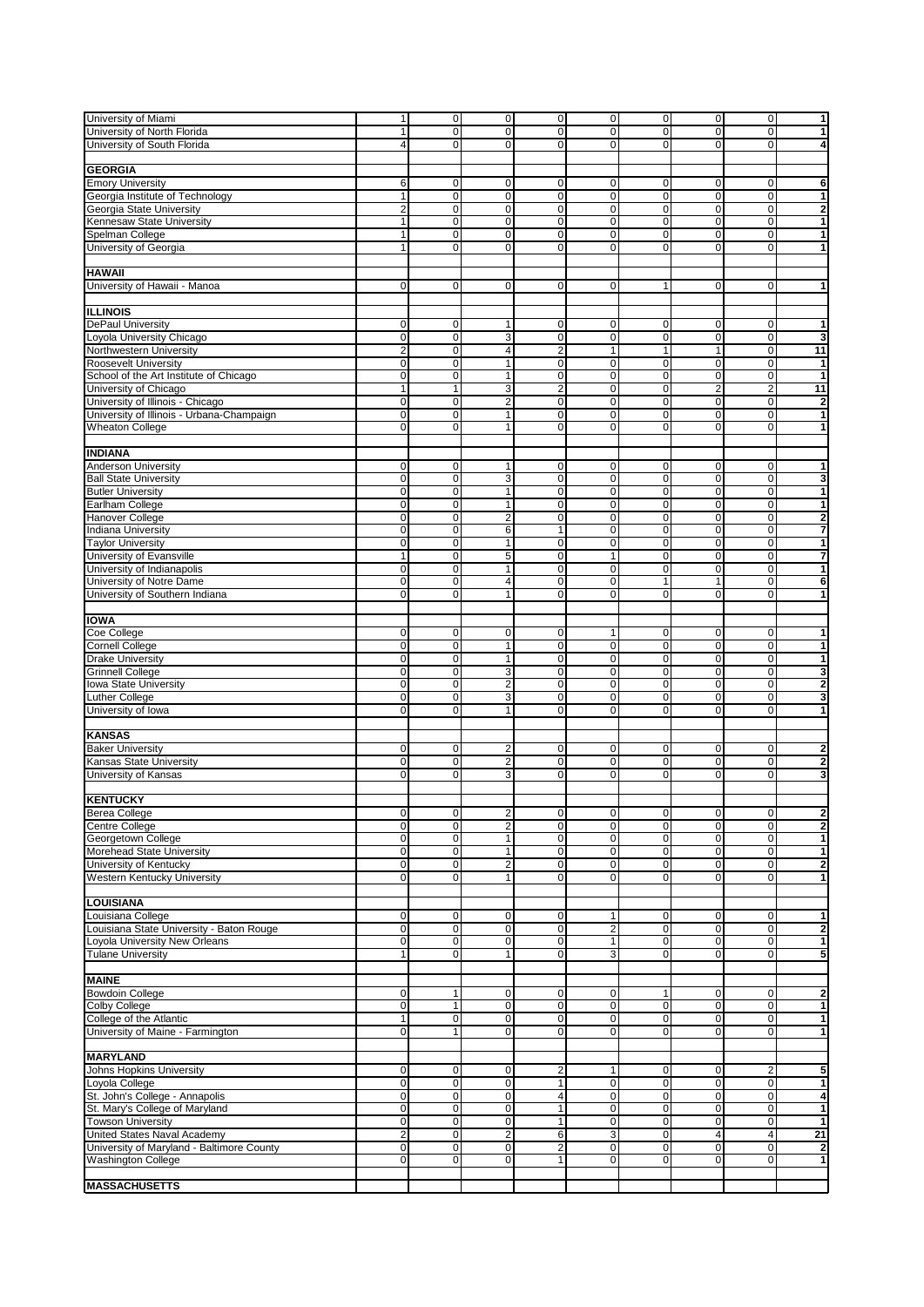| <b>Amherst College</b>                                 | $\mathbf{1}$                     | $\overline{a}$                     | 1                       | 1                       | $\pmb{0}$         | $\mathbf{1}$   | $\mathbf 2$    | $\mathbf{1}$                     | 9                       |
|--------------------------------------------------------|----------------------------------|------------------------------------|-------------------------|-------------------------|-------------------|----------------|----------------|----------------------------------|-------------------------|
| Berklee College of Music                               | $\mathbf 0$                      | 0                                  | $\mathbf 0$             | $\Omega$                | $\mathbf 0$       | $\mathbf{1}$   | $\mathbf 0$    | 0                                | $\mathbf{1}$            |
| <b>Boston College</b>                                  | $\mathbf 0$                      | 6                                  | $\mathbf 0$             | 1                       | $\mathbf 0$       | $\mathbf 0$    | 0              | $\pmb{0}$                        | 7                       |
|                                                        |                                  |                                    |                         |                         |                   |                |                |                                  |                         |
| <b>Boston University</b>                               | $\overline{0}$                   | 3                                  | $\mathbf 0$             | 1                       | $\mathbf 0$       | $\mathbf{1}$   | $\overline{0}$ | $\mathbf{1}$                     | 6                       |
| <b>Brandeis University</b>                             | $\mathbf 0$                      | 3                                  | 1                       | $\mathbf 0$             | 0                 | $\mathbf 0$    | $\mathbf 0$    | 0                                | 4                       |
|                                                        |                                  |                                    |                         |                         |                   |                |                |                                  |                         |
| <b>Clark University</b>                                | $\overline{0}$                   | $\overline{1}$                     | $\pmb{0}$               | $\mathbf 0$             | $\overline{0}$    | $\overline{0}$ | $\mathbf 0$    | $\overline{0}$                   | $\overline{1}$          |
| College of the Holy Cross                              | 0                                | $\mathbf{1}$                       | 0                       | 0                       | 0                 | $\mathbf 0$    | $\mathbf{1}$   | 0                                | $\mathbf 2$             |
| <b>Harvard Extension School</b>                        | $\overline{1}$                   | $\mathbf 0$                        | $\overline{0}$          | 0                       | $\overline{0}$    | $\mathbf 0$    | $\overline{0}$ | $\overline{0}$                   | $\overline{1}$          |
|                                                        |                                  |                                    |                         |                         |                   |                |                |                                  |                         |
| <b>Harvard Medical School</b>                          | 1                                | $\mathbf 0$                        | 0                       | 0                       | 0                 | 0              | 0              | 0                                | $\mathbf{1}$            |
| <b>Harvard University</b>                              | 2                                | 6                                  | 5                       | $\overline{2}$          | 6                 | $\mathbf{1}$   | 5              | 1                                | 28                      |
|                                                        |                                  |                                    |                         |                         |                   |                |                |                                  |                         |
| Massachusetts College of Art and Design                | $\mathbf 0$                      | $\mathbf{1}$                       | 0                       | 0                       | $\mathbf 0$       | 0              | 0              | $\mathbf 0$                      | 1                       |
| Massachusetts Institute of Technology                  | $\overline{4}$                   | $\overline{4}$                     | 5                       | $\overline{2}$          | $\mathbf{1}$      | $\mathbf{1}$   | $\overline{4}$ | $\overline{5}$                   | 26                      |
|                                                        |                                  |                                    |                         |                         |                   |                |                |                                  |                         |
| Mount Holyoke College                                  | $\mathbf{1}$                     | $\mathbf{1}$                       | 1                       | $\overline{2}$          | $\mathbf 0$       | $\mathbf 0$    | $\mathbf 0$    | $\pmb{0}$                        | 5                       |
| Northeastern University                                | $\mathbf 0$                      | $\mathbf{1}$                       | $\mathbf 0$             | 0                       | 0                 | 0              | 0              | $\mathbf 0$                      | $\mathbf{1}$            |
|                                                        |                                  |                                    |                         |                         |                   |                |                |                                  |                         |
| Salem State University                                 | $\mathbf 0$                      | $\mathbf{1}$                       | $\mathbf 0$             | 0                       | $\mathbf 0$       | $\mathbf 0$    | $\mathbf 0$    | $\mathbf 0$                      | 1                       |
| Stonehill College                                      | $\mathbf 0$                      | $\mathsf 0$                        | $\mathsf 0$             | $\mathbf 0$             | $\mathbf 0$       | $\mathbf{1}$   | $\mathbf 0$    | $\mathbf 0$                      | $\overline{\mathbf{1}}$ |
|                                                        | $\mathbf 0$                      | $\overline{4}$                     | 0                       | 1                       | 0                 | $\mathbf 0$    | $\mathbf{1}$   | 0                                |                         |
| <b>Tufts University</b>                                |                                  |                                    |                         |                         |                   |                |                |                                  | 6                       |
| University of Massachusetts- Amherst                   | $\overline{0}$                   | 3                                  | $\mathsf 0$             | $\mathbf 0$             | $\mathbf 0$       | $\mathbf 0$    | $\mathbf{1}$   | $\overline{0}$                   | 4                       |
| <b>Wellesley College</b>                               | $\mathbf 0$                      | $\overline{2}$                     | $\mathbf 0$             | $\mathbf 0$             | 0                 | $\mathbf 0$    | $\mathbf 0$    | $\mathbf{1}$                     | $\overline{\mathbf{3}}$ |
|                                                        |                                  |                                    |                         |                         |                   |                |                |                                  |                         |
| <b>Williams College</b>                                | $\overline{2}$                   | 3                                  | 1                       | 1                       | $\mathbf{1}$      | $\mathbf 0$    | $\mathbf{1}$   | $\overline{2}$                   | 11                      |
| <b>Worcester State University</b>                      | $\mathbf 0$                      | $\mathbf{1}$                       | $\mathbf 0$             | $\Omega$                | 0                 | $\mathbf 0$    | $\Omega$       | $\mathbf 0$                      | $\mathbf{1}$            |
|                                                        |                                  |                                    |                         |                         |                   |                |                |                                  |                         |
|                                                        |                                  |                                    |                         |                         |                   |                |                |                                  |                         |
| <b>MICHIGAN</b>                                        |                                  |                                    |                         |                         |                   |                |                |                                  |                         |
|                                                        |                                  |                                    |                         |                         |                   |                |                |                                  |                         |
| <b>Grand Valley State University</b>                   | $\mathbf 0$                      | $\mathbf{0}$                       | $\overline{2}$          | $\mathbf 0$             | 0                 | $\mathbf 0$    | 0              | $\mathbf 0$                      | $\overline{2}$          |
| <b>Hillsdale College</b>                               | 1                                | $\mathbf 0$                        | $\pmb{0}$               | $\mathbf 0$             | $\mathbf 0$       | $\mathbf 0$    | $\mathbf 0$    | $\mathbf{1}$                     | $\overline{\mathbf{2}}$ |
|                                                        |                                  |                                    |                         |                         |                   |                |                |                                  |                         |
| Michigan State University                              | $\mathbf{1}$                     | $\mathbf{0}$                       | $\overline{4}$          | $\mathbf 0$             | $\mathbf{1}$      | $\mathbf 0$    | $\mathbf 0$    | $\pmb{0}$                        | 6                       |
| University of Michigan - Ann Arbor                     | $\mathbf 0$                      | $\mathbf 0$                        | $\overline{\mathbf{4}}$ | 1                       | $\overline{1}$    | $\mathbf 0$    | 1              | 0                                | $\overline{\mathbf{r}}$ |
| <b>Western Michigan University</b>                     | $\mathbf 0$                      | $\mathbf{0}$                       | $\mathbf{1}$            | 0                       | $\mathbf 0$       | $\mathbf 0$    | $\mathbf 0$    | $\mathbf 0$                      | 1                       |
|                                                        |                                  |                                    |                         |                         |                   |                |                |                                  |                         |
|                                                        |                                  |                                    |                         |                         |                   |                |                |                                  |                         |
| <b>MINNESOTA</b>                                       |                                  |                                    |                         |                         |                   |                |                |                                  |                         |
|                                                        |                                  |                                    |                         |                         |                   |                |                |                                  |                         |
| Augsburg College                                       | $\mathbf 0$                      | $\mathbf 0$                        | 1                       | 0                       | 0                 | $\mathbf 0$    | 0              | 0                                | 1                       |
| <b>Carleton College</b>                                | $\mathbf 0$                      | $\mathbf{0}$                       | 3                       | 0                       | $\mathbf{1}$      | $\mathbf 0$    | 3              | $\pmb{0}$                        | 7                       |
|                                                        |                                  |                                    |                         |                         |                   |                |                |                                  |                         |
| <b>Hamline University</b>                              | $\overline{0}$                   | $\mathbf 0$                        | 1                       | $\pmb{0}$               | $\pmb{0}$         | $\pmb{0}$      | $\pmb{0}$      | $\overline{0}$                   | $\mathbf{1}$            |
| Macalester College                                     | 0                                | $\overline{0}$                     | 3                       | 0                       | 0                 | $\mathbf{1}$   | 0              | 0                                | 4                       |
|                                                        |                                  |                                    |                         |                         |                   |                |                |                                  |                         |
| Saint Olaf College                                     | $\mathbf 0$                      | 0                                  | 2                       | 0                       | 0                 | 0              | 0              | 0                                | $\overline{2}$          |
| University of Minnesota - Twin Cities                  | $\mathbf 0$                      | $\mathbf{0}$                       | 1                       | 0                       | $\mathbf 0$       | $\mathbf 0$    | $\mathbf 0$    | $\mathbf 0$                      | 1                       |
|                                                        |                                  |                                    |                         |                         |                   |                |                |                                  |                         |
|                                                        |                                  |                                    |                         |                         |                   |                |                |                                  |                         |
| <b>MISSISSIPPI</b>                                     |                                  |                                    |                         |                         |                   |                |                |                                  |                         |
|                                                        |                                  |                                    |                         |                         |                   |                |                |                                  |                         |
| <b>Alcorn State University</b>                         | 1                                | $\mathbf 0$                        | $\mathbf 0$             | 0                       | 0                 | 0              | 0              | 0                                | 1                       |
| University of Mississippi                              | 1                                | $\mathbf{0}$                       | $\mathbf 0$             | $\Omega$                | $\mathbf 0$       | $\mathbf 0$    | $\Omega$       | $\mathbf 0$                      | $\mathbf{1}$            |
|                                                        |                                  |                                    |                         |                         |                   |                |                |                                  |                         |
|                                                        |                                  |                                    |                         |                         |                   |                |                |                                  |                         |
| <b>MISSOURI</b>                                        |                                  |                                    |                         |                         |                   |                |                |                                  |                         |
|                                                        |                                  |                                    |                         |                         |                   |                |                |                                  | $\overline{2}$          |
| <b>Evangel University</b>                              | 0                                | 1                                  | 1                       | 0                       | 0                 | $\mathbf 0$    | 0              | 0                                |                         |
| Northwest Missouri State University                    | $\mathbf 0$                      | $\mathbf{0}$                       | $\mathbf{1}$            | $\Omega$                | $\mathbf 0$       | $\mathbf 0$    | $\mathbf 0$    | 0                                | 1                       |
| Saint Louis University                                 | $\pmb{0}$                        | $\mathbf{0}$                       | $\mathbf{1}$            | $\mathbf 0$             | $\mathbf 0$       | $\mathbf 0$    | $\mathbf 0$    | $\pmb{0}$                        | $\mathbf{1}$            |
|                                                        |                                  |                                    |                         |                         |                   |                |                |                                  |                         |
| University of Missouri - Columbia                      | $\mathbf 0$                      | $\mathbf{0}$                       | 3                       | $\mathbf 0$             | $\pmb{0}$         | $\mathbf 0$    | $\mathbf 0$    | $\pmb{0}$                        | 3                       |
| Washington University in St. Louis                     | $\mathbf{1}$                     | 0                                  | 1                       | $\mathbf 0$             | $\mathbf{1}$      | $\mathbf 0$    | 0              | $\pmb{0}$                        | 3                       |
|                                                        |                                  |                                    |                         |                         |                   |                |                |                                  |                         |
| <b>Webster University</b>                              | $\mathbf 0$                      | $\mathbf{0}$                       | $\overline{c}$          | $\mathbf 0$             | 0                 | $\mathbf 0$    | $\mathbf 0$    | $\mathbf 0$                      | $\mathbf 2$             |
| <b>Westminster College</b>                             | $\mathbf 0$                      | $\mathsf 0$                        | 1                       | $\mathbf 0$             | 0                 | $\mathbf 0$    | $\mathbf 0$    | $\mathbf 0$                      | 1                       |
|                                                        |                                  |                                    |                         |                         |                   |                |                |                                  |                         |
| William Jewell College                                 | $\mathbf 0$                      | $\mathbf{0}$                       | $\overline{2}$          | 0                       | $\mathbf 0$       | $\mathbf 0$    | $\Omega$       | $\mathbf 0$                      | $\overline{\mathbf{2}}$ |
|                                                        |                                  |                                    |                         |                         |                   |                |                |                                  |                         |
|                                                        |                                  |                                    |                         |                         |                   |                |                |                                  |                         |
| <b>MONTANA</b>                                         |                                  |                                    |                         |                         |                   |                |                |                                  |                         |
| Montana State University System - Bozeman              | $\mathbf 0$                      | $\mathbf{0}$                       | 0                       | $\mathbf 0$             | 0                 | $\mathbf 0$    | $\mathbf 0$    | $\mathbf{1}$                     | 1                       |
|                                                        |                                  |                                    |                         |                         |                   |                |                |                                  |                         |
|                                                        |                                  |                                    |                         |                         |                   |                |                |                                  |                         |
| <b>NEBRASKA</b>                                        |                                  |                                    |                         |                         |                   |                |                |                                  |                         |
|                                                        |                                  |                                    |                         |                         |                   |                | $\pmb{0}$      |                                  | $\overline{1}$          |
| <b>Creighton University</b>                            | 0                                | $\mathbf 0$                        | 1                       | 0                       | 0                 | 0              |                | 0                                |                         |
| University of Nebraska System - Lincoln                | 0                                | $\mathbf{0}$                       | 3                       | 0                       | $\mathbf 0$       | $\mathbf 0$    | $\mathbf 0$    | 0                                | 3                       |
|                                                        |                                  |                                    |                         |                         |                   |                |                |                                  |                         |
|                                                        |                                  |                                    |                         |                         |                   |                |                |                                  |                         |
| <b>NEVADA</b>                                          |                                  |                                    |                         |                         |                   |                |                |                                  |                         |
| University of Nevada-Reno                              | $\mathbf 0$                      | $\mathbf 0$                        | 0                       | $\Omega$                | 0                 | 0              | $\mathbf 0$    | 2                                | $\mathbf 2$             |
|                                                        |                                  |                                    |                         |                         |                   |                |                |                                  |                         |
|                                                        |                                  |                                    |                         |                         |                   |                |                |                                  |                         |
|                                                        |                                  |                                    |                         |                         |                   |                |                |                                  |                         |
|                                                        |                                  |                                    |                         |                         |                   |                |                |                                  |                         |
| <b>NEW HAMPSHIRE</b>                                   |                                  |                                    |                         |                         |                   |                |                |                                  |                         |
| Dartmouth College                                      | $\overline{2}$                   | $\overline{2}$                     | 3                       | 1                       | 0                 | $\mathbf 0$    | $\mathbf 0$    | 0                                | 8                       |
|                                                        |                                  |                                    |                         |                         |                   |                |                |                                  |                         |
|                                                        |                                  |                                    |                         |                         |                   |                |                |                                  |                         |
| <b>NEW JERSEY</b>                                      |                                  |                                    |                         |                         |                   |                |                |                                  |                         |
|                                                        |                                  |                                    |                         |                         |                   |                |                |                                  |                         |
| Fairleigh Dickinson University                         | $\mathbf 0$                      | $\mathbf 0$                        | 0                       | 0                       | 0                 | $\mathbf 0$    | 1              | 0                                | $\mathbf{1}$            |
| <b>Princeton University</b>                            | $\overline{c}$                   | 5                                  | 6                       | $\mathbf 0$             | $\mathbf{1}$      | 3              | 8              | $\overline{\mathbf{c}}$          | 27                      |
|                                                        |                                  |                                    |                         |                         |                   |                | $\overline{4}$ |                                  |                         |
| Rutgers University - New Brunswick                     | $\overline{0}$                   | $\mathbf 0$                        | $\mathsf 0$             | $\mathbf 0$             | $\overline{0}$    | $\mathsf 0$    |                | $\overline{0}$                   | 4                       |
| Seton Hall University                                  | $\mathbf 0$                      | $\mathbf{0}$                       | $\mathbf 0$             | 0                       | $\mathbf 0$       | $\mathbf 0$    | $\mathbf{1}$   | $\mathbf 0$                      | $\mathbf{1}$            |
|                                                        | $\Omega$                         | $\mathbf{0}$                       |                         | $\Omega$                | 0                 | $\mathbf 0$    |                | $\mathbf 0$                      |                         |
| The College of New Jersey                              |                                  |                                    | $\overline{0}$          |                         |                   |                | $\overline{2}$ |                                  | $\mathbf 2$             |
|                                                        |                                  |                                    |                         |                         |                   |                |                |                                  |                         |
| <b>NEW MEXICO</b>                                      |                                  |                                    |                         |                         |                   |                |                |                                  |                         |
|                                                        |                                  |                                    |                         |                         |                   |                |                |                                  |                         |
| University of New Mexico                               | $\mathbf 0$                      | $\overline{0}$                     | $\mathsf 0$             | $\Omega$                | 7                 | $\mathbf 0$    | $\mathbf 0$    | 0                                | $\overline{7}$          |
|                                                        |                                  |                                    |                         |                         |                   |                |                |                                  |                         |
|                                                        |                                  |                                    |                         |                         |                   |                |                |                                  |                         |
| <b>NEW YORK</b>                                        |                                  |                                    |                         |                         |                   |                |                |                                  |                         |
| <b>Alfred University</b>                               | $\mathbf 0$                      | $\mathbf 0$                        | 0                       | $\Omega$                | 0                 | 0              | 1              | 0                                | 1                       |
|                                                        |                                  |                                    |                         | 1                       |                   |                | $\overline{4}$ |                                  |                         |
| <b>Bard College</b>                                    | $\mathbf 0$                      | $\mathbf 0$                        | 1                       |                         | $\overline{0}$    | $\mathbf 0$    |                | $\overline{0}$                   | 6                       |
| <b>Barnard College</b>                                 | $\overline{1}$                   | $\mathbf 0$                        | $\mathsf 0$             | 1                       | $\mathbf{1}$      | $\mathbf 0$    | 3              | 0                                | 6                       |
|                                                        |                                  |                                    |                         |                         |                   |                | $\mathbf{1}$   |                                  |                         |
| City University of New York - Brooklyn College         | $\overline{0}$                   | $\mathbf 0$                        | $\overline{0}$          | $\overline{0}$          | $\overline{0}$    | $\mathsf 0$    |                | $\overline{0}$                   | $\mathbf{1}$            |
| City University of New York - Hunter College           | $\pmb{0}$                        | $\mathbf 0$                        | $\mathsf{O}\xspace$     | $\overline{0}$          | $\pmb{0}$         | $\mathsf 0$    | 3              | $\pmb{0}$                        |                         |
|                                                        |                                  |                                    |                         | $\overline{0}$          |                   |                | $\mathbf{1}$   |                                  |                         |
| City University of New York - Queens College           | $\overline{0}$                   | $\mathbf 0$                        | 0                       |                         | 0                 | $\mathsf 0$    |                | 0                                |                         |
| Columbia University                                    | $\overline{0}$                   | 1                                  | $\pmb{0}$               | $\overline{\mathbf{3}}$ | 0                 | $\mathbf{1}$   | 8              | 4                                |                         |
|                                                        |                                  |                                    |                         | $\mathbf{1}$            |                   |                |                |                                  | 3<br>$\mathbf{1}$<br>17 |
| <b>Cornell University</b><br><b>Fordham University</b> | $\overline{1}$<br>$\overline{0}$ | $\mathsf{O}\xspace$<br>$\mathbf 0$ | 1<br>$\overline{0}$     | $\overline{0}$          | $\mathbf{1}$<br>0 | $\pmb{0}$<br>0 | 6<br>3         | $\overline{2}$<br>$\overline{0}$ | 12<br>3                 |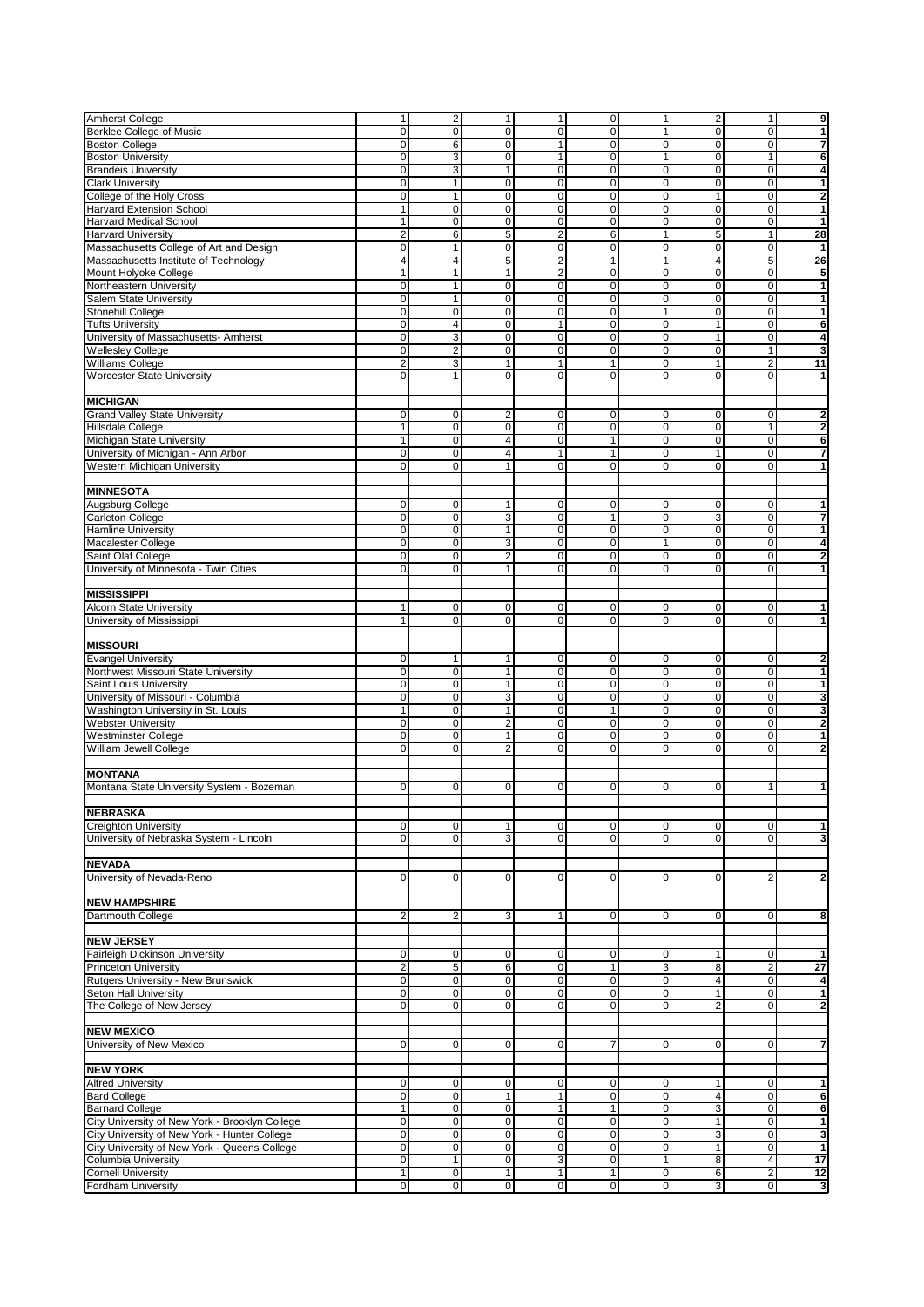| <b>Hobart and William Smith Colleges</b>            |                         |                |                |                |                |                |                |                         |                         |
|-----------------------------------------------------|-------------------------|----------------|----------------|----------------|----------------|----------------|----------------|-------------------------|-------------------------|
|                                                     | $\overline{0}$          | $\mathbf 0$    | 1              | $\pmb{0}$      | 0              | $\mathbf 0$    | $\overline{2}$ | $\overline{0}$          | 3                       |
| Iona College                                        | $\overline{0}$          | $\mathbf{1}$   | $\mathbf 0$    | $\mathbf 0$    | $\overline{0}$ | $\mathbf 0$    | $\mathbf{1}$   | $\overline{0}$          | $\overline{2}$          |
| Ithaca College                                      | $\overline{0}$          | 0              | $\mathbf 0$    | 0              | 0              | $\mathbf 0$    | $\mathbf{1}$   | 0                       | 1                       |
| <b>Marist College</b>                               | $\overline{0}$          | $\mathbf{0}$   | $\mathbf 0$    | 0              | 0              | $\mathbf 0$    | $\mathbf{1}$   | 0                       | 1                       |
|                                                     |                         |                |                |                |                |                |                |                         |                         |
| Niagara University                                  | $\overline{0}$          | $\overline{0}$ | $\overline{0}$ | $\mathbf 0$    | $\overline{0}$ | $\overline{0}$ | $\mathbf{1}$   | $\overline{0}$          | 1                       |
| Saint John's University                             | $\overline{0}$          | $\overline{0}$ | $\mathbf 0$    | $\pmb{0}$      | $\overline{0}$ | $\mathbf 0$    | $\overline{2}$ | $\overline{0}$          | $\overline{2}$          |
| Sarah Lawrence College                              | $\overline{0}$          | 0              | $\mathbf 0$    | 0              | $\overline{0}$ | $\mathbf{1}$   | $\Omega$       | $\overline{1}$          | 2                       |
| <b>Skidmore College</b>                             | $\overline{0}$          | $\mathbf{0}$   | $\mathbf 0$    | 0              | 0              | $\mathbf 0$    | $\overline{2}$ | $\overline{0}$          | $\overline{2}$          |
|                                                     |                         |                |                |                |                |                |                |                         |                         |
| State University of New York - Buffalo              | $\overline{0}$          | $\overline{0}$ | $\mathbf 0$    | $\pmb{0}$      | $\overline{0}$ | $\pmb{0}$      | $\mathbf{1}$   | $\overline{0}$          | 1                       |
| State University of New York - College at Brockport | $\overline{0}$          | 1              | 0              | 0              | $\overline{0}$ | $\mathbf 0$    | $\mathbf 0$    | 0                       | 1                       |
| State University of New York - College at Cortland  | $\overline{0}$          | 0              | 0              | 0              | 0              | $\mathbf 0$    | $\mathbf{1}$   | 0                       | 1                       |
|                                                     | $\overline{0}$          | $\mathbf{0}$   | $\mathbf 0$    | 0              | 0              | $\mathbf 0$    | $\mathbf{1}$   | 0                       | 1                       |
| State University of New York - College at Geneseo   |                         |                |                |                |                |                |                |                         |                         |
| State University of New York - College at Oneonta   | $\overline{0}$          | $\mathbf 0$    | $\mathbf 0$    | $\mathbf 0$    | 0              | $\mathbf 0$    | $\mathbf{1}$   | 0                       | $\mathbf{1}$            |
| State University of New York - Stony Brook          | $\overline{0}$          | $\mathbf{0}$   | $\mathbf 0$    | $\mathbf 0$    | 0              | $\mathbf 0$    | $\mathbf{1}$   | $\overline{0}$          | 1                       |
| <b>Syracuse University</b>                          | $\overline{0}$          | 0              | $\pmb{0}$      | $\mathbf 0$    | 0              | $\mathbf 0$    | $\overline{2}$ | 0                       | $\overline{2}$          |
|                                                     |                         |                |                |                |                |                |                |                         |                         |
| <b>Union College</b>                                | $\overline{0}$          | $\mathbf{0}$   | $\mathbf 0$    | 0              | 0              | $\mathbf 0$    | 3              | $\overline{0}$          | 3                       |
| United States Military Academy                      | $\overline{2}$          | $\mathbf{1}$   | 3              | $\mathbf 0$    | $\overline{2}$ | $\mathbf 0$    | $\overline{2}$ | $\overline{\mathbf{c}}$ | 12                      |
| Vassar College                                      | $\overline{0}$          | $\overline{0}$ | 1              | $\mathbf 0$    | $\mathbf{0}$   | $\mathbf 0$    | $\mathbf{1}$   | $\overline{0}$          | $\overline{\mathbf{2}}$ |
|                                                     | $\overline{0}$          | $\overline{0}$ | $\mathbf 0$    | $\mathbf 0$    | 0              | $\mathbf 0$    | $\mathbf{1}$   | $\overline{0}$          | 1                       |
| <b>Wagner College</b>                               |                         |                |                |                |                |                |                |                         |                         |
|                                                     |                         |                |                |                |                |                |                |                         |                         |
| <b>NORTH CAROLINA</b>                               |                         |                |                |                |                |                |                |                         |                         |
| Davidson College                                    | $\overline{\mathbf{c}}$ | $\mathbf{0}$   | $\mathbf 0$    | $\mathbf 0$    | $\overline{0}$ | $\mathbf 0$    | $\mathbf 0$    | 1                       | 3                       |
|                                                     |                         |                |                |                |                |                |                |                         |                         |
| <b>Duke University</b>                              | $\overline{2}$          | 0              | 0              | $\overline{2}$ | 0              | $\overline{2}$ | $\overline{2}$ | $\mathbf{1}$            | 9                       |
| <b>East Carolina University</b>                     | $\overline{\mathbf{c}}$ | 0              | $\mathbf 0$    | 0              | 0              | $\mathbf 0$    | $\mathbf 0$    | 0                       | 2                       |
| <b>Elon University</b>                              | $\overline{2}$          | $\mathbf{0}$   | $\mathbf 0$    | 1              | 0              | $\mathbf 0$    | $\mathbf 0$    | 0                       | 3                       |
|                                                     |                         |                |                |                |                |                |                |                         |                         |
| Gardner-Webb University                             | $\mathbf{1}$            | $\mathbf{0}$   | $\mathbf 0$    | 0              | 0              | $\mathbf 0$    | $\mathbf 0$    | 0                       | 1                       |
| North Carolina State University                     | $\overline{2}$          | $\mathbf 0$    | $\mathbf 0$    | 0              | 0              | $\mathbf 0$    | $\mathbf 0$    | 0                       | $\overline{2}$          |
| University of North Carolina - Chapel Hill          | 5                       | 0              | $\overline{c}$ | 0              | $\overline{0}$ | $\mathbf{1}$   | $\Omega$       | 0                       | 8                       |
| <b>Wake Forest University</b>                       | $\overline{2}$          | $\mathbf 0$    | $\mathbf 0$    | 0              | 0              | $\mathbf 0$    | $\mathbf 0$    | 0                       | $\overline{2}$          |
|                                                     |                         |                |                |                |                |                |                |                         |                         |
| Warren Wilson College                               | 1                       | $\mathbf{0}$   | $\mathbf 0$    | 0              | 0              | $\mathbf 0$    | $\Omega$       | $\overline{0}$          | 1                       |
|                                                     |                         |                |                |                |                |                |                |                         |                         |
| <b>NORTH DAKOTA</b>                                 |                         |                |                |                |                |                |                |                         |                         |
|                                                     |                         |                |                |                |                |                |                |                         |                         |
| University of North Dakota                          | $\overline{0}$          | 0              | 1              | $\mathbf 0$    | 0              | 0              | $\mathbf 0$    | 0                       | 1                       |
|                                                     |                         |                |                |                |                |                |                |                         |                         |
| OHIO                                                |                         |                |                |                |                |                |                |                         |                         |
|                                                     |                         |                |                |                |                |                |                |                         |                         |
| <b>Baldwin-Wallace College</b>                      | $\overline{0}$          | 1              | 0              | 0              | 0              | 0              | $\mathbf 0$    | 0                       | 1                       |
| <b>Bowling Green State University</b>               | 0                       | $\mathbf{0}$   | $\overline{c}$ | 0              | 0              | $\mathbf 0$    | $\mathbf 0$    | 0                       | $\overline{2}$          |
| <b>Denison University</b>                           | $\overline{0}$          | $\mathbf 0$    | 3              | $\mathbf 0$    | 0              | $\mathbf 0$    | $\mathbf 0$    | 0                       | 3                       |
| Kent State University                               | $\overline{0}$          | $\mathbf{0}$   | $\overline{2}$ | $\mathbf 0$    | 0              | $\mathbf 0$    | $\mathbf 0$    | 0                       | $\overline{2}$          |
|                                                     |                         |                |                |                |                |                |                |                         |                         |
| Kenyon College                                      | 0                       | $\mathbf 0$    | 1              | 0              | 1              | $\mathbf 0$    | $\mathbf 0$    | 0                       | $\overline{2}$          |
| Miami University of Ohio                            | $\overline{0}$          | $\mathbf{0}$   | $\mathbf{1}$   | 0              | 0              | $\mathbf 0$    | $\Omega$       | 0                       | 1                       |
| Oberlin College                                     | $\overline{0}$          | $\mathbf{0}$   | $\overline{2}$ | $\mathbf 0$    | $\overline{0}$ | $\mathbf 0$    | $\mathbf{1}$   | $\overline{1}$          | 4                       |
|                                                     |                         |                |                |                |                |                |                |                         |                         |
| <b>Ohio Northern University</b>                     | $\overline{0}$          | $\mathbf{0}$   | 1              | $\mathbf 0$    | $\overline{0}$ | $\mathbf 0$    | $\mathbf 0$    | $\overline{0}$          | 1                       |
| Ohio State University System - Columbus             | $\overline{0}$          | $\mathbf{0}$   | 3              | $\mathbf 0$    | 0              | $\mathbf 0$    | $\mathbf 0$    | $\overline{0}$          | 3                       |
| <b>Ohio University</b>                              | 0                       | $\mathbf{0}$   | $\mathbf{1}$   | 0              | 0              | $\mathbf 0$    | $\mathbf 0$    | 0                       | 1                       |
|                                                     | $\overline{0}$          | $\mathbf 0$    | $\mathbf{1}$   | $\pmb{0}$      | $\overline{0}$ | $\pmb{0}$      | $\mathbf 0$    | $\overline{0}$          | 1                       |
| Ohio Wesleyan University                            |                         |                |                |                |                |                |                |                         |                         |
| The College of Wooster                              | $\overline{0}$          | $\mathbf{0}$   | $\mathbf{1}$   | $\mathbf 0$    | 0              | $\mathbf 0$    | $\mathbf 0$    | $\overline{0}$          | 1                       |
| University of Akron                                 | $\overline{0}$          | 0              | $\mathbf{1}$   | 0              | 0              | $\mathbf 0$    | $\mathbf 0$    | $\overline{0}$          | 1                       |
| University of Cincinnati                            | 0                       | 0              | $\mathbf{1}$   | 0              | $\mathbf 0$    | $\mathbf 0$    | $\Omega$       | 0                       | 1                       |
|                                                     |                         |                |                |                |                |                |                |                         |                         |
| University of Dayton                                | 0                       | $\mathbf 0$    | $\mathbf{1}$   | $\mathbf 0$    | 0              | $\mathbf 0$    | $\mathbf 0$    | 0                       | 1                       |
| <b>Xavier University</b>                            | $\overline{0}$          | 0              | $\mathbf{1}$   | $\pmb{0}$      | 0              | $\mathbf 0$    | $\mathbf 0$    | 0                       | 1                       |
| Youngstown State University                         | $\overline{0}$          | $\mathbf{0}$   | 3              | $\mathbf 0$    | 0              | $\mathbf 0$    | $\mathbf 0$    | $\overline{0}$          | 3                       |
|                                                     |                         |                |                |                |                |                |                |                         |                         |
|                                                     |                         |                |                |                |                |                |                |                         |                         |
| <b>OKLAHOMA</b>                                     |                         |                |                |                |                |                |                |                         |                         |
| Oklahoma City University                            | $\overline{0}$          | $\mathbf 0$    | 0              | $\overline{0}$ | $\overline{2}$ | $\pmb{0}$      | 0              | $\overline{0}$          | $\overline{\mathbf{2}}$ |
| Oklahoma State University System                    | $\overline{0}$          | $\overline{0}$ | 0              | 0              | $\overline{2}$ | $\mathbf 0$    | $\mathbf 0$    | $\overline{0}$          | $\overline{2}$          |
|                                                     |                         |                |                |                |                |                |                |                         |                         |
| <b>Oral Roberts University</b>                      | $\overline{0}$          | $\mathbf 0$    | $\mathbf 0$    | $\mathbf 0$    | $\mathbf{1}$   | $\mathbf 0$    | $\mathbf 0$    | $\overline{0}$          | 1                       |
| University of Oklahoma                              | $\overline{0}$          | $\mathbf 0$    | 0              | 0              | 5              | 1              | $\mathbf 0$    | $\overline{0}$          | 6                       |
| University of Tulsa                                 | $\overline{0}$          | $\mathbf{0}$   | 0              | $\pmb{0}$      | 3              | $\mathbf 0$    | $\mathbf 0$    | $\overline{0}$          | 3                       |
|                                                     |                         |                |                |                |                |                |                |                         |                         |
|                                                     |                         |                |                |                |                |                |                |                         |                         |
| <b>OREGON</b>                                       |                         |                |                |                |                |                |                |                         |                         |
| Lewis & Clark College                               | $\overline{0}$          | 0              | 1              | 0              | 0              | $\mathbf 0$    | $\mathbf 0$    | 0                       | 1                       |
| Oregon State University                             | $\overline{0}$          | $\mathbf 0$    | $\mathsf 0$    | $\pmb{0}$      | $\mathbf{0}$   | $\mathbf 0$    | $\mathbf 0$    | 1                       | 1                       |
| <b>Portland State University</b>                    | $\overline{0}$          | $\mathbf 0$    | $\mathsf 0$    | $\pmb{0}$      | $\overline{0}$ | $\mathbf 0$    | $\mathbf 0$    | $\mathbf{1}$            | 1                       |
|                                                     |                         |                |                |                |                |                |                |                         |                         |
| University of Oregon                                | $\overline{0}$          | $\mathbf 0$    | 0              | $\mathbf 0$    | $\overline{0}$ | $\mathbf 0$    | $\mathbf 0$    | $\overline{2}$          | $\overline{2}$          |
| University of Portland                              | $\overline{0}$          | $\mathbf{0}$   | 0              | 0              | $\mathbf{1}$   | $\mathbf{1}$   | $\mathbf 0$    | 3                       | 5                       |
| <b>Willamette University</b>                        | $\overline{0}$          | $\overline{0}$ | $\mathbf 0$    | $\mathbf 0$    | $\overline{0}$ | $\mathbf 0$    | $\mathbf 0$    | $\mathbf{1}$            | 1                       |
|                                                     |                         |                |                |                |                |                |                |                         |                         |
|                                                     |                         |                |                |                |                |                |                |                         |                         |
| <b>PENNSYLVANIA</b>                                 |                         |                |                |                |                |                |                |                         |                         |
| Bryn Mawr College                                   | $\overline{0}$          | 0              | 0              | 0              | $\mathbf{0}$   | 0              | $\mathbf{1}$   | 0                       | 1                       |
| Carnegie Mellon University                          | $\overline{0}$          | $\mathbf 0$    | $\mathbf 0$    | $\pmb{0}$      | $\overline{0}$ | $\mathbf 0$    | $\mathbf{1}$   | $\overline{0}$          | 1                       |
|                                                     |                         |                |                |                |                |                |                |                         |                         |
| <b>DeSales University</b>                           | $\overline{0}$          | $\mathbf 0$    | $\mathsf 0$    | $\mathbf 0$    | $\overline{0}$ | $\mathbf 0$    | $\mathbf{1}$   | $\overline{0}$          | $\mathbf{1}$            |
| <b>Dickinson College</b>                            | $\mathbf{1}$            | $\overline{0}$ | $\mathbf{1}$   | $\pmb{0}$      | $\overline{0}$ | $\mathbf 0$    | $\mathbf 0$    | $\overline{0}$          | $\overline{\mathbf{2}}$ |
| <b>Drexel University</b>                            | $\overline{0}$          | $\mathbf{0}$   | $\mathbf 0$    | 1              | 0              | $\pmb{0}$      | $\mathbf 0$    | $\overline{0}$          | 1                       |
|                                                     |                         |                |                |                |                |                |                |                         |                         |
| <b>Duquesne University</b>                          | $\overline{0}$          | 0              | $\mathbf 0$    | $\mathbf 0$    | 0              | $\mathbf 0$    | $\mathbf{1}$   | $\overline{0}$          | 1                       |
| Franklin & Marshall College                         | $\overline{0}$          | 0              | $\mathbf 0$    | $\mathbf 0$    | $\overline{0}$ | $\mathbf 0$    | $\overline{4}$ | $\overline{0}$          | 4                       |
| Gettysburg College                                  | $\overline{0}$          | $\mathbf 0$    | $\mathsf 0$    | 0              | $\overline{0}$ | $\mathbf 0$    | $\mathbf{1}$   | $\overline{0}$          | 1                       |
|                                                     | $\overline{0}$          | $\mathbf{0}$   | $\overline{0}$ | $\overline{0}$ | $\overline{0}$ | $\overline{0}$ | $\mathbf{1}$   | $\overline{0}$          |                         |
| Haverford College in Pennsylvania                   |                         |                |                |                |                |                |                |                         | 1                       |
| Lafayette College                                   | $\overline{0}$          | $\mathbf{0}$   | $\mathbf 0$    | $\mathbf{1}$   | 0              | $\mathbf 0$    | 3              | $\overline{0}$          | 4                       |
| LaSalle University                                  | $\overline{0}$          | $\overline{0}$ | 0              | $\pmb{0}$      | 0              | $\pmb{0}$      | $\overline{2}$ | $\overline{0}$          | $\overline{\mathbf{2}}$ |
| <b>Lehigh University</b>                            | $\overline{0}$          | $\overline{0}$ | 0              | $\pmb{0}$      | $\overline{0}$ | $\mathbf 0$    | 1              | $\overline{0}$          | 1                       |
|                                                     |                         |                |                |                |                |                |                |                         |                         |
| Marywood University                                 | $\overline{0}$          | $\mathbf 0$    | 0              | 0              | $\overline{0}$ | $\pmb{0}$      | $\mathbf{1}$   | $\overline{0}$          | 1                       |
| <b>Muhlenberg College</b>                           | $\overline{0}$          | $\overline{0}$ | $\mathbf 0$    | $\pmb{0}$      | $\overline{0}$ | $\pmb{0}$      | $\mathbf{1}$   | $\overline{0}$          | 1                       |
| Pennsylvania State University                       | $\overline{0}$          | $\overline{0}$ | $\mathbf 0$    | 0              | $\overline{0}$ | $\mathbf 0$    | $\mathbf{1}$   | $\overline{0}$          | 1                       |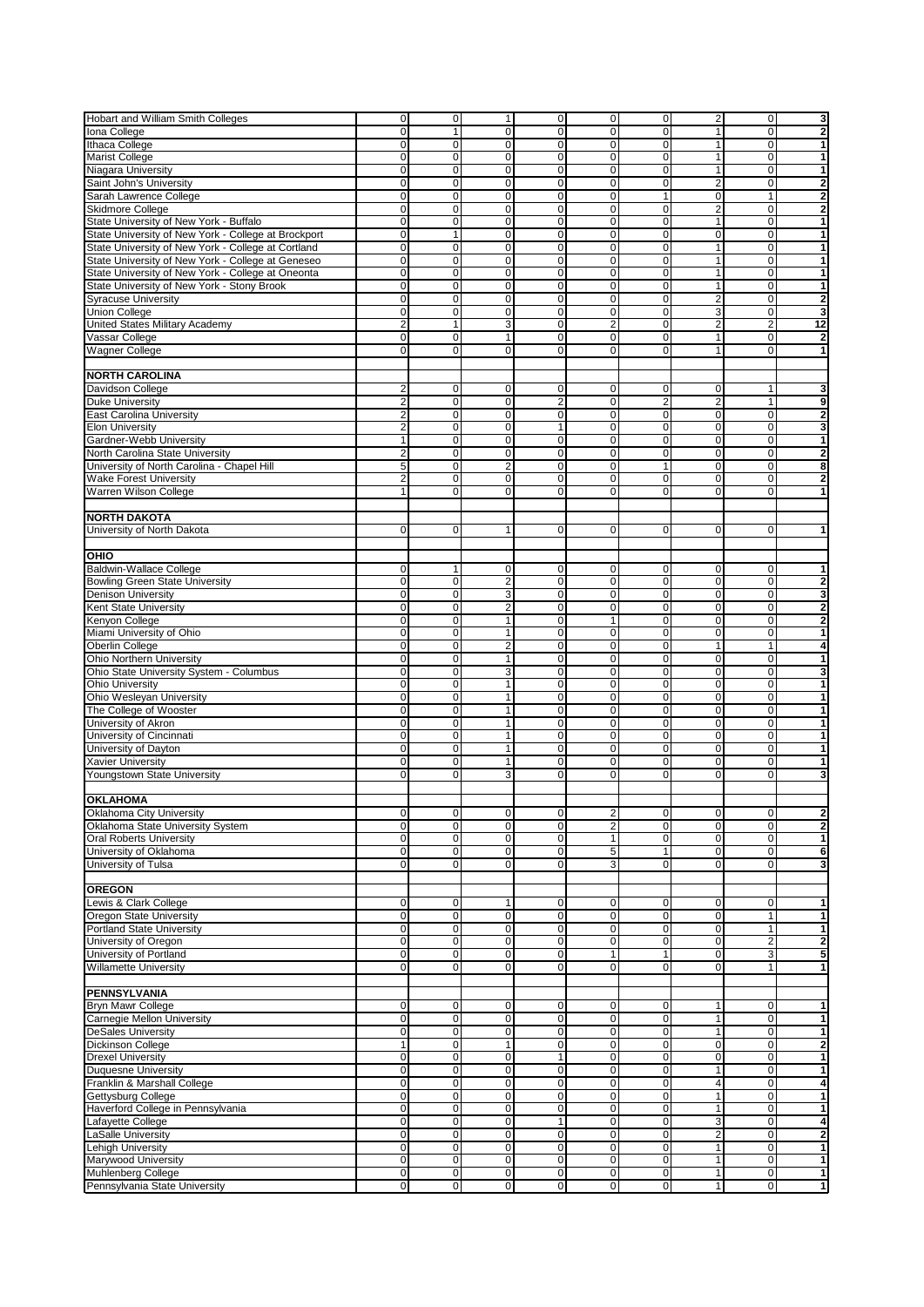| <b>Swarthmore College</b>                           | $\pmb{0}$      | $\mathbf 0$    | $\overline{2}$        | $\overline{2}$ | $\mathbf{1}$   | 0              | 4                       | 0                       | $\overline{9}$          |
|-----------------------------------------------------|----------------|----------------|-----------------------|----------------|----------------|----------------|-------------------------|-------------------------|-------------------------|
| <b>Temple University</b>                            | $\mathbf 0$    | $\mathbf{0}$   | 0                     | $\overline{0}$ | $\pmb{0}$      | $\mathbf 0$    | $\overline{2}$          | $\mathbf 0$             | $\overline{2}$          |
| University of Pennsylvania                          | $\overline{4}$ | $\mathbf{1}$   | $\overline{2}$        | $\overline{2}$ | $\mathbf{1}$   | 0              | 5                       | $\mathbf{1}$            | 16                      |
| University of Pittsburgh                            | $\mathbf 0$    | $\mathbf{0}$   | $\mathbf{1}$          | $\mathbf 0$    | $\overline{c}$ | $\mathbf 0$    | $\overline{2}$          | $\mathbf 0$             | 5                       |
|                                                     |                |                |                       |                |                |                |                         |                         |                         |
| University of Scranton                              | $\overline{0}$ | $\mathbf{0}$   | $\overline{0}$        | $\mathbf 0$    | $\overline{0}$ | $\mathbf 0$    | $\overline{2}$          | $\overline{0}$          | $\overline{2}$          |
| Villanova University                                | $\mathbf{1}$   | $\mathbf{1}$   | $\mathbf 0$           | $\Omega$       | $\mathbf 0$    | $\mathbf 0$    | 3                       | $\mathbf 0$             | 5                       |
|                                                     |                |                |                       |                |                |                |                         |                         |                         |
| <b>PUERTO RICO</b>                                  |                |                |                       |                |                |                |                         |                         |                         |
| University of Puerto Rico - Río Piedras             | $\mathbf{1}$   | $\mathbf{0}$   | 0                     | $\mathbf 0$    | 0              | $\mathbf 0$    | $\mathbf 0$             | $\mathbf 0$             | $\overline{1}$          |
|                                                     |                |                |                       |                |                |                |                         |                         |                         |
|                                                     |                |                |                       |                |                |                |                         |                         |                         |
| <b>RHODE ISLAND</b>                                 |                |                |                       |                |                |                |                         |                         |                         |
| <b>Brown University</b>                             | 2              | 4              | 1                     | $\overline{c}$ | 1              | $\mathbf{1}$   |                         | $\overline{\mathbf{c}}$ | 14                      |
| <b>Bryant University</b>                            | $\mathbf 0$    | $\mathbf{1}$   | $\mathbf 0$           | 0              | $\mathbf 0$    | $\mathbf 0$    | $\mathbf 0$             | $\pmb{0}$               | $\mathbf{1}$            |
|                                                     |                |                |                       |                |                |                |                         |                         |                         |
| Salve Regina University                             | $\mathbf 0$    | $\mathbf{1}$   | $\mathbf 0$           | 0              | $\mathbf 0$    | $\Omega$       | $\Omega$                | $\mathbf 0$             | $\mathbf{1}$            |
|                                                     |                |                |                       |                |                |                |                         |                         |                         |
| <b>SOUTH CAROLINA</b>                               |                |                |                       |                |                |                |                         |                         |                         |
| <b>Clemson University</b>                           | 1              | $\mathbf 0$    | 0                     | $\mathbf 0$    | 0              | $\mathbf 0$    | 0                       | 0                       | 1                       |
|                                                     | $\overline{0}$ | $\overline{0}$ | $\mathbf{1}$          | 0              | $\overline{0}$ | $\overline{0}$ | $\mathbf 0$             | $\overline{0}$          | 1                       |
| College of Charleston                               |                |                |                       |                |                |                |                         |                         |                         |
| University of South Carolina - Columbia             | 4              | $\mathbf 0$    | $\mathsf 0$           | $\pmb{0}$      | $\pmb{0}$      | $\mathsf 0$    | $\mathbf 0$             | 0                       | 4                       |
| <b>Winthrop University</b>                          | 3              | $\mathbf 0$    | $\mathbf 0$           | 0              | 0              | $\mathbf 0$    | $\mathbf 0$             | 0                       | 3                       |
| <b>Wofford College</b>                              | $\mathbf{1}$   | $\mathbf{0}$   | 0                     | 0              | $\mathbf 0$    | $\mathbf 0$    | $\mathbf 0$             | 0                       | 1                       |
|                                                     |                |                |                       |                |                |                |                         |                         |                         |
|                                                     |                |                |                       |                |                |                |                         |                         |                         |
| <b>TENNESSEE</b>                                    |                |                |                       |                |                |                |                         |                         |                         |
| Middle Tennessee State University                   | 3              | $\mathbf 0$    | 0                     | 0              | 0              | $\mathbf 0$    | 0                       | 0                       | $\mathbf{3}$            |
| <b>Rhodes College</b>                               | $\mathbf{1}$   | $\mathbf{0}$   | $\mathbf 0$           | $\mathbf 0$    | $\mathbf 0$    | $\mathbf 0$    | $\mathbf 0$             | 0                       | 1                       |
| University of Tennessee - Knoxville                 | $\overline{c}$ | $\mathbf{0}$   | $\mathsf 0$           | $\mathbf 0$    | $\mathbf 0$    | $\mathbf 0$    | $\mathbf 0$             | $\pmb{0}$               | $\overline{\mathbf{2}}$ |
| University of Tennessee - Martin                    | $\mathbf{1}$   | $\mathbf 0$    | $\mathsf 0$           | $\mathbf 0$    | $\pmb{0}$      | $\mathbf 0$    | $\mathbf 0$             | $\pmb{0}$               | $\mathbf{1}$            |
|                                                     |                |                |                       |                |                |                |                         |                         |                         |
| University of the South                             | $\overline{c}$ | $\mathbf{0}$   | 1                     | $\mathbf 0$    | 0              | $\mathbf 0$    | 0                       | $\overline{0}$          | 3                       |
| Vanderbilt University                               | $\mathbf{1}$   | $\mathbf{0}$   | $\overline{c}$        | 1              | $\mathbf{1}$   | $\mathbf 0$    | $\mathbf 0$             | $\mathbf 0$             | 5                       |
|                                                     |                |                |                       |                |                |                |                         |                         |                         |
| <b>TEXAS</b>                                        |                |                |                       |                |                |                |                         |                         |                         |
|                                                     |                |                |                       |                |                |                |                         |                         |                         |
| <b>Baylor University</b>                            | 0              | $\mathbf 0$    | 0                     | $\Omega$       | 3              | 0              | 0                       | 0                       | $\overline{\mathbf{3}}$ |
| <b>Rice University</b>                              | $\mathbf 0$    | $\mathbf{1}$   | $\overline{c}$        | $\overline{2}$ | $\overline{4}$ | $\mathbf 0$    | $\mathbf{1}$            | 1                       | 11                      |
| Southern Methodist University                       | $\overline{0}$ | $\mathbf{0}$   | $\mathsf 0$           | $\mathbf 0$    | $\overline{5}$ | $\mathsf 0$    | $\mathbf 0$             | $\overline{0}$          | $\overline{5}$          |
| St. Edward's University                             | $\mathbf 0$    | $\mathbf{0}$   | $\mathsf 0$           | $\mathbf 0$    | 3              | $\mathbf 0$    | $\mathbf 0$             | $\pmb{0}$               | 3                       |
| Stephen F. Austin State University                  | $\overline{0}$ | $\mathbf 0$    | $\mathsf 0$           | $\Omega$       | $\overline{1}$ | 0              | 0                       | $\overline{0}$          | 1                       |
|                                                     |                |                |                       |                |                |                |                         |                         |                         |
| Texas A&M University - College Station              | $\mathbf 0$    | $\pmb{0}$      | $\mathbf 0$           | 0              | 5              | $\mathbf 0$    | $\mathbf 0$             | $\pmb{0}$               | 5                       |
| <b>Texas Christian University</b>                   | 0              | $\mathbf{0}$   | $\mathbf 0$           | $\mathbf 0$    | $\mathbf{1}$   | $\mathbf 0$    | $\mathbf 0$             | 0                       | 1                       |
| <b>Texas Woman's University</b>                     | $\mathbf 0$    | $\mathbf 0$    | $\mathbf 0$           | 0              | $\mathbf{1}$   | $\mathbf 0$    | $\mathbf 0$             | $\pmb{0}$               | $\mathbf{1}$            |
| University of Houston - main campus                 | $\mathbf 0$    | $\mathbf 0$    | $\mathsf 0$           | $\mathbf 0$    | $\mathbf{1}$   | $\mathsf 0$    | $\mathbf 0$             | $\pmb{0}$               | $\mathbf{1}$            |
| University of North Texas                           | $\overline{0}$ | $\overline{0}$ | $\overline{0}$        | $\Omega$       |                | $\overline{0}$ | $\overline{0}$          | $\overline{0}$          |                         |
|                                                     |                |                |                       |                | $\overline{c}$ |                |                         |                         | $\overline{\mathbf{2}}$ |
| University of Texas - Austin                        | $\mathbf 0$    | $\mathbf{0}$   | $\mathbf 0$           | 0              | $\overline{2}$ | $\mathbf 0$    | $\mathbf 0$             | $\pmb{0}$               | $\overline{\mathbf{2}}$ |
| University of Texas - Dallas                        | $\overline{0}$ | $\mathbf{0}$   | $\overline{0}$        | $\overline{0}$ | $\overline{2}$ | $\mathbf 0$    | $\overline{0}$          | $\overline{0}$          | $\overline{2}$          |
|                                                     |                |                |                       |                |                |                |                         |                         |                         |
| <b>UTAH</b>                                         |                |                |                       |                |                |                |                         |                         |                         |
| <b>Brigham Young University</b>                     |                |                |                       |                |                |                |                         |                         |                         |
|                                                     | 0              | $\mathbf 0$    | 0                     | 0              | 0              | $\mathbf{1}$   | 0                       | 1                       | $\mathbf 2$             |
| <b>University of Utah</b>                           | $\overline{0}$ | $\mathbf 0$    | $\mathsf 0$           | $\overline{0}$ | $\overline{0}$ | $\overline{2}$ | 0                       | $\overline{0}$          | $\mathbf 2$             |
| <b>Utah State University</b>                        | $\mathbf 0$    | $\mathbf{0}$   | 0                     | $\Omega$       | $\mathbf 0$    | $\mathbf{1}$   | $\mathbf 0$             | 0                       | 1                       |
|                                                     |                |                |                       |                |                |                |                         |                         |                         |
| <b>VERMONT</b>                                      |                |                |                       |                |                |                |                         |                         |                         |
| Middlebury College                                  | $\mathbf{1}$   | $\mathbf{1}$   | 0                     | $\mathbf 0$    | 0              | $\mathbf 0$    | 0                       | $\overline{\mathbf{c}}$ | 4                       |
|                                                     |                |                |                       |                |                |                |                         |                         |                         |
| Saint Michael's College                             | $\mathbf 0$    | $\mathbf{1}$   | 0                     | $\overline{0}$ | $\pmb{0}$      | $\mathbf 0$    | $\mathbf 0$             | $\mathbf 0$             | 1                       |
|                                                     |                |                |                       |                |                |                |                         |                         |                         |
| <b>VIRGINIA</b>                                     |                |                |                       |                |                |                |                         |                         |                         |
| College of William and Mary                         | $\pmb{0}$      | $\mathbf 0$    | 0                     | $\mathbf{1}$   | 0              | 0              | $\overline{\mathbf{c}}$ | 0                       | 3                       |
| George Mason University                             | 0              | $\mathbf 0$    | 0                     | $\overline{c}$ | 0              | $\mathbf 0$    | $\mathbf 0$             | $\pmb{0}$               | $\mathbf 2$             |
|                                                     |                |                |                       |                |                |                |                         |                         |                         |
| <b>Hampton University</b>                           | $\mathbf{1}$   | $\mathbf 0$    | $\mathsf 0$           | 1              | 0              | 0              | $\mathbf 0$             | $\mathbf{1}$            | 3                       |
| James Madison University                            | $\mathbf 0$    | $\overline{0}$ | $\pmb{0}$             | 1              | 0              | 0              | $\mathbf 0$             | $\pmb{0}$               | 1                       |
| Mary Washington College                             | $\pmb{0}$      | $\mathbf 0$    | 0                     | 1              | 0              | $\mathsf 0$    | $\mathbf 0$             | $\overline{0}$          | $\mathbf{1}$            |
| University of Richmond                              | $\pmb{0}$      | $\mathbf 0$    | 0                     | 1              | 0              | $\mathsf 0$    | $\mathbf 0$             | $\overline{0}$          | $\mathbf{1}$            |
|                                                     |                |                |                       |                |                |                |                         |                         |                         |
| University of Virginia                              | $\mathbf{1}$   | $\mathbf 0$    | $\pmb{0}$             | $\mathbf{3}$   | $\pmb{0}$      | $\mathsf 0$    | $\mathbf 0$             | $\mathbf{1}$            | 5                       |
| Virginia Commonwealth University                    | $\mathbf 0$    | $\pmb{0}$      | $\mathbf 0$           | $\overline{0}$ | $\mathbf 0$    | $\mathbf{1}$   | $\mathbf 0$             | 0                       | 1                       |
| Virginia Polytechnic Institute and State University | $\pmb{0}$      | $\mathbf 0$    | 0                     | 1              | 0              | $\mathbf 0$    | $\mathbf{1}$            | 0                       | $\overline{2}$          |
| Washington & Lee University                         | $\pmb{0}$      | $\mathbf{0}$   | $\mathbf{1}$          | 1              | $\mathbf 0$    | $\mathbf 0$    | $\mathbf 0$             | 0                       | $\mathbf 2$             |
|                                                     |                |                |                       |                |                |                |                         |                         |                         |
| <b>WASHINGTON</b>                                   |                |                |                       |                |                |                |                         |                         |                         |
| Eastern Washington University                       |                |                |                       |                |                |                |                         |                         |                         |
|                                                     | 0              | $\mathbf 0$    | 0                     | 0              | 0              | $\mathbf 0$    | 0                       | 1                       | 1                       |
| Gonzaga University                                  | $\overline{0}$ | $\mathbf 0$    | $\overline{\text{o}}$ | $\overline{0}$ | $\overline{0}$ | $\overline{0}$ | $\mathbf 0$             | $\overline{2}$          | $\mathbf 2$             |
| Pacific Lutheran University                         | 0              | $\mathbf 0$    | 0                     | $\overline{0}$ | 0              | $\mathsf 0$    | 0                       | $\mathbf{1}$            | 1                       |
| Seattle Pacific University                          | $\overline{0}$ | $\overline{0}$ | 0                     | $\overline{0}$ | 0              | $\mathbf{1}$   | $\mathbf 0$             | $\overline{1}$          | $\overline{\mathbf{2}}$ |
| University of Washington - Seattle                  | $\pmb{0}$      | $\mathbf{0}$   | 0                     | 0              | 0              | 0              | 0                       | 10                      | 10                      |
|                                                     |                |                |                       |                |                |                |                         |                         |                         |
| <b>Whitman College</b>                              | $\overline{0}$ | $\mathbf 0$    | 0                     | $\overline{0}$ | $\pmb{0}$      | $\mathbf 0$    | $\pmb{0}$               | 3                       | 3                       |
|                                                     |                |                |                       |                |                |                |                         |                         |                         |
| <b>WEST VIRGINIA</b>                                |                |                |                       |                |                |                |                         |                         |                         |
| <b>West Virginia University</b>                     | $\mathbf 0$    | 0              | 0                     | $\overline{2}$ | 0              | $\mathbf 0$    | $\mathbf 0$             | 0                       | $\overline{2}$          |
|                                                     |                |                |                       |                |                |                |                         |                         |                         |
| <b>WISCONSIN</b>                                    |                |                |                       |                |                |                |                         |                         |                         |
|                                                     |                |                |                       |                |                |                |                         |                         |                         |
| Lawrence University                                 | $\mathbf 0$    | $\mathbf{1}$   | 0                     | $\Omega$       | 0              | 0              | 0                       | 0                       | 1                       |
| <b>Marquette University</b>                         | 0              | $\mathbf{0}$   | 1                     | 0              | 0              | $\mathsf 0$    | $\mathbf 0$             | 0                       | $\mathbf{1}$            |
| <b>Ripon College</b>                                | $\overline{0}$ | $\mathbf 0$    | $\mathbf{1}$          | $\Omega$       | 0              | $\pmb{0}$      | $\pmb{0}$               | $\overline{0}$          | 1                       |
| University of Wisconsin - Eau Claire                | $\Omega$       | $\mathbf{0}$   | $\overline{2}$        | $\overline{0}$ | 0              | $\mathbf 0$    | $\mathbf 0$             | $\overline{0}$          | $\mathbf 2$             |
| University of Wisconsin - Madison                   | $\overline{0}$ | $\mathbf{0}$   | 8                     | $\overline{0}$ | 0              | 0              | 1                       | $\overline{0}$          | 9                       |
|                                                     |                |                |                       |                |                |                |                         |                         |                         |
|                                                     |                |                |                       |                |                |                |                         |                         |                         |
| <b>WYOMING</b>                                      |                |                |                       |                |                |                |                         |                         |                         |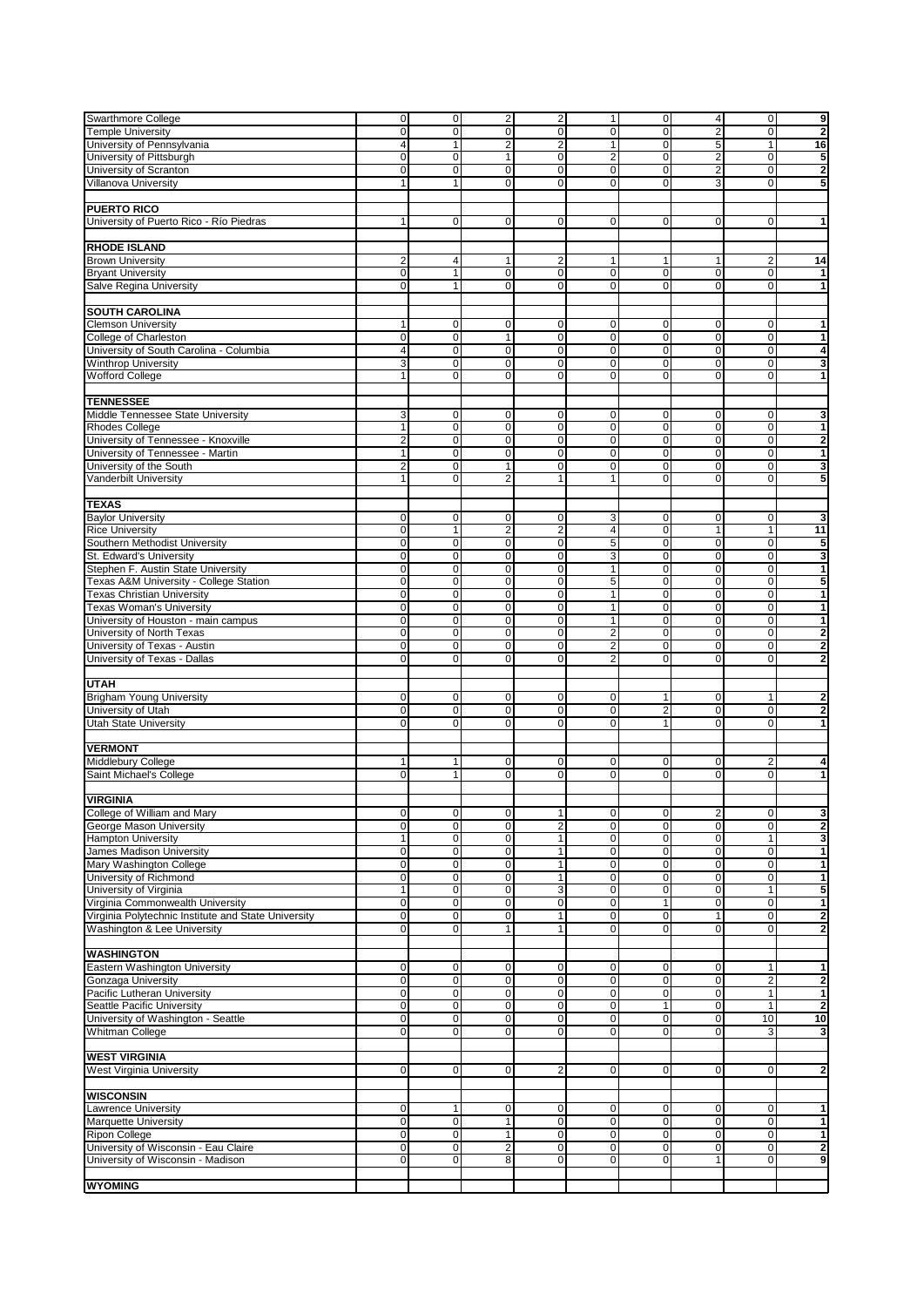| University of Wyoming |             |    |     |         |          |    |            |     |     |
|-----------------------|-------------|----|-----|---------|----------|----|------------|-----|-----|
|                       |             |    |     |         |          |    |            |     |     |
| <b>TOTAL</b>          | 10C<br>1201 | 90 | 204 | 00<br>ൊ | 110<br>. | 96 | ,,,<br>157 | 106 | 981 |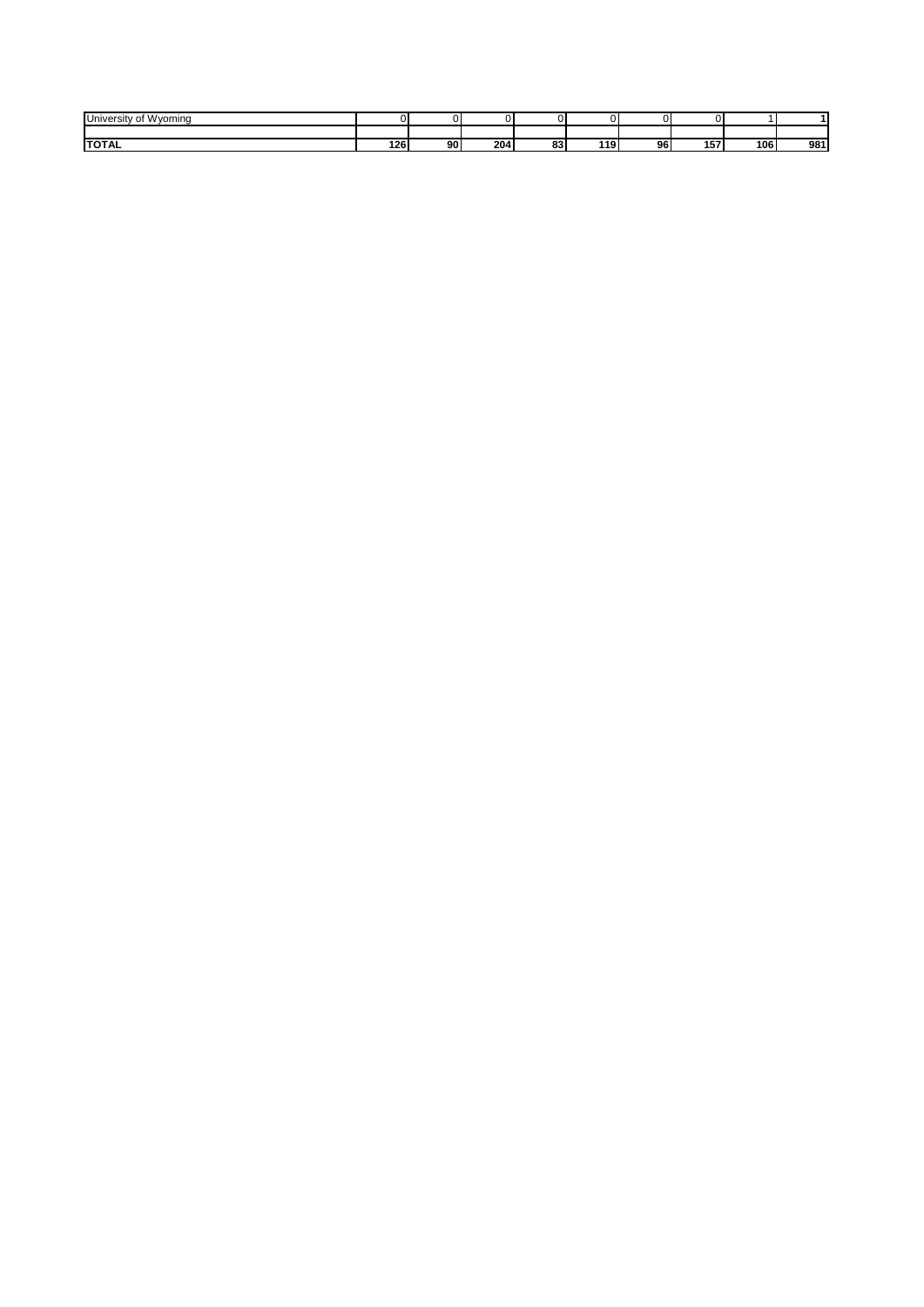| Proposed Field of Study - Endorsed                                                                 |                                  |                               |                                      |                                      |                                |                                  |                                  |                                         |                                           |
|----------------------------------------------------------------------------------------------------|----------------------------------|-------------------------------|--------------------------------------|--------------------------------------|--------------------------------|----------------------------------|----------------------------------|-----------------------------------------|-------------------------------------------|
|                                                                                                    |                                  |                               |                                      |                                      |                                |                                  |                                  |                                         |                                           |
|                                                                                                    | <b>ATL</b>                       | <b>BOS</b>                    | CHIG                                 | DC                                   | <b>HOU</b>                     | LA                               | <b>NY</b>                        | SF                                      | <b>TOTAL</b>                              |
| 18th Century Romantic/Victorian                                                                    | $\mathbf{1}$                     | 0                             | 0                                    | 0                                    | $\mathbf 0$                    | $\mathbf 0$                      | $\overline{0}$                   | $\overline{0}$                          | $\mathbf{1}$                              |
| 2-year MPhil in Economics (diploma + MPhil)                                                        | $\mathbf 0$                      | $\pmb{0}$                     | $\mathbf{1}$                         | $\pmb{0}$                            | $\overline{0}$                 | $\,0\,$                          | $\mathbf{0}$                     | $\overline{0}$                          | 1                                         |
| 4 Year PhD in Neuroscience<br><b>Advanced Biological Sciences</b>                                  | $\mathbf 0$<br>$\mathbf 0$       | $\mathbf 0$<br>$\mathbf 0$    | $\pmb{0}$<br>0                       | $\mathbf 0$<br>0                     | $\mathbf{1}$<br>$\mathbf{1}$   | $\mathbf 0$<br>$\mathbf 0$       | $\mathbf 0$<br>$\mathbf 0$       | $\overline{0}$<br>$\mathbf{0}$          | $\mathbf{1}$<br>1                         |
| Advanced Computational Methods for Aeronautics, Flow Management and Fluid-Structure Interaction    | $\mathbf 0$                      | $\mathbf 0$                   | $\pmb{0}$                            | $\overline{0}$                       | $\overline{0}$                 | $\mathbf 0$                      | $\mathbf{1}$                     | $\mathbf 0$                             | 1                                         |
| <b>Advanced Computer Science</b>                                                                   | $\mathbf 0$                      | $\pmb{0}$                     | 0                                    | $\mathbf{1}$                         | $\circ$                        | $\mathsf 0$                      | $\overline{2}$                   | 1                                       | 4                                         |
| Advanced Computer Science with Internet Economics<br>Advanced Mechanical Engineering               | $\mathbf 0$<br>$\mathbf 0$       | $\mathbf 0$<br>$\mathbf{1}$   | 1<br>0                               | 0<br>0                               | $\Omega$<br>$\Omega$           | $\mathbf 0$<br>$\mathbf 0$       | $\overline{0}$<br>$\mathbf{1}$   | $\overline{0}$<br>$\mathbf{0}$          | $\mathbf{1}$<br>$\overline{\mathbf{2}}$   |
| Aestheticising Politics?: The Political in Globalised Contemporary Art                             | $\overline{0}$                   | $\overline{0}$                | $\overline{1}$                       | $\overline{0}$                       | $\overline{0}$                 | $\overline{0}$                   | $\overline{0}$                   | $\overline{0}$                          | $\overline{1}$                            |
| African American Literature                                                                        | $\mathbf 0$                      | $\pmb{0}$                     | 1                                    | 0                                    | $\circ$                        | $\mathbf 0$                      | $\overline{0}$                   | $\mathbf{0}$                            | $\mathbf{1}$                              |
| African Studies                                                                                    | $\mathbf 0$<br>$\mathbf 0$       | 0<br>$\mathbf 0$              | $\overline{\mathbf{c}}$<br>$\pmb{0}$ | $\mathbf 0$<br>$\mathbf 0$           | $\overline{1}$<br>$\mathbf 0$  | $\mathbf 0$<br>$\mathbf 0$       | $\overline{1}$<br>$\overline{1}$ | $\mathbf 0$<br>$\overline{0}$           | 4<br>1                                    |
| African Studies<br>Ageing and Society                                                              | $\mathbf 0$                      | $\mathsf 0$                   | 0                                    | $\mathbf 0$                          | $\circ$                        | $\mathbf 0$                      | $\mathbf{1}$                     | $\overline{0}$                          | 1                                         |
| American History                                                                                   | $\mathbf 0$                      | $\pmb{0}$                     | 0                                    | $\mathbf 0$                          | $\overline{0}$                 | $\mathbf{1}$                     | $\mathbf{0}$                     | $\mathbf 0$                             | $\mathbf{1}$                              |
| Analogue and Digital Circuit Design                                                                | $\mathbf 0$                      | $\mathbf{1}$                  | 0                                    | $\mathbf 0$                          | $\mathbf 0$                    | $\mathsf 0$                      | $\mathbf 0$                      | $\mathsf{O}\xspace$                     | $\mathbf{1}$                              |
| <b>Ancient Philosophy</b><br>Anthropology and Development                                          | $\overline{0}$<br>$\mathbf 0$    | $\pmb{0}$<br>0                | $\overline{1}$<br>0                  | $\overline{\text{o}}$<br>$\mathbf 0$ | $\overline{c}$<br>$\mathbf 0$  | $\overline{0}$<br>1              | $\mathbf 0$<br>$\mathbf 0$       | 1<br>1                                  | 4                                         |
| Anthropology of Food                                                                               | 1                                | $\pmb{0}$                     | 0                                    | $\pmb{0}$                            | $\mathbf 0$                    | $\mathbf 0$                      | $\mathbf 0$                      | $\overline{0}$                          | 2<br>1                                    |
| Anthropology of Travel, Tourism and Pilgrimage                                                     | $\mathbf 0$                      | $\mathbf{1}$                  | $\pmb{0}$                            | $\mathbf 0$                          | $\Omega$                       | $\mathbf 0$                      | $\overline{0}$                   | $\overline{0}$                          | $\mathbf{1}$                              |
| Antiquity                                                                                          | $\mathbf 0$                      | $\pmb{0}$                     | $\mathbf{1}$                         | $\mathbf 0$                          | $\circ$                        | $\mathbf 0$                      | $\overline{0}$                   | $\overline{0}$                          | $\overline{1}$                            |
| Applied Animal Behaviour and Animal Welfare<br>Applied Linguistics and Second Language Acquisition | $\mathbf 0$<br>$\mathbf 0$       | $\pmb{0}$<br>$\pmb{0}$        | $\mathbf{1}$<br>0                    | $\mathbf 0$<br>$\mathbf 0$           | $\overline{0}$<br>$\mathbf{1}$ | $\mathsf 0$<br>$\mathbf 0$       | $\mathbf{0}$<br>$\mathbf{0}$     | 1<br>$\mathsf{O}\xspace$                | $\overline{\mathbf{2}}$<br>$\mathbf{1}$   |
| Applied Psychology                                                                                 | $\mathbf 0$                      | 0                             | 1                                    | 0                                    | $\Omega$                       | $\mathbf 0$                      | $\mathbf 0$                      | $\mathbf{0}$                            | 1                                         |
| <b>Applied Statistics</b>                                                                          | $\mathbf 0$                      | $\pmb{0}$                     | 0                                    | $\mathbf 0$                          | $\mathbf 0$                    | $\mathsf 0$                      | $\mathbf{1}$                     | $\overline{0}$                          | $\mathbf{1}$                              |
| <b>Applied Statistics</b>                                                                          | $\mathbf 0$<br>$\mathbf{1}$      | $\pmb{0}$<br>0                | 0<br>0                               | $\mathbf 0$<br>0                     | $\Omega$<br>$\Omega$           | $\mathbf{1}$<br>$\mathbf 0$      | $\overline{0}$<br>$\overline{0}$ | $\overline{0}$<br>$\overline{0}$        | 1<br>1                                    |
| Aquatic Science<br>Archaeological Science                                                          | $\mathbf 0$                      | $\pmb{0}$                     | $\mathbf{1}$                         | $\pmb{0}$                            | $\overline{0}$                 | $\,0\,$                          | $\mathbf{0}$                     | $\overline{0}$                          | $\mathbf{1}$                              |
| Archaeology                                                                                        | $\mathbf 0$                      | $\mathbf{1}$                  | $\pmb{0}$                            | $\mathbf 0$                          | $\circ$                        | $\mathbf 0$                      | $\mathbf 0$                      | $\mathbf{1}$                            | $\overline{\mathbf{2}}$                   |
| Architectural Conservation                                                                         | $\mathbf 0$                      | $\mathbf{1}$                  | 0                                    | 0                                    | $\Omega$                       | $\mathbf 0$                      | $\mathbf 0$                      | $\mathbf 0$                             | 1                                         |
| Architectural History<br>Artefact Studies                                                          | $\mathbf 0$<br>$\mathbf 0$       | $\mathbf 0$<br>$\pmb{0}$      | 1<br>0                               | $\overline{0}$<br>$\bf 0$            | $\Omega$<br>$\circ$            | $\mathbf 0$<br>$\mathsf 0$       | $\mathbf 0$<br>$\overline{0}$    | $\mathbf 0$<br>1                        | 1<br>$\mathbf{1}$                         |
| Artificial Intelligence                                                                            | $\mathbf{1}$                     | $\mathbf 0$                   | 0                                    | 0                                    | $\Omega$                       | $\mathbf 0$                      | $\overline{0}$                   | $\overline{0}$                          | $\overline{1}$                            |
| Arts And Culture Education                                                                         | $\mathbf 0$                      | 0                             | 0                                    | $\mathbf 0$                          | $\Omega$                       | $\mathbf 0$                      | $\mathbf{1}$                     | $\overline{0}$                          | $\overline{1}$                            |
| Arts, Culture, and Education                                                                       | $\overline{1}$                   | $\pmb{0}$                     | $\overline{\text{o}}$                | $\overline{0}$                       | $\circ$                        | $\mathbf 0$                      | $\mathbf{0}$                     | $\overline{\mathbf{0}}$                 | $\overline{1}$                            |
| Asian and Middle Eastern Studies (Islamic & Middle Eastern Studies)<br>Assyriology                 | $\mathbf 0$<br>$\mathbf 0$       | 0<br>0                        | 0<br>0                               | 1<br>$\mathbf 0$                     | $\Omega$<br>$\mathbf 0$        | $\mathbf 0$<br>$\mathbf 0$       | $\overline{0}$<br>1              | $\mathbf{0}$<br>$\mathbf 0$             | $\mathbf{1}$<br>$\mathbf{1}$              |
| Astronomy                                                                                          | $\mathbf 0$                      | 1                             | 1                                    | $\overline{0}$                       | $\overline{0}$                 | $\mathbf 0$                      | $\overline{0}$                   | $\overline{0}$                          | $\overline{\mathbf{2}}$                   |
| Astrophysics                                                                                       | $\mathbf 0$                      | 0                             | $\mathbf{1}$                         | 0                                    | $\Omega$                       | $\mathbf{1}$                     | $\overline{0}$                   | $\overline{0}$                          | $\overline{\mathbf{2}}$                   |
| Atmosphere, Oceans and Climate                                                                     | $\mathbf 0$<br>$\mathbf 0$       | $\pmb{0}$<br>$\pmb{0}$        | 0<br>0                               | $\mathbf 0$<br>$\mathbf 0$           | $\mathbf{1}$<br>$\mathbf{1}$   | $\mathbf 0$<br>$\mathsf 0$       | $\mathbf{0}$<br>$\mathbf 0$      | $\mathbf{0}$<br>$\mathsf{O}\xspace$     | $\mathbf{1}$<br>$\mathbf{1}$              |
| Atomic and Laser Physics<br>A Web of Meaning: Cross Reading MS 91                                  | $\overline{0}$                   | $\pmb{0}$                     | $\overline{0}$                       | $\overline{\text{o}}$                | $\overline{0}$                 | $\mathbf{1}$                     | $\mathbf 0$                      | $\overline{0}$                          | $\overline{1}$                            |
| <b>Biblical Studies</b>                                                                            | $\mathbf 0$                      | $\mathbf{1}$                  | 0                                    | $\mathbf 0$                          | $\circ$                        | $\mathbf 0$                      | $\mathbf{0}$                     | $\mathbf{0}$                            | 1                                         |
| Biochemistry                                                                                       | $\mathbf 0$                      | $\pmb{0}$                     | 0                                    | $\pmb{0}$                            | $\mathbf{1}$                   | $\bar{0}$                        | $\mathbf{1}$                     | $\mathsf{O}\xspace$                     | $\overline{\mathbf{2}}$                   |
| Biodiversity and Taxonomy of Plants<br>Biodiversity, Conservation, and Management                  | $\mathbf 0$<br>1                 | $\mathbf 0$<br>0              | 1<br>0                               | $\mathbf 0$<br>$\mathbf 0$           | $\Omega$<br>$\circ$            | $\mathbf 0$<br>$\mathbf 0$       | $\circ$<br>$\overline{0}$        | $\mathbf{0}$<br>$\overline{0}$          | $\mathbf{1}$<br>$\overline{1}$            |
| Biodiversity, Conservation & Management                                                            | $\mathbf 0$                      | $\pmb{0}$                     | 0                                    | $\mathbf 0$                          | $\circ$                        | $\mathbf{1}$                     | $\mathbf{0}$                     | $\overline{0}$                          | $\mathbf{1}$                              |
| Biodiversity, Conservation, Management                                                             | $\mathbf 0$                      | $\pmb{0}$                     | 0                                    | $\mathbf 0$                          | $\mathbf 0$                    | $\overline{1}$                   | $\mathbf{0}$                     | $\mathbf 0$                             | $\mathbf{1}$                              |
| Bioengineering                                                                                     | $\mathbf 0$                      | 0                             | 1                                    | 0                                    | $\mathbf 0$                    | $\mathbf 0$                      | $\mathbf 0$                      | $\mathbf{0}$                            | 1                                         |
| <b>Bioinformatics and Theoretical Systems Biology</b><br>Biological Photography and Imaging        | $\mathbf{1}$<br>$\mathbf 0$      | $\pmb{0}$<br>$\pmb{0}$        | 0<br>0                               | $\mathbf 0$<br>$\mathbf 0$           | $\mathbf 0$<br>$\Omega$        | $\mathsf 0$<br>$\mathbf 0$       | $\overline{0}$<br>$\overline{0}$ | $\overline{0}$<br>1                     | $\mathbf{1}$<br>1                         |
| Biological Science (Physiology, Development, and Neuroscience)                                     | $\mathbf 0$                      | $\mathbf 0$                   | 0                                    | 0                                    | $\Omega$                       | $\mathbf{1}$                     | $\overline{0}$                   | $\overline{0}$                          | 1                                         |
| Biological Science (Physiology, Development, and Neuroscience, Neuroscience focus)                 | $\mathbf 0$                      | $\pmb{0}$                     | 0                                    | $\pmb{0}$                            | $\circ$                        | $\,0\,$                          | $\mathbf{0}$                     | 1                                       | $\mathbf{1}$                              |
| <b>Biomedical Engineering</b>                                                                      | $\overline{2}$                   | $\mathbf 0$                   | $\pmb{0}$                            | $\mathbf 0$                          | $\mathbf{1}$                   | $\mathbf 0$                      | $\mathbf 0$                      | $\mathsf{O}\xspace$                     | 3                                         |
| Biomedical Engineering with Biomechanics<br>Biomedicine, Bioscience and Society                    | $\mathbf 0$<br>$\mathbf 0$       | $\mathbf 0$<br>0              | 0<br>0                               | 0<br>$\overline{0}$                  | $\mathbf{1}$<br>$\mathbf{1}$   | $\mathbf 0$<br>$\mathbf 0$       | $\mathbf 0$<br>$\mathbf 0$       | $\mathbf{0}$<br>$\mathbf{0}$            | 1<br>1                                    |
| Bioresorbable polymers                                                                             | $\mathbf 0$                      | $\pmb{0}$                     | 0                                    | $\bf 0$                              | $\circ$                        | $\mathsf 0$                      | $\mathbf{1}$                     | $\overline{0}$                          | $\mathbf{1}$                              |
| <b>Bioscience Enterprise</b>                                                                       | $\mathbf 0$                      | $\mathbf 0$                   | 1                                    | 0                                    | $\Omega$                       | $\mathbf 0$                      | $\overline{0}$                   | $\mathbf{0}$                            | $\mathbf{1}$                              |
| Biosciences                                                                                        | $\mathbf 0$                      | 0                             | 0                                    | $\mathbf 0$                          | $\mathbf{1}$                   | $\mathbf 0$                      | $\overline{0}$                   | $\overline{0}$                          | $\overline{1}$                            |
| BPhil<br><b>BPhil in Philosophy</b>                                                                | $\overline{0}$<br>$\mathbf 0$    | $\pmb{0}$<br>1                | $\mathbf{1}$<br>0                    | $\overline{0}$<br>0                  | $\circ$<br>$\Omega$            | $\mathbf 0$<br>$\mathbf 0$       | $\mathbf{0}$<br>$\mathbf{1}$     | $\overline{\mathbf{0}}$<br>$\mathbf{0}$ | $\overline{1}$<br>$\overline{\mathbf{2}}$ |
| <b>BPhil Philosophy</b>                                                                            | $\mathbf 0$                      | 0                             | 0                                    | $\mathbf 0$                          | $\pmb{0}$                      | $\mathbf 0$                      | $\mathbf{1}$                     | $\mathbf 0$                             | $\mathbf{1}$                              |
| Cancer                                                                                             | $\mathbf 0$                      | $\mathbf 0$                   | $\pmb{0}$                            | $\overline{0}$                       | $\overline{0}$                 | $\overline{0}$                   | $\mathbf{1}$                     | $\overline{0}$                          | 1                                         |
| Cancer Biology<br>Cardiovascular Research                                                          | $\mathbf{1}$<br>$\mathbf 0$      | 0<br>0                        | $\mathbf 0$<br>0                     | 0<br>$\mathbf 0$                     | $\Omega$<br>$\Omega$           | $\overline{0}$<br>$\mathbf 0$    | $\overline{0}$<br>$\mathbf{0}$   | $\mathbf{0}$<br>$\mathbf{1}$            | $\mathbf{1}$<br>$\mathbf{1}$              |
| Cell and Gene Therapy                                                                              | 1                                | $\mathbf 0$                   | 0                                    | $\mathsf 0$                          | $\circ$                        | $\mathsf 0$                      | $\overline{0}$                   | $\overline{0}$                          | $\mathbf{1}$                              |
| Central and South-East European Studies                                                            | 1                                | $\mathbf 0$                   | $\mathbf 0$                          | 1                                    | $\Omega$                       | $\mathbf 0$                      | $\overline{0}$                   | $\mathbf{0}$                            | $\overline{\mathbf{2}}$                   |
| Chemical Biology, Laboratory of Hagan Bayley                                                       | $\mathbf 0$                      | 0                             | 1                                    | $\mathbf 0$                          | $\pmb{0}$                      | $\mathbf 0$                      | $\mathbf{0}$                     | $\mathbf 0$                             | $\mathbf{1}$                              |
| Chemical Engineering and Biotechnology<br>Chemistry                                                | $\mathbf 0$<br>$\overline{0}$    | $\mathbf 0$<br>$\mathbf 0$    | $\overline{0}$<br>$\mathbf{1}$       | $\pmb{0}$<br>$\mathbf{1}$            | $\circ$<br>$\Omega$            | $\mathsf 0$<br>$\mathbf{1}$      | $\overline{0}$<br>$\circ$        | 1<br>$\overline{0}$                     | 1<br>3                                    |
| <b>Childhood Studies</b>                                                                           | $\circ$                          | $\mathbf 0$                   | 0                                    | $\mathbf{1}$                         | $\overline{0}$                 | $\mathbf 0$                      | $\overline{0}$                   | $\overline{0}$                          | $\overline{1}$                            |
| Children's Literature                                                                              | $\mathbf 0$                      | $\pmb{0}$                     | 0                                    | $\pmb{0}$                            | $\circ$                        | $\mathbf{1}$                     | $\mathbf{0}$                     | $\overline{0}$                          | $\mathbf{1}$                              |
| Chinese Studies                                                                                    | $\mathbf 0$                      | $\pmb{0}$                     | $\overline{0}$                       | $\mathbf 0$                          | $\overline{2}$                 | $\mathbf{1}$                     | $\overline{0}$                   | $\mathsf{O}\xspace$                     | 3                                         |
| <b>Chinese Studies</b><br>Christian Ethics                                                         | $\mathbf 0$<br>$\mathbf 0$       | 0<br>$\mathbf 0$              | 1<br>1                               | 0<br>$\mathsf 0$                     | $\Omega$<br>$\circ$            | $\mathbf 0$<br>$\mathbf 0$       | $\overline{0}$<br>$\overline{0}$ | $\mathbf{0}$<br>$\overline{0}$          | 1<br>$\mathbf{1}$                         |
| Christian Theology (Catholic Studies)                                                              | $\mathbf 0$                      | $\mathbf{1}$                  | 0                                    | $\mathbf 0$                          | $\Omega$                       | $\overline{0}$                   | $\mathbf{0}$                     | $\overline{0}$                          | 1                                         |
| Ciminology and Criminal Justice                                                                    | $\overline{0}$                   | $\mathbf 0$                   | 0                                    | $\mathbf{1}$                         | $\Omega$                       | $\overline{0}$                   | $\overline{0}$                   | $\overline{0}$                          | 1                                         |
| Citizenship and Democracy                                                                          | $\circ$<br>$\mathbf 0$           | $\mathbf 0$<br>$\mathbf 0$    | 0<br>$\pmb{0}$                       | $\pmb{0}$<br>$\mathbf 0$             | $\mathbf{1}$                   | $\,0\,$<br>$\mathbf 0$           | $\overline{0}$<br>$\mathbf{1}$   | $\overline{0}$<br>$\overline{0}$        | $\mathbf{1}$<br>$\mathbf{1}$              |
| Classical Guitar Performance<br><b>Classical Reception</b>                                         | $\mathbf 0$                      | $\mathbf 0$                   | $\mathbf 0$                          | 0                                    | $\circ$<br>$\mathbf{1}$        | $\mathbf 0$                      | $\mathbf 0$                      | $\mathbf{0}$                            | 1                                         |
| Classics                                                                                           | $\mathbf 0$                      | $\overline{0}$                | $\overline{\text{o}}$                | $\overline{0}$                       | $\overline{0}$                 | $\mathbf 0$                      | $\mathbf{1}$                     | $\overline{0}$                          | 1                                         |
| Classics: Philology and Linguistics                                                                | $\mathbf 0$                      | $\mathbf{1}$                  | 0                                    | $\mathbf 0$                          | $\circ$                        | $\mathsf 0$                      | $\overline{0}$                   | $\overline{0}$                          | $\mathbf{1}$                              |
| Climate Change and International Development<br>Climate Change and Policy                          | $\overline{0}$<br>$\overline{0}$ | $\mathbf 0$<br>$\mathbf 0$    | $\overline{\mathbf{c}}$<br>0         | 0<br>$\mathbf 0$                     | $\Omega$<br>$\Omega$           | $\mathbf 0$<br>$\mathbf 0$       | $\overline{0}$<br>1              | $\overline{0}$<br>$\overline{0}$        | $\overline{\mathbf{2}}$<br>$\overline{1}$ |
| <b>Clinical Medicine</b>                                                                           | $\overline{0}$                   | $\pmb{0}$                     | $\mathbf{1}$                         | $\overline{0}$                       | $\circ$                        | $\mathsf 0$                      | $\mathbf{1}$                     | $\overline{0}$                          | $\overline{\mathbf{2}}$                   |
| <b>Clinical Neuroscience</b>                                                                       | $\mathbf 0$                      | $\mathbf 0$                   | $\mathbf 0$                          | 0                                    | $\mathbf{1}$                   | $\mathbf 0$                      | $\overline{0}$                   | 1                                       | $\overline{\mathbf{2}}$                   |
| <b>Clinical Neurosciences</b>                                                                      | $\mathbf 0$                      | 1                             | 0                                    | $\mathbf 0$                          | $\mathbf 0$                    | $\mathbf 0$                      | $\mathbf 0$                      | $\mathbf{0}$                            | $\mathbf{1}$                              |
| Cognition and Brain Sciences<br>Cognitive and Decision Sciences                                    | $\overline{0}$<br>$\overline{0}$ | $\overline{0}$<br>$\mathbf 0$ | 1<br>$\mathbf 0$                     | $\mathbf 0$<br>$\mathbf{1}$          | $\overline{0}$<br>$\Omega$     | $\overline{0}$<br>$\overline{0}$ | $\overline{0}$<br>$\mathbf{0}$   | $\overline{0}$<br>$\overline{0}$        | $\overline{1}$<br>$\mathbf{1}$            |
| Cognitive Linguistics                                                                              | $\circ$                          | $\mathbf 0$                   | 0                                    | $\mathbf 0$                          | $\overline{0}$                 | $\mathbf 0$                      | $\mathbf{1}$                     | $\overline{0}$                          | $\mathbf{1}$                              |
| Cognitive Neuroscience                                                                             | $\mathbf 0$                      | $\mathbf 0$                   | $\pmb{0}$                            | $\mathbf 0$                          | $\overline{0}$                 | $\mathsf 0$                      | $\mathbf{0}$                     | 1                                       | $\mathbf{1}$                              |
| Communication and International Marketing                                                          | $\mathbf 0$                      | $\mathbf 0$                   | $\mathbf{1}$                         | $\mathbf 0$                          | $\circ$                        | $\mathsf 0$                      | $\overline{0}$                   | $\overline{0}$                          | $\mathbf{1}$                              |
| <b>Communications Studies</b><br>Community Organising                                              | $\mathbf 0$<br>1                 | $\mathbf 0$<br>$\pmb{0}$      | 0<br>0                               | $\mathbf 0$<br>$\pmb{0}$             | $\Omega$<br>$\circ$            | $\mathbf 0$<br>$\mathsf 0$       | $\mathbf{1}$<br>$\overline{0}$   | $\mathbf{0}$<br>$\overline{0}$          | 1<br>$\mathbf{1}$                         |
| Comparative and General Literature                                                                 | $\overline{0}$                   | $\mathbf{1}$                  | $\mathbf 0$                          | $\overline{0}$                       | $\Omega$                       | $\mathbf{1}$                     | $\circ$                          | $\overline{0}$                          | $\overline{\mathbf{2}}$                   |
| Comparative and International Education                                                            | $\circ$                          | $\mathbf{1}$                  | 0                                    | $\mathbf 0$                          | $\circ$                        | $\mathbf 0$                      | $\overline{0}$                   | 1                                       | $\overline{\mathbf{2}}$                   |
| Comparative and International Social Policy<br>Comparative Ethnic Conflict                         | $\mathbf 0$<br>$\mathbf 0$       | $\pmb{0}$<br>$\pmb{0}$        | 0<br>0                               | $\mathbf{1}$<br>$\mathbf 0$          | $\circ$<br>$\circ$             | $\mathsf 0$<br>$\mathbf 0$       | $\mathbf{0}$<br>$\mathbf{1}$     | $\overline{0}$<br>$\mathsf{O}\xspace$   | $\mathbf{1}$<br>$\mathbf{1}$              |
| Comparative Ethnic Conflict Resolution                                                             | $\mathbf 0$                      | 0                             | 0                                    | $\mathbf 0$                          | $\mathbf 0$                    | $\mathbf 0$                      | $\mathbf{1}$                     | $\overline{0}$                          | $\mathbf{1}$                              |
| Comparative & General Literature                                                                   | $\mathbf 0$                      | $\pmb{0}$                     | 0                                    | $\mathbf 0$                          | $\mathbf 0$                    | $\mathbf 0$                      | $\overline{0}$                   | 1                                       | $\mathbf{1}$                              |
| Comparative Literary Studies                                                                       | $\mathbf 0$                      | $\mathbf 0$                   | $\pmb{0}$                            | $\mathbf 0$                          | $\Omega$                       | $\overline{0}$                   | $\mathbf{0}$                     | 1                                       | 1                                         |
| Comparative Literature<br><b>Comparative Politics</b>                                              | $\overline{0}$<br>$\circ$        | $\mathbf 0$<br>$\mathbf 0$    | $\overline{\mathbf{c}}$<br>0         | $\overline{0}$<br>$\mathsf 0$        | $\Omega$<br>$\mathbf{1}$       | $\overline{0}$<br>$\mathbf{1}$   | $\mathbf{1}$<br>$\overline{0}$   | $\overline{0}$<br>$\overline{0}$        | 3<br>2                                    |
| Comparative Politics (Conflict Studies Stream)                                                     | $\overline{0}$                   | $\overline{0}$                | $\overline{0}$                       | $\overline{0}$                       | $\overline{0}$                 | $\overline{0}$                   | 1                                | $\overline{0}$                          | $\mathbf{1}$                              |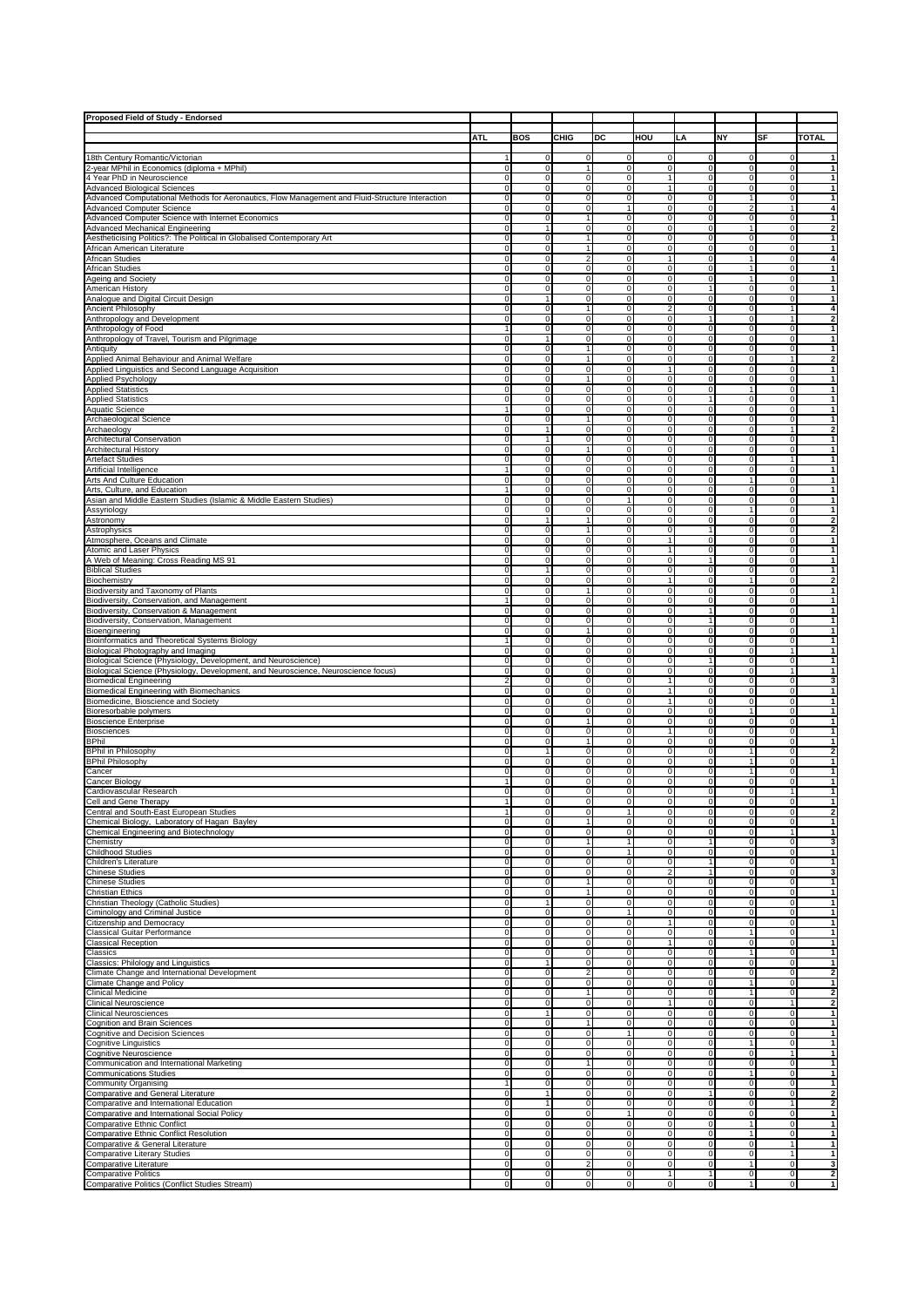| Comparative Politics (Conflict Studies track)                                                         | 1                             | $\circ$                     | $\mathbf 0$                    | $\overline{0}$                 | $\circ$                          | $\Omega$                         | $\overline{0}$                   | $\mathbf 0$                    | 1                                       |
|-------------------------------------------------------------------------------------------------------|-------------------------------|-----------------------------|--------------------------------|--------------------------------|----------------------------------|----------------------------------|----------------------------------|--------------------------------|-----------------------------------------|
| Comparative Politics, Democracy stream                                                                | $\overline{0}$                | $\mathbf 0$                 | $\mathbf 0$                    | $\mathbf{1}$                   | $\overline{0}$                   | $\overline{0}$                   | $\overline{0}$                   | $\mathbf{0}$                   | $\overline{1}$                          |
| Comparative Social Policy                                                                             | $\circ$                       | $\mathbf 0$                 | 1                              | $\mathbf{1}$                   | $\mathbf{1}$                     | 1                                | 1                                | $\overline{0}$                 | 5                                       |
| <b>Comparative Social Policy</b>                                                                      | $\mathbf{1}$                  | $\mathbf 0$                 | $\pmb{0}$                      | $\mathsf 0$                    | $\circ$                          | $\overline{0}$                   | $\overline{0}$                   | $\mathbf{0}$                   | 1                                       |
| Composites                                                                                            | $\overline{0}$<br>$\circ$     | $\circ$<br>$\circ$          | $\mathbf 0$<br>$\pmb{0}$       | 0<br>$\mathsf 0$               | $\mathbf{0}$<br>1                | $\overline{0}$<br>$\overline{0}$ | 1<br>$\overline{0}$              | $\mathbf{0}$<br>$\mathbf{0}$   | 1<br>$\mathbf{1}$                       |
| Composites: the Science, Technology and Engineering Application of Advanced Composites<br>Composition | $\mathbf 0$                   | $\circ$                     | $\overline{c}$                 | 0                              | $\circ$                          | $\overline{0}$                   | 1                                | $\mathbf{0}$                   | 3                                       |
| Composition for Screen                                                                                | $\mathbf 0$                   | $\circ$                     | $\mathbf 0$                    | 0                              | $\mathbf{0}$                     | $\mathbf{1}$                     | $\overline{0}$                   | $\mathbf 0$                    | 1                                       |
| <b>Computational Biology</b>                                                                          | $\mathbf 0$                   | $\mathbf{1}$                | $\mathbf 0$                    | $\pmb{0}$                      | $\overline{0}$                   | $\overline{0}$                   | $\overline{0}$                   | $\mathbf 0$                    | 1                                       |
| Computational Combinatorics and Probability                                                           | $\overline{0}$                | $\mathbf 0$                 | $\pmb{0}$                      | $\mathsf 0$                    | $\circ$                          | $\overline{0}$                   | 1                                | $\mathbf{0}$                   | $\mathbf{1}$                            |
| Computer Science                                                                                      | $\mathbf 0$                   | $\circ$                     | $\mathbf 0$                    | 0                              | 1                                | $\overline{0}$                   | $\overline{0}$                   | $\mathbf{0}$                   | $\mathbf{1}$                            |
| Conflict, Security, and Development                                                                   | $\mathbf 0$                   | $\mathbf 0$                 | $\mathbf{1}$                   | 1                              | $\overline{0}$                   | $\overline{0}$                   | 1                                | $\mathbf{0}$                   | 3                                       |
| Conservation for Archaeology and Museums                                                              | $\overline{0}$                | $\overline{1}$              | $\overline{\text{o}}$          | $\overline{\text{o}}$          | $\overline{0}$                   | $\overline{0}$                   | $\overline{0}$                   | $\overline{0}$                 | $\overline{1}$                          |
| Contemporary Art: Practice                                                                            | $\mathbf 0$                   | $\circ$                     | 1                              | 0                              | $\circ$                          | $\mathbf 0$                      | $\overline{0}$                   | $\mathbf{0}$                   | $\mathbf{1}$                            |
| Contemporary Theatrical Design and Technology<br>Control of Infectious Disease                        | $\mathbf 0$<br>$\mathbf 0$    | $\mathbf 0$<br>$\mathbf 0$  | 0<br>$\pmb{0}$                 | 0<br>0                         | $\Omega$<br>$\mathbf{0}$         | $\mathbf 0$<br>$\overline{2}$    | 1<br>$\overline{0}$              | $\mathbf 0$<br>$\overline{0}$  | 1<br>$\overline{\mathbf{2}}$            |
| Cosmology                                                                                             | $\overline{0}$                | $\mathbf 0$                 | 0                              | 0                              | $\circ$                          | 1                                | $\overline{0}$                   | $\mathbf{0}$                   | 1                                       |
| <b>Creative Writing</b>                                                                               | $\overline{a}$                | $\circ$                     | 3                              | 0                              | 1                                | $\overline{0}$                   | $\overline{0}$                   | $\mathbf{0}$                   | 6                                       |
| <b>Creative Writing Poetry</b>                                                                        | $\mathbf 0$                   | $\circ$                     | 0                              | $\mathsf 0$                    | $\overline{0}$                   | $\overline{0}$                   | $\mathbf{1}$                     | $\mathbf 0$                    | 1                                       |
| <b>Creative Writing Prose</b>                                                                         | $\overline{0}$                | $\overline{0}$              | $\overline{0}$                 | 0                              | $\overline{1}$                   | $\mathbf 0$                      | $\mathbf 0$                      | $\mathbf 0$                    | $\overline{1}$                          |
| Creative Writing -- Prose                                                                             | $\mathbf 0$                   | $\mathbf 0$                 | $\pmb{0}$                      | $\mathsf 0$                    | $\overline{0}$                   | $\mathbf 0$                      | $\mathbf 0$                      | 1                              | 1                                       |
| <b>Criminal Justice Policy</b>                                                                        | $\mathbf 0$                   | $\mathbf 0$                 | 0                              | $\mathsf 0$                    | $\circ$                          | $\overline{0}$                   | $\overline{0}$                   | 1                              | 1                                       |
| Criminology and Criminal Justice                                                                      | $\overline{0}$                | $\mathbf{1}$                | $\mathbf 0$                    | 0                              | $\circ$                          | $\overline{0}$                   | $\overline{0}$                   | $\mathbf{0}$                   | $\mathbf{1}$                            |
| Critical and Cultural Theory                                                                          | $\mathbf{1}$                  | $\mathbf 0$                 | $\pmb{0}$                      | $\mathsf 0$                    | $\circ$                          | $\overline{0}$                   | $\overline{0}$                   | $\mathbf{0}$                   | $\overline{1}$                          |
| Critical Writing in Art and Design                                                                    | 0                             | $\mathbf 0$                 | 1                              | $\mathsf 0$                    | $\overline{0}$                   | $\mathbf 0$                      | $\mathbf{0}$                     | $\mathbf 0$                    | $\mathbf{1}$                            |
| <b>Cultural and Creative Industries</b><br>Cultural and Social History                                | $\mathbf 0$<br>$\mathbf 0$    | $\mathbf 0$<br>$\mathbf 0$  | 0<br>0                         | 0<br>0                         | $\Omega$<br>$\Omega$             | $\mathbf 0$<br>$\mathbf 0$       | 1<br>1                           | $\mathbf 0$<br>$\mathbf{0}$    | $\mathbf{1}$<br>1                       |
| Cultural & Creative Industries                                                                        | $\mathbf 0$                   | $\mathbf 0$                 | 0                              | 0                              | $\circ$                          | 1                                | $\overline{0}$                   | $\overline{0}$                 | $\mathbf{1}$                            |
| Cultural Heritage and International Development                                                       | $\overline{0}$                | $\mathbf 0$                 | $\pmb{0}$                      | 0                              | 1                                | $\overline{0}$                   | $\overline{0}$                   | $\mathbf{0}$                   | 1                                       |
| Cultural Heritage and Museum Studies                                                                  | $\overline{0}$                | $\circ$                     | $\mathbf{1}$                   | 0                              | $\mathbf{0}$                     | $\overline{0}$                   | $\overline{0}$                   | $\mathbf{0}$                   | $\mathbf{1}$                            |
| <b>Cultural Heritage Studies</b>                                                                      | $\mathbf 0$                   | $\mathbf{1}$                | 0                              | 0                              | $\circ$                          | $\overline{0}$                   | $\circ$                          | $\mathbf{0}$                   | 1                                       |
| Culture and Criticism                                                                                 | $\mathbf 0$                   | $\mathbf 0$                 | 0                              | 0                              | $\circ$                          | $\overline{0}$                   | 1                                | $\mathbf 0$                    | $\mathbf{1}$                            |
| Culture and Difference                                                                                | $\mathbf 0$                   | $\circ$                     | $\overline{\mathbf{c}}$        | 0                              | $\circ$                          | $\mathbf 0$                      | $\overline{0}$                   | $\mathbf 0$                    | $\overline{\mathbf{2}}$                 |
| Curating the Art Museum                                                                               | $\mathbf 0$                   | $\mathbf 0$                 | $\mathbf 0$                    | 0                              | $\overline{0}$                   | 1                                | $\overline{0}$                   | $\mathbf 0$                    | 1                                       |
| Dance Movement Psychotherapy                                                                          | $\overline{0}$                | $\mathbf{1}$                | $\pmb{0}$                      | $\mathsf 0$                    | $\circ$                          | $\overline{0}$                   | $\overline{0}$                   | $\mathbf{0}$                   | $\mathbf{1}$                            |
| Democracy and Democratisation                                                                         | $\overline{0}$                | $\circ$<br>$\mathbf{1}$     | 0                              | 0                              | $\overline{0}$                   | $\overline{0}$                   | $\overline{0}$                   | 1                              | 1                                       |
| Department of Paediatrics<br>Developmental Psychology and Clinical Practice                           | $\overline{0}$<br>$\mathbf 0$ | $\overline{1}$              | 0<br>$\mathbf{1}$              | 0<br>$\mathsf 0$               | $\circ$<br>$\overline{0}$        | $\overline{0}$<br>$\overline{0}$ | $\overline{0}$<br>$\overline{0}$ | $\mathbf{0}$<br>$\overline{0}$ | $\mathbf{1}$<br>$\overline{\mathbf{2}}$ |
| <b>Developmental Sciences</b>                                                                         | $\mathbf 0$                   | $\circ$                     | $\mathbf 0$                    | 0                              | $\overline{0}$                   | $\overline{0}$                   | $\overline{0}$                   | 1                              | $\mathbf{1}$                            |
| Development and Emergency Practice                                                                    | $\mathbf 0$                   | $\mathbf 0$                 | 0                              | 0                              | $\overline{0}$                   | $\mathbf 0$                      | $\mathbf{0}$                     | 1                              | $\mathbf{1}$                            |
| <b>Development Studies</b>                                                                            | 3                             | $\mathbf 0$                 | 1                              | $\mathbf 0$                    | $\mathbf{1}$                     | $\sqrt{2}$                       | 3 <sup>1</sup>                   | 3 <sup>1</sup>                 | 13                                      |
| <b>Development Studies</b>                                                                            | $\overline{0}$                | $\mathbf 0$                 | $\mathbf{1}$                   | 0                              | $\overline{0}$                   | $\overline{0}$                   | $\overline{0}$                   | $\mathbf{0}$                   | $\mathbf{1}$                            |
| Digital Anthropology                                                                                  | $\mathbf 0$                   | $\mathbf 0$                 | $\mathbf{1}$                   | 0                              | $\circ$                          | $\overline{0}$                   | $\mathbf{0}$                     | $\mathbf 0$                    | $\overline{1}$                          |
| Digital Humanities                                                                                    | $\mathbf 0$                   | $\mathbf 0$                 | 0                              | $\mathsf 0$                    | $\overline{2}$                   | $\overline{0}$                   | $\mathbf{0}$                     | $\mathbf 0$                    | $\overline{\mathbf{2}}$                 |
| Digital Media: Technology & Cultural Form                                                             | $\overline{0}$                | $\overline{0}$              | $\overline{0}$                 | 0                              | $\overline{1}$                   | $\mathbf 0$                      | $\mathbf 0$                      | $\mathbf 0$                    | $\overline{1}$                          |
| Diplomacy                                                                                             | 1                             | $\mathbf 0$                 | 1                              | 0                              | $\overline{0}$                   | $\mathbf 0$                      | $\mathbf 0$                      | $\mathbf 0$                    | 2                                       |
| Disability, Ethnicity and Racism                                                                      | $\mathbf 0$                   | $\mathbf 0$                 | 0                              | $\mathsf 0$                    | $\mathbf{1}$                     | $\Omega$                         | $\overline{0}$                   | $\mathbf 0$                    | 1                                       |
| Disaster Management                                                                                   | $\overline{0}$                | $\mathbf{1}$                | 0                              | 0                              | $\overline{0}$                   | $\overline{0}$                   | $\mathbf{0}$                     | $\overline{0}$                 | $\mathbf{1}$                            |
| Divinity<br>DPhil in Chemical Biology, Laboratory of Hagan Bayley                                     | 1<br>$\mathbf 0$              | $\mathbf 0$<br>$\circ$      | 0<br>$\mathbf{1}$              | 0<br>0                         | $\circ$<br>$\circ$               | $\overline{0}$<br>$\overline{0}$ | $\overline{0}$<br>$\overline{0}$ | $\overline{0}$<br>$\mathbf 0$  | $\mathbf{1}$<br>$\mathbf{1}$            |
| DPhil in Psychiatry                                                                                   | $\mathbf 0$                   | $\mathbf 0$                 | 0                              | 0                              | $\overline{0}$                   | $\overline{0}$                   | 1                                | $\mathbf 0$                    | $\mathbf{1}$                            |
| Dual MSc Masters in Brain and Mind Science                                                            | $\mathbf 0$                   | $\mathbf 0$                 | 0                              | 0                              | $\Omega$                         | $\mathbf{1}$                     | $\overline{0}$                   | $\mathbf{0}$                   | 1                                       |
| Early Modern History                                                                                  | $\mathbf 0$                   | $\mathbf 0$                 | $\mathbf{1}$                   | 0                              | $\Omega$                         | $\overline{0}$                   | $\overline{0}$                   | 1                              | $\overline{\mathbf{2}}$                 |
| Earth Resources                                                                                       | $\overline{0}$                | $\mathbf 0$                 | 1                              | 0                              | $\circ$                          | $\overline{0}$                   | $\overline{0}$                   | $\overline{0}$                 | 1                                       |
| <b>Ecclesiastical History</b>                                                                         | $\overline{0}$                | $\mathbf{1}$                | 0                              | 0                              | $\mathbf{0}$                     | $\overline{0}$                   | $\overline{0}$                   | $\mathbf{0}$                   | 1                                       |
| Econometrics and Mathematical Economics                                                               | 1                             | $\circ$                     | $\mathbf{1}$                   | $\mathsf 0$                    | $\circ$                          | $\overline{0}$                   | $\overline{0}$                   | $\mathbf 0$                    | $\overline{\mathbf{2}}$                 |
| <b>Economic and Social History</b>                                                                    | $\mathbf 0$                   | $\mathbf{1}$                | $\pmb{0}$                      | 0                              | 1                                | 1                                | $\overline{0}$                   | $\mathbf{0}$                   | 3                                       |
| Economic Development                                                                                  | $\mathbf{1}$                  | $\circ$                     | $\mathbf 0$                    | 0                              | $\circ$                          | $\mathbf 0$                      | $\mathbf 0$                      | $\mathbf 0$                    | 1                                       |
| Economic History                                                                                      | $\mathbf 0$                   | $\mathbf 0$                 | $\overline{\mathbf{0}}$        | $\mathbf 0$                    | $\mathbf{1}$                     | $\overline{0}$                   | $\overline{0}$                   | $\mathbf 0$                    | 1                                       |
| <b>Economic Policy</b>                                                                                | 1<br>1                        | $\mathbf 0$<br>$\mathbf{1}$ | $\mathbf{1}$<br>$\overline{1}$ | $\mathbf{1}$<br>$\overline{4}$ | $\circ$<br>$\mathbf{3}$          | $\overline{0}$                   | $\overline{0}$                   | $\mathbf{0}$<br>1              | 3<br>17                                 |
| Economics<br>Economics and Philosophy                                                                 | $\mathbf 0$                   | $\mathbf 0$                 | 1                              | 0                              | $\overline{0}$                   | 1<br>$\overline{0}$              | 5 <sub>l</sub><br>$\overline{0}$ | $\mathbf{0}$                   | $\overline{1}$                          |
| Economics and Public Policy                                                                           | $\mathbf 0$                   | $\overline{0}$              | 0                              | $\mathsf 0$                    | $\overline{0}$                   | $\overline{0}$                   | 1                                | $\overline{0}$                 | $\overline{1}$                          |
| Economics for Development                                                                             | $\mathbf 0$                   | $\circ$                     | 0                              | 0                              | $\mathbf{1}$                     | $\mathbf{1}$                     | 1                                | $\mathbf{0}$                   | 3                                       |
| Economic & Social History                                                                             | $\mathbf{1}$                  | $\mathbf 0$                 | 0                              | 0                              | $\Omega$                         | $\mathbf 0$                      | $\mathbf 0$                      | $\mathbf 0$                    | $\mathbf{1}$                            |
| <b>Ecosystem Services</b>                                                                             | $\mathbf{1}$                  | $\mathbf 0$                 | $\mathbf 0$                    | $\mathbf 0$                    | $\overline{0}$                   | $\overline{0}$                   | $\overline{0}$                   | $\mathbf{0}$                   | 1                                       |
| Education                                                                                             | $\overline{0}$                | $\circ$                     | $\mathbf 0$                    | $\mathbf{1}$                   | $\overline{0}$                   | $\overline{0}$                   | $\overline{0}$                   | $\mathbf{0}$                   | $\mathbf{1}$                            |
| <b>Education and Development</b>                                                                      | $\mathbf 0$                   | $\mathbf 0$                 | 0                              | $\mathsf 0$                    | $\circ$                          | $\mathbf 0$                      | $\overline{0}$                   | 1                              | $\mathbf{1}$                            |
| Education and Youth Work Studies                                                                      | $\mathbf 0$                   | $\circ$                     | $\mathbf 0$                    | $\mathbf{1}$                   | $\Omega$                         | $\overline{0}$                   | $\overline{0}$                   | $\overline{0}$                 | $\mathbf{1}$                            |
| <b>Education (Higher Education)</b>                                                                   | 1                             | $\mathbf 0$                 | 1                              | 0                              | $\overline{0}$                   | $\overline{0}$                   | $\overline{0}$                   | $\overline{0}$                 | $\overline{\mathbf{2}}$                 |
| <b>Education in Divided Societies</b><br>Education, Learning and Technology                           | $\mathbf 0$<br>$\mathbf 0$    | $\mathbf 0$<br>$\mathbf 0$  | 0<br>0                         | 0<br>$\mathsf 0$               | $\mathbf{1}$<br>$\circ$          | $\mathbf 0$<br>$\overline{0}$    | $\mathbf{0}$<br>1                | $\mathbf 0$<br>$\overline{0}$  | $\mathbf{1}$<br>1                       |
| Education - Perspectives on Inclusive and Special Education                                           | $\overline{0}$                | $\mathbf 0$                 | $\mathbf 0$                    | 0                              | $\overline{0}$                   | $\overline{0}$                   | $\overline{0}$                   | 1                              | $\mathbf{1}$                            |
| Egyptology                                                                                            | $\mathbf 0$                   | $\overline{a}$              | 0                              | 0                              | $\circ$                          | $\overline{0}$                   | $\overline{0}$                   | $\mathbf 0$                    | $\overline{\mathbf{2}}$                 |
| <b>Electrical Engineering</b>                                                                         | 1                             | $\mathbf 0$                 | 0                              | $\mathsf 0$                    | $\overline{0}$                   | $\overline{0}$                   | $\overline{0}$                   | $\mathbf 0$                    | $\mathbf{1}$                            |
| Electronics                                                                                           | $\mathbf 0$                   | $\mathbf 0$                 | $\pmb{0}$                      | 0                              | $\overline{0}$                   | $\mathbf{1}$                     | $\overline{0}$                   | $\mathbf 0$                    | $\mathbf{1}$                            |
| <b>Empathy and Cooperation</b>                                                                        | $\mathbf 0$                   | $\mathbf 0$                 | 0                              | 0                              | $\Omega$                         | $\mathbf 0$                      | 1                                | $\mathbf{0}$                   | 1                                       |
| <b>Energy Technologies</b>                                                                            | $\mathbf 0$                   | $\mathbf 0$                 | 0                              | 1                              | $\overline{0}$                   | $\overline{0}$                   | $\overline{0}$                   | $\overline{0}$                 | $\mathbf{1}$                            |
| Engineering                                                                                           | $\overline{0}$                | $\mathbf 0$                 | 0                              | 0                              | $\overline{0}$                   | $\overline{0}$                   | $\overline{0}$                   | $\overline{2}$                 | $\overline{\mathbf{2}}$                 |
| Engineering (Computational and Biological Learning Lab)                                               | $\mathbf{1}$                  | $\circ$                     | 0                              | 0                              | $\mathbf{0}$                     | $\overline{0}$                   | $\overline{0}$                   | $\mathbf{0}$                   | 1                                       |
| Engineering for Sustainable Development                                                               | $\mathbf 0$                   | $\circ$                     | 1<br>$\pmb{0}$                 | $\mathsf 0$                    | $\overline{0}$<br>$\overline{0}$ | $\overline{0}$                   | $\overline{0}$                   | $\mathbf 0$                    | $\mathbf{1}$<br>$\mathbf{1}$            |
| English<br>English (1800-1914)                                                                        | $\mathbf{1}$<br>$\mathbf 0$   | $\mathbf 0$<br>$\circ$      | $\mathbf 0$                    | 0<br>0                         | $\mathbf{1}$                     | $\mathbf 0$<br>$\mathbf 0$       | $\mathbf 0$<br>$\mathbf{0}$      | $\mathbf 0$<br>$\mathbf 0$     | 1                                       |
| English (1900 - Present Day)                                                                          | $\mathbf{1}$                  | $\mathbf 0$                 | 0                              | $\overline{\text{o}}$          | $\overline{0}$                   | $\overline{0}$                   | $\overline{0}$                   | $\mathbf 0$                    | 1                                       |
| English 650-1550                                                                                      | $\circ$                       | 1                           | $\pmb{0}$                      | $\mathsf 0$                    | $\circ$                          | $\overline{0}$                   | $\overline{0}$                   | $\mathbf{0}$                   | $\mathbf{1}$                            |
| <b>English Criticism and Culture</b>                                                                  | $\overline{0}$                | $\circ$                     | 1                              | 0                              | $\mathbf{0}$                     | $\overline{0}$                   | $\overline{0}$                   | $\mathbf{0}$                   | 1                                       |
| English: Issues in Modern Culture                                                                     | $\mathbf 0$                   | $\mathbf 0$                 | 0                              | 0                              | 1                                | 1                                | $\overline{0}$                   | $\mathbf 0$                    | $\overline{\mathbf{2}}$                 |
| English Language                                                                                      | $\mathbf 0$                   | $\mathbf 0$                 | 0                              | $\mathsf 0$                    | $\overline{0}$                   | $\overline{0}$                   | $\mathbf{1}$                     | $\overline{0}$                 | $\mathbf{1}$                            |
| English Language and English Linguistics                                                              | $\mathbf 0$                   | $\circ$                     | 0                              | $\mathbf{1}$                   | $\mathbf{0}$                     | $\overline{0}$                   | $\overline{0}$                   | $\mathbf{0}$                   | 1                                       |
| English Language and Literature (1660-1830)                                                           | $\mathbf 0$                   | $\mathbf 0$                 | 1                              | 0                              | $\Omega$                         | $\mathbf 0$                      | $\overline{0}$                   | $\mathbf 0$                    | 1                                       |
| English Language and Literature (1800-1914)                                                           | $\mathbf 0$                   | $\overline{0}$              | $\overline{0}$                 | 0                              | $\overline{0}$                   | $\overline{0}$                   | 1                                | $\overline{0}$                 | 1                                       |
| English literature 1900-present<br>English Literature 1900-Present                                    | $\overline{0}$<br>$\mathbf 0$ | $\circ$<br>$\mathbf 0$      | $\mathbf{1}$<br>0              | 0<br>0                         | $\overline{0}$<br>$\circ$        | $\overline{0}$<br>1              | $\overline{0}$<br>$\mathbf{0}$   | $\mathbf{0}$<br>$\mathbf{0}$   | $\mathbf{1}$<br>$\overline{1}$          |
| English Literature (1900-Present Day)                                                                 | 1                             | $\circ$                     | $\pmb{0}$                      | $\mathsf 0$                    | $\circ$                          | $\overline{0}$                   | $\mathbf{0}$                     | $\mathbf 0$                    | $\mathbf{1}$                            |
| English literature/the City                                                                           |                               | $\circ$                     | $\pmb{0}$                      | 0                              |                                  | $\circ$<br>$\overline{0}$        | $\overline{0}$                   | $\mathbf 0$                    | 1                                       |
|                                                                                                       |                               |                             |                                |                                |                                  |                                  |                                  |                                |                                         |
|                                                                                                       | 1<br>$\mathbf 0$              | $\mathbf{1}$                | 0                              | $\mathsf 0$                    | $\circ$                          | $\mathbf 0$                      | $\mathsf{O}\xspace$              | 0                              | 1                                       |
| English Studies: Criticism and Culture<br>Environmental Change and Management                         | $\mathbf 0$                   | $\mathbf 0$                 | $\mathbf 0$                    | 1                              | $\mathbf{1}$                     | $\overline{0}$                   | $\overline{0}$                   | 1                              | 3                                       |
| Environmental Economics and Climate Change                                                            | $\mathbf{1}$                  | $\mathbf 0$                 | $\mathbf 0$                    | $\mathbf 0$                    | $\overline{0}$                   | $\overline{0}$                   | $\overline{0}$                   | $\mathbf{0}$                   | 1                                       |
| Environmental Engineering and Business Management                                                     | $\mathbf 0$                   | $\mathbf 0$                 | 0                              | 1                              | $\circ$                          | $\overline{0}$                   | $\overline{0}$                   | $\mathbf{0}$                   | $\mathbf{1}$                            |
| <b>Environmental History</b>                                                                          | 1                             | $\mathbf 0$                 | 0                              | $\mathsf 0$                    | $\circ$                          | $\overline{0}$                   | $\overline{0}$                   | $\mathbf 0$                    | $\mathbf{1}$                            |
| Environmental Law and Sustainable Development                                                         | $\mathbf 0$                   | $\mathbf{1}$                | 0                              | 0                              | $\Omega$                         | $\mathbf 0$                      | $\overline{0}$                   | $\mathbf 0$                    | $\mathbf{1}$                            |
| Environmental Monitoring, Modelling and Management                                                    | $\mathbf 0$                   | $\mathbf 0$                 | $\mathbf{1}$                   | $\mathsf 0$                    | $\overline{0}$                   | $\mathbf 0$                      | $\mathbf{0}$                     | $\mathbf{O}$                   | $\mathbf{1}$                            |
| Environmental Monitoring, Modelling, and Management                                                   | $\mathbf 0$                   | 1                           | 0                              | $\mathsf 0$                    | $\circ$                          | $\overline{0}$                   | $\overline{0}$                   | $\overline{0}$                 | 1                                       |
| Environmental Science: Integrated Management of Freshwater Environments                               | $\overline{0}$                | $\mathbf 0$                 | $\pmb{0}$                      | 0                              | $\overline{0}$                   | $\overline{0}$                   | $\overline{0}$                   | 1                              | 1                                       |
| <b>Environmental Technology</b><br><b>Environment and Development</b>                                 | $\overline{0}$<br>1           | $\circ$<br>$\mathbf{1}$     | $\mathbf 0$<br>$\mathbf 0$     | $\mathbf{1}$<br>$\mathbf{1}$   | $\overline{0}$<br>$\overline{0}$ | $\overline{0}$<br>$\overline{0}$ | $\mathbf{0}$<br>$\overline{0}$   | $\mathbf{0}$<br>$\circ$        | 1<br>3                                  |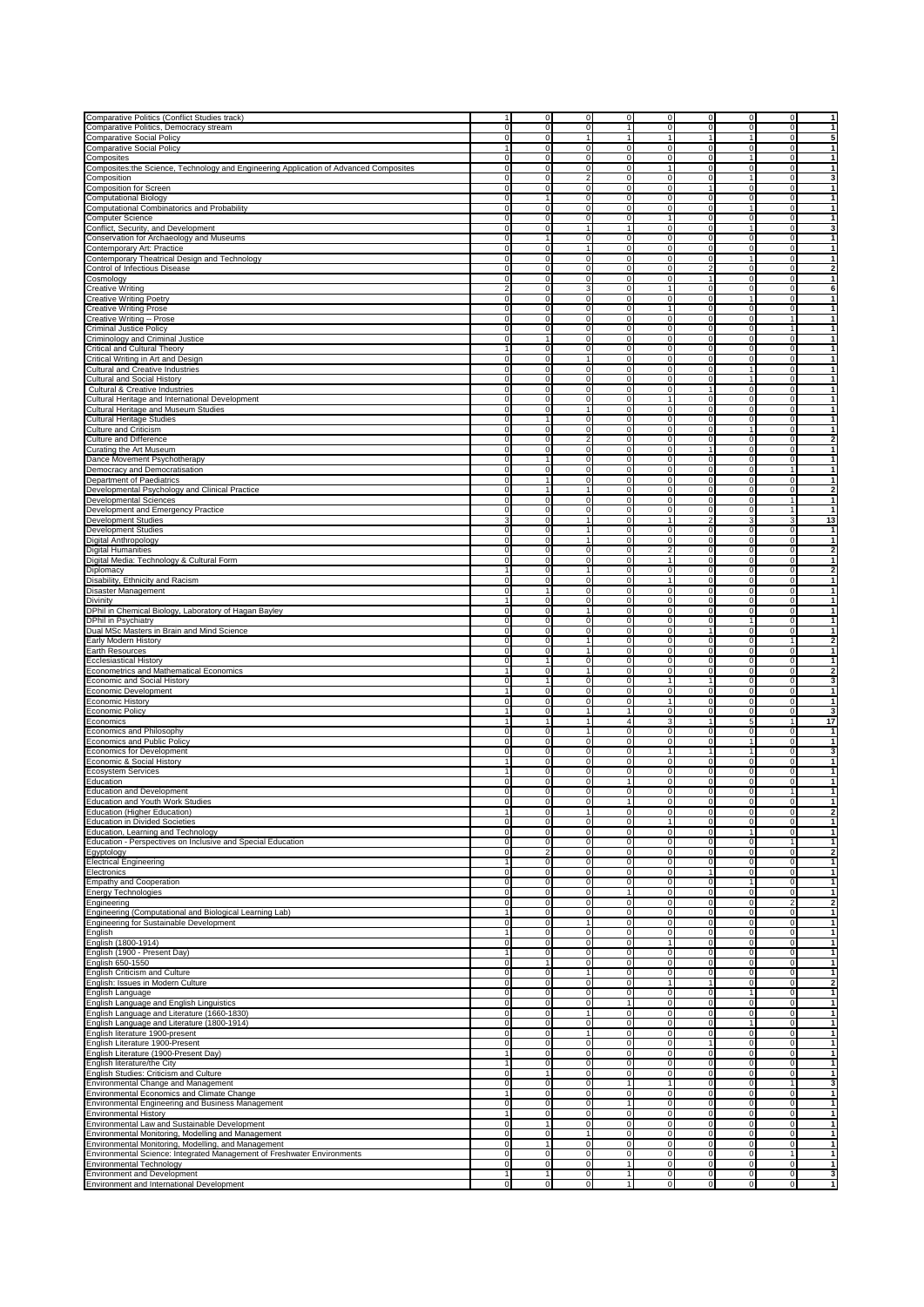| Environment, Culture and Society                                                            | $\overline{0}$          |                | $\circ$<br>$\mathbf 0$                    | $\mathbf{0}$          | 0              | $\pmb{0}$      | 1                   | $\mathbf{0}$        | 1                       |
|---------------------------------------------------------------------------------------------|-------------------------|----------------|-------------------------------------------|-----------------------|----------------|----------------|---------------------|---------------------|-------------------------|
|                                                                                             | $\mathbf 0$             |                | $\overline{0}$<br>$\mathbf 0$             | $\pmb{0}$             | 0              | $\mathbf 0$    | $\mathbf 0$         | 1                   | 1                       |
| Environment, Science and Society                                                            |                         |                |                                           |                       |                |                |                     |                     |                         |
| Epidemiology                                                                                | $\overline{0}$          |                | $\circ$<br>$\mathbf 0$                    | $\mathbf{0}$          | $\mathbf 0$    | $\mathbf{1}$   | $\mathbf 0$         | 1                   | $\overline{\mathbf{2}}$ |
| Ethical Leadership                                                                          | $\mathbf 0$             |                | $\mathbf 0$<br>0                          | $\overline{0}$        | 1              | $\circ$        | $\mathbf 0$         | $\overline{0}$      | $\mathbf{1}$            |
| Ethnobotany                                                                                 | $\mathbf 0$             |                | $\circ$<br>1                              | $\overline{0}$        | $\pmb{0}$      | $\circ$        | $\overline{1}$      | $\mathbf{0}$        | $\overline{\mathbf{2}}$ |
| Ethnology and Folklore                                                                      | $\overline{0}$          |                | $\circ$<br>$\mathbf 0$                    | $\overline{0}$        | $\mathbf 0$    | $\circ$        | $\mathbf 0$         | 1                   | $\mathbf{1}$            |
| European Governance and Public Policy                                                       | $\mathbf 0$             |                | $\mathbf 0$<br>0                          | $\overline{0}$        | $\mathbf 0$    | $\overline{0}$ | 1                   | $\mathbf 0$         | $\mathbf{1}$            |
| European History                                                                            | 0                       |                | $\mathbf 0$<br>1                          | $\overline{0}$        | 0              | $\mathbf 0$    | $\mathbf 0$         | $\overline{0}$      | 1                       |
| <b>European Politics and Society</b>                                                        | $\overline{0}$          |                | $\mathbf 0$<br>$\circ$                    | $\overline{0}$        | $\mathbf 0$    | $\overline{0}$ | $\mathbf{1}$        | $\mathbf 0$         | $\overline{1}$          |
| Evidence Based Social Intervention                                                          | $\mathbf 0$             |                | $\circ$<br>$\mathbf 0$                    | 1                     | 0              | $\circ$        | $\mathbf 0$         | $\mathbf{1}$        | $\overline{\mathbf{2}}$ |
| Evidence-Based Social Intervention                                                          | $\overline{2}$          |                | $\circ$<br>$\mathbf 0$                    | $\overline{0}$        | 0              | $\mathbf 0$    | $\overline{2}$      | $\mathbf{0}$        | 4                       |
|                                                                                             | $\mathbf 0$             |                | $\mathbf 0$<br>1                          | $\overline{0}$        | $\mathbf 0$    | $\mathbf 0$    | $\mathbf 0$         | $\mathbf 0$         | $\mathbf{1}$            |
| Evolutionary and Comparative Psychology                                                     |                         |                |                                           | 1                     |                |                |                     |                     |                         |
| Evolution of Language and Cognition                                                         | $\mathbf 0$             |                | $\mathbf 0$<br>1                          |                       | 0              | $\mathbf 0$    | $\mathbf 0$         | $\mathbf 0$         | $\overline{\mathbf{2}}$ |
| <b>Experimental Psychology</b>                                                              | 1                       |                | οI<br>1                                   | $\overline{0}$        | 0              | $\mathbf 0$    | $\mathbf 0$         | 1                   | 3                       |
| <b>Experimental Psychology</b>                                                              | $\overline{0}$          |                | $\circ$<br>$\mathbf 0$                    | $\overline{0}$        | $\mathbf 0$    | $\overline{0}$ | $\mathbf 0$         | $\mathbf{1}$        | 1                       |
| Faith and Globalisation                                                                     | $\mathbf{1}$            |                | $\circ$<br>$\mathbf 0$                    | $\overline{0}$        | $\mathbf 0$    | $\overline{0}$ | $\mathbf 0$         | $\mathbf 0$         | $\mathbf{1}$            |
| Faith and Globalization                                                                     | 1                       |                | $\circ$<br>$\mathbf 0$                    | $\mathbf{0}$          | 0              | $\circ$        | $\mathbf 0$         | $\overline{0}$      | $\mathbf{1}$            |
| Film Studies                                                                                | $\mathbf 0$             |                | $\circ$<br>$\mathbf 0$                    | $\mathbf{0}$          | $\bf 0$        | $\mathbf{1}$   | $\mathbf 0$         | $\mathbf 0$         | $\mathbf{1}$            |
| Finance                                                                                     | $\mathbf 0$             |                | $\mathbf 0$<br>$\circ$                    | $\overline{0}$        | 1              | $\mathbf{1}$   | $\mathbf 0$         | $\mathbf 0$         | $\overline{\mathbf{2}}$ |
| Finance and Economics                                                                       | $\mathbf 0$             |                | 0<br>$\mathbf 0$                          | $\pmb{0}$             | 0              | $\mathbf{1}$   | $\mathbf 0$         | $\overline{0}$      | $\mathbf{1}$            |
| Finance & Economics                                                                         | $\overline{0}$          |                | $\mathbf 0$<br>$\circ$                    | $\overline{0}$        | $\bf 0$        | $\circ$        | $\mathbf{1}$        | $\circ$             | $\mathbf{1}$            |
| <b>Food Policy</b>                                                                          | $\overline{0}$          |                | $\circ$<br>1                              | $\overline{0}$        | $\mathbf 0$    | $\overline{0}$ | $\mathbf 0$         | $\mathbf 0$         | $\mathbf{1}$            |
| <b>Food Security</b>                                                                        | $\mathbf 0$             |                | <sub>0</sub><br>1                         | $\overline{0}$        | 0              | $\overline{0}$ | $\mathbf 0$         | $\circ$             | $\mathbf{1}$            |
|                                                                                             | $\mathbf 0$             |                | $\overline{\mathbf{0}}$<br>$\overline{1}$ | $\overline{0}$        | 0              | $\circ$        | $\mathbf 0$         | $\mathbf{0}$        | $\overline{1}$          |
| Forensic Anthropology                                                                       | 1                       |                |                                           |                       |                |                | $\mathbf 0$         | $\circ$             | $\mathbf{1}$            |
| French                                                                                      |                         |                | $\circ$<br>$\mathbf 0$                    | $\overline{0}$        | $\mathbf 0$    | $\overline{0}$ | 1                   |                     |                         |
| French Colonialism in North Africa                                                          | 0                       |                | $\mathbf 0$<br>$\mathbf 0$                | 0                     | 0              | $\mathbf 0$    |                     | $\mathbf{0}$        | 1                       |
| Gender and Development                                                                      | 0                       |                | $\overline{0}$<br>$\overline{c}$          | $\overline{0}$        | $\overline{0}$ | $\overline{0}$ | $\overline{0}$      | $\overline{0}$      | 2                       |
| Gender, Policy, and Inequalities                                                            | $\mathbf 0$             |                | 0<br>$\mathbf 0$                          | $\overline{0}$        | $\mathbf 0$    | $\overline{0}$ | $\mathbf{1}$        | $\mathbf 0$         | $\mathbf{1}$            |
| Gender, Sexuality and Society                                                               | $\mathbf 0$             |                | 1<br>$\mathbf 0$                          | $\overline{0}$        | 0              | $\circ$        | $\mathbf{0}$        | $\mathbf{0}$        | $\overline{1}$          |
| <b>Gender Studies</b>                                                                       | $\mathbf 0$             |                | $\circ$<br>$\mathbf 0$                    | $\overline{0}$        | 0              | $\mathbf 0$    | $\overline{1}$      | $\mathbf{0}$        | $\mathbf{1}$            |
| General Linguistics and Comparative Philology                                               | $\mathbf 0$             |                | $\circ$<br>$\mathbf 0$                    | $\overline{0}$        | $\mathbf 0$    | $\circ$        | $\overline{1}$      | $\circ$             | $\mathbf{1}$            |
| General Linguistics and Comparative Philology, with a focus on the structure of Yiddish     | 0                       |                | $\mathbf 0$<br>$\circ$                    | $\overline{0}$        | 0              | $\mathbf{1}$   | $\mathbf 0$         | $\mathbf 0$         | $\mathbf{1}$            |
| General Master of Laws                                                                      | 0                       |                | οI<br>$\mathbf 0$                         | 1                     | 0              | $\mathbf 0$    | $\mathbf 0$         | $\overline{0}$      | $\mathbf{1}$            |
| General Structural Engineering                                                              | $\overline{0}$          |                | $\circ$<br>1                              | $\overline{0}$        | $\mathbf 0$    | $\overline{0}$ | $\mathbf 0$         | $\circ$             | $\mathbf{1}$            |
| Genetics                                                                                    | $\mathbf 0$             |                | $\mathbf 0$<br>0                          | 1                     | 0              | $\mathbf{1}$   | $\mathbf{0}$        | 1                   | 3                       |
| Geographical Research                                                                       | $\mathbf 0$             |                | $\circ$<br>$\mathbf 0$                    | $\overline{0}$        | 0              | $\circ$        | 1                   | $\overline{0}$      | $\mathbf{1}$            |
| Geography and Environment                                                                   | $\mathbf 0$             |                | $\mathbf 0$<br>$\mathbf 0$                | $\mathbf{1}$          | $\mathbf 0$    | $\mathbf 0$    | $\mathbf 0$         | $\mathbf 0$         | $\mathbf{1}$            |
| Geography and Environment                                                                   | $\mathbf 0$             |                | $\mathbf 0$<br>$\mathbf 0$                | $\overline{0}$        | 0              | $\mathbf 0$    | $\mathbf 0$         | 1                   | $\mathbf{1}$            |
| Geography and the Environment                                                               | 1                       |                | οI<br>$\mathbf 0$                         | $\overline{0}$        | 1              | $\mathbf 0$    | 1                   | $\overline{0}$      | 3                       |
| Geography and the Environment/Nature, Society and Environmental Policy                      | $\overline{0}$          |                | $\circ$<br>1                              | $\overline{0}$        | $\mathbf 0$    | $\overline{0}$ | $\mathbf 0$         | $\mathbf 0$         | $\mathbf{1}$            |
|                                                                                             |                         |                |                                           |                       |                |                |                     |                     |                         |
| Geoinformation Technology and Cartography                                                   | $\mathbf 0$             |                | $\circ$<br>1                              | $\overline{0}$        | $\mathbf 0$    | $\overline{0}$ | $\mathbf 0$         | $\mathbf 0$         | $\mathbf{1}$            |
| Geopolitics, Territory, & Security                                                          | $\mathbf 0$             |                | $\circ$<br>1                              | $\overline{0}$        | 0              | $\mathbf 0$    | $\mathbf 0$         | $\mathbf{0}$        | $\mathbf{1}$            |
| Global and International Sociology                                                          | $\mathbf 0$             |                | $\circ$<br>$\mathbf 0$                    | 1                     | $\mathbf 0$    | $\overline{0}$ | $\mathbf 0$         | $\mathbf 0$         | $\mathbf{1}$            |
| Global Governance and Diplomacy                                                             | $\mathbf 0$             |                | $\overline{a}$<br>$\circ$                 | $\overline{0}$        | 1              | $\mathbf 0$    | $\mathbf 0$         | $\mathbf 0$         | 3                       |
| Global Governance and Diplomacy                                                             | 0                       |                | $\overline{0}$<br>$\circ$                 | $\overline{\text{o}}$ | 1              | $\mathbf 0$    | $\mathbf 0$         | $\overline{0}$      | $\mathbf{1}$            |
| Global Governance and Law                                                                   | $\overline{0}$          |                | $\mathbf 0$<br>1                          | $\overline{0}$        | $\mathbf 0$    | $\circ$        | $\mathbf 0$         | $\circ$             | $\mathbf{1}$            |
| Global Health and Development                                                               | $\mathbf{1}$            |                | $\circ$<br>$\overline{2}$                 | $\overline{0}$        | 1              | $\overline{0}$ | $\mathbf{0}$        | $\overline{1}$      | 5                       |
| Global Health and Public Policy                                                             | 1                       |                | $\mathbf 0$<br>0                          | $\overline{0}$        | 0              | $\overline{0}$ | $\mathbf 0$         | $\overline{0}$      | $\mathbf{1}$            |
| Globalization, Ethnicity and Culture                                                        | $\mathbf 0$             |                | $\circ$<br>$\mathbf 0$                    | $\overline{0}$        | $\mathbf{1}$   | $\circ$        | $\mathbf 0$         | $\overline{0}$      | $\overline{1}$          |
| <b>Global Migration</b>                                                                     | $\mathbf 0$             |                | $\circ$<br>$\mathbf 0$                    | $\overline{0}$        | $\mathbf 0$    | $\mathbf{1}$   | $\mathbf 0$         | $\circ$             | $\mathbf{1}$            |
| <b>Global Politics</b>                                                                      | 0                       |                | $\mathbf 0$<br>1                          | 0                     | 0              | 1              | $\mathbf 0$         | $\mathbf 0$         | $\overline{\mathbf{2}}$ |
| Governance and Public Policy                                                                | $\overline{0}$          |                | $\overline{0}$<br>1                       | $\overline{0}$        | $\overline{0}$ | $\overline{0}$ | $\overline{0}$      | $\overline{0}$      | 1                       |
| Graphic Design                                                                              | $\overline{0}$          |                | $\circ$<br>$\mathbf 0$                    | 1                     | $\mathbf 0$    | $\overline{0}$ | $\mathbf 0$         | $\mathbf 0$         | $\mathbf{1}$            |
| Greece, Rome, and the Near East                                                             | $\mathbf 0$             |                | $\circ$<br>1                              | $\overline{0}$        | 0              | $\circ$        | $\mathbf 0$         | $\mathbf{0}$        | $\mathbf{1}$            |
| Greek and Latin Languages and Literature                                                    | 1                       |                | $\circ$<br>$\mathbf 0$                    | $\overline{0}$        | 0              | $\overline{0}$ | $\mathbf 0$         | $\overline{0}$      | $\mathbf{1}$            |
| Greek and Roman History                                                                     | $\mathbf 0$             |                | $\circ$<br>1                              | 1                     | $\mathbf 0$    | $\circ$        | $\mathbf 0$         | $\circ$             | $\overline{\mathbf{2}}$ |
| Greek History                                                                               | 1                       |                | $\mathbf 0$<br>0                          | $\overline{0}$        | 0              | $\mathbf 0$    | $\mathbf 0$         | $\mathbf{0}$        | $\mathbf{1}$            |
| Haematology                                                                                 | $\mathbf 0$             |                | οI<br>$\mathbf 0$                         | $\overline{0}$        | 0              | $\circ$        | 1                   | $\overline{0}$      | $\mathbf{1}$            |
| Health and Society: Social Epidemiology                                                     | $\overline{0}$          |                | $\circ$<br>$\mathbf 0$                    | $\overline{0}$        | $\mathbf 0$    | 1              | $\mathbf 0$         | $\circ$             | $\mathbf{1}$            |
| Health, Community, and Development                                                          | $\mathbf 0$             |                | $\mathbf 0$<br>0                          | $\overline{0}$        | 0              | $\circ$        | $\mathbf 0$         | $\overline{1}$      | $\overline{1}$          |
| <b>Health Policy</b>                                                                        | $\mathbf 0$             |                | $\circ$<br>$\mathbf 0$                    | $\overline{0}$        | 0              | $\mathbf 0$    | $\mathbf 0$         | $\mathbf{1}$        | $\mathbf{1}$            |
| Health Policy, Planning and Financing                                                       | 1                       |                | $\mathbf 0$<br>$\mathbf 0$                | $\overline{0}$        | 1              | $\circ$        | 1                   | $\mathbf 0$         | 3                       |
| Health Policy, Planning, and Financing                                                      | $\mathbf 0$             |                | $\mathbf 0$<br>1                          | 0                     | 0              | $\overline{1}$ | $\mathbf 0$         | $\mathbf{0}$        | $\mathbf 2$             |
| <b>Hispanic Studies</b>                                                                     | $\mathbf 0$             |                | οI<br>$\mathbf 0$                         | $\overline{0}$        | 0              | $\mathbf 0$    | $\overline{1}$      | $\overline{0}$      | 1                       |
| History                                                                                     | 2                       |                | 1<br>$\mathbf 0$                          | $\Omega$              | $\mathbf 0$    | $\overline{0}$ | $\mathbf{1}$        | $\mathbf 0$         | $\overline{\mathbf{4}}$ |
| History and Philosophy of Science                                                           | $\mathbf 0$             |                | 1<br>$\mathbf 0$                          | $\overline{0}$        | $\mathbf 0$    | $\overline{0}$ | $\mathbf 0$         | $\mathbf 0$         | $\mathbf{1}$            |
| History and Philosophy of Science and Medicine                                              | $\mathbf 0$             |                | $\circ$<br>$\mathbf{1}$                   | $\mathbf{0}$          | 0              | $\circ$        | $\mathbf 0$         | $\mathsf{O}\xspace$ | 1                       |
| History and Theory of International Relations                                               | $\mathbf 0$             |                | $\circ$<br>$\mathbf 0$                    | $\mathbf{0}$          | $\mathbf 0$    | $\pmb{0}$      | $\mathbf 0$         | 1                   | 1                       |
| History: Asia/Africa                                                                        | $\overline{0}$          |                | $\circ$<br>$\mathbf 0$                    | $\overline{0}$        | $\overline{0}$ | $\mathbf{1}$   | $\mathbf 0$         | $\mathbf 0$         | 1                       |
| <b>History Department</b>                                                                   |                         | $\overline{0}$ | $\circ$<br>1                              | $\overline{0}$        | 0              | $\overline{0}$ | $\mathsf{O}\xspace$ | $\overline{0}$      | $\mathbf{1}$            |
| History of Art                                                                              | $\overline{\mathbf{c}}$ |                | $\circ$<br>$\mathbf 2$                    | $\overline{0}$        | $\bf 0$        | $\mathbf{1}$   | $\mathbf{0}$        | $\mathbf{1}$        | 6                       |
| History of Art and Architecture                                                             | $\overline{0}$          |                | $\circ$<br>$\mathbf 0$                    | $\mathbf{0}$          | 1              | $\overline{0}$ | $\mathbf{1}$        | $\mathbf 0$         | $\overline{\mathbf{2}}$ |
| History of Art and Visual Culture                                                           | $\overline{0}$          |                | $\overline{0}$<br>$\mathbf 0$             | $\overline{0}$        | $\overline{0}$ | $\overline{0}$ | $\mathbf{1}$        | $\mathbf 0$         | $\mathbf{1}$            |
| History of Art, Early Modern Europe                                                         | $\circ$                 |                | $\circ$<br>$\mathbf 0$                    | $\overline{0}$        | $\bf 0$        | $\overline{0}$ | $\mathbf 0$         | 1                   | $\overline{1}$          |
| History of Art - Modern and Contemporary                                                    | $\mathbf 0$             |                | $\circ$<br>$\mathbf 0$                    | $\overline{0}$        | 1              | $\overline{0}$ | $\mathbf 0$         | $\mathbf 0$         | $\mathbf{1}$            |
| History of Political Thought and Intellectual History                                       | $\mathbf 0$             |                | $\mathbf 0$<br>1                          | $\overline{0}$        | 0              | $\pmb{0}$      | $\mathbf 0$         | $\mathbf{0}$        | 1                       |
| History of Political Thought and Intellectual History                                       | $\mathbf{1}$            |                | $\overline{0}$<br>$\overline{0}$          | $\overline{\text{o}}$ | $\overline{0}$ | $\overline{0}$ | $\overline{0}$      | $\overline{0}$      | $\mathbf{1}$            |
| History of Science. Medicine and Technology                                                 | $\overline{0}$          |                | $\circ$<br>$\mathbf{1}$                   | $\mathbf{0}$          | $\mathbf 0$    | $\overline{0}$ | $\mathbf 0$         | $\mathbf 0$         | $\mathbf{1}$            |
| History of Science, Medicine and Technology                                                 | $\mathbf 0$             |                | $\circ$<br>1                              | $\overline{0}$        | 0              | $\circ$        | $\mathbf 0$         | $\circ$             | $\mathbf{1}$            |
|                                                                                             | $\mathbf 0$             |                | $\circ$<br>1                              | $\overline{0}$        |                |                | $\overline{0}$      | $\overline{1}$      | $\overline{\mathbf{2}}$ |
| History of Science, Medicine, and Technology                                                |                         |                |                                           |                       | $\pmb{0}$      | $\mathbf 0$    |                     |                     |                         |
| History, Philosophy and Sociology of Science, Technology and Medicine                       | 1                       |                | $\circ$<br>$\mathbf 0$                    | $\overline{0}$        | $\mathbf 0$    | $\circ$        | 1                   | $\mathbf 0$         | 2                       |
| Human Geography: Society and Space                                                          | $\mathbf 0$             |                | $\mathbf 0$<br>$\circ$                    | $\mathbf{0}$          | 0              | $\circ$        | $\mathbf 0$         | $\mathbf{1}$        | $\mathbf{1}$            |
| Human Rights                                                                                | 1                       |                | οI<br>$\mathbf 0$                         | $\overline{0}$        | 0              | $\circ$        | $\mathbf{0}$        | $\overline{0}$      | $\mathbf{1}$            |
| Human Rights Law                                                                            | $\overline{0}$          |                | $\overline{0}$<br>1                       | $\pmb{0}$             | $\overline{0}$ | $\overline{0}$ | $\mathbf{1}$        | $\circ$             | $\overline{\mathbf{2}}$ |
| Identification of PIP2 Dependent Effectors of Mitochondria                                  | $\mathbf 0$             |                | $\circ$<br>$\mathbf 0$                    | $\overline{0}$        | 0              | $\circ$        | $\mathbf{1}$        | $\circ$             | $\mathbf{1}$            |
| Identity, Culture and Power                                                                 | $\mathbf 0$             |                | $\circ$<br>$\mathbf 0$                    | $\overline{0}$        | 0              | $\circ$        | $\mathbf{1}$        | $\mathbf 0$         | $\mathbf{1}$            |
| Immunology of Infectious Disease                                                            | $\mathbf 0$             |                | $\circ$<br>$\mathbf 0$                    | 1                     | $\mathbf 0$    | $\overline{0}$ | $\mathbf 0$         | $\mathbf 0$         | $\mathbf{1}$            |
| Impact Evaluation for International Development                                             | $\mathbf 0$             |                | οI<br>$\mathbf 2$                         | $\overline{0}$        | 0              | $\mathbf 0$    | $\mathbf 0$         | $\mathbf{0}$        | $\overline{\mathbf{2}}$ |
| Industrial Systems, Manufacturing, and Management                                           | $\mathbf 0$             |                | $\circ$<br>$\mathbf 0$                    | $\mathbf{0}$          | 1              | $\mathbf 0$    | $\mathbf 0$         | $\overline{0}$      | 1                       |
| Infection and Immunity                                                                      | $\overline{0}$          |                | $\mathbf 0$<br>1                          | $\mathbf{0}$          | $\mathbf 0$    | $\overline{0}$ | $\mathbf 0$         | $\mathbf 0$         | $\mathbf{1}$            |
| Infection, Immunology and Translational Medicine (Marshall-NIH)                             | $\mathbf 0$             |                | 1<br>$\mathbf 0$                          | $\overline{0}$        | $\mathbf 0$    | $\overline{0}$ | $\mathbf 0$         | $\mathbf 0$         | $\mathbf{1}$            |
| Infectious Disease Epidemiology                                                             | $\mathbf 0$             |                | $\circ$<br>1                              | $\mathbf{0}$          | $\pmb{0}$      | $\circ$        | $\mathbf 0$         | $\mathsf{O}\xspace$ | $\mathbf{1}$            |
| Informatics                                                                                 | $\circ$                 |                | $\circ$<br>$\mathbf 0$                    | $\mathbf{0}$          | $\pmb{0}$      | $\overline{0}$ | $\mathbf{1}$        | $\mathbf{1}$        | $\mathbf 2$             |
| Information and Web Technologies                                                            | 1                       |                | $\circ$<br>$\mathbf 0$                    | $\overline{0}$        | 0              | $\overline{0}$ | $\mathbf 0$         | $\mathbf 0$         | 1                       |
| Information Engineering                                                                     | $\mathbf 0$             |                | $\circ$<br>$\mathbf 0$                    | 1                     | $\pmb{0}$      | $\circ$        | $\mathbf 0$         | $\mathbf 0$         | $\mathbf{1}$            |
| Information Management and Preservation, Archives and Records Management                    | $\overline{0}$          |                | $\circ$<br>$\mathbf 0$                    | $\overline{0}$        | $\mathbf{1}$   | $\overline{0}$ | $\mathbf 0$         | $\circ$             | $\mathbf{1}$            |
| Information Management and Preservation (Archives & Records Management)                     | $\overline{0}$          |                | $\circ$<br>$\mathbf 0$                    | $\overline{0}$        | $\mathbf 0$    | $\overline{0}$ | $\mathbf{1}$        | $\mathbf 0$         | $\mathbf{1}$            |
| <b>Information Security</b>                                                                 | $\overline{0}$          |                | $\overline{0}$<br>$\mathbf 0$             | $\overline{0}$        | $\overline{0}$ | $\mathbf{1}$   | $\mathbf 0$         | $\overline{0}$      | $\mathbf{1}$            |
| Innovation Design Engineering                                                               | $\circ$                 |                | $\overline{2}$<br>$\mathbf 0$             | $\overline{0}$        | 1              | $\circ$        | $\mathbf 0$         | $\mathbf 0$         | 3                       |
| Integrated Immunology                                                                       | 1                       |                | $\circ$<br>$\mathbf 0$                    | $\overline{0}$        | $\mathbf 0$    | $\overline{0}$ | $\mathbf 0$         | $\circ$             | $\mathbf{1}$            |
|                                                                                             |                         |                |                                           |                       | 0              | $\overline{0}$ | 1                   | $\mathbf 0$         | $\mathbf{1}$            |
|                                                                                             | $\mathbf 0$             |                | $\mathbf 0$<br>$\mathbf 0$                | 0                     |                |                |                     |                     |                         |
| Intelligence and International Security                                                     | $\mathbf 0$             |                | $\circ$<br>1                              | $\overline{0}$        | $\mathbf 0$    | $\circ$        | $\mathbf{0}$        | $\overline{0}$      | $\mathbf{1}$            |
| Intelligence & International Security<br>Intelligent Systems                                | $\overline{0}$          |                | 1<br>$\mathbf 0$                          | $\mathbf{0}$          | $\mathbf 0$    | $\overline{0}$ | $\mathbf 0$         | $\mathbf 0$         | $\mathbf{1}$            |
|                                                                                             | $\mathbf 0$             |                | 1<br>$\mathbf 0$                          | $\mathbf{0}$          | 0              | $\circ$        | $\mathbf 0$         | $\overline{0}$      | $\mathbf{1}$            |
| Intercultural Communication<br>Intercultural Communication for Business and the Professions | $\overline{0}$          |                | $\overline{0}$<br>$\mathbf{1}$            | $\overline{0}$        | $\pmb{0}$      | $\mathbf 0$    | $\mathbf 0$         | $\overline{0}$      | $\overline{1}$          |
| International Child Health                                                                  |                         | $\overline{0}$ | $\circ$<br>$\circ$                        | $\overline{0}$        | 1              | $\circ$        | $\mathbf 0$         | $\circ$             | 1                       |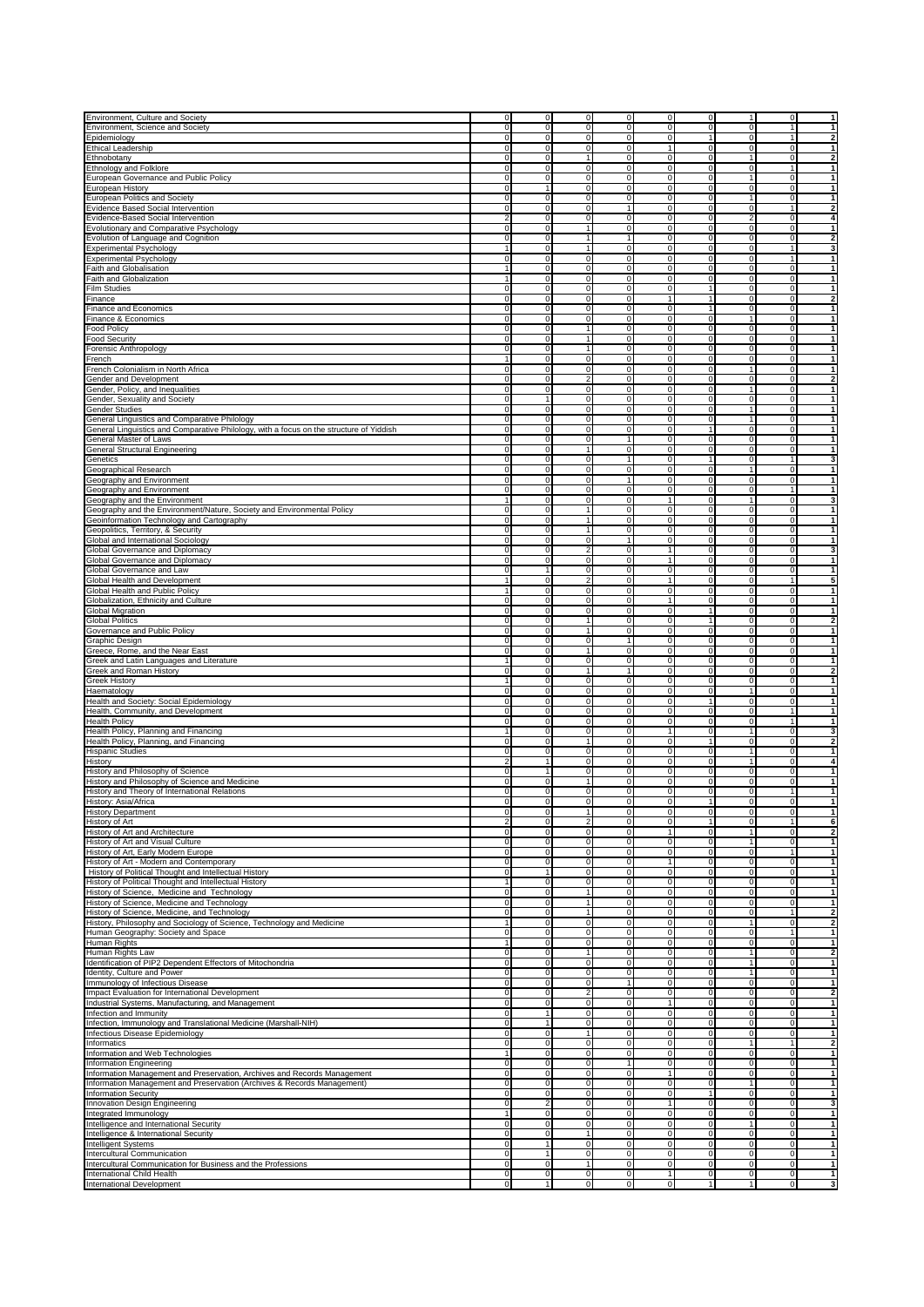| International Development (Poverty, Inequality and Development)                                                                                | $\overline{0}$              | $\overline{0}$               | $\overline{0}$                   | $\overline{0}$                 |                               | $\overline{0}$<br>1              | $\overline{0}$                | $\overline{0}$                      | -1                                        |
|------------------------------------------------------------------------------------------------------------------------------------------------|-----------------------------|------------------------------|----------------------------------|--------------------------------|-------------------------------|----------------------------------|-------------------------------|-------------------------------------|-------------------------------------------|
| International Education and Development                                                                                                        | $\mathbf 0$                 | $\pmb{0}$                    | 0                                | $\mathbf{0}$                   | 1                             | $\overline{0}$                   | $\mathbf{0}$                  | $\mathbf 0$                         | 1                                         |
| International Finance and Economic Policy                                                                                                      | $\mathbf{1}$                | $\mathbf 0$                  | $\pmb{0}$                        | $\circ$                        | $\circ$                       | $\overline{0}$                   | $\mathbf{0}$                  | $\mathbf{0}$                        | $\mathbf{1}$                              |
| International Health Policy                                                                                                                    | 1                           | $\mathbf{1}$                 | $\pmb{0}$                        | $\circ$                        | $\overline{0}$                | $\overline{0}$                   | $\overline{0}$                | $\mathbf{1}$                        | 3                                         |
| International History: Empires, Colonialism, and Globalization                                                                                 | $\mathbf 0$                 | $\pmb{0}$                    | 0                                | $\overline{0}$                 | $\Omega$                      | $\overline{0}$                   | $\mathbf 0$                   | $\mathbf{1}$                        | 1                                         |
| International Journalism                                                                                                                       | $\mathbf 0$                 | 0                            | $\pmb{0}$                        | $\overline{0}$                 | $\circ$                       | 1                                | $\mathbf{0}$                  | $\mathbf{0}$                        | $\mathbf{1}$                              |
| International Peace & Security                                                                                                                 | $\mathbf 0$                 | $\mathbf 0$                  | $\pmb{0}$                        | $\circ$                        | $\circ$                       | $\circ$                          | $\mathbf{0}$                  | $\mathbf{1}$                        | $\mathbf{1}$                              |
| International Political Economy                                                                                                                | $\mathbf 0$                 | $\mathbf{1}$                 | $\mathbf{1}$                     | $\mathbf{0}$                   | $\Omega$                      | $\overline{0}$                   | $\mathbf{0}$                  | $\mathbf 0$                         | $\overline{\mathbf{2}}$                   |
| <b>International Politics</b>                                                                                                                  | $\mathbf 0$                 | $\mathbf 0$                  | 0                                | $\mathbf{0}$                   | $\Omega$                      | $\overline{0}$                   | 1                             | $\mathbf 0$                         | $\mathbf{1}$                              |
| International Real Estate and Planning                                                                                                         | $\mathbf 0$<br>1            | $\mathbf 0$                  | $\mathbf{1}$                     | $\circ$                        | $\circ$<br>1                  | $\overline{0}$                   | $\mathbf 0$<br>5 <sub>5</sub> | $\mathbf 0$<br>$\mathbf{3}$         | $\mathbf{1}$<br>27                        |
| <b>International Relations</b><br>International Relations of the Middle East with Arabic                                                       | $\mathbf{1}$                | 3<br>$\mathbf 0$             | 5<br>0                           | 5 <sup>1</sup><br>$\Omega$     | $\Omega$                      | $\overline{4}$<br>$\overline{0}$ | $\mathbf{0}$                  | $\mathbf 0$                         | $\overline{1}$                            |
| <b>International Security Studies</b>                                                                                                          | 0                           | 0                            | $\overline{0}$                   | $\overline{0}$                 | $\mathbf{1}$                  | $\overline{0}$                   | $\mathbf 0$                   | $\mathbf{0}$                        | $\overline{1}$                            |
| International Security Studies (ISS)                                                                                                           | 0                           | 0                            | $\pmb{0}$                        | $\circ$                        | $\circ$                       | $\circ$                          | $\mathbf{0}$                  | 1                                   | $\mathbf{1}$                              |
| <b>International Studies</b>                                                                                                                   | 0                           | $\mathbf 0$                  | $\mathbf 0$                      | 1                              | $\Omega$                      | $\overline{0}$                   | $\mathbf 0$                   | $\mathbf 0$                         | $\mathbf{1}$                              |
| Interpreting and Translating                                                                                                                   | 0                           | 0                            | $\mathbf{1}$                     | $\mathbf{0}$                   | $\overline{0}$                | $\overline{0}$                   | $\mathbf{0}$                  | $\mathbf{0}$                        | $\overline{1}$                            |
| Intertidal fisheries impacts on ecosystem functioning: Implications for ecosystem goods and services                                           | 0                           | $\overline{0}$               | $\overline{\mathbf{0}}$          | $\overline{0}$                 | $\mathbf 0$                   | $\overline{0}$                   | $\overline{0}$                | $\mathbf{1}$                        | $\mathbf{1}$                              |
| <b>Irish Studies</b>                                                                                                                           | $\mathbf 0$                 | $\mathbf 0$                  | $\pmb{0}$                        | $\mathbf{1}$                   | $\Omega$                      | $\overline{0}$                   | $\mathbf 0$                   | $\mathbf 0$                         | 1                                         |
| <b>Irish Writing</b>                                                                                                                           | 0                           | 0                            | $\pmb{0}$                        | $\overline{0}$                 | $\mathbf 0$                   | $\overline{0}$                   | 1                             | $\mathbf{0}$                        | 1                                         |
| Islam and the West                                                                                                                             | $\overline{0}$              | $\overline{0}$               | 1                                | $\overline{0}$                 | $\overline{0}$                | $\overline{0}$                   | $\overline{0}$                | $\mathbf 0$                         | $\overline{1}$                            |
| <b>Islamic Studies</b>                                                                                                                         | $\mathbf 0$                 | $\circ$                      | 0                                | $\circ$                        | $\Omega$                      | $\overline{0}$                   | $\overline{0}$                | 1                                   | $\mathbf{1}$                              |
| <b>Islamic Studies and History</b>                                                                                                             | 0<br>$\mathbf 0$            | 0<br>$\pmb{0}$               | 0<br>$\bf 0$                     | $\circ$<br>$\mathbf{0}$        | $\Omega$<br>$\Omega$          | $\overline{0}$<br>1              | $\mathbf{1}$<br>$\mathbf{0}$  | $\mathbf{1}$<br>$\mathbf{0}$        | $\overline{\mathbf{2}}$<br>$\overline{1}$ |
| <b>Issues in Modern Culture</b><br>Jewish Studies in the Graeco-Roman Period                                                                   | $\mathbf 0$                 | $\mathbf 0$                  | $\pmb{0}$                        | $\circ$                        | $\circ$                       | 1                                | $\mathbf{0}$                  | $\mathbf{0}$                        | $\mathbf{1}$                              |
| Language and Communication Research                                                                                                            | 1                           | 0                            | $\pmb{0}$                        | $\Omega$                       | $\mathbf 0$                   | $\overline{0}$                   | $\mathbf 0$                   | $\mathbf 0$                         | 1                                         |
| Language Planning                                                                                                                              | $\mathbf 0$                 | 0                            | $\pmb{0}$                        | $\Omega$                       | $\mathbf{1}$                  | $\overline{0}$                   | $\mathbf{0}$                  | $\mathbf{0}$                        | $\mathbf{1}$                              |
| Language Studies                                                                                                                               | $\overline{0}$              | $\pmb{0}$                    | $\mathbf 0$                      | $\overline{0}$                 | $\overline{0}$                | 1                                | $\overline{0}$                | $\mathbf 0$                         | 1                                         |
| Late Antique and Byzantine Studies                                                                                                             | $\mathbf 0$                 | $\mathbf 0$                  | $\pmb{0}$                        | $\circ$                        | $\circ$                       | $\circ$                          | $\mathbf{0}$                  | 1                                   | $\mathbf{1}$                              |
| Law                                                                                                                                            | 0                           | 0                            | $\pmb{0}$                        | $\circ$                        | $\mathbf{1}$                  | $\overline{0}$                   | $\overline{0}$                | $\mathsf{O}\xspace$                 | $\mathbf{1}$                              |
| Law, Anthropology, and Society                                                                                                                 | $\mathbf 0$                 | $\mathbf{1}$                 | 0                                | $\overline{0}$                 | $\Omega$                      | $\overline{0}$                   | $\mathbf 0$                   | $\mathbf 0$                         | $\mathbf{1}$                              |
| Law, Culture and Society                                                                                                                       | $\mathbf 0$                 | $\mathbf 0$                  | $\pmb{0}$                        | $\overline{0}$                 | $\circ$                       | $\overline{0}$                   | $\mathbf{0}$                  | 1                                   | 1                                         |
| Leadership                                                                                                                                     | 1                           | $\mathbf 0$                  | $\pmb{0}$                        | $\circ$                        | $\circ$                       | $\circ$                          | $\overline{0}$                | $\mathsf{O}\xspace$                 | $\mathbf{1}$                              |
| Legal and Political Theory                                                                                                                     | $\mathbf{1}$<br>1           | $\mathbf 0$                  | 0                                | $\mathbf{0}$                   | 1                             | $\overline{0}$                   | $\overline{0}$                | $\mathbf 0$                         | $\overline{\mathbf{2}}$                   |
| Linguistics                                                                                                                                    | 1                           | $\overline{\mathbf{c}}$<br>0 | 0<br>0                           | $\mathbf{0}$<br>$\circ$        | $\Omega$<br>$\circ$           | $\overline{0}$<br>$\overline{0}$ | $\overline{0}$<br>$\mathbf 0$ | $\mathbf 0$<br>$\mathbf 0$          | 3<br>$\mathbf{1}$                         |
| Linguistics, Philology & Phonetics<br>Liquid crystal elastomers as switchable, pressure-sensitive adhesives                                    | 0                           | 0                            | $\mathbf 0$                      | 1                              | $\Omega$                      | $\overline{0}$                   | $\mathbf 0$                   | $\mathbf 0$                         | $\mathbf{1}$                              |
| Literature and Modernity                                                                                                                       | $\mathbf 0$                 | $\mathbf 0$                  | $\mathbf{1}$                     | $\overline{0}$                 | $\Omega$                      | $\overline{0}$                   | $\mathbf 0$                   | $\mathbf 0$                         | $\mathbf{1}$                              |
| Literature and Modernity: 1900 to the Present                                                                                                  | $\mathbf 0$                 | 0                            | $\mathbf{1}$                     | $\circ$                        | $\circ$                       | $\overline{0}$                   | $\mathbf 0$                   | $\mathbf{0}$                        | 1                                         |
| Literature and Society: Enlightenment, Romantic, and Victorian                                                                                 | $\mathbf 0$                 | $\mathbf 0$                  | $\mathbf{1}$                     | $\circ$                        | $\circ$                       | $\overline{0}$                   | $\mathbf{0}$                  | $\mathbf 0$                         | 1                                         |
| Literature in English from 1660 to 1830                                                                                                        | 0                           | $\mathbf 0$                  | $\mathbf{1}$                     | $\mathbf{0}$                   | $\Omega$                      | $\overline{0}$                   | $\mathbf 0$                   | $\mathbf 0$                         | $\mathbf{1}$                              |
| Luminescent Solar Concentrators/Downshifters                                                                                                   | $\mathbf 0$                 | $\mathbf 0$                  | 1                                | $\mathbf{0}$                   | $\overline{0}$                | $\overline{0}$                   | $\mathbf{0}$                  | $\mathbf{0}$                        | $\mathbf{1}$                              |
| <b>MA Acting</b>                                                                                                                               | $\mathbf 0$                 | $\mathbf 0$                  | $\pmb{0}$                        | $\circ$                        | 1                             | $\overline{0}$                   | $\overline{0}$                | $\mathsf 0$                         | $\overline{1}$                            |
| Machine Learning                                                                                                                               | $\mathbf 0$                 | $\mathbf 0$                  | $\pmb{0}$                        | $\circ$                        | $\mathbf{1}$                  | $\overline{0}$                   | $\mathbf 0$                   | $\mathbf 0$                         | 1                                         |
| MA Creative Practice: Dance Professional Practice Pathway                                                                                      | $\mathbf 0$                 | 0                            | $\pmb{0}$                        | $\Omega$                       | $\mathbf 0$                   | $\overline{0}$                   | 1                             | $\mathbf 0$                         | 1                                         |
| <b>MA Filmmaking</b>                                                                                                                           | $\overline{0}$              | $\overline{0}$               | 1                                | $\overline{0}$                 | $\overline{0}$                | $\overline{0}$                   | $\overline{0}$                | $\mathbf 0$                         | $\overline{1}$                            |
| MA in Art & Politics                                                                                                                           | $\mathbf 0$                 | $\circ$                      | 0                                | $\circ$                        | 1                             | $\overline{0}$                   | $\mathbf{0}$                  | $\mathbf 0$                         | 1                                         |
| MA in Biblical Studies with Pathways<br>MA in English Literature                                                                               | 0<br>$\mathbf 0$            | 0<br>$\pmb{0}$               | $\pmb{0}$<br>$\mathbf 0$         | $\mathbf{0}$<br>$\mathbf{0}$   | 1<br>$\overline{0}$           | $\overline{0}$<br>$\overline{0}$ | $\mathbf 0$<br>$\overline{1}$ | $\mathbf 0$<br>$\mathbf{0}$         | $\overline{1}$<br>$\overline{1}$          |
| MA in History of Art                                                                                                                           | $\mathbf 0$                 | $\mathbf 0$                  | 0                                | $\circ$                        | $\Omega$                      | $\overline{0}$                   | 1                             | $\mathbf 0$                         | $\mathbf{1}$                              |
| MA in History of Art                                                                                                                           | 0                           | 0                            | $\pmb{0}$                        | $\Omega$                       | $\mathbf 0$                   | $\Omega$                         | 1                             | $\mathbf 0$                         | 1                                         |
| MA in Law, Culture and Society                                                                                                                 | $\mathbf 0$                 | 0                            | $\pmb{0}$                        | $\circ$                        | $\Omega$                      | $\overline{0}$                   | $\mathbf 0$                   | 1                                   | $\mathbf{1}$                              |
| MA in Material and Visual Culture                                                                                                              | 1                           | $\mathbf 0$                  | $\mathbf 0$                      | $\overline{0}$                 | $\overline{0}$                | $\overline{0}$                   | $\mathbf{0}$                  | $\mathbf 0$                         | 1                                         |
| MA in Philosophy and Literature                                                                                                                | 0                           | $\mathbf 0$                  | $\pmb{0}$                        | $\circ$                        | $\circ$                       | 1                                | $\mathbf{0}$                  | $\mathbf{0}$                        | $\mathbf{1}$                              |
| MA in Romantic & Sentimental Literature, 1770-1830                                                                                             | 0                           | 0                            | $\mathbf{1}$                     | $\overline{0}$                 | $\circ$                       | $\overline{0}$                   | $\overline{0}$                | $\mathsf 0$                         | $\mathbf{1}$                              |
| MA in Studies in Poetry                                                                                                                        | $\pmb{0}$                   | $\mathbf 0$                  | 0                                | $\overline{0}$                 | $\mathbf 0$                   | $\overline{0}$                   | 1                             | $\mathbf 0$                         | $\overline{1}$                            |
| <b>Making Performance</b>                                                                                                                      | $\mathbf 0$                 | $\mathbf 0$                  | $\mathbf{1}$                     | $\overline{0}$                 | $\circ$                       | $\overline{0}$                   | $\mathbf{0}$                  | $\mathbf{0}$                        | 1                                         |
| MA/MSc in the History of International Relations                                                                                               | $\mathbf 0$                 | $\mathbf 0$                  | $\pmb{0}$                        | $\circ$                        | 1                             | $\circ$                          | $\overline{0}$                | $\mathbf 0$                         | $\mathbf{1}$                              |
| <b>MA Music Education</b>                                                                                                                      | $\mathbf{1}$                | $\mathbf 0$                  | 0                                | $\overline{0}$                 | $\overline{0}$                | $\overline{0}$                   | $\overline{0}$                | $\mathbf 0$                         | $\mathbf{1}$                              |
| Management<br>Management and Strategy                                                                                                          | $\mathbf 0$<br>$\mathbf 0$  | $\mathbf 0$<br>$\mathbf 0$   | 0<br>$\mathbf{1}$                | $\mathbf{0}$<br>$\circ$        | $\Omega$<br>$\circ$           | 1<br>$\circ$                     | $\overline{0}$<br>$\mathbf 0$ | $\mathbf 0$<br>$\mathbf 0$          | $\mathbf{1}$<br>$\mathbf{1}$              |
| MA Philosophy and Literature                                                                                                                   | 0                           | 0                            | $\pmb{0}$                        | $\circ$                        | 1                             | $\overline{0}$                   | $\mathbf 0$                   | $\mathbf 0$                         | $\mathbf{1}$                              |
| Marine Science, Policy, and Law                                                                                                                | $\mathbf 0$                 | $\mathbf 0$                  | $\mathbf 0$                      | $\mathbf{0}$                   | $\Omega$                      | $\overline{0}$                   | $\mathbf 0$                   | 1                                   | $\mathbf{1}$                              |
| Maritime Archaeology                                                                                                                           | $\mathbf 0$                 | 0                            | $\mathbf{1}$                     | $\circ$                        | $\circ$                       | $\overline{0}$                   | $\mathbf 0$                   | $\mathbf{0}$                        | 1                                         |
| Master in Global Health Science                                                                                                                | $\mathbf 0$                 | $\mathbf 0$                  | $\pmb{0}$                        | $\mathbf{0}$                   | $\Omega$                      | $\overline{0}$                   | 1                             | $\mathbf 0$                         | 1                                         |
| Master in Public Health                                                                                                                        | $\mathbf 0$                 | $\mathbf{1}$                 | $\mathbf 0$                      | $\mathbf{0}$                   | $\Omega$                      | $\overline{0}$                   | $\overline{0}$                | $\mathbf 0$                         | $\mathbf{1}$                              |
| Master of Arts in Performance                                                                                                                  | 1                           | $\mathbf 0$                  | $\pmb{0}$                        | $\mathbf{0}$                   | $\Omega$                      | $\overline{0}$                   | $\mathbf{0}$                  | $\mathbf{0}$                        | $\mathbf{1}$                              |
| Master of Mathematics                                                                                                                          | $\mathbf 0$                 | $\mathbf 0$                  | $\mathbf{1}$                     | $\overline{0}$                 | $\circ$                       | $\overline{0}$                   | $\mathbf 0$                   | $\mathbf 0$                         | $\mathbf{1}$                              |
| Master of Music in Piano Performance                                                                                                           | $\mathbf 0$                 | $\mathbf 0$                  | $\pmb{0}$                        | $\Omega$                       | $\Omega$                      | $\Omega$                         | $\mathbf{0}$                  | $\mathbf{1}$                        | 1                                         |
| Master of Philosophy in Judaism and Christianity in the Graeco-Roman World                                                                     | 0                           | $\mathbf 0$                  | $\mathbf 0$                      | $\overline{0}$                 | $\mathbf{1}$                  | $\overline{0}$                   | $\overline{0}$                | $\mathbf 0$                         | 1                                         |
| Master of Philosophy in the History of Art                                                                                                     | $\mathbf 0$                 | $\circ$                      | $\mathbf 0$                      | $\overline{0}$                 | $\circ$                       | $\overline{0}$                   | 1                             | $\mathbf 0$                         | 1                                         |
| Master of Public Health<br>Master of Public Health                                                                                             | $\mathbf 0$<br>$\mathbf{1}$ | $\circ$<br>0                 | $\pmb{0}$<br>$\pmb{0}$           | $\circ$<br>$\circ$             | $\Omega$<br>$\Omega$          | $\overline{0}$<br>$\overline{0}$ | 1<br>$\mathbf 0$              | 1<br>$\mathbf 0$                    | $\overline{\mathbf{2}}$<br>$\mathbf{1}$   |
| Master of Public Policy                                                                                                                        | $\mathbf 0$                 | $\pmb{0}$                    | $\overline{1}$                   | $\mathbf{0}$                   | $\overline{0}$                | $\overline{0}$                   | $\overline{0}$                | $\overline{0}$                      | $\overline{1}$                            |
| Master of Public Policy (Blavatnik School of Government)                                                                                       | $\mathbf 0$                 | $\circ$                      | $\mathbf{1}$                     | $\circ$                        | $\Omega$                      | $\overline{0}$                   | $\mathbf 0$                   | $\mathbf 0$                         | $\mathbf{1}$                              |
| Master of Studies in Medieval History                                                                                                          | 0                           | 0                            | $\pmb{0}$                        | $\overline{0}$                 | $\mathbf 0$                   | $\Omega$                         | $\mathbf 0$                   | $\mathbf{1}$                        | 1                                         |
| Masters by Research                                                                                                                            | $\mathbf 0$                 | 0                            | $\pmb{0}$                        | $\mathbf{1}$                   | $\Omega$                      | $\circ$                          | $\mathbf 0$                   | $\mathbf 0$                         | $\mathbf{1}$                              |
| Masters in Management                                                                                                                          | $\overline{0}$              | $\overline{\text{o}}$        | $\overline{0}$                   | $\overline{0}$                 | $\overline{0}$                | 1                                | $\overline{0}$                | $\mathbf 0$                         | 1                                         |
| Masters in Music Composition                                                                                                                   | $\mathbf 0$                 | $\mathbf{1}$                 | $\pmb{0}$                        | $\circ$                        | $\circ$                       | $\overline{0}$                   | $\mathbf{0}$                  | $\mathbf{0}$                        | $\mathbf{1}$                              |
| Master's of Public Health in Developing Countries                                                                                              | $\mathbf 0$                 | 0                            | $\pmb{0}$                        | $\circ$                        | $\circ$                       | $\overline{0}$                   | $\mathbf{1}$                  | $\mathbf 0$                         | $\mathbf{1}$                              |
| <b>MASt in Astrophysics</b>                                                                                                                    | $\mathbf 0$                 | $\mathbf 0$                  | 0                                | $\mathbf{0}$                   | $\Omega$                      | $\overline{0}$                   | 1                             | $\mathbf 0$                         | $\overline{1}$                            |
| MASt in Experimental and Theoretical Physics<br>MASt in Mathematics - Statistics, Probability, Operational Research, and Financial Mathematics | $\mathbf 0$<br>$\mathbf 0$  | 0<br>$\mathbf 0$             | $\pmb{0}$<br>$\pmb{0}$           | $\circ$<br>$\circ$             | $\circ$<br>1                  | $\Omega$<br>$\circ$              | $\mathbf 0$<br>$\overline{0}$ | $\mathbf{1}$<br>$\mathsf{O}\xspace$ | 1<br>$\mathbf{1}$                         |
| <b>MAst in Physics</b>                                                                                                                         | $\mathbf 0$                 | $\pmb{0}$                    | $\pmb{0}$                        | $\mathbf{0}$                   | $\overline{0}$                | $\overline{0}$                   | $\overline{0}$                | $\mathbf{1}$                        | $\mathbf{1}$                              |
| Material and Visual Anthropology                                                                                                               | $\mathbf 0$                 | $\mathbf 0$                  | $\mathbf{1}$                     | $\mathbf{0}$                   | $\Omega$                      | $\overline{0}$                   | $\overline{0}$                | $\mathbf 0$                         | $\overline{1}$                            |
| Material Cultures and the History of the Book                                                                                                  | $\mathbf 0$                 | $\mathbf{1}$                 | $\pmb{0}$                        | $\mathbf{1}$                   | $\circ$                       | $\overline{0}$                   | $\mathbf 0$                   | $\mathbf 0$                         | $\overline{\mathbf{2}}$                   |
| Materials Science and Metallurgy                                                                                                               | $\mathbf 0$                 | 0                            | 0                                | $\mathbf{1}$                   | $\Omega$                      | $\overline{0}$                   | $\mathbf 0$                   | $\mathsf{O}\xspace$                 | $\mathbf{1}$                              |
| <b>Mathematical Biology</b>                                                                                                                    | $\mathbf{1}$                | $\mathbf 0$                  | 0                                | $\mathbf{0}$                   | $\Omega$                      | $\overline{0}$                   | $\mathbf 0$                   | $\mathbf 0$                         | 1                                         |
| Mathematical Modeling and Scientific Computing                                                                                                 | $\mathbf 0$                 | 0                            | $\pmb{0}$                        | $\mathbf{1}$                   | $\circ$                       | $\overline{0}$                   | $\overline{0}$                | $\mathbf 0$                         | 1                                         |
| Mathematical Tripos Part III                                                                                                                   | $\mathbf 0$                 | $\mathbf 0$                  | $\pmb{0}$                        | $\circ$                        | $\circ$                       | $\overline{0}$                   | 1                             | $\mathbf 0$                         | 1                                         |
| Mathematics                                                                                                                                    | $\mathbf 0$                 | $\mathbf{1}$                 | $\overline{2}$                   | $\mathbf{0}$                   | 1                             | $\overline{0}$                   | $\mathbf{0}$                  | 1                                   | 5                                         |
| Mathematics and the Foundations of Computer Science                                                                                            | $\overline{0}$              | $\mathbf{1}$                 | $\overline{1}$<br>$\overline{1}$ | $\overline{0}$                 | $\overline{0}$                | $\overline{0}$                   | $\mathbf{0}$                  | $\mathbf{0}$                        | 2                                         |
| Mathematics of Cryptography and Communications<br>Mechatronics                                                                                 | $\mathbf 0$<br>$\mathbf 0$  | $\mathbf 0$<br>$\mathbf 0$   | $\pmb{0}$                        | $\circ$<br>$\circ$             | 1<br>$\mathbf{1}$             | $\overline{0}$<br>$\overline{0}$ | $\mathbf 0$<br>$\mathbf 0$    | $\mathbf 0$<br>$\mathbf 0$          | $\overline{\mathbf{2}}$<br>1              |
| Mediaeval History                                                                                                                              | $\mathbf 0$                 | $\pmb{0}$                    | $\bf 0$                          | $\mathbf{1}$                   | $\Omega$                      | $\overline{0}$                   | $\mathbf{0}$                  | $\mathbf 0$                         | $\mathbf{1}$                              |
| <b>Medical Anthropology</b>                                                                                                                    | $\mathbf{1}$                | 0                            | $\mathbf 2$                      | $\overline{0}$                 | $\sqrt{2}$                    | $\circ$                          | $\mathbf{3}$                  | $\overline{2}$                      | 10                                        |
| <b>Medical Oncology</b>                                                                                                                        | $\mathbf 0$                 | $\mathbf{1}$                 | 0                                | $\mathbf{0}$                   | $\Omega$                      | $\overline{0}$                   | $\mathbf{0}$                  | $\mathbf 0$                         | $\mathbf{1}$                              |
| Medical Robotics and Image Guided Intervention                                                                                                 | $\mathbf 0$                 | 0                            | $\pmb{0}$                        | $\mathbf{0}$                   | $\Omega$                      | 1                                | $\mathbf 0$                   | $\mathbf 0$                         | $\overline{1}$                            |
| Medicinal Chemistry, Molecular Imaging, and Drug Discovery                                                                                     | $\mathbf 0$                 | $\pmb{0}$                    | $\overline{1}$                   | $\mathbf{0}$                   | $\overline{0}$                | $\overline{0}$                   | $\overline{0}$                | $\overline{0}$                      | $\overline{1}$                            |
| Medicinal Nucleic Acid Chemistry                                                                                                               | 1                           | $\mathbf 0$                  | $\pmb{0}$                        | $\circ$                        | $\Omega$                      | $\overline{0}$                   | $\mathbf 0$                   | $\mathbf 0$                         | $\mathbf{1}$                              |
| Medieval and Renaissance Studies                                                                                                               | 0                           | 0                            | $\pmb{0}$                        | $\overline{0}$                 | $\mathbf{1}$                  | $\Omega$                         | 1                             | $\mathbf 0$                         | 2                                         |
| Medieval History                                                                                                                               | $\mathbf 0$                 | 0                            | $\overline{c}$                   | $\circ$                        | $\Omega$                      | $\circ$                          | 1                             | 1                                   | 4                                         |
| <b>Medieval Studies</b>                                                                                                                        | $\mathbf{1}$                | 0                            | $\mathbf{1}$                     | $\circ$                        | 1                             | $\overline{0}$                   | $\mathbf{0}$                  | 1                                   | 4                                         |
| <b>MFA Film Directing</b>                                                                                                                      |                             | $\mathbf 0$<br>1             | $\pmb{0}$                        | $\circ$                        | $\circ$                       | $\overline{0}$                   | $\mathbf{0}$                  | $\mathbf 0$                         | $\mathbf{1}$                              |
|                                                                                                                                                |                             |                              |                                  |                                |                               |                                  |                               |                                     |                                           |
| Micro- and Nanotechnology Enterprise                                                                                                           | $\mathbf 0$                 | 0                            | $\pmb{0}$                        | $\circ$                        | $\circ$                       | $\mathbf{1}$                     | $\overline{0}$                | $\mathbf 0$                         | $\mathbf{1}$                              |
| Middle East and Central Asian Security Studies<br>Middle East and Mediterranean Studies                                                        | $\mathbf 0$<br>$\mathbf 0$  | $\mathsf 0$<br>$\mathbf 0$   | $\pmb{0}$<br>$\mathbf{1}$        | $\mathbf{1}$<br>$\overline{0}$ | $\mathbf 0$<br>$\overline{0}$ | $\overline{1}$<br>$\circ$        | $\mathbf{0}$<br>$\mathbf 0$   | $\mathbf 0$<br>$\mathbf 0$          | $\overline{\mathbf{2}}$<br>$\mathbf{1}$   |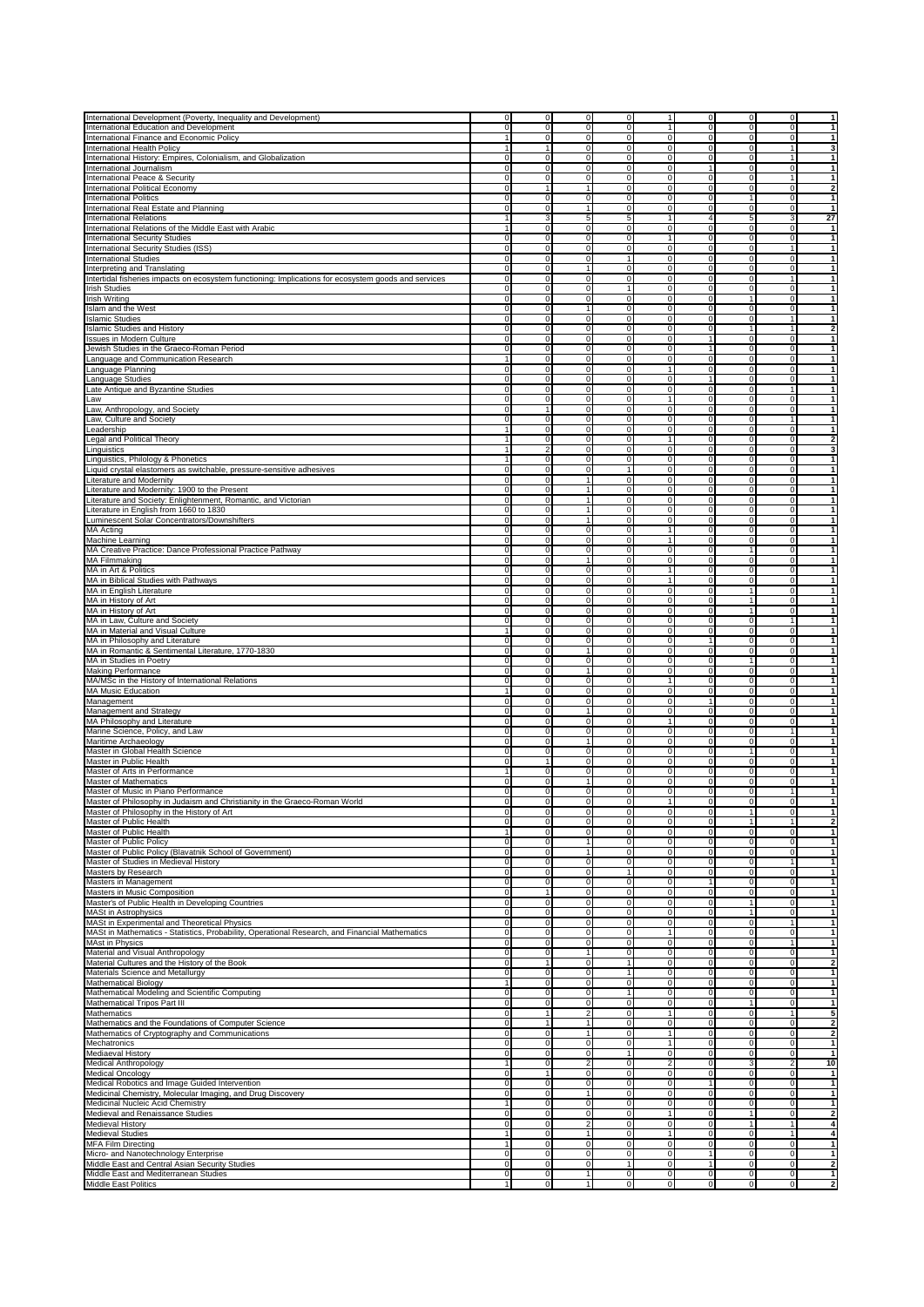| Migration and Social Policy                                                                                                                                                                                                                                  | 1                         | $\circ$                     | $\mathbf 0$                 | 0                                | $\circ$                   | $\circ$                        | $\overline{0}$                   | $\mathbf{0}$                 | 1                                                                 |
|--------------------------------------------------------------------------------------------------------------------------------------------------------------------------------------------------------------------------------------------------------------|---------------------------|-----------------------------|-----------------------------|----------------------------------|---------------------------|--------------------------------|----------------------------------|------------------------------|-------------------------------------------------------------------|
| <b>Migration Studies</b>                                                                                                                                                                                                                                     | $\overline{0}$            | $\mathbf 0$                 | $\overline{1}$              | $\pmb{0}$                        | $\overline{2}$            | $\overline{0}$                 | 1                                | $\overline{0}$               | 4                                                                 |
| Mind, Language and Embodied Cognition                                                                                                                                                                                                                        | $\overline{0}$            | $\circ$                     | $\mathbf{1}$                | $\mathbf{1}$                     | 1                         | $\overline{0}$                 | $\overline{0}$                   | $\mathbf{0}$                 | 3                                                                 |
| Mind, Language, and Embodied Cognition                                                                                                                                                                                                                       | $\overline{0}$            | $\circ$                     | 0                           | $\mathsf 0$                      | $\circ$                   | $\overline{0}$                 | 1                                | 1                            | 2                                                                 |
| MLitt in Law                                                                                                                                                                                                                                                 | 1                         | $\circ$                     | 0                           | $\mathsf 0$                      | $\circ$                   | $\overline{0}$                 | $\overline{0}$                   | $\mathbf 0$                  | 1                                                                 |
|                                                                                                                                                                                                                                                              | $\circ$                   | $\overline{0}$              | $\pmb{0}$                   | $\mathsf 0$                      | $\circ$                   | $\overline{0}$                 | 1                                | $\mathbf{0}$                 | $\mathbf{1}$                                                      |
| MMus Opera                                                                                                                                                                                                                                                   | $\mathbf 0$               | $\mathbf 0$                 | $\pmb{0}$                   | $\mathsf 0$                      | $\circ$                   | $\mathbf{1}$                   | $\mathbf 0$                      | $\mathbf{0}$                 | 1                                                                 |
| Modern and Contemporary Literature & Culture                                                                                                                                                                                                                 | $\mathbf 0$               | $\mathbf 0$                 | 1                           | 0                                | $\mathbf{1}$              | $\overline{2}$                 | $\overline{0}$                   | 1                            |                                                                   |
| Modern British and European History                                                                                                                                                                                                                          | $\overline{0}$            | $\mathbf 0$                 | $\mathbf 0$                 | 0                                | $\overline{0}$            | 1                              | 1                                | $\mathbf{0}$                 | 5                                                                 |
| Modern Chinese Studies                                                                                                                                                                                                                                       |                           |                             |                             |                                  |                           |                                |                                  |                              | 2                                                                 |
| Modern European History                                                                                                                                                                                                                                      | $\mathbf 0$               | $\mathbf 0$                 | 0                           | 1                                | $\overline{2}$            | $\overline{0}$                 | $\overline{0}$                   | $\mathbf{0}$                 | 3                                                                 |
| Modern History                                                                                                                                                                                                                                               | $\mathbf 0$               | $\mathbf 0$                 | 0                           | $\mathsf 0$                      | $\overline{0}$            | $\overline{2}$                 | 1                                | $\mathbf 0$                  | 3                                                                 |
| Modern History MA                                                                                                                                                                                                                                            | $\mathbf 0$               | $\mathbf 0$                 | 0                           | 1                                | $\overline{0}$            | $\mathbf 0$                    | $\mathbf 0$                      | $\mathbf 0$                  | $\mathbf{1}$                                                      |
| Modern Languages                                                                                                                                                                                                                                             | $\mathbf 0$               | $\mathbf 0$                 | 0                           | 0                                | $\mathbf{1}$              | $\mathbf 0$                    | $\overline{0}$                   | $\overline{0}$               | 1                                                                 |
| Modern Middle Eastern Studies                                                                                                                                                                                                                                | 1                         | 1                           | $\mathbf{1}$                | 1                                | $\Omega$                  | $\overline{0}$                 | $\overline{2}$                   | $\overline{0}$               | 6                                                                 |
| Modern Middle East Studies                                                                                                                                                                                                                                   | $\overline{0}$            | $\mathbf 0$                 | 1                           | $\mathsf 0$                      | $\overline{0}$            | $\overline{0}$                 | $\overline{0}$                   | $\mathbf{0}$                 | 1                                                                 |
| Modern Society and Global Transformations                                                                                                                                                                                                                    | $\overline{0}$            | $\circ$                     | 0                           | $\mathbf{1}$                     | $\overline{0}$            | $\overline{0}$                 | $\overline{0}$                   | $\mathbf{0}$                 | $\mathbf{1}$                                                      |
| Modern South Asian Studies                                                                                                                                                                                                                                   | $\mathbf 0$               | 1                           | 1                           | $\mathsf 0$                      | $\circ$                   | $\overline{0}$                 | $\overline{0}$                   | $\overline{0}$               | $\overline{\mathbf{2}}$                                           |
| Molecular and Cellular Biology                                                                                                                                                                                                                               | $\mathbf 0$               | $\mathbf 0$                 | 0                           | $\mathsf 0$                      | 1                         | $\overline{0}$                 | $\mathbf 0$                      | $\mathbf 0$                  | 1                                                                 |
| <b>MPhil Development Studies</b>                                                                                                                                                                                                                             | $\mathbf 0$               | 1                           | $\mathbf 0$                 | 0                                | $\circ$                   | $\mathbf 0$                    | $\overline{0}$                   | $\mathbf 0$                  | 1                                                                 |
| <b>MPhil Economics</b>                                                                                                                                                                                                                                       | $\mathbf{1}$              | $\overline{0}$              | $\overline{0}$              | $\mathbf 0$                      | $\overline{0}$            | $\mathbf 0$                    | $\overline{0}$                   | $\mathbf 0$                  | 1                                                                 |
| MPhil in Computational Biology                                                                                                                                                                                                                               | $\circ$                   | $\mathbf 0$                 | $\pmb{0}$                   | $\mathsf 0$                      | $\circ$                   | $\overline{0}$                 | 1                                | $\mathbf{0}$                 | $\mathbf{1}$                                                      |
| MPhil in Development Studies                                                                                                                                                                                                                                 | $\mathbf{1}$              | $\circ$                     | 0                           | 0                                | $\overline{0}$            | 1                              | $\overline{0}$                   | $\mathbf{0}$                 | $\overline{\mathbf{2}}$                                           |
|                                                                                                                                                                                                                                                              | $\mathbf 0$               | $\circ$                     | 0                           | 0                                | 1                         | $\overline{0}$                 | $\overline{0}$                   | 1                            | 2                                                                 |
| MPhil in Economics                                                                                                                                                                                                                                           |                           |                             |                             |                                  |                           |                                | $\overline{2}$                   |                              |                                                                   |
| MPhil in International Relations                                                                                                                                                                                                                             | $\mathbf 0$               | $\overline{0}$              | 0                           | $\mathsf 0$                      | $\overline{0}$            | $\overline{0}$                 |                                  | $\overline{0}$               | $\overline{\mathbf{2}}$                                           |
| MPhil in Latin American Studies                                                                                                                                                                                                                              | $\mathbf 0$               | $\mathbf{1}$                | 0                           | 0                                | $\overline{0}$            | $\overline{0}$                 | $\overline{0}$                   | $\overline{0}$               | $\mathbf{1}$                                                      |
| MPhil in Music Studies                                                                                                                                                                                                                                       | $\mathbf 0$               | 1                           | 0                           | 0                                | $\overline{0}$            | $\mathbf 0$                    | $\overline{0}$                   | $\mathbf 0$                  | 1                                                                 |
| MPhil in Philosophy                                                                                                                                                                                                                                          | $\mathbf 0$               | $\mathbf 0$                 | $\pmb{0}$                   | $\mathbf 0$                      | $\mathbf{1}$              | $\overline{0}$                 | $\overline{0}$                   | $\overline{0}$               | 1                                                                 |
| <b>MPhil in Politics</b>                                                                                                                                                                                                                                     | $\mathbf 0$               | $\mathbf 0$                 | 0                           | 0                                | $\circ$                   | $\overline{0}$                 | $\overline{0}$                   | 1                            | $\mathbf{1}$                                                      |
| <b>MPhil International Relations</b>                                                                                                                                                                                                                         | $\mathbf 0$               | 1                           | 0                           | 0                                | $\circ$                   | $\overline{0}$                 | $\overline{0}$                   | $\mathbf 0$                  | $\overline{1}$                                                    |
| M.Phil. in the faculty of Classics                                                                                                                                                                                                                           | $\mathbf 0$               | $\mathbf 0$                 | 0                           | $\mathsf 0$                      | $\circ$                   | $\overline{0}$                 | $\mathbf{1}$                     | $\mathbf 0$                  | $\mathbf{1}$                                                      |
| M.Phil. Modern Middle Eastern Studies                                                                                                                                                                                                                        | $\mathbf 0$               | $\overline{0}$              | 0                           | $\mathsf 0$                      | $\circ$                   | $\overline{0}$                 | 1                                | $\mathbf{0}$                 | $\mathbf{1}$                                                      |
| MPhil/PHD Cities                                                                                                                                                                                                                                             | $\mathbf 0$               | $\mathbf 0$                 | 0                           | 0                                | $\overline{0}$            | 1                              | $\overline{0}$                   | $\mathbf 0$                  | 1                                                                 |
| MPhil Sociology - Gender and Culture Studies focus                                                                                                                                                                                                           | $\mathbf 0$               | $\mathbf 0$                 | $\mathbf 0$                 | $\mathsf 0$                      | $\Omega$                  | $\Omega$                       | 1                                | $\mathsf{O}\xspace$          | $\mathbf{1}$                                                      |
| <b>MPhil Stud</b>                                                                                                                                                                                                                                            | $\overline{0}$            | $\mathbf 0$                 | $\mathbf 0$                 | 0                                | 1                         | $\overline{0}$                 | $\overline{0}$                   | $\mathbf{0}$                 | $\mathbf{1}$                                                      |
| MRes, Psychology                                                                                                                                                                                                                                             | 1                         | $\circ$                     | 0                           | 0                                | $\circ$                   | $\overline{0}$                 | $\overline{0}$                   | $\overline{0}$               | $\mathbf{1}$                                                      |
| MSc Applied Positive Psychology (MAPP)                                                                                                                                                                                                                       | $\mathbf 0$               | $\circ$                     | $\mathbf{1}$                | 0                                | $\circ$                   | $\overline{0}$                 | $\overline{0}$                   | $\mathbf 0$                  | $\mathbf{1}$                                                      |
| MSc by Research in Zoology                                                                                                                                                                                                                                   | $\mathbf 0$               | $\mathbf 0$                 | $\mathbf{1}$                | 0                                | $\circ$                   | $\overline{0}$                 | $\overline{0}$                   | $\mathbf 0$                  | $\mathbf{1}$                                                      |
| Msc Conflict, Security & Development                                                                                                                                                                                                                         | $\mathbf 0$               | $\mathbf 0$                 | 0                           | $\mathsf 0$                      | $\Omega$                  | $\mathbf{1}$                   | $\overline{0}$                   | $\overline{0}$               | $\mathbf{1}$                                                      |
| MSc/Dip Psychological Research                                                                                                                                                                                                                               | $\mathbf 0$               | $\mathbf 0$                 | 0                           | 0                                | $\Omega$                  | $\Omega$                       | $\overline{0}$                   | 1                            | 1                                                                 |
| MSc Environment, Science and Society                                                                                                                                                                                                                         | $\overline{0}$            | $\mathbf 0$                 | $\pmb{0}$                   | $\mathbf{1}$                     | $\circ$                   | $\overline{0}$                 | $\overline{0}$                   | $\mathbf{0}$                 | 1                                                                 |
|                                                                                                                                                                                                                                                              | $\mathbf 0$               | $\mathbf{1}$                | 0                           | 0                                | $\overline{0}$            | $\overline{0}$                 | $\overline{0}$                   | $\mathbf{0}$                 | 1                                                                 |
| MSc in Biomedical Engineering                                                                                                                                                                                                                                |                           |                             |                             |                                  |                           |                                |                                  |                              |                                                                   |
| Msc in Global Governance and Diplomacy                                                                                                                                                                                                                       | $\mathbf 0$               | $\mathbf 0$                 | 0                           | $\mathsf 0$                      | $\circ$                   | $\pmb{0}$                      | 1                                | $\mathsf{O}\xspace$          | $\mathbf{1}$                                                      |
| MSc in History of Science, Medicine & Technology                                                                                                                                                                                                             | $\overline{0}$            | $\mathbf 0$                 | $\pmb{0}$                   | 0                                | $\circ$                   | 1                              | $\overline{0}$                   | $\mathbf{0}$                 | $\mathbf{1}$                                                      |
| MSc in Material Cultures and the History of the Book                                                                                                                                                                                                         | $\mathbf{1}$              | $\circ$                     | $\mathbf 0$                 | 0                                | $\overline{0}$            | $\overline{0}$                 | $\overline{0}$                   | $\mathbf 0$                  | 1                                                                 |
| MSc in Mathematical Modeling, frontiers in mathematics and its applications                                                                                                                                                                                  | $\mathbf 0$               | $\overline{0}$              | $\overline{0}$              | $\overline{\text{o}}$            | $\overline{0}$            | 1                              | $\overline{0}$                   | $\mathbf 0$                  | 1                                                                 |
| MSc in Mathematics                                                                                                                                                                                                                                           | $\overline{0}$            | $\mathbf 0$                 | $\pmb{0}$                   | $\mathsf 0$                      | $\circ$                   | 1                              | $\overline{0}$                   | $\mathbf{0}$                 | $\mathbf{1}$                                                      |
| MSc in Neuroscience                                                                                                                                                                                                                                          | $\mathbf 0$               | $\circ$                     | $\mathbf 0$                 | $\mathbf{1}$                     | 1                         | $\overline{0}$                 | $\overline{0}$                   | $\mathbf{0}$                 | $\overline{2}$                                                    |
| MSc in Physics                                                                                                                                                                                                                                               | 1                         | $\mathbf 0$                 | $\mathbf{1}$                | 0                                | $\overline{0}$            | $\overline{0}$                 | $\overline{0}$                   | $\mathbf{0}$                 | 2                                                                 |
| MSc in Statistics by research                                                                                                                                                                                                                                | $\mathbf 0$               | $\mathbf 0$                 | 0                           | $\mathsf 0$                      | $\circ$                   | 1                              | $\overline{0}$                   | $\mathbf 0$                  | $\overline{1}$                                                    |
| MSc Management                                                                                                                                                                                                                                               | $\mathbf{1}$              | $\circ$                     | 0                           | 0                                | $\circ$                   | $\overline{0}$                 | $\overline{0}$                   | $\mathbf{0}$                 | 1                                                                 |
| MSc Mathematical and Numerical Modelling of the Atmosphere and Oceans                                                                                                                                                                                        | $\mathbf 0$               | $\mathbf 0$                 | 0                           | 1                                | $\Omega$                  | $\mathbf 0$                    | $\mathbf{0}$                     | $\mathbf 0$                  | $\mathbf{1}$                                                      |
| MSc/MPhil in Visual, Material, & Museum Anthropology                                                                                                                                                                                                         | 1                         | $\overline{0}$              | $\mathbf 0$                 | $\boldsymbol{0}$                 | $\overline{0}$            | $\overline{0}$                 | $\overline{0}$                   | $\overline{0}$               | $\overline{1}$                                                    |
| MSc Politics and Communication                                                                                                                                                                                                                               | $\overline{0}$            | 1                           | $\mathbf 0$                 | 0                                | $\circ$                   | $\overline{0}$                 | $\overline{0}$                   | $\mathbf{0}$                 | $\mathbf{1}$                                                      |
| MSc Psychology/Postgraduate Diploma                                                                                                                                                                                                                          |                           |                             |                             |                                  |                           |                                |                                  |                              |                                                                   |
|                                                                                                                                                                                                                                                              |                           |                             |                             |                                  |                           |                                |                                  |                              |                                                                   |
|                                                                                                                                                                                                                                                              | $\mathbf 0$               | $\mathbf 0$                 | 0                           | 1                                | $\circ$                   | $\overline{0}$                 | $\overline{0}$                   | $\mathbf{0}$                 | $\mathbf{1}$                                                      |
|                                                                                                                                                                                                                                                              | $\mathbf 0$               | $\mathbf{1}$                | $\pmb{0}$                   | $\mathsf 0$                      | $\mathbf{0}$              | $\overline{0}$                 | $\mathbf{0}$                     | $\mathbf 0$                  | $\overline{1}$                                                    |
|                                                                                                                                                                                                                                                              | $\mathbf 0$               | $\overline{0}$              | 0                           | $\mathsf 0$                      | $\mathbf{1}$              | $\mathbf 0$                    | $\overline{0}$                   | $\mathbf{0}$                 | $\mathbf{1}$                                                      |
|                                                                                                                                                                                                                                                              | $\mathbf{1}$              | $\mathbf 0$                 | 0                           | 0                                | $\overline{0}$            | $\mathbf 0$                    | $\overline{0}$                   | $\mathbf 0$                  | 1                                                                 |
|                                                                                                                                                                                                                                                              | $\mathbf{1}$              | $\mathbf 0$                 | 0                           | $\mathsf 0$                      | $\circ$                   | $\overline{0}$                 | $\overline{0}$                   | $\mathsf{O}\xspace$          | 1                                                                 |
| MSc Theory and Practice of Sustainable Design<br>M.St. English Language and Literature (1800-1914)<br>MSt in English (English and American Studies)<br>Mst in Greek and/or Latin Languges and Literature<br>M.St. Postcolonial Literary and Cultural Studies | $\overline{0}$            | $\mathbf 0$                 | $\mathbf{1}$                | 0                                | $\overline{0}$            | $\overline{0}$                 | $\mathbf{0}$                     | $\overline{0}$               | $\mathbf{1}$                                                      |
|                                                                                                                                                                                                                                                              | $\mathbf 0$               | 1                           | 0                           | 0                                | $\circ$                   | $\overline{0}$                 | $\overline{0}$                   | $\mathbf{0}$                 | $\overline{1}$                                                    |
|                                                                                                                                                                                                                                                              | $\mathbf 0$               | 1                           | 0                           | 0                                | $\circ$                   | $\overline{0}$                 | $\mathbf{0}$                     | $\mathbf 0$                  | $\mathbf{1}$                                                      |
|                                                                                                                                                                                                                                                              | $\mathbf 0$               | $\mathbf 0$                 | $\mathbf{1}$                | 0                                | 1                         | $\overline{0}$                 | $\overline{0}$                   | 1                            | 3                                                                 |
| Multi-level evolution: modeling selfishness and selection in nested groups<br>Museums and Galleries in Education<br>Museum Studies<br>Music Composition                                                                                                      | 1                         | $\mathbf 0$                 | 0                           | 0                                | $\Omega$                  | $\mathbf{1}$                   | $\overline{0}$                   | $\mathbf{O}$                 | 2                                                                 |
| Music (ethnomusicology)                                                                                                                                                                                                                                      | $\mathbf 0$               | $\mathbf 0$                 | $\mathbf{1}$                | 0                                | $\Omega$                  | $\Omega$                       | $\overline{0}$                   | $\overline{0}$               | 1                                                                 |
| Nanomaterials                                                                                                                                                                                                                                                | $\overline{0}$            | $\mathbf 0$                 | $\pmb{0}$                   | 0                                | $\overline{0}$            | $\overline{0}$                 | 1                                | $\mathbf{0}$                 | 1                                                                 |
| Nanotechnology                                                                                                                                                                                                                                               | $\mathbf 0$               | $\circ$                     | 0                           | 0                                | $\mathbf{0}$              | $\overline{0}$                 | $\overline{0}$                   | 1                            | $\mathbf{1}$                                                      |
|                                                                                                                                                                                                                                                              | $\mathbf 0$               |                             |                             | $\mathbf{1}$                     | $\circ$                   |                                | $\overline{0}$                   | $\mathsf{O}\xspace$          | 1                                                                 |
| Nationalism Studies<br>Nature, Society and Environmental Policy                                                                                                                                                                                              | $\mathbf{1}$              | $\circ$<br>$\mathbf 0$      | 0<br>0                      | $\mathsf 0$                      | $\mathbf{1}$              | $\overline{0}$<br>$\mathbf 0$  | 1                                | $\mathbf 0$                  | 3                                                                 |
| Naval Architecture                                                                                                                                                                                                                                           | $\overline{0}$            | $\circ$                     | $\mathbf 0$                 | $\overline{0}$                   | $\Omega$                  | $\overline{0}$                 | $\overline{0}$                   | 1                            | 1                                                                 |
| Near and Middle Eastern Studies                                                                                                                                                                                                                              | $\circ$                   | $\mathbf{1}$                | 1                           | $\overline{0}$                   | $\circ$                   | $\Omega$                       | $\overline{0}$                   | $\overline{0}$               | 2                                                                 |
| Near and Middle East Studies                                                                                                                                                                                                                                 | $\overline{0}$            | $\mathbf 0$                 | 0                           | 0                                | $\circ$                   | 1                              | $\overline{0}$                   | $\mathbf{0}$                 | 1                                                                 |
|                                                                                                                                                                                                                                                              | $\overline{0}$            | $\circ$                     | 0                           | 0                                | 1                         | $\overline{0}$                 | $\overline{0}$                   | $\mathbf{0}$                 | 1                                                                 |
| Neuroinformatics                                                                                                                                                                                                                                             | 1                         |                             |                             |                                  |                           |                                |                                  |                              |                                                                   |
| Neuroscience                                                                                                                                                                                                                                                 |                           | $\circ$                     | $\overline{2}$              | $\overline{2}$                   | $\overline{2}$            | $\overline{2}$                 | $\mathbf{0}$                     | $\mathbf{0}$                 | 9                                                                 |
| Neuroscience                                                                                                                                                                                                                                                 | $\mathbf 0$               | $\mathbf 0$                 | $\mathbf{1}$                | 0                                | $\circ$                   | $\overline{0}$                 | $\overline{0}$                   | $\mathbf{0}$                 | $\mathbf{1}$                                                      |
| New and Renewable Energy                                                                                                                                                                                                                                     | $\mathbf{1}$              | $\circ$                     | 0                           | 0                                | $\overline{0}$            | $\overline{0}$<br>$\mathbf{1}$ | $\mathbf{0}$                     | $\mathbf 0$                  | 1                                                                 |
| New Testament Studies                                                                                                                                                                                                                                        | $\mathbf 0$               | $\mathbf 0$                 | 0                           | 0                                | $\Omega$                  |                                | $\mathbf{0}$                     | $\mathbf 0$                  | 1                                                                 |
| Nonproliferation and International Security                                                                                                                                                                                                                  | $\mathbf 0$               | $\mathbf 0$                 | $\overline{0}$              | $\mathbf{1}$                     | $\overline{0}$            | $\overline{0}$                 | $\overline{0}$                   | $\overline{0}$               | 1                                                                 |
| Nuclear Energy                                                                                                                                                                                                                                               | 1                         | $\circ$                     | 0                           | 0                                | $\overline{0}$            | $\overline{0}$                 | $\overline{0}$                   | $\mathbf{0}$                 | $\overline{1}$                                                    |
| Oceanography                                                                                                                                                                                                                                                 | $\mathbf 0$               | $\circ$                     | 0                           | 0                                | $\overline{0}$            | $\overline{0}$                 | $\mathbf{0}$                     | 1                            | $\overline{1}$                                                    |
|                                                                                                                                                                                                                                                              | $\mathbf 0$               | $\mathbf{1}$                | $\pmb{0}$                   | $\pmb{0}$                        | $\mathbf{0}$              | $\mathsf{O}\xspace$            | $\overline{0}$                   | $\mathbf 0$                  | $\overline{\mathbf{1}}$                                           |
| Operational Research<br>Operational Research and Management Science                                                                                                                                                                                          | $\mathbf 0$               | $\circ$                     | $\mathbf 0$                 | $\mathbf{1}$                     | $\circ$                   | $\overline{0}$                 | $\mathbf{0}$                     | $\mathbf{0}$                 | 1                                                                 |
| Orchestral Flute Performance                                                                                                                                                                                                                                 | $\mathbf{1}$              | $\mathbf 0$                 | 0                           | 0                                | $\Omega$                  | $\mathbf 0$                    | $\mathbf{0}$                     | 0                            | 1                                                                 |
| Organic Chemistry                                                                                                                                                                                                                                            | 1                         | $\mathbf 0$                 | $\mathbf 0$                 | 0                                | $\Omega$                  | $\overline{0}$                 | $\overline{0}$                   | $\mathbf{0}$                 | $\mathbf{1}$                                                      |
| Painting                                                                                                                                                                                                                                                     | $\overline{0}$            | $\mathbf 0$                 | 0                           | 0                                | 1                         | $\overline{0}$                 | $\overline{0}$                   | $\overline{0}$               | $\mathbf{1}$                                                      |
| Palaeopathology                                                                                                                                                                                                                                              | $\mathbf 0$               | $\circ$                     | 0                           | 0                                | $\circ$                   | 1                              | $\mathbf{0}$                     | $\mathbf{0}$                 | $\overline{1}$                                                    |
| Participation, Power and Social Change                                                                                                                                                                                                                       | $\mathbf 0$               | $\mathbf 0$                 | 0                           | $\mathsf 0$                      | 1                         | $\overline{0}$                 | $\overline{0}$                   | $\mathbf 0$                  | $\mathbf{1}$                                                      |
| Part III of Mathematical Tripos                                                                                                                                                                                                                              | $\mathbf 0$               | $\mathbf 0$                 | $\overline{2}$              | 0                                | $\Omega$                  | $\overline{0}$                 | $\mathbf{0}$                     | 1                            | 3                                                                 |
| Part III of Mathematics Tripos                                                                                                                                                                                                                               | $\mathbf 0$               | $\mathbf 0$                 | 0                           | $\mathsf 0$                      | $\Omega$                  | $\mathbf 0$                    | $\overline{0}$                   | $\overline{2}$               | 2                                                                 |
| Part III of the Mathematical Tripos                                                                                                                                                                                                                          | $\mathbf 0$               | $\mathbf 0$                 | $\overline{\mathbf{c}}$     | 0                                | $\circ$                   | $\overline{0}$                 | $\overline{0}$                   | 1                            | 3                                                                 |
| Pedagogy and Learning                                                                                                                                                                                                                                        | $\overline{0}$            | $\mathbf 0$                 | $\pmb{0}$                   | 0                                | $\overline{0}$            | $\overline{0}$                 | $\overline{0}$                   | 1                            | 1                                                                 |
| Performance                                                                                                                                                                                                                                                  | $\overline{0}$            | $\circ$                     | 0                           | 0                                | 1                         | $\overline{0}$                 | 1                                | $\mathbf{0}$                 | $\overline{\mathbf{2}}$                                           |
| PhD in Anthropology                                                                                                                                                                                                                                          | $\mathbf 0$               | $\circ$                     | 1                           | $\mathsf 0$                      | $\circ$                   | $\overline{0}$                 | $\overline{0}$                   | $\mathbf 0$                  | $\mathbf{1}$                                                      |
| PhD Modern History                                                                                                                                                                                                                                           | $\mathbf 0$               | $\circ$                     | $\pmb{0}$                   | 0                                | $\circ$                   | $\mathbf{1}$                   | $\mathbf 0$                      | $\mathbf 0$                  | $\mathbf{1}$                                                      |
|                                                                                                                                                                                                                                                              | $\mathbf 0$               | $\mathbf 0$                 | $\mathbf 0$                 | $\mathbf{1}$                     | $\Omega$                  | $\overline{0}$                 | $\mathbf 0$                      | $\mathbf 0$                  | 1                                                                 |
| philosophy                                                                                                                                                                                                                                                   | 1                         |                             |                             |                                  | $\circ$                   |                                |                                  |                              |                                                                   |
|                                                                                                                                                                                                                                                              | $\overline{0}$            | $\mathbf{1}$<br>$\mathbf 0$ | 3<br>$\mathbf{1}$           | $\overline{\mathbf{c}}$<br>0     | $\overline{0}$            | 1<br>$\overline{0}$            | 5 <sub>5</sub><br>$\overline{0}$ | $\mathbf{3}$<br>$\mathbf{0}$ | 16<br>$\mathbf{1}$                                                |
|                                                                                                                                                                                                                                                              |                           |                             |                             |                                  |                           |                                |                                  |                              |                                                                   |
|                                                                                                                                                                                                                                                              | $\overline{0}$            | $\mathbf{1}$                | 0                           | 0                                | $\mathbf{0}$              | $\overline{0}$                 | $\overline{0}$                   | $\mathbf{0}$<br>1            | $\mathbf{1}$<br>$\mathbf{1}$                                      |
|                                                                                                                                                                                                                                                              | $\overline{0}$            | $\circ$                     | 0                           | 0                                | $\mathbf{0}$              | $\Omega$                       | $\overline{0}$                   |                              |                                                                   |
|                                                                                                                                                                                                                                                              | $\mathbf 0$               | $\mathbf 0$                 | 0                           | 0                                | $\circ$                   | 1                              | $\overline{0}$                   | $\mathbf{0}$                 | $\mathbf{1}$                                                      |
| Philosophy<br>Philosophy and Literature<br>Philosophy and Public Policy<br>Philosophy of Art and Literature<br>Philosophy of Health and Happiness<br>Philosophy of Mental Disorder                                                                           | $\mathbf 0$               | $\mathbf 0$                 | 0                           | 1                                | $\mathbf{0}$              | $\overline{0}$                 | $\overline{0}$                   | $\mathbf{0}$                 |                                                                   |
| Philosophy, Politics and Economics                                                                                                                                                                                                                           | $\mathbf 0$               | $\mathbf 0$                 | 1                           | 0                                | $\Omega$                  | $\mathbf 0$                    | $\mathbf{0}$                     | $\mathbf 0$                  |                                                                   |
| Photography                                                                                                                                                                                                                                                  | $\mathbf 0$               | $\mathbf 0$                 | 0                           | 0                                | $\circ$                   | $\mathbf{1}$                   | $\overline{0}$                   | $\overline{0}$               |                                                                   |
| Photovoltaic or Semiconductor materials                                                                                                                                                                                                                      | $\overline{0}$            | $\circ$                     | 0                           | 0                                | 1                         | $\overline{0}$                 | $\overline{0}$                   | $\mathbf{0}$                 |                                                                   |
| Physics                                                                                                                                                                                                                                                      | $\mathbf 0$               | $\circ$                     | 0                           | 0                                | $\circ$                   | $\overline{0}$                 | 1                                | $\mathbf 0$                  | $\mathbf{1}$<br>$\mathbf{1}$<br>1<br>$\mathbf{1}$<br>$\mathbf{1}$ |
| Physics (EuroMasters)                                                                                                                                                                                                                                        | $\pmb{0}$                 | $\circ$                     | $\overline{1}$              | $\pmb{0}$                        | $\mathbf 0$               | $\mathsf{O}\xspace$            | $\overline{0}$                   | $\mathsf{o}\xspace$          | $\overline{1}$                                                    |
| Planning, Growth & Regeneration<br><b>Plastic Electronic Materials</b>                                                                                                                                                                                       | $\overline{0}$<br>$\circ$ | $\circ$<br>$\circ$          | $\mathbf 0$<br>$\mathbf{1}$ | $\overline{0}$<br>$\overline{0}$ | $\circ$<br>$\overline{0}$ | $\overline{0}$<br>$\circ$      | 1<br>$\overline{0}$              | $\mathbf{0}$<br>1            | 1<br>$\overline{2}$                                               |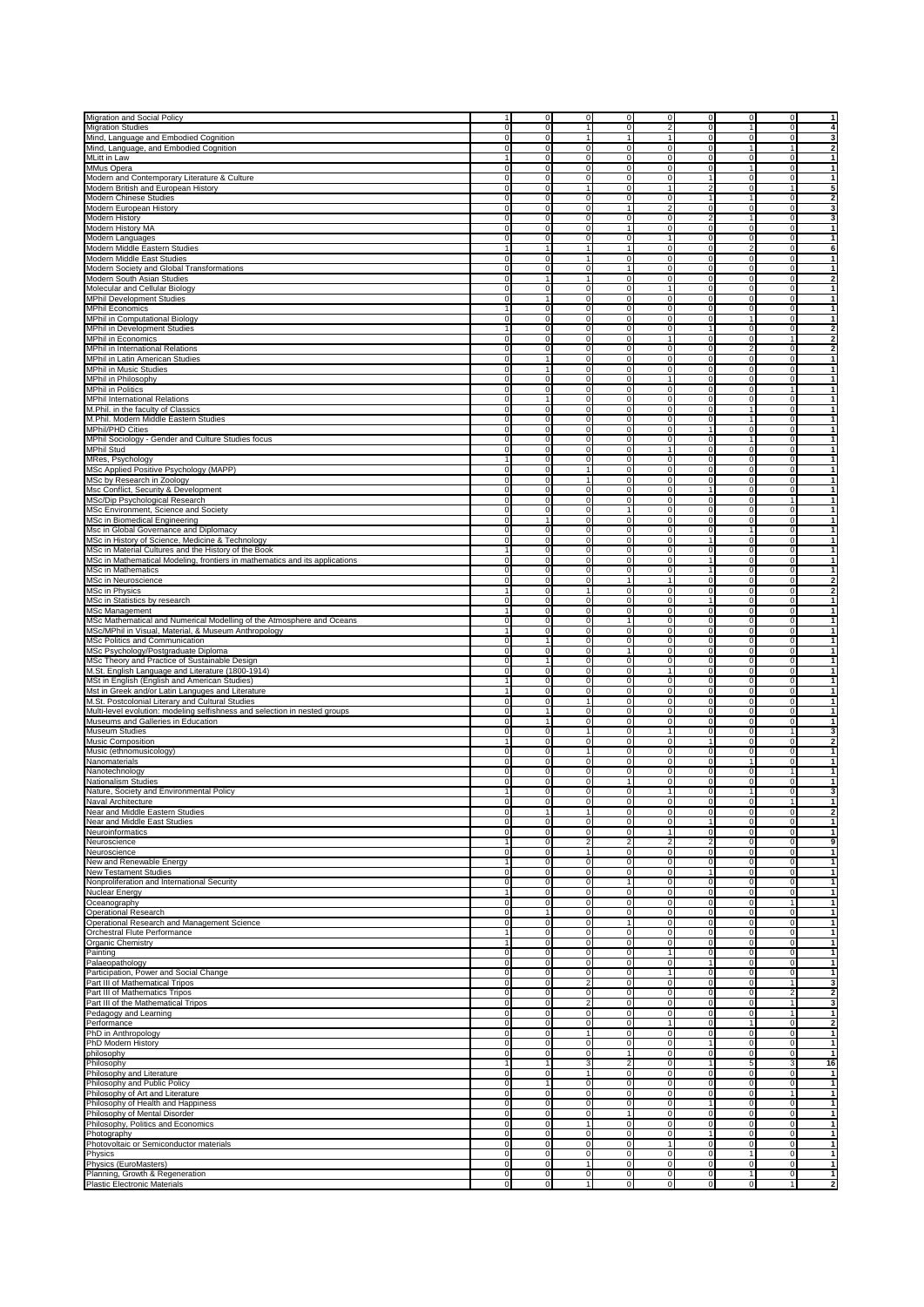| Playwriting and Dramaturgy                                                                | $\circ$                    | $\circ$        | $\mathbf 0$             | 0                   | $\circ$        | 1                              | $\overline{0}$                | $\mathbf{0}$        | 1                       |
|-------------------------------------------------------------------------------------------|----------------------------|----------------|-------------------------|---------------------|----------------|--------------------------------|-------------------------------|---------------------|-------------------------|
| <b>Political Communications</b>                                                           | $\mathbf{1}$               | $\mathbf 0$    | $\mathbf 0$             | $\pmb{0}$           | $\overline{0}$ | $\overline{0}$                 | $\mathsf{O}\xspace$           | $\overline{0}$      | 1                       |
| Political Economy of Late Development                                                     |                            |                | $\mathbf{1}$            |                     | $\overline{0}$ |                                |                               |                     | $\mathbf{1}$            |
|                                                                                           | $\overline{0}$             | $\circ$        |                         | $\Omega$            |                | $\overline{0}$                 | $\overline{0}$                | $\mathbf{0}$        |                         |
| Political Science and Political Economy                                                   | $\overline{0}$             | $\circ$        | $\mathbf{1}$            | 0                   | $\circ$        | $\overline{0}$                 | $\overline{0}$                | $\mathbf{0}$        | $\mathbf{1}$            |
| Political Thought and Intellectual History                                                | $\mathbf 0$                | $\circ$        | 3                       | $\mathsf 0$         | $\circ$        | $\overline{0}$                 | $\overline{0}$                | $\mathbf 0$         | 3                       |
| Political Thought And Intellectual History                                                | $\circ$                    | $\overline{0}$ | $\pmb{0}$               | 0                   | $\circ$        | $\mathbf{1}$                   | $\overline{0}$                | $\mathbf 0$         | 1                       |
| Political Thought and Intellectual History; World History                                 | $\mathbf 0$                | $\mathbf 0$    | 0                       | $\mathsf 0$         | $\circ$        | $\overline{0}$                 | 1                             | $\mathbf{0}$        | 1                       |
| Politics                                                                                  | $\mathbf 0$                | $\mathbf 0$    | 0                       | $\mathsf 0$         | $\circ$        | 1                              | 1                             | $\mathsf{O}\xspace$ | 2                       |
| Politics and Communication                                                                | $\overline{0}$             | $\mathbf 0$    | $\mathbf 0$             | 0                   | $\overline{0}$ | $\overline{0}$                 | $\overline{0}$                | 1                   | 1                       |
| Politics - Comparative Government                                                         | $\mathbf 0$                | $\mathbf 0$    | 0                       | 0                   | 1              | $\overline{0}$                 | $\overline{0}$                | $\mathbf{0}$        | $\overline{1}$          |
| Politics (Comparative Government)                                                         | $\mathbf 0$                | $\mathbf 0$    | 1                       | $\mathsf 0$         | $\circ$        | $\mathbf 0$                    | $\overline{2}$                | $\mathbf 0$         | 3                       |
| Politics, Development and Democratic Education                                            | $\mathbf 0$                | $\mathbf 0$    | 0                       | 0                   | $\overline{0}$ | $\mathbf{1}$                   | $\mathbf 0$                   | $\mathbf 0$         | $\mathbf{1}$            |
| Politics, Development and Democratic Education                                            | $\mathbf 0$                | $\mathbf 0$    | 0                       | 0                   | $\mathbf{1}$   | $\mathbf 0$                    | $\overline{0}$                | $\mathbf{0}$        | 1                       |
| Politics, Development, and Democratic Education                                           | 1                          | $\mathbf 0$    | $\mathbf 0$             | 0                   | $\overline{0}$ | $\overline{0}$                 | $\overline{0}$                | $\overline{0}$      | $\mathbf{1}$            |
|                                                                                           | $\overline{0}$             | $\mathbf 0$    | $\pmb{0}$               | 0                   | $\overline{0}$ | $\overline{0}$                 | 1                             | $\mathbf{0}$        | $\mathbf{1}$            |
| Politics (Political Theory)                                                               |                            |                |                         |                     |                |                                |                               |                     |                         |
| Politics (Political Theory)                                                               | $\mathbf 0$                | $\circ$        | $\mathbf{1}$            | 0                   | $\overline{2}$ | $\overline{0}$                 | 1                             | $\mathbf{0}$        | 4                       |
| Postcolonial Literature                                                                   | $\mathbf 0$                | $\circ$        | 0                       | 0                   | $\circ$        | $\overline{0}$                 | $\overline{0}$                | 1                   | 1                       |
| Principles of Conservation                                                                | $\mathbf 0$                | $\circ$        | 0                       | $\mathbf{1}$        | $\circ$        | $\overline{0}$                 | $\overline{0}$                | $\mathbf 0$         | $\mathbf{1}$            |
| Psychiatry                                                                                | $\mathbf 0$                | $\circ$        | 1                       | $\mathsf 0$         | $\circ$        | $\mathbf 0$                    | $\overline{0}$                | $\mathbf 0$         | 1                       |
| Psychological Medicine                                                                    | $\mathbf 0$                | $\mathbf 0$    | 1                       | $\pmb{0}$           | $\overline{0}$ | $\overline{0}$                 | $\overline{0}$                | $\mathbf 0$         | 1                       |
| Psychology of Music                                                                       | $\overline{0}$             | $\mathbf 0$    | 1                       | 0                   | $\circ$        | $\overline{0}$                 | $\overline{0}$                | $\mathbf{0}$        | $\mathbf{1}$            |
| Psychology of Religion                                                                    | $\overline{0}$             | $\circ$        | 0                       | 0                   | 1              | $\overline{0}$                 | $\overline{0}$                | $\mathbf{0}$        | 1                       |
|                                                                                           |                            |                | 1                       |                     | 1              |                                |                               |                     |                         |
| Public and Economic Policy                                                                | 1                          | $\circ$        |                         | $\mathsf 0$         |                | $\overline{0}$                 | $\overline{0}$                | $\mathbf 0$         | 3                       |
| Public Archaeology                                                                        | $\mathbf 0$                | $\overline{0}$ | 0                       | $\mathbf{1}$        | $\overline{0}$ | $\overline{0}$                 | $\overline{0}$                | $\overline{0}$      | $\mathbf{1}$            |
| Public Health                                                                             | $\overline{2}$             | $\mathbf{1}$   | $\mathbf{1}$            | 0                   | $\overline{0}$ | $\overline{0}$                 | $\overline{0}$                | $\mathbf{0}$        | 4                       |
| Public Health                                                                             | 0                          | $\mathbf 0$    | 0                       | 0                   | $\Omega$       | $\mathbf{1}$                   | $\overline{0}$                | 1                   | 2                       |
| Public Health (Environment & Health stream)                                               | $\mathbf 0$                | $\mathbf 0$    | $\pmb{0}$               | $\mathbf 0$         | $\overline{0}$ | $\overline{0}$                 | 1                             | $\overline{0}$      | 1                       |
| Public Health in Developing Countries                                                     | 1                          | 1              | 0                       | 0                   | 1              | $\overline{0}$                 | 1                             | $\mathbf{0}$        | 4                       |
| Public Health (Public Health Stream)                                                      | $\mathbf 0$                | $\mathbf 0$    | 0                       | 0                   | $\circ$        | $\overline{0}$                 | $\overline{0}$                | 1                   | $\overline{1}$          |
| Public Management and Governance                                                          | $\mathbf{1}$               | $\mathbf 0$    | 0                       | $\mathsf 0$         | $\circ$        | $\overline{0}$                 | $\mathbf{0}$                  | $\mathbf 0$         | $\mathbf{1}$            |
| <b>Public Policy</b>                                                                      | $\mathbf 0$                | $\overline{0}$ | 0                       | $\mathbf{1}$        | $\circ$        | $\mathbf 0$                    | 1                             | $\mathbf 0$         | $\overline{\mathbf{2}}$ |
|                                                                                           | $\mathbf 0$                | $\mathbf 0$    | 0                       | 0                   | $\mathbf{1}$   | $\mathbf 0$                    | $\mathbf{0}$                  | $\mathbf 0$         | 1                       |
| Public Policy and Administration                                                          |                            |                | 1                       |                     | $\Omega$       | $\Omega$                       |                               |                     |                         |
| Public Policy (focus on healthy policy)                                                   | $\mathbf 0$                | $\mathbf 0$    |                         | $\mathsf 0$         |                |                                | $\overline{0}$                | $\overline{0}$      | 1                       |
| Public Policy & Management                                                                | $\overline{0}$             | $\mathbf 0$    | 0                       | 0                   | $\overline{0}$ | $\overline{0}$                 | 1                             | $\mathbf{0}$        | $\mathbf{1}$            |
| Quaker Studies                                                                            | $\overline{0}$             | $\circ$        | $\mathbf{1}$            | 0                   | $\circ$        | $\overline{0}$                 | $\overline{0}$                | $\mathbf{0}$        | $\mathbf{1}$            |
| Quantum Fields and Fundamental Forces                                                     | $\mathbf 0$                | $\circ$        | 0                       | 0                   | 1              | $\overline{0}$                 | $\overline{0}$                | $\mathbf 0$         | $\mathbf{1}$            |
| Records and Archives Management (International)                                           | $\mathbf 0$                | $\mathbf 0$    | $\pmb{0}$               | 0                   | $\circ$        | $\overline{0}$                 | 1                             | $\mathbf 0$         | $\mathbf{1}$            |
| Refugee and Forced Migration Studies                                                      | $\mathbf 0$                | $\mathbf 0$    | $\mathbf{1}$            | $\mathsf 0$         | $\Omega$       | $\mathbf{1}$                   | $\overline{0}$                | $\overline{2}$      | 4                       |
| Regulation                                                                                | $\mathbf 0$                | $\mathbf 0$    | 0                       | 0                   | $\Omega$       | $\overline{0}$                 | 1                             | $\overline{0}$      | 1                       |
| Religions: Christianities of Asia and Africa Pathway                                      | $\overline{0}$             | $\mathbf 0$    | $\pmb{0}$               | 0                   | $\overline{0}$ | $\overline{0}$                 | $\overline{0}$                | 1                   | 1                       |
|                                                                                           | $\mathbf 0$                | $\circ$        | 1                       | 0                   | $\overline{0}$ | $\overline{0}$                 | $\overline{0}$                | $\mathbf{0}$        | 1                       |
| <b>Religious Studies</b>                                                                  |                            |                |                         |                     |                |                                |                               |                     |                         |
| Renaissance and Early Modern Studies                                                      | $\mathbf 0$                | $\circ$        | 1                       | $\mathsf 0$         | $\circ$        | $\pmb{0}$                      | $\mathbf{0}$                  | $\mathbf 0$         | $\mathbf{1}$            |
| Renewable energy research                                                                 | $\mathbf 0$                | $\circ$        | $\mathbf{1}$            | 0                   | $\circ$        | $\overline{0}$                 | $\overline{0}$                | $\mathbf{0}$        | $\mathbf{1}$            |
| Representation of Henry VIII in historical fiction                                        | $\mathbf 0$                | $\circ$        | $\mathbf 0$             | $\mathbf{1}$        | $\overline{0}$ | $\mathbf 0$                    | $\overline{0}$                | $\mathbf 0$         | 1                       |
| Reproductive and Sexual Health Research                                                   | $\mathbf 0$                | $\mathbf 0$    | $\overline{0}$          | $\pmb{0}$           | $\overline{0}$ | $\overline{0}$                 | $\overline{0}$                | 1                   | 1                       |
| Reproductive & Sexual Health                                                              | $\overline{0}$             | $\mathbf 0$    | $\pmb{0}$               | 0                   | $\circ$        | $\overline{0}$                 | 1                             | $\mathbf{0}$        | $\mathbf{1}$            |
| Research Degree                                                                           | $\mathbf 0$                | $\mathbf{1}$   | 0                       | 0                   | $\overline{0}$ | $\overline{0}$                 | $\overline{0}$                | $\mathbf{0}$        | $\mathbf{1}$            |
| Research in Mathematics                                                                   | $\overline{0}$             | $\mathbf 0$    | 0                       | 0                   | 1              | $\overline{0}$                 | $\overline{0}$                | $\mathbf{0}$        | $\mathbf{1}$            |
|                                                                                           |                            |                |                         |                     |                |                                |                               |                     | $\overline{1}$          |
| Risk, Health, & Public Policy                                                             | $\mathbf 0$                | $\mathbf 0$    | $\mathbf{1}$            | $\mathsf 0$         | $\circ$        | $\overline{0}$                 | $\overline{0}$                | $\mathbf{0}$        |                         |
| Romantic and Modernist Poetry                                                             | $\mathbf{1}$               | $\circ$        | 0                       | 0                   | $\circ$        | $\mathbf 0$                    | $\overline{0}$                | $\mathbf 0$         | 1                       |
| Romantic/Victorian Studies                                                                | $\mathbf 0$                | $\mathbf{1}$   | 0                       | 0                   | $\Omega$       | $\mathbf 0$                    | $\mathbf{0}$                  | $\mathbf 0$         | 1                       |
| Russia and East European Studies                                                          | $\mathbf 0$                | $\overline{0}$ | $\overline{0}$          | $\mathbf 0$         | $\overline{0}$ | $\overline{0}$                 | 1                             | $\overline{0}$      | 1                       |
| Russian and East European Studies                                                         | $\overline{0}$             | $\circ$        | $\mathbf{1}$            | 0                   | $\circ$        | $\circ$                        | $\overline{0}$                | $\mathbf{0}$        | $\mathbf{1}$            |
| Science and Technology Policy                                                             | $\mathbf 0$                | $\circ$        | 1                       | 0                   | $\circ$        | $\overline{0}$                 | $\overline{0}$                | $\mathbf 0$         | $\mathbf{1}$            |
| Science and Technology Studies                                                            | $\mathbf 0$                | $\mathbf{1}$   | $\pmb{0}$               | $\mathsf 0$         | $\mathbf{0}$   | $\overline{0}$                 | $\mathbf{0}$                  | $\mathbf 0$         | $\overline{1}$          |
| Science Communication                                                                     | $\mathbf{1}$               | $\overline{0}$ | 0                       | 0                   | $\circ$        | $\overline{0}$                 | $\overline{0}$                | 1                   | $\overline{\mathbf{2}}$ |
| Science, Society, and Development                                                         | $\mathbf 0$                | $\mathbf 0$    | 0                       | 0                   | $\circ$        | $\overline{0}$                 | 1                             | $\mathbf 0$         | 1                       |
| Screen Media and Cultures                                                                 | $\mathbf 0$                | $\mathbf 0$    | $\mathbf{1}$            | $\mathsf 0$         | $\circ$        | $\overline{0}$                 | $\overline{0}$                | $\mathsf{O}\xspace$ | 1                       |
|                                                                                           |                            |                |                         |                     |                |                                |                               |                     |                         |
| Sculpture                                                                                 | $\overline{0}$             | $\mathbf 0$    | 1                       | 0                   | $\overline{0}$ | $\overline{0}$                 | $\mathbf{0}$                  | $\overline{0}$      | $\mathbf{1}$            |
| Second World War in Europe                                                                | $\mathbf{1}$               | $\mathbf 0$    | 0                       | 0                   | $\circ$        | $\overline{0}$                 | $\overline{0}$                | $\mathbf{0}$        | $\overline{1}$          |
| <b>Security Studies</b>                                                                   | $\mathbf 0$                | 1              | 0                       | $\mathsf 0$         | $\overline{0}$ | $\overline{0}$                 | $\overline{0}$                | $\mathbf 0$         | $\mathbf{1}$            |
| <b>Shakespeare Studies</b>                                                                | $\mathbf 0$                | $\mathbf 0$    | 0                       | 0                   | $\overline{0}$ | $\mathbf 0$                    | $\circ$                       | 1                   | $\mathbf{1}$            |
| Sinology                                                                                  | $\mathbf 0$                | $\mathbf 0$    | 0                       | $\mathsf 0$         | $\overline{0}$ | $\mathbf 0$                    | 1                             | $\mathsf{O}\xspace$ | 1                       |
| Skeletal and Dental Bioarchaeology                                                        | 1                          | $\mathbf 0$    | 0                       | $\mathsf 0$         | $\Omega$       | $\overline{0}$                 | $\overline{0}$                | $\overline{0}$      | 1                       |
| <b>Slavery Studies</b>                                                                    | $\mathbf{1}$               | $\mathbf 0$    | 0                       | 0                   | $\overline{0}$ | $\overline{0}$                 | $\overline{0}$                | $\mathbf{0}$        | $\mathbf{1}$            |
| Slavonic Studies                                                                          | $\overline{0}$             | $\circ$        | 0                       | $\mathbf{1}$        | $\mathbf{0}$   | $\overline{0}$                 | $\overline{0}$                | $\mathbf{0}$        | $\mathbf{1}$            |
| Social and Cultural Anthropology                                                          | $\mathbf 0$                | 1              | 0                       | $\mathsf 0$         | $\circ$        | $\overline{0}$                 | $\overline{0}$                | $\mathsf{O}\xspace$ | $\mathbf{1}$            |
|                                                                                           |                            | $\mathbf 0$    |                         |                     | $\overline{0}$ |                                |                               |                     | $\mathbf{1}$            |
| Social and Cultural Anthropology (Track I)                                                | $\mathbf 0$<br>$\mathbf 0$ | $\circ$        | 0<br>$\mathbf 0$        | 0<br>$\overline{0}$ | $\overline{0}$ | $\mathbf{1}$<br>$\overline{0}$ | $\mathbf 0$<br>$\overline{0}$ | $\mathbf 0$<br>1    | $\mathbf{1}$            |
| Social and Developmental Psychology                                                       |                            |                |                         |                     |                |                                |                               |                     |                         |
| Social and Political Theory                                                               | $\circ$                    | $\circ$        | 1                       | $\overline{0}$      | $\circ$        | $\circ$                        | $\overline{0}$                | $\overline{0}$      | 1                       |
| Social and Political Theory                                                               | $\overline{0}$             | $\mathbf 0$    | 1                       | 0                   | $\circ$        | $\overline{0}$                 | $\overline{0}$                | $\mathbf{0}$        | 1                       |
| Social and Political Thought                                                              | $\overline{0}$             | $\circ$        | 0                       | 0                   | $\overline{0}$ | 1                              | $\overline{0}$                | $\mathbf{0}$        | 1                       |
| Social Anthropology                                                                       | $\overline{0}$             | 1              | 0                       | 0                   | 1              | $\overline{0}$                 | $\overline{0}$                | $\overline{2}$      | 4                       |
| Social Archaeology                                                                        | $\overline{0}$             | $\mathbf{1}$   | 0                       | 0                   | $\circ$        | $\overline{0}$                 | $\overline{0}$                | $\mathbf{0}$        | $\mathbf{1}$            |
| Social Justice and Education                                                              | $\mathbf 0$                | $\circ$        | 0                       | 0                   | $\overline{0}$ | $\overline{0}$                 | 1                             | $\mathbf{0}$        | 1                       |
| Social Policy and Planning                                                                | $\mathbf 0$                | $\mathbf 0$    | 1                       | 0                   | $\Omega$       | $\mathbf 0$                    | 1                             | $\mathbf 0$         | 2                       |
| Social Science of the Internet                                                            | $\mathbf 0$                | $\mathbf 0$    | 1                       | $\mathbf{1}$        | $\overline{0}$ | $\overline{0}$                 | $\overline{0}$                | $\overline{0}$      | 2                       |
| Social Sciences                                                                           | $\overline{0}$             | $\circ$        | 0                       | 0                   | 1              | $\overline{0}$                 | $\overline{0}$                | $\mathbf{0}$        | $\mathbf{1}$            |
| Socio-Legal Research                                                                      | $\mathbf 0$                | $\circ$        | 0                       | 0                   | $\overline{0}$ | $\overline{0}$                 | 1                             | $\mathbf 0$         | $\overline{1}$          |
| Socio-Legal Studies                                                                       | $\mathbf 0$                | $\mathbf{1}$   | $\pmb{0}$               | $\pmb{0}$           | $\mathbf{0}$   | $\mathsf{O}\xspace$            | 1                             | $\mathbf 0$         | $\overline{\mathbf{2}}$ |
| Socio-Legal Studies                                                                       |                            | $\circ$        |                         |                     |                |                                | 1                             |                     |                         |
|                                                                                           | $\mathbf 0$                |                | $\mathbf 0$             | 0                   | $\mathbf{0}$   | $\overline{0}$                 |                               | $\mathbf{0}$        | 1                       |
| Sociological Research Methods                                                             | $\mathbf 0$                | $\mathbf 0$    | 0                       | 0                   | $\mathbf{1}$   | $\overline{0}$                 | $\mathbf 0$                   | 0                   | 1                       |
| Sociology                                                                                 | $\mathbf 0$                | $\mathbf 0$    | $\overline{c}$          | 0                   | $\Omega$       | $\overline{0}$                 | $\overline{0}$                | $\mathbf{0}$        | $\overline{\mathbf{2}}$ |
| Sociology (Economic Sociology)                                                            | $\overline{0}$             | $\mathbf 0$    | $\overline{0}$          | 1                   | $\overline{0}$ | $\overline{0}$                 | $\overline{0}$                | $\overline{0}$      | 1                       |
| South Asian Area Studies                                                                  | $\mathbf 0$                | $\circ$        | $\mathbf{1}$            | 0                   | $\circ$        | $\overline{0}$                 | $\overline{0}$                | $\mathbf{0}$        | $\mathbf{1}$            |
| Space Systems Engineering                                                                 | $\mathbf 0$                | $\mathbf 0$    | 0                       | $\mathsf 0$         | $\circ$        | $\overline{0}$                 | $\overline{0}$                | 1                   | $\mathbf{1}$            |
| Space Technology and Planetary Exploration                                                | $\mathbf{1}$               | $\mathbf 0$    | 0                       | 0                   | $\overline{0}$ | $\mathbf 0$                    | $\overline{0}$                | $\mathbf 0$         | $\mathbf{1}$            |
| Sports Physiology                                                                         | $\mathbf 0$                | $\mathbf 0$    | 0                       | 0                   | $\mathbf{1}$   | $\mathbf 0$                    | $\overline{0}$                | $\mathsf{O}\xspace$ | $\mathbf{1}$            |
| St Andrews and Stirling Graduate Programme in Philosophy; Logic and Metaphysics Module    | $\mathbf 0$                | $\mathbf 0$    | 0                       | 1                   | $\circ$        | $\overline{0}$                 | $\overline{0}$                | $\overline{0}$      | 1                       |
|                                                                                           |                            | $\mathbf 0$    | $\overline{\mathbf{c}}$ | 0                   | $\overline{0}$ | 1                              | $\overline{0}$                | $\mathbf{0}$        |                         |
| Statistics                                                                                | $\mathbf{1}$               |                |                         |                     |                |                                |                               |                     | 4                       |
| Stem Cell Technology                                                                      | $\overline{0}$             | $\circ$        | 0                       | 0                   | 1              | $\overline{0}$                 | $\overline{0}$                | $\mathbf{0}$        | 1                       |
| <b>String Performance</b>                                                                 | 1                          | $\circ$        | 0                       | $\mathsf 0$         | $\circ$        | $\overline{0}$                 | $\overline{0}$                | $\mathbf 0$         | $\mathbf{1}$            |
| <b>Structural Biology</b>                                                                 | $\mathbf 0$                | $\circ$        | $\pmb{0}$               | 0                   | $\overline{0}$ | $\mathbf 0$                    | 1                             | $\mathbf 0$         | $\mathbf{1}$            |
| Studies in Fiction                                                                        | $\mathbf 0$                | $\circ$        | $\mathbf 0$             | 0                   | $\Omega$       | 1                              | $\overline{0}$                | $\mathbf 0$         | 1                       |
| Sustainability, Culture, and Development                                                  | $\mathbf 0$                | $\mathbf 0$    | $\mathbf 0$             | $\mathsf 0$         | $\circ$        | $\overline{0}$                 | 1                             | $\circ$             | 1                       |
| Sustainable Development                                                                   | $\overline{0}$             | $\circ$        | 0                       | 0                   | $\overline{0}$ | $\overline{0}$                 | 1                             | $\mathbf{0}$        | $\mathbf{1}$            |
| Sustainable Energy Futures                                                                | 1                          | $\circ$        | 0                       | 0                   | 1              | $\overline{0}$                 | $\mathbf{0}$                  | $\mathbf{0}$        | $\overline{\mathbf{2}}$ |
| Sustainable Energy Systems                                                                | $\overline{0}$             | $\circ$        | 0                       | $\mathbf{1}$        | $\circ$        | $\circ$                        | $\overline{0}$                | $\mathbf{0}$        | $\mathbf{1}$            |
|                                                                                           |                            |                |                         |                     |                |                                |                               |                     |                         |
| Sustainable Urbanism                                                                      | $\mathbf 0$                | $\mathbf 0$    | $\mathbf{1}$            | 0                   | $\circ$        | $\overline{0}$                 | $\overline{0}$                | $\overline{0}$      | $\mathbf{1}$            |
| <b>Systematic Theology</b>                                                                | $\mathbf 0$                | $\mathbf 0$    | 0                       | 0                   | $\mathbf{1}$   | $\overline{0}$                 | $\overline{0}$                | $\mathbf{0}$        | $\mathbf{1}$            |
| Systems and Synthetic Biology                                                             | $\mathbf 0$                | $\mathbf 0$    | 0                       | 0                   | $\Omega$       | $\mathbf 0$                    | 1                             | $\mathbf 0$         | $\mathbf{1}$            |
|                                                                                           | 1                          | $\mathbf 0$    | 0                       | 0                   | $\circ$        | $\overline{0}$                 | $\overline{0}$                | $\overline{0}$      | 1                       |
|                                                                                           |                            |                |                         |                     |                |                                |                               |                     | $\mathbf{1}$            |
|                                                                                           | 1                          | $\circ$        | 0                       | 0                   | $\mathbf{0}$   | $\overline{0}$                 | $\overline{0}$                | $\mathbf{0}$        |                         |
|                                                                                           | $\mathbf 0$                | $\circ$        | $\overline{2}$          | 0                   | $\circ$        | $\overline{0}$                 | $\overline{0}$                | $\mathbf 0$         | $\overline{\mathbf{2}}$ |
| Systems Approaches to Biomedical Science<br><b>Systems Biology</b><br>Systems Engineering | $\mathbf 0$                | $\circ$        | $\mathbf{1}$            | $\pmb{0}$           | $\mathbf 0$    | $\mathsf{O}\xspace$            | $\mathsf{O}\xspace$           | $\mathsf{o}\xspace$ |                         |
| Teaching and Practice of Creative Writing<br><b>Technology Policy</b>                     | $\overline{0}$             | 1              | $\mathbf 0$             | $\overline{0}$      | $\mathbf{0}$   | $\overline{0}$                 | $\overline{0}$                | $\mathbf{0}$        | 1<br>1                  |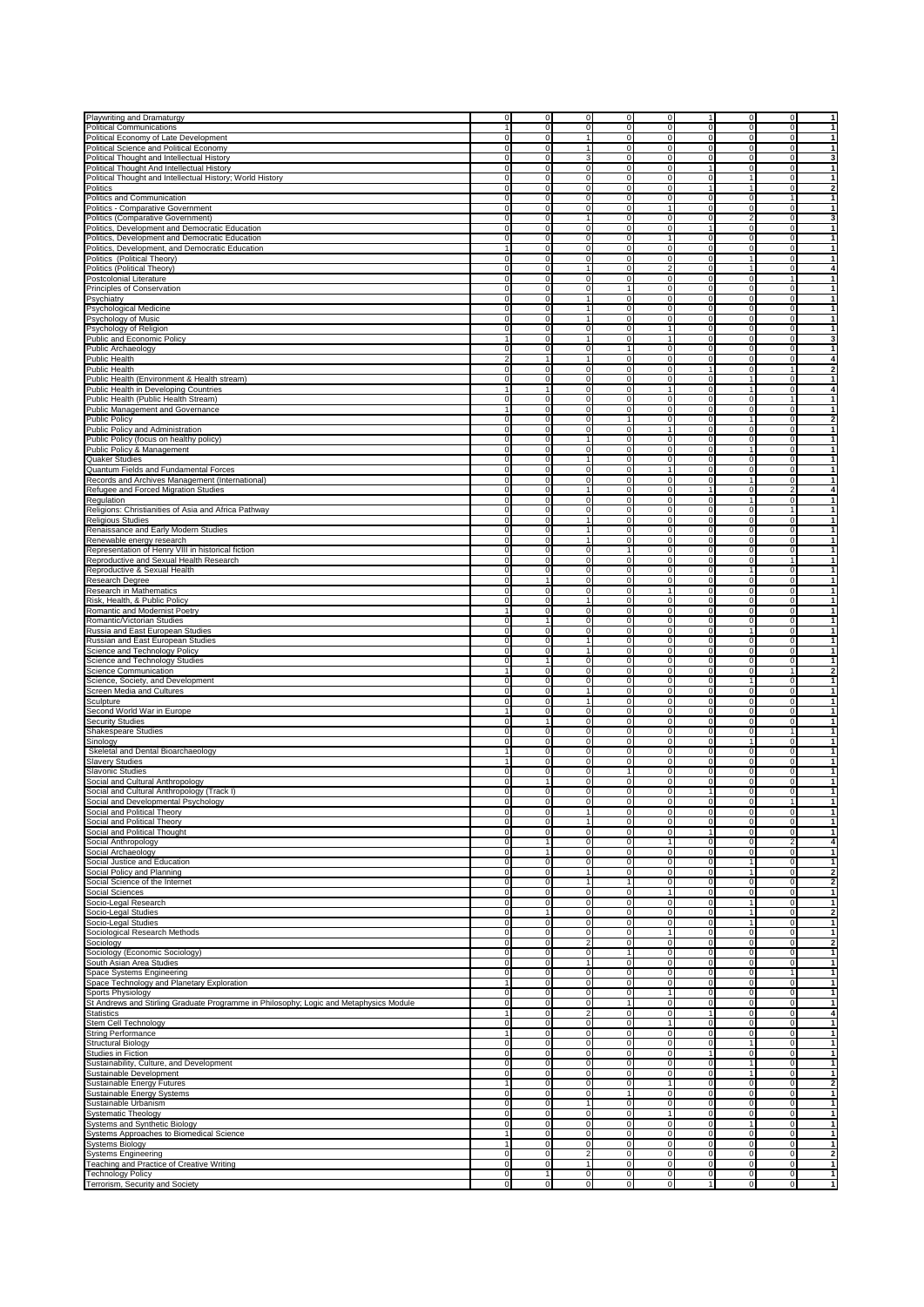| Terrorism, Security, and Society                    | $\overline{0}$ | $\overline{0}$ | $\mathbf 0$ | $\mathbf{1}$   | $\Omega$       | $\overline{0}$ | $\mathbf{1}$   | $\mathbf{0}$   | $\overline{2}$          |
|-----------------------------------------------------|----------------|----------------|-------------|----------------|----------------|----------------|----------------|----------------|-------------------------|
| <b>Terrorism Studies</b>                            |                | $\Omega$       |             | $\Omega$       | $\Omega$       | $\Omega$       |                | $\Omega$       | $\overline{2}$          |
| Theatre and Media as Development                    |                | $\Omega$       |             | $\circ$        | 0              | $\overline{0}$ | $\Omega$       | $\Omega$       | $\mathbf{1}$            |
| Theatre and Performance                             |                | $\Omega$       | $\Omega$    | 0              | $\Omega$       | $\Omega$       | $\Omega$       | $\Omega$       | $\mathbf{1}$            |
| <b>Theatre Directing</b>                            |                | $\Omega$       |             | 0              | 0              | $\overline{0}$ |                | $\mathbf{0}$   | $\overline{\mathbf{2}}$ |
| Theatre Lab                                         |                | $\Omega$       |             | $\mathbf 0$    | 0              | $\overline{0}$ | $\Omega$       | $\Omega$       | $\overline{1}$          |
| Theatre Lab Masters Program                         |                | $\Omega$       | $\Omega$    | $\Omega$       | $\Omega$       | $\Omega$       |                | $\Omega$       | $\overline{1}$          |
| Theatre Studies (Performance and the City)          |                | $\Omega$       | $\Omega$    | 0              | $\overline{1}$ | $\overline{0}$ | $\Omega$       | $\Omega$       | $\mathbf{1}$            |
| The Gothic Imagination                              |                | $\Omega$       | $\Omega$    | 0              | $\overline{0}$ | $\overline{0}$ | $\overline{0}$ | $\mathbf{0}$   | $\mathbf{1}$            |
| The Influence of Outside Actors on Higher Education |                |                | $\Omega$    | $\Omega$       | $\Omega$       | $\Omega$       | $\Omega$       | $\Omega$       | $\mathbf{1}$            |
| Theology, Imagination and the Arts                  |                | $\Omega$       | $\Omega$    |                | 0              | $\overline{0}$ | $\overline{0}$ | $\mathbf{0}$   | $\mathbf{1}$            |
| Theology, Imagination, and the Arts                 |                | $\Omega$       | $\Omega$    | 0              | 0              | $\overline{0}$ | $\mathbf{0}$   | $\mathbf{0}$   | $\mathbf{1}$            |
| <b>Theoretical Physics</b>                          |                | $\Omega$       | $\Omega$    | $\overline{0}$ | $\overline{0}$ | $\overline{1}$ | $\overline{0}$ | $\mathbf{0}$   | $\overline{2}$          |
| <b>Theoretical Psychoanalytic Studies</b>           |                |                | $\Omega$    | $\Omega$       | 0              | $\overline{0}$ | $\Omega$       | $\Omega$       | $\mathbf{1}$            |
| Theory and History of International Relations       |                | $\Omega$       | $\Omega$    | 0              |                | $\overline{0}$ | $\Omega$       | $\Omega$       | $\mathbf{1}$            |
| Theory and Simulation of Materials                  |                | $\Omega$       | $\Omega$    | 0              | $\Omega$       | $\Omega$       | $\Omega$       | $\overline{1}$ | $\overline{1}$          |
| The Schism between Crusaders and Byzantium          |                | $\Omega$       | $\Omega$    | $\Omega$       | 0              | 1              | $\Omega$       | $\Omega$       | $\mathbf{1}$            |
| Towards the Synthesis of Antascomicin B             |                | $\Omega$       | $\Omega$    | 0              | $\overline{1}$ | $\Omega$       | $\Omega$       | $\Omega$       | $\mathbf{1}$            |
| <b>Translation Studies</b>                          |                |                | $\Omega$    | 0              | $\Omega$       | $\Omega$       | $\mathbf 0$    | $\Omega$       | $\mathbf{1}$            |
| <b>Turkish Studies</b>                              |                | $\Omega$       | $\Omega$    |                | $\overline{0}$ | $\overline{0}$ | $\Omega$       | $\Omega$       | $\overline{2}$          |
| Twentieth - Century Literary Studies                |                | $\Omega$       | $\Omega$    | 0              | $\Omega$       | $\Omega$       | $\Omega$       | $\Omega$       | $\mathbf{1}$            |
| Twentieth-Century Performance Studies               |                | $\Omega$       |             | 0              | 0              | $\Omega$       | $\mathbf 0$    | $\mathbf{0}$   | $\mathbf{1}$            |
| Twistor Theory Department, Mathematical Institute   |                | $\mathbf 0$    | 0           | $\mathbf 0$    | 0              | $\overline{1}$ | $\overline{0}$ | $\mathbf{0}$   | $\mathbf{1}$            |
| Urban Development Planning                          |                | $\Omega$       | $\Omega$    | $\Omega$       | $\overline{1}$ | $\Omega$       | $\Omega$       | $\Omega$       | $\mathbf{1}$            |
| Urban Economic Development                          |                | $\Omega$       |             | 0              | 0              | $\overline{0}$ | $\Omega$       | $\Omega$       | $\mathbf{1}$            |
| <b>Urban Studies</b>                                |                | $\Omega$       | $\Omega$    |                | 0              | $\Omega$       | $\overline{0}$ | $\Omega$       | $\overline{1}$          |
| Veterinary Epidemiology                             |                | $\Omega$       | $\Omega$    | $\Omega$       | $\overline{0}$ | $\overline{0}$ | $\Omega$       | $\Omega$       | $\overline{1}$          |
| Victorian Literature, Art, and Culture              |                | $\Omega$       | $\Omega$    |                | $\Omega$       | $\Omega$       | $\Omega$       | $\Omega$       | $\mathbf{1}$            |
| Violence, Conflict and Development                  |                | $\Omega$       | $\Omega$    | 0              | 0              | $\overline{0}$ |                | $\mathbf{0}$   | $\mathbf{1}$            |
| Violence, Terrorism and Security                    |                | $\Omega$       |             | 0              | 0              | $\Omega$       | $\Omega$       | $\Omega$       | $\mathbf{1}$            |
| Violin Performance                                  |                | $\Omega$       |             | 0              | $\Omega$       | $\overline{0}$ |                | $\Omega$       | $\mathbf{3}$            |
| Visual Anthropology                                 |                | $\Omega$       | $\Omega$    | 0              | $\Omega$       | $\Omega$       | $\Omega$       | $\Omega$       | $\mathbf{1}$            |
| Visual, Material and Museum Anthropology            |                | $\Omega$       | $\Omega$    | 0              | 0              | $\Omega$       |                | $\mathbf{0}$   | $\mathbf{1}$            |
| Visual, Material, and Museum Anthropology           |                | $\Omega$       |             | $\Omega$       | $\overline{0}$ | $\overline{0}$ | $\overline{0}$ | $\overline{0}$ | $\overline{1}$          |
| <b>Voice Studies</b>                                | $\Omega$       |                | $\Omega$    | 0              | 0              | $\overline{0}$ | $\Omega$       | $\Omega$       | $\mathbf{1}$            |
| War Studies                                         |                |                |             | $\overline{a}$ | 0              | $\Omega$       | $\mathbf 0$    | $\mathbf{0}$   | $\overline{4}$          |
| Water Security and International Development        |                | $\Omega$       |             | $\Omega$       | $\overline{0}$ | $\overline{0}$ | $\Omega$       | $\Omega$       | $\mathbf{1}$            |
| Woman and Child Abuse                               |                | $\Omega$       | $\Omega$    | 0              | $\Omega$       | $\overline{1}$ | $\Omega$       | $\Omega$       | $\mathbf{1}$            |
| Zoology                                             |                |                | $\Omega$    | $\Omega$       | $\Omega$       | $\mathbf{1}$   | $\Omega$       | $\Omega$       | $\overline{2}$          |
|                                                     |                |                |             |                |                |                |                |                |                         |
| <b>TOTAL</b>                                        | 126            | 90             | 204         | 83             | 119            | 96             | 157            | 106            | 981                     |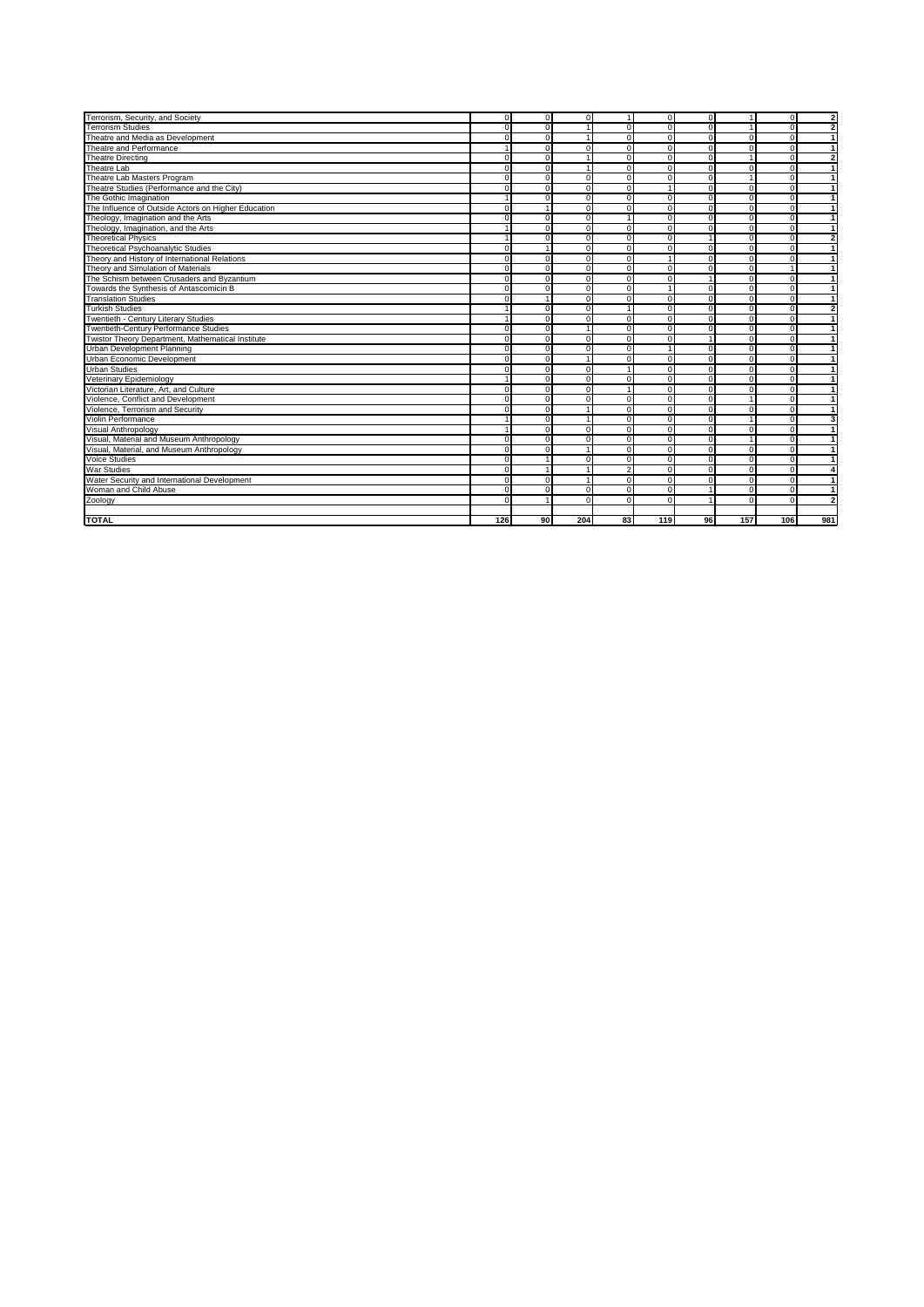| <b>Preferred UK University - Endorsed</b>                                         |                              |                                  |                                  |                                |                                           |                             |                     |                                  |                              |
|-----------------------------------------------------------------------------------|------------------------------|----------------------------------|----------------------------------|--------------------------------|-------------------------------------------|-----------------------------|---------------------|----------------------------------|------------------------------|
|                                                                                   | <b>ATL</b>                   | <b>BOS</b>                       | <b>CHIG</b>                      | DC                             | HOU                                       | LA                          | NY                  | SF                               | <b>TOTAL</b>                 |
|                                                                                   |                              |                                  |                                  |                                |                                           |                             |                     |                                  |                              |
| <b>Bangor University</b>                                                          | 0                            | $\overline{0}$                   | 0                                | 0                              | $\mathbf 0$                               | 0                           | 1                   | $\mathbf 0$                      | 1                            |
| Birkbeck, University of London                                                    | 1                            | $\mathbf{1}$                     | $\mathbf{1}$                     | 1                              | $\overline{c}$                            | $\mathbf 0$                 | $\mathbf{1}$        | $\mathbf{1}$                     | 8                            |
| <b>Cardiff University</b>                                                         | $\overline{\mathbf{c}}$<br>0 | $\mathbf{1}$<br>$\mathbf{1}$     | $\mathbf{1}$<br>$\mathbf 0$      | 0<br>0                         | 1<br>$\overline{c}$                       | 0<br>$\pmb{0}$              | 1<br>0              | $\mathbf{1}$<br>$\overline{0}$   | 7<br>3                       |
| Central School of Speech and Drama<br><b>City University</b>                      | 0                            | $\overline{0}$                   | $\mathbf{1}$                     | 0                              | 1                                         | 1                           | 0                   | $\mathbf 0$                      | 3                            |
| Courtauld Institute of Art                                                        | 1                            | $\overline{0}$                   | $\overline{2}$                   | 0                              | 1                                         | $\overline{2}$              | 1                   | $\overline{2}$                   | 9                            |
| <b>Coventry University</b>                                                        | 0                            | 1                                | 0                                | 0                              | $\mathbf 0$                               | $\pmb{0}$                   | 0                   | $\mathbf 0$                      | $\overline{1}$               |
| Durham University                                                                 | 6                            | $\overline{\mathbf{c}}$          | 6                                | 0                              | 1                                         | $\overline{2}$              | 4                   | $\overline{0}$                   | 21                           |
| <b>Edge Hill University</b>                                                       | 0                            | $\mathbf 0$                      | $\mathbf{1}$                     | 0                              | 0                                         | $\mathbf 0$                 | 0                   | $\mathbf 0$                      | 1                            |
| Edinburgh College of Art<br>Goldsmiths College, University of London              | 0<br>0                       | $\mathbf 0$<br>$\mathbf{1}$      | $\mathbf{1}$<br>$\mathbf 0$      | $\mathbf{1}$<br>0              | $\mathbf 0$<br>$\overline{c}$             | $\overline{0}$<br>$\pmb{0}$ | 0<br>1              | $\overline{0}$<br>$\mathbf{1}$   | $\bf{2}$<br>5                |
| Guildhall School of Music and Drama                                               | 2                            | $\overline{0}$                   | $\overline{2}$                   | 0                              | $\mathbf 0$                               | $\mathbf 0$                 | 0                   | $\mathbf{0}$                     | 4                            |
| <b>Heythrop College</b>                                                           | 0                            | $\overline{0}$                   | $\mathbf 0$                      | 0                              | 1                                         | $\pmb{0}$                   | 0                   | $\overline{0}$                   | 1                            |
| Imperial College London                                                           | 8                            | 4                                | 5                                | $\overline{2}$                 | $\overline{4}$                            | $\mathbf{1}$                | 7                   | $\overline{4}$                   | 35                           |
| Institute of Education                                                            | 1                            | $\mathbf{1}$                     | $\mathbf 0$                      | 0                              | 0                                         | 0                           | 1                   | $\mathbf 0$                      | 3                            |
| King's College London                                                             | 0                            | 3                                | 9                                | 8                              | 6                                         | 5                           | 6                   | 3                                | 40                           |
| <b>Lancaster University</b><br>Liverpool John Moores University                   | 0<br>$\overline{0}$          | $\overline{0}$<br>$\overline{0}$ | $\mathbf 0$<br>$\mathbf 0$       | 1<br>0                         | $\pmb{0}$<br>1                            | 1<br>$\mathbf 0$            | 0<br>0              | $\mathbf{0}$<br>$\overline{0}$   | $\overline{\mathbf{2}}$<br>1 |
| London Business School                                                            | 0                            | $\overline{0}$                   | $\mathbf 0$                      | 0                              | $\mathbf 0$                               | 1                           | 1                   | $\overline{0}$                   | $\overline{\mathbf{2}}$      |
| London Film School                                                                | 0                            | $\overline{0}$                   | $\mathbf{1}$                     | 0                              | 0                                         | $\pmb{0}$                   | 0                   | $\overline{0}$                   | 1                            |
| London Metropolitan University                                                    | 0                            | 0                                | $\Omega$                         | 0                              | $\mathbf 0$                               | $\mathbf{1}$                | 0                   | $\mathbf 0$                      | 1                            |
| London School of Economics and Political Science                                  | 10                           | 6                                | 12                               | 4                              | 7                                         | 5                           | 8                   | 8                                | 60                           |
| London School of Hygiene and Tropical Medicine<br>Loughborough University         | 3<br>0                       | $\overline{2}$<br>$\overline{0}$ | $\mathbf{1}$<br>$\mathbf 0$      | $\mathbf{1}$<br>0              | $\overline{2}$<br>1                       | 4<br>$\pmb{0}$              | 5<br>0              | 3<br>$\mathbf{0}$                | 21<br>1                      |
| Newcastle University                                                              | $\overline{\mathbf{c}}$      | $\overline{0}$                   | $\mathbf 0$                      | 0                              | $\mathbf 0$                               | $\pmb{0}$                   | 0                   | $\mathbf{1}$                     | 3                            |
| <b>Oxford Brookes University</b>                                                  | $\mathbf{1}$                 | $\overline{0}$                   | $\mathbf{1}$                     | 0                              | 1                                         | 1                           | 0                   | $\mathbf{1}$                     | 5                            |
| Queen Mary, University of London                                                  | 3                            | $\mathbf{1}$                     | 3                                | 0                              | 1                                         | $\overline{0}$              | 0                   | $\mathbf{1}$                     | 9                            |
| Queen's University Belfast                                                        | 0                            | $\mathbf 0$                      | $\mathbf{1}$                     | 1                              | 1                                         | $\mathbf{1}$                | 5                   | $\mathbf 0$                      | 9                            |
| Royal Academy of Dramatic Art                                                     | 0                            | 0                                | $\mathbf{1}$                     | 0                              | $\pmb{0}$                                 | $\pmb{0}$                   | 1                   | $\mathbf{0}$                     | $\mathbf 2$                  |
| Royal Academy of Music                                                            | 3<br>0                       | $\overline{0}$<br>1              | $\overline{2}$<br>$\overline{2}$ | 0<br>0                         | 1<br>1                                    | $\pmb{0}$<br>$\pmb{0}$      | $\overline{2}$<br>0 | $\mathbf{1}$<br>$\mathbf{0}$     | $\overline{9}$               |
| Royal College of Art<br>Royal College of Music                                    | 0                            | $\overline{0}$                   | $\mathbf 0$                      | 0                              | $\mathbf 0$                               | $\mathbf{1}$                | 0                   | $\overline{0}$                   | 4<br>$\mathbf{1}$            |
| Royal Holloway, University of London                                              | 1                            | 0                                | 3                                | 1                              | 1                                         | $\mathbf 0$                 | 0                   | $\mathbf 0$                      | 6                            |
| Royal Scottish Academy of Music and Drama                                         | 1                            | $\mathbf 0$                      | $\mathbf 0$                      | 0                              | 0                                         | 0                           | 1                   | $\overline{0}$                   | $\mathbf 2$                  |
| Royal Veterinary College                                                          | $\mathbf{1}$                 | $\mathbf 0$                      | $\mathbf 0$                      | 0                              | $\mathbf 0$                               | $\mathbf 0$                 | 0                   | $\overline{0}$                   | $\mathbf{1}$                 |
| School of Oriental and African Studies                                            | 3                            | $\overline{3}$                   | 5                                | 1                              | 1                                         | 3                           | 6                   | 5                                | $\overline{27}$              |
| <b>Thames Valley University</b><br>Trinity Laban Conservatoire of Music and Drama | $\overline{0}$<br>0          | $\overline{0}$<br>$\overline{0}$ | $\mathbf 0$<br>$\mathbf 0$       | 0<br>0                         | 0<br>$\mathbf 0$                          | $\mathbf 0$<br>$\mathbf 0$  | 1<br>1              | $\overline{0}$<br>$\overline{0}$ | 1<br>1                       |
| University College London                                                         | 12                           | 11                               | 14                               | 11                             | 14                                        | 11                          | 8                   | $\overline{7}$                   | 88                           |
| University of Aberdeen                                                            | 0                            | $\mathbf 0$                      | $\mathbf 0$                      | 0                              | 1                                         | $\mathbf 0$                 | 0                   | $\mathbf{1}$                     | $\mathbf 2$                  |
| University of Bath                                                                | 0                            | $\mathbf 0$                      | $\mathbf{1}$                     | 0                              | $\mathbf{1}$                              | $\overline{0}$              | 0                   | $\overline{0}$                   | $\bf{2}$                     |
| University of Birmingham                                                          | $\mathbf{1}$                 | $\mathbf 0$                      | 5                                | 0                              | $\overline{2}$                            | $\overline{2}$              | 1                   | $\mathbf{0}$                     | 11                           |
| University of Bristol<br>University of Cambridge                                  | 0<br>10                      | $\overline{0}$<br>11             | $\mathbf{1}$<br>27               | 0<br>8                         | 1<br>6                                    | $\mathbf{1}$<br>12          | 1<br>20             | $\mathbf{1}$<br>20               | 5<br>114                     |
| University of Central Lancashire                                                  | 0                            | $\overline{0}$                   | $\mathbf{1}$                     | 0                              | $\mathbf 0$                               | 0                           | 0                   | $\mathbf 0$                      | 1                            |
| University of East Anglia                                                         | 1                            | 0                                | 6                                | $\mathbf{1}$                   | 3                                         | 1                           | 1                   | 3                                | 16                           |
| University of East London                                                         | 0                            | 0                                | $\mathbf{1}$                     | 0                              | 0                                         | $\mathbf 0$                 | 0                   | 0                                | 1                            |
| University of Edinburgh                                                           | 7                            | 6                                | 12                               | 8                              | 3                                         | $\overline{c}$              | 4                   | $\overline{7}$                   | 49                           |
| University of Essex                                                               | 0                            | 0                                | $\mathbf 0$                      | 0                              | $\overline{c}$<br>$\overline{\mathbf{0}}$ | 0                           | 2                   | $\mathbf 0$                      | $\overline{\mathbf{A}}$      |
| University of Exeter<br>University of Glasgow                                     | 1<br>2                       | $\overline{0}$<br>$\overline{0}$ | $\mathbf{1}$<br>3                | $\overline{0}$<br>$\mathbf{1}$ | 1                                         | 1<br>$\mathbf 0$            | 0<br>2              | $\mathbf 0$<br>$\overline{0}$    | 3<br>9                       |
| University of Huddersfield                                                        | 0                            | $\overline{0}$                   | $\mathbf 0$                      | 1                              | $\pmb{0}$                                 | 0                           | 0                   | $\mathbf 0$                      | 1                            |
| University of Hull                                                                | 1                            | $\overline{0}$                   | $\mathbf 0$                      | 0                              | 0                                         | 0                           | 0                   | $\overline{0}$                   | 1                            |
| University of Kent                                                                | 0                            | $\overline{0}$                   | $\overline{2}$                   | 0                              | $\mathbf 0$                               | $\pmb{0}$                   | 1                   | $\overline{0}$                   | 3                            |
| University of Leeds                                                               | 0                            | $\overline{0}$                   | $\mathbf{1}$                     | 2                              | 1                                         | $\pmb{0}$                   | 1                   | $\mathbf 0$                      | 5                            |
| University of Leicester<br>University of Liverpool                                | 0<br>0                       | $\overline{0}$<br>$\overline{0}$ | 0<br>$\mathbf{1}$                | 0<br>$\overline{0}$            | $\mathbf 0$<br>$\mathbf{1}$               | $\pmb{0}$<br>$\pmb{0}$      | $\mathbf{0}$<br>0   | $\mathbf{1}$<br>$\mathbf{1}$     | 1<br>3                       |
| University of Manchester                                                          | 1                            | $\overline{0}$                   | $\mathbf{1}$                     | 0                              | $\pmb{0}$                                 | 0                           | 0                   | $\mathbf 0$                      | $\mathbf 2$                  |
| University of Nottingham                                                          | 1                            | $\overline{0}$                   | $\mathbf{1}$                     | $\mathbf{1}$                   | $\mathbf{1}$                              | $\pmb{0}$                   | 0                   | 1                                | 5                            |
| University of Oxford                                                              | 31                           | 28                               | 50                               | $\overline{20}$                | 34                                        | 28                          | 52                  | 21                               | 264                          |
| University of Reading                                                             | 0                            | $\overline{0}$                   | $\mathbf 0$                      | 1                              | $\mathbf{1}$                              | 0                           | 0                   | $\overline{0}$                   | $\bf{2}$                     |
| University of Roehampton                                                          | 0                            | $\overline{0}$                   | $\mathbf 0$<br>$\mathbf{1}$      | 0                              | $\mathbf 0$                               | 1                           | 0                   | $\overline{0}$                   | 1                            |
| University of Sheffield<br>University of Southampton                              | 0<br>0                       | $\overline{2}$<br>$\mathbf{1}$   | $\mathbf{1}$                     | 0<br>0                         | $\mathbf 0$<br>1                          | 1<br>$\pmb{0}$              | 0<br>0              | $\overline{0}$<br>$\overline{3}$ | 4<br>6                       |
| University of St Andrews                                                          | 4                            | 1                                | $\overline{2}$                   | 4                              | $\mathbf{1}$                              | 3                           | 6                   | 3                                | 24                           |
| University of Stirling                                                            | 1                            | $\overline{0}$                   | $\mathbf 0$                      | $\overline{0}$                 | $\pmb{0}$                                 | $\pmb{0}$                   | 0                   | $\mathbf{0}$                     | 1                            |
| University of Surrey                                                              | 1                            | $\overline{0}$                   | $\mathbf{1}$                     | $\mathbf{1}$                   | $\mathbf 0$                               | $\pmb{0}$                   | 0                   | $\overline{0}$                   | 3                            |
| University of Sussex                                                              | 0                            | $\mathbf{1}$                     | 3                                | 2                              | $\overline{\mathbf{4}}$                   | 1                           | 2                   | 1                                | 14                           |
| University of Ulster<br>University of Warwick                                     | 0<br>1                       | $\overline{0}$<br>1              | 1<br>$\overline{2}$              | $\overline{0}$<br>0            | $\mathbf 0$<br>1                          | $\pmb{0}$<br>3              | 0<br>$\overline{2}$ | $\overline{0}$<br>$\mathbf{1}$   | 1<br>11                      |
| University of Winchester                                                          | 0                            | $\overline{0}$                   | $\mathbf{1}$                     | 0                              | 0                                         | $\pmb{0}$                   | 0                   | $\mathbf{0}$                     | 1                            |
| University of York                                                                | $\overline{\mathbf{c}}$      | $\overline{0}$                   | 3                                | $\mathbf{1}$                   | $\mathbf{1}$                              | $\pmb{0}$                   | 0                   | 3                                | 10                           |
|                                                                                   |                              |                                  |                                  |                                |                                           |                             |                     |                                  |                              |
| <b>TOTAL</b>                                                                      | 126                          | 90                               | 204                              | 83                             | 119                                       | 96                          | 157                 | 106                              | 981                          |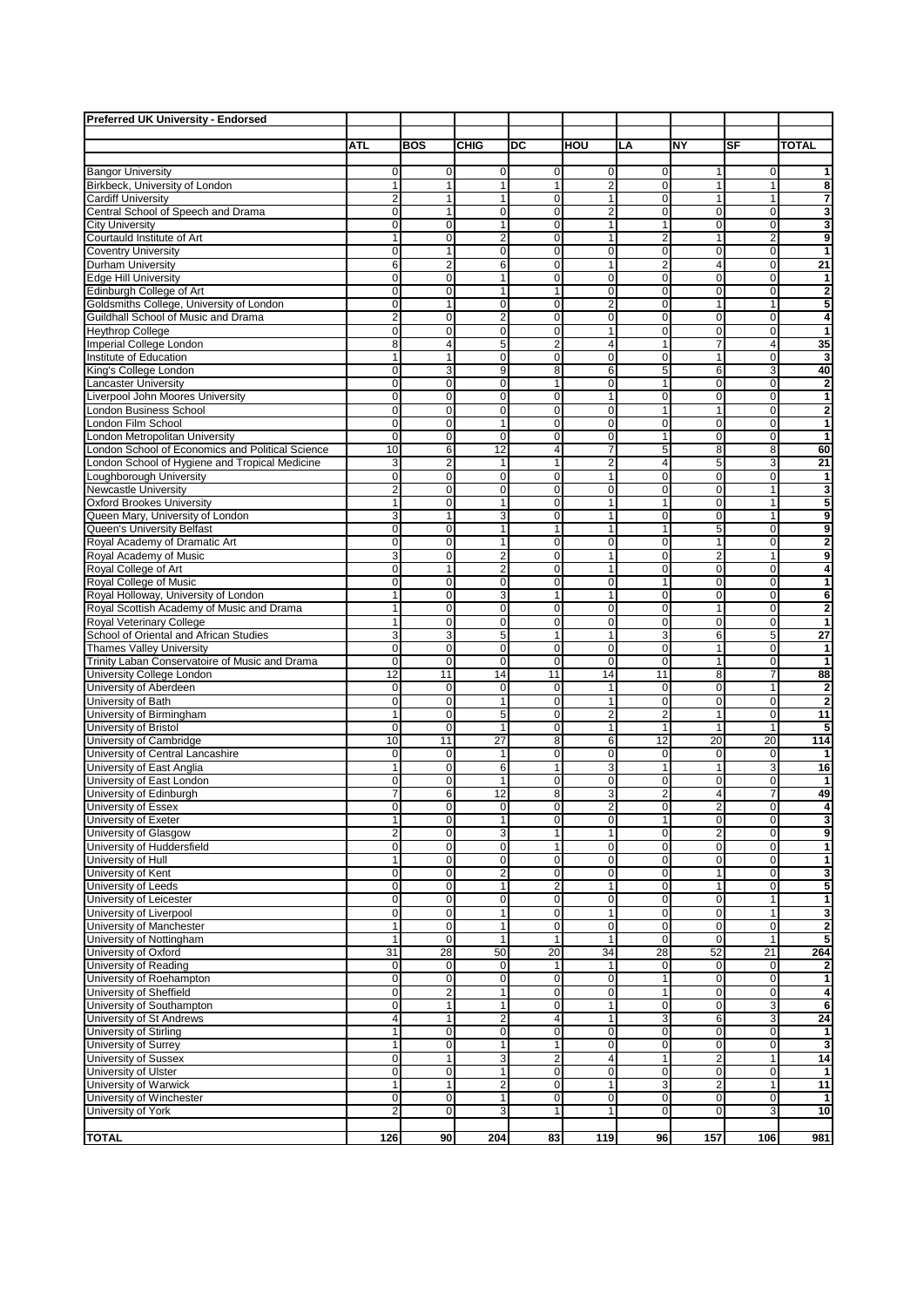| <b>Total Number of Interviewed</b>                     |                         |                      |                |             |                     |                     |              |                |              |
|--------------------------------------------------------|-------------------------|----------------------|----------------|-------------|---------------------|---------------------|--------------|----------------|--------------|
|                                                        | ATL                     | <b>BOS</b>           | <b>CHIG</b>    | DC          | HOU                 | LA                  | <b>NY</b>    | SF             | <b>TOTAL</b> |
|                                                        |                         |                      |                |             |                     |                     |              |                |              |
| <b>BY REGION</b>                                       | 20                      | 19                   | 25             | 12          | 20                  | 18                  | 22           | 18             | 154          |
| % of national pool                                     | 13.0%                   | 12.3%                | 16.2%          | 7.8%        | 13.0%               | 11.7%               | 14.3%        | 11.7%          |              |
|                                                        |                         |                      |                |             |                     |                     |              |                |              |
| <b>GENDER</b>                                          |                         |                      |                |             |                     |                     |              |                |              |
| Men                                                    | 10                      | 10                   | 16             | 6           | 12                  | 8                   | 11           | 10             | 83           |
| % of regional pool                                     | 50.0%                   | 52.6%                | 64.0%          | 50.0%       | 60.0%               | 44.4%               | 50.0%        | 55.6%          |              |
| % of national pool                                     | 6.5%                    | 6.5%                 | 10.4%          | 3.9%        | 7.8%                | 5.2%                | 7.1%         | 6.5%           | 53.9%        |
| Women                                                  |                         |                      | 9              |             | 8                   |                     |              | 8              |              |
| % of regional pool                                     | 10<br>50.0%             | 9<br>47.4%           | 36.0%          | 6<br>50.0%  | 40.0%               | 10<br>55.6%         | 11<br>50.0%  | 44.4%          | 71           |
| % of national pool                                     | 6.5%                    | 5.8%                 | 5.8%           | 3.9%        | 5.2%                | 6.5%                | 7.1%         | 5.2%           | 46.1%        |
|                                                        |                         |                      |                |             |                     |                     |              |                |              |
|                                                        |                         |                      |                |             |                     |                     |              |                |              |
| UNIVERSITIES PRESENTING CANDIDATES                     |                         |                      |                |             |                     |                     |              |                |              |
| <b>Ivy League</b>                                      | 2                       | 9                    | 3              | 0           | 4                   | 8                   | 6            | 1              | 33           |
| % of regional pool                                     | 10.0%                   | 47.4%                | 12.0%          | 0.0%        | 20.0%               | 44.4%               | 27.3%        | 5.6%           |              |
| % of national pool                                     | 1.3%                    | 5.8%                 | 1.9%           | 0.0%        | 2.6%                | 5.2%                | 3.9%         | 0.6%           | 21.4%        |
| <b>Other Private Universities</b>                      | 11                      | 8                    | 8              | 6           | 10                  | $\overline{7}$      | 10           | 10             | 70           |
| % of regional pool                                     | 55.0%                   | 42.1%                | 32.0%          | 50.0%       | 50.0%               | 38.9%               | 45.5%        | 55.6%          |              |
| % of national pool                                     | 7.1%                    | 5.2%                 | 5.2%           | 3.9%        | 6.5%                | 4.5%                | 6.5%         | 6.5%           | 45.5%        |
|                                                        |                         |                      |                |             |                     |                     |              |                |              |
| <b>State/Public Universities</b><br>% of regional pool | 6<br>30.0%              | $\mathbf{1}$<br>5.3% | 12<br>48.0%    | 4<br>33.3%  | 6<br>30.0%          | 3<br>16.7%          | 3<br>13.6%   | 5<br>27.8%     | 40           |
| % of national pool                                     | 3.9%                    | 0.6%                 | 7.8%           | 2.6%        | 3.9%                | 1.9%                | 1.9%         | 3.2%           | 26.0%        |
|                                                        |                         |                      |                |             |                     |                     |              |                |              |
| <b>Service Academies</b>                               | 1                       | 1                    | $\overline{2}$ | 1           | $\mathbf 0$         | $\mathbf{0}$        | 3            | $\overline{2}$ | 10           |
| % of regional pool                                     | 5.0%                    | 5.3%                 | 8.0%           | 8.3%        | 0.0%                | 0.0%                | 13.6%        | 11.1%          |              |
| % of national pool                                     | 0.6%                    | 0.6%                 | 1.3%           | 0.6%        | 0.0%                | 0.0%                | 1.9%         | 1.3%           | 6.5%         |
| <b>Employer Endorsed</b>                               | 0                       | $\mathbf 0$          | $\mathbf 0$    | $\mathbf 0$ | $\mathbf 0$         | $\mathbf{0}$        | $\mathbf 0$  | 0              | 0            |
| % of regional pool                                     | 0.0%                    | 0.0%                 | 0.0%           | 0.0%        | 0.0%                | 0.0%                | 0.0%         | 0.0%           |              |
| % of national pool                                     | 0.0%                    | 0.0%                 | 0.0%           | 0.0%        | 0.0%                | 0.0%                | 0.0%         | 0.0%           | 0.0%         |
|                                                        |                         |                      |                |             |                     |                     |              |                |              |
| PREFERRED UK UNIVERSITY                                |                         |                      |                |             |                     |                     |              |                |              |
|                                                        |                         |                      |                |             |                     |                     |              |                |              |
| <b>University of Oxford</b>                            | 8                       | 8                    | 9              | 3           | 10                  | 9                   | 8            | 4              | 59           |
| % of regional pool                                     | 40.0%                   | 42.1%                | 36.0%          | 25.0%       | 50.0%               | 50.0%               | 36.4%        | 22.2%          |              |
| % of national pool                                     | 5.2%                    | 5.2%                 | 5.8%           | 1.9%        | 6.5%                | 5.8%                | 5.2%         | 2.6%           | 38.3%        |
| <b>University of Cambridge</b>                         | $\overline{\mathbf{c}}$ | 3                    | 3              | 2           | 0                   | 2                   | 5            | 4              | 21           |
| % of regional pool                                     | 10.0%                   | 15.8%                | 12.0%          | 16.7%       | 0.0%                | 11.1%               | 22.7%        | 22.2%          |              |
| % of national pool                                     | 1.3%                    | 1.9%                 | 1.9%           | 1.3%        | 0.0%                | 1.3%                | 3.2%         | 2.6%           | 13.6%        |
|                                                        |                         |                      |                |             |                     |                     |              |                |              |
| <b>University of London</b><br>% of regional pool      | 9<br>45.0%              | 6<br>31.6%           | 8<br>32.0%     | 5<br>41.7%  | 5<br>25.0%          | 6<br>33.3%          | 6<br>27.3%   | 4<br>22.2%     | 49           |
| % of national pool                                     | 5.8%                    | 3.9%                 | 5.2%           | 3.2%        | 3.2%                | 3.9%                | 3.9%         | 2.6%           | 31.8%        |
|                                                        |                         |                      |                |             |                     |                     |              |                |              |
| <b>Other English Universities</b>                      | 1                       | 2                    | 3              | 0           | 4                   | $\mathbf{1}$        | 1            | 4              | 16           |
| % of regional pool                                     | 5.0%                    | 10.5%                | 12.0%          | 0.0%        | 20.0%               | 5.6%                | 4.5%         | 22.2%          |              |
| % of national pool                                     | 0.6%                    | 1.3%                 | 1.9%           | 0.0%        | 2.6%                | 0.6%                | 0.6%         | 2.6%           | 10.4%        |
| <b>Nothern Irish Universities</b>                      | 0                       | 0                    | 0              | 0           | 0                   | $\mathbf{0}$        |              | 0              | 1            |
| % of regional pool                                     | 0.0%                    | 0.0%                 | 0.0%           | 0.0%        | 0.0%                | 0.0%                | 4.5%         | 0.0%           |              |
| % of national pool                                     | 0.0%                    | 0.0%                 | 0.0%           | 0.0%        | 0.0%                | 0.0%                | 0.6%         | 0.0%           | 0.6%         |
|                                                        |                         |                      |                |             |                     |                     |              |                |              |
| <b>Scottish Universities</b>                           | $\mathbf 0$<br>0.0%     | $\mathbf 0$<br>0.0%  | $\overline{2}$ | 2<br>16.7%  | $\mathbf 0$<br>0.0% | $\mathbf 0$<br>0.0% | 1            | $\overline{2}$ | 7            |
| % of regional pool<br>% of national pool               | 0.0%                    | 0.0%                 | 8.0%<br>1.3%   | 1.3%        | 0.0%                | 0.0%                | 4.5%<br>0.6% | 11.1%<br>1.3%  | 4.5%         |
|                                                        |                         |                      |                |             |                     |                     |              |                |              |
| <b>Welsh Universities</b>                              | 0                       | 0                    | 0              | 0           |                     | $\mathbf 0$         | 0            | 0              | $\mathbf 1$  |
| % of regional pool                                     | 0.0%                    | 0.0%                 | 0.0%           | 0.0%        | 5.0%                | 0.0%                | 0.0%         | 0.0%           |              |
| % of national pool                                     | 0.0%                    | 0.0%                 | 0.0%           | 0.0%        | 0.6%                | 0.0%                | 0.0%         | 0.0%           | 0.6%         |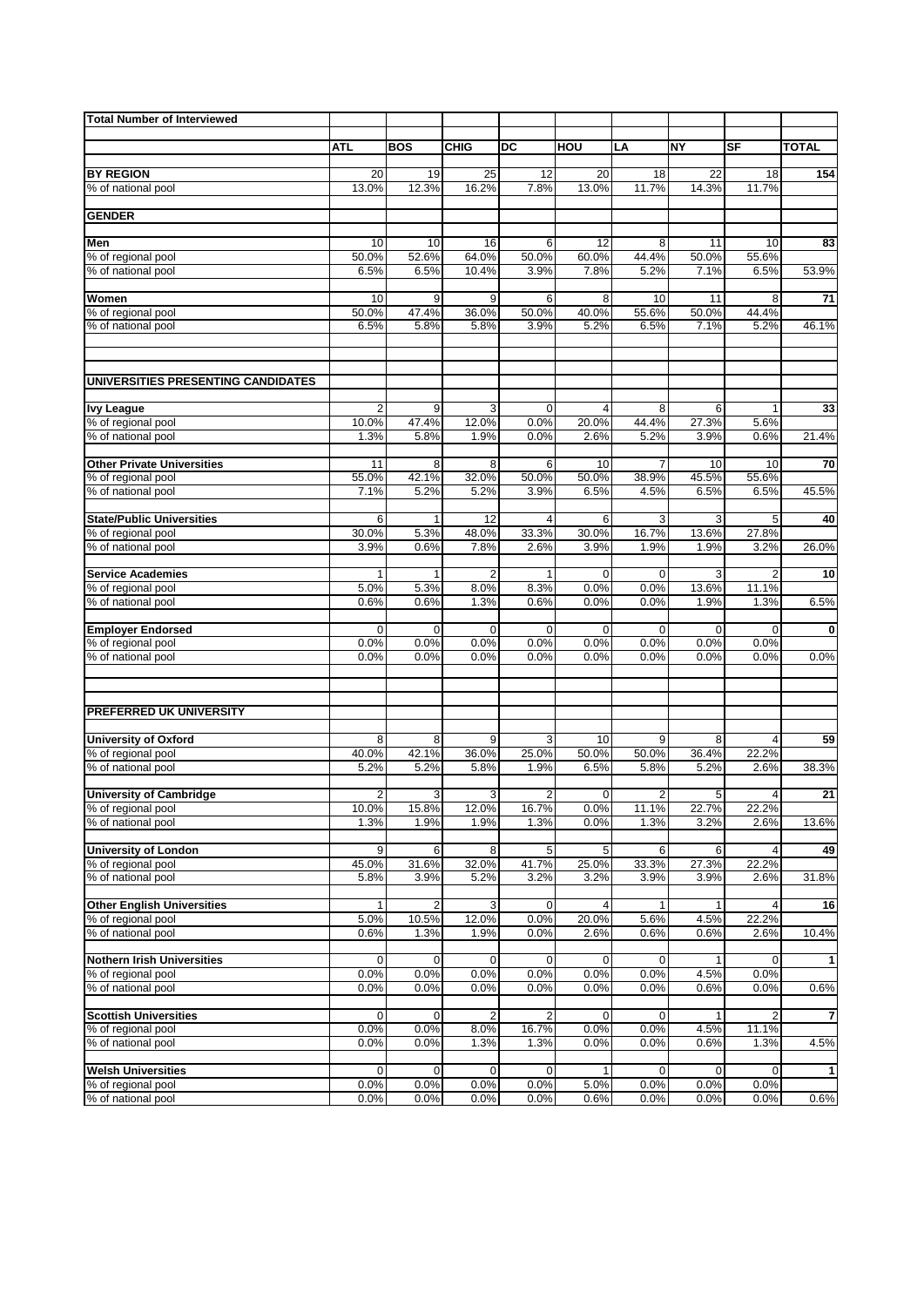| <b>Universities Presenting Candidates - Interviewed</b> |                |                                       |                 |                |                            |                             |                         |                   |                         |
|---------------------------------------------------------|----------------|---------------------------------------|-----------------|----------------|----------------------------|-----------------------------|-------------------------|-------------------|-------------------------|
|                                                         |                |                                       |                 |                |                            |                             |                         |                   |                         |
|                                                         | <b>ATL</b>     | <b>BOS</b>                            | <b>CHIG</b>     | DC             | HOU                        | LA                          | <b>NY</b>               | SF                | <b>TOTAL</b>            |
|                                                         |                |                                       |                 |                |                            |                             |                         |                   |                         |
| <b>ARIZONA</b>                                          |                |                                       |                 |                |                            |                             |                         |                   |                         |
| Arizona State University                                | 0              | 0                                     | $\pmb{0}$       | 0              | $\mathbf 0$                | $\mathbf{1}$                | $\pmb{0}$               | 0                 | 1                       |
| University of Arizona                                   | 0              | $\mathbf 0$                           | $\mathbf 0$     | 0              | 0                          | $\mathbf{1}$                | 0                       | $\mathbf 0$       | 1                       |
|                                                         |                |                                       |                 |                |                            |                             |                         |                   |                         |
| <b>CALIFORNIA</b>                                       |                |                                       |                 |                |                            |                             |                         |                   |                         |
| California Institute of Technology                      | $\pmb{0}$      | 0                                     | $\mathbf 0$     | $\mathbf 0$    | 0                          | 1                           | $\mathbf 0$             | 0                 | 1                       |
| California State University - Fresno                    | $\overline{0}$ | $\overline{0}$                        | $\overline{0}$  | $\overline{0}$ | $\overline{0}$             | $\overline{0}$              | $\overline{0}$          | $\mathbf{1}$      | 1                       |
| Occidental College                                      | 0              | $\pmb{0}$                             | $\mathbf 0$     | 0              | $\mathbf 0$                | $\mathbf{1}$                | 0                       | 0                 | 1                       |
| Pomona College                                          | 0              | $\overline{0}$                        | $\mathbf 0$     | 0              | $\mathbf 0$                | $\pmb{0}$                   | 0                       | $\mathbf{1}$      | $\overline{1}$          |
| <b>Stanford University</b>                              | $\mathbf{1}$   | $\mathbf{1}$                          | $\mathbf{1}$    | $\mathbf{1}$   | $\overline{\mathbf{c}}$    | $\boldsymbol{2}$            | $\mathbf 0$             | $\mathbf{1}$      | 9                       |
| University of California - Berkeley                     | 0              | 0                                     | $\mathbf 0$     | $\mathbf{1}$   | 0                          | $\pmb{0}$                   | 0                       | $\mathbf{1}$      | $\bf{2}$                |
| University of California - Davis                        | $\overline{0}$ | $\overline{0}$                        | $\overline{0}$  | $\overline{0}$ | $\mathbf 0$                | $\overline{0}$              | $\overline{0}$          | $\mathbf{1}$      | 1                       |
| <b>COLORADO</b>                                         |                |                                       |                 |                |                            |                             |                         |                   |                         |
| United States Air Force Academy                         | 0              | $\mathbf 0$                           | $\mathbf 0$     | $\mathbf 0$    | $\mathbf 0$                | $\pmb{0}$                   | 1                       | 1                 | $\mathbf 2$             |
|                                                         |                |                                       |                 |                |                            |                             |                         |                   |                         |
| <b>CONNECTICUT</b>                                      |                |                                       |                 |                |                            |                             |                         |                   |                         |
| University of Connecticut                               | 0              | $\mathbf{1}$                          | 0               | 0              | 0                          | 0                           | 0                       | 0                 | 1                       |
| <b>Yale University</b>                                  | 0              | $\overline{2}$                        | $\mathbf{1}$    | 0              | 0                          | 4                           | 1                       | 0                 | 8                       |
|                                                         |                |                                       |                 |                |                            |                             |                         |                   |                         |
| <b>DELAWARE</b>                                         |                |                                       |                 |                |                            |                             |                         |                   |                         |
| University of Delaware                                  | 0              | $\mathbf 0$                           | $\mathbf 0$     | $\mathbf{1}$   | $\mathbf 0$                | $\pmb{0}$                   | $\overline{0}$          | $\mathbf 0$       | 1                       |
|                                                         |                |                                       |                 |                |                            |                             |                         |                   |                         |
| <b>DISTRICT OF COLUMBIA</b>                             |                |                                       |                 |                |                            |                             |                         |                   |                         |
| Georgetown University                                   | 0              | $\mathbf 0$                           | $\mathbf{1}$    | 0              | $\mathbf 0$                | $\pmb{0}$                   | $\overline{2}$          | 1                 | 4                       |
|                                                         |                |                                       |                 |                |                            |                             |                         |                   |                         |
| <b>FLORIDA</b>                                          |                |                                       |                 |                |                            |                             |                         |                   |                         |
| University of South Florida                             | 1              | 0                                     | $\mathbf 0$     | 0              | $\mathbf 0$                | 0                           | $\mathbf 0$             | $\mathbf 0$       | 1                       |
| <b>GEORGIA</b>                                          |                |                                       |                 |                |                            |                             |                         |                   |                         |
| <b>Emory University</b>                                 | 1              | 0                                     | $\mathbf 0$     | 0              | 0                          | 0                           | 0                       | 0                 | 1                       |
| University of Georgia                                   | $\mathbf{1}$   | $\overline{0}$                        | $\overline{0}$  | 0              | $\mathbf 0$                | $\overline{0}$              | $\overline{0}$          | 0                 | 1                       |
|                                                         |                |                                       |                 |                |                            |                             |                         |                   |                         |
| <b>ILLINOIS</b>                                         |                |                                       |                 |                |                            |                             |                         |                   |                         |
| Northwestern University                                 | 0              | 0                                     | $\overline{2}$  | $\mathbf 0$    | 0                          | $\pmb{0}$                   | 0                       | 0                 | $\bf{2}$                |
| University of Chicago                                   | $\mathbf{1}$   | 0                                     | $\mathbf 0$     | $\mathbf{1}$   | 0                          | $\pmb{0}$                   | 0                       | $\mathbf{1}$      | 3                       |
| University of Illinois - Chicago                        | $\overline{0}$ | $\overline{0}$                        | $\mathbf{1}$    | $\overline{0}$ | $\overline{0}$             | $\overline{0}$              | $\overline{0}$          | $\overline{0}$    | 1                       |
|                                                         |                |                                       |                 |                |                            |                             |                         |                   |                         |
| <b>INDIANA</b>                                          |                |                                       |                 |                |                            |                             |                         |                   |                         |
| <b>Indiana University</b>                               | 0              | $\mathbf 0$                           | $\overline{2}$  | 1              | $\mathbf 0$                | $\pmb{0}$                   | $\mathbf 0$             | 0                 | 3                       |
|                                                         |                |                                       |                 |                |                            |                             |                         |                   |                         |
| <b>IOWA</b>                                             |                |                                       |                 |                |                            |                             |                         |                   |                         |
| Iowa State University                                   | 0              | 0                                     | $\overline{2}$  | $\mathbf 0$    | $\mathbf 0$                | 0                           | $\mathbf 0$             | $\mathbf 0$       | $\mathbf 2$             |
|                                                         |                |                                       |                 |                |                            |                             |                         |                   |                         |
| <b>LOUISIANA</b>                                        | 1              | $\mathbf 0$                           | $\mathbf 0$     | $\mathbf 0$    | $\mathbf 0$                | 0                           | $\mathbf 0$             | 0                 | 1                       |
| <b>Tulane University</b>                                |                |                                       |                 |                |                            |                             |                         |                   |                         |
| <b>MARYLAND</b>                                         |                |                                       |                 |                |                            |                             |                         |                   |                         |
| Johns Hopkins University                                | <sub>0</sub>   | <sub>0</sub>                          | υ               | <sub>U</sub>   | 1                          | υı                          | <sub>0</sub>            | υ                 | 1                       |
| United States Naval Academy                             | $\mathbf{1}$   | 0                                     | $\overline{2}$  | $\mathbf{1}$   | 0                          | $\pmb{0}$                   | 1                       | $\mathbf 0$       | 5                       |
| <b>Washington College</b>                               | 0              | $\mathbf 0$                           | $\mathbf 0$     | $\mathbf{1}$   | 0                          | $\overline{0}$              | $\overline{0}$          | 0                 | $\mathbf{1}$            |
|                                                         |                |                                       |                 |                |                            |                             |                         |                   |                         |
| <b>MASSACHUSETTS</b>                                    |                |                                       |                 |                |                            |                             |                         |                   |                         |
| <b>Boston College</b>                                   | 0              | 1                                     | $\overline{0}$  | $\mathbf 0$    | 0                          | $\overline{0}$              | 0                       | 0                 | $\overline{\mathbf{1}}$ |
| <b>Boston University</b>                                | 0              | $\mathbf{1}$                          | $\pmb{0}$       | 0              | $\mathbf 0$                | $\pmb{0}$                   | $\mathbf 0$             | 0                 | $\mathbf{1}$            |
| <b>Brandeis University</b>                              | 0              | 1                                     | $\mathbf 0$     | 0              | 0                          | 0                           | 0                       | 0                 | 1                       |
| <b>Harvard University</b>                               | 0              | $\overline{2}$                        | 0               | 0              | $\overline{\mathbf{c}}$    | $\mathbf{1}$                | $\mathbf{1}$            | 0                 | $6\overline{6}$         |
| Massachusetts Institute of Technology                   | 1              | $\mathbf{1}$                          | $\mathbf{1}$    | 1              | $\mathbf 0$                | $\mathbf{1}$                | $\overline{\mathbf{c}}$ | $\overline{c}$    | 9                       |
| Mount Holyoke College                                   | 0<br>0         | $\overline{\text{o}}$<br>$\mathbf{1}$ | 0 <br>$\pmb{0}$ | 1<br>0         | $\mathbf 0$<br>$\mathbf 0$ | $\overline{0}$<br>$\pmb{0}$ | 0<br>$\mathbf 0$        | 0<br>$\mathbf{1}$ | $\overline{\mathbf{1}}$ |
| <b>Wellesley College</b>                                |                |                                       |                 |                |                            |                             |                         |                   | $\mathbf 2$             |
| <b>Williams College</b>                                 | 1              | 1                                     | $\mathbf 0$     | $\mathbf 0$    | 0                          | 0                           | 0                       | 1                 | 3                       |
| <b>MICHIGAN</b>                                         |                |                                       |                 |                |                            |                             |                         |                   |                         |
| Michigan State University                               | $\overline{0}$ | 0                                     | $\mathbf{1}$    | $\mathbf 0$    | 0                          | $\overline{0}$              | $\overline{0}$          | 0                 | $\overline{\mathbf{1}}$ |
| University of Michigan - Ann Arbor                      | 0              | $\mathbf 0$                           | $\overline{2}$  | 0              | $\mathbf 0$                | $\mathbf 0$                 | $\mathbf 0$             | $\Omega$          | $\overline{\mathbf{2}}$ |
|                                                         |                |                                       |                 |                |                            |                             |                         |                   |                         |
| <b>MINNESOTA</b>                                        |                |                                       |                 |                |                            |                             |                         |                   |                         |
| Carleton College                                        | $\mathbf 0$    | $\overline{0}$                        | $\mathbf{1}$    | $\mathbf 0$    | $\mathbf 0$                | $\overline{0}$              | $\overline{0}$          | $\mathbf 0$       | $\mathbf{1}$            |
|                                                         |                |                                       |                 |                |                            |                             |                         |                   |                         |
| <b>NEBRASKA</b>                                         |                |                                       |                 |                |                            |                             |                         |                   |                         |
| University of Nebraska System - Lincoln                 | $\mathbf 0$    | 0                                     | 3 <sup>1</sup>  | $\mathbf 0$    | $\mathbf 0$                | $\overline{0}$              | $\overline{0}$          | 0                 | $\overline{\mathbf{3}}$ |
|                                                         |                |                                       |                 |                |                            |                             |                         |                   |                         |
| <b>NEVADA</b>                                           |                |                                       |                 |                |                            |                             |                         |                   |                         |
| University of Nevada-Reno                               | $\overline{0}$ | 0                                     | $\overline{0}$  | $\overline{0}$ | 0                          | $\overline{0}$              | $\overline{0}$          | 1                 | $\overline{\mathbf{1}}$ |
| <b>NEW HAMPSHIRE</b>                                    |                |                                       |                 |                |                            |                             |                         |                   |                         |
|                                                         |                |                                       |                 |                |                            |                             |                         |                   |                         |
| Dartmouth College                                       | 1              | 0                                     | 0               | $\mathbf 0$    | 0                          | $\overline{0}$              | $\overline{0}$          | $\overline{0}$    | 1                       |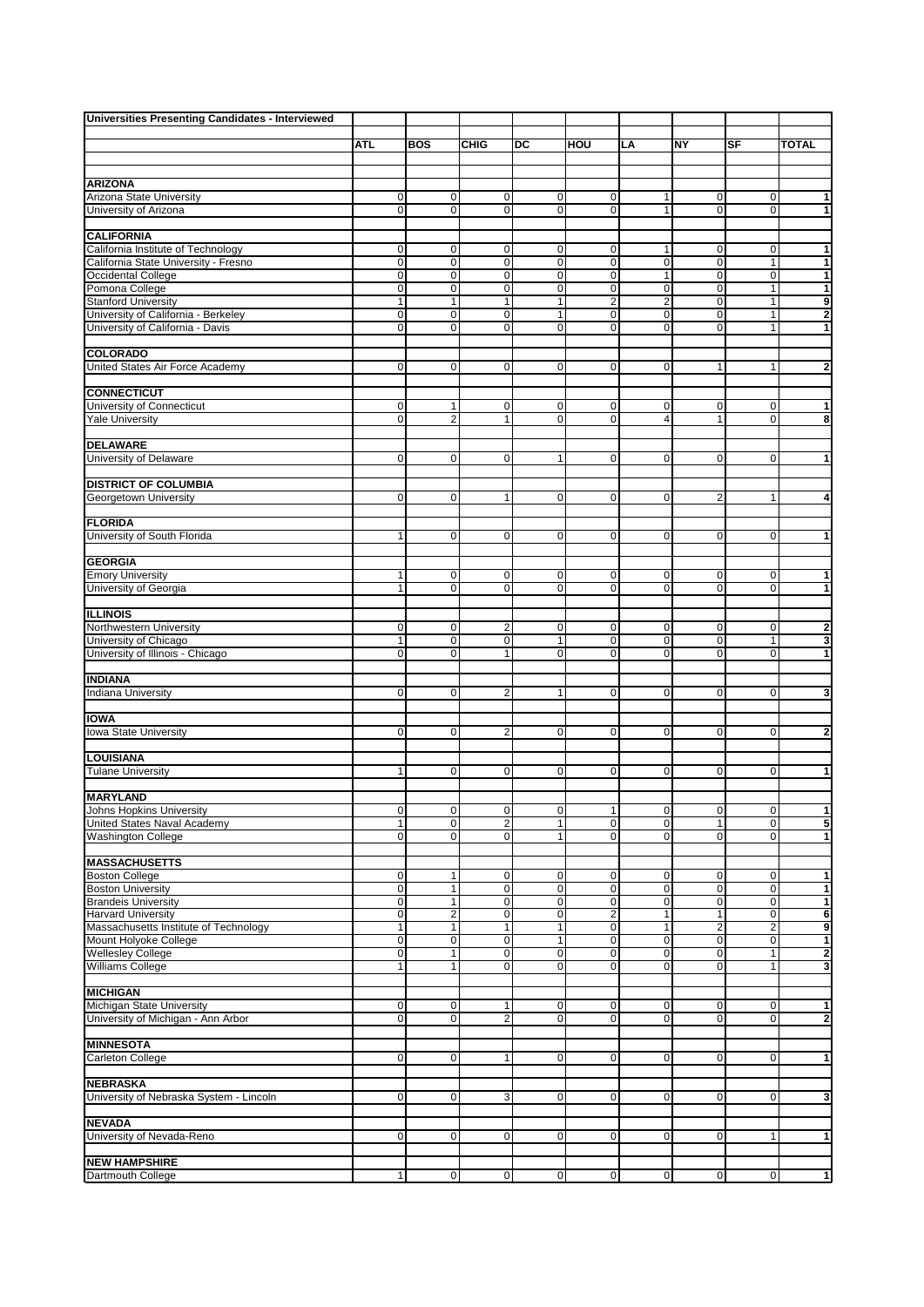| <b>NEW JERSEY</b>                                   |                |                |                |                |                |                |                |                |                         |
|-----------------------------------------------------|----------------|----------------|----------------|----------------|----------------|----------------|----------------|----------------|-------------------------|
| <b>Princeton University</b>                         | $\mathbf{1}$   | $\overline{2}$ | $\overline{2}$ | $\mathbf 0$    | 1              | 3              | $\overline{2}$ | $\mathbf 0$    | 11                      |
| <b>NEW YORK</b>                                     |                |                |                |                |                |                |                |                |                         |
| <b>Columbia University</b>                          | $\pmb{0}$      | $\overline{0}$ | $\overline{0}$ | $\mathbf 0$    | $\mathbf 0$    | $\overline{0}$ | $\overline{2}$ | $\mathbf{1}$   | 3                       |
| Hobart and William Smith Colleges                   | $\overline{0}$ | $\overline{0}$ | $\overline{0}$ | $\overline{0}$ | $\overline{0}$ | $\overline{0}$ | 1              | $\overline{0}$ | 1                       |
| Union College                                       | $\mathbf 0$    | $\overline{0}$ | $\mathbf 0$    | $\mathbf 0$    | $\mathbf 0$    | $\mathbf 0$    | $\overline{1}$ | $\mathbf 0$    | 1                       |
| United States Military Academy                      | $\overline{0}$ | $\mathbf{1}$   | $\overline{0}$ | $\overline{0}$ | $\overline{0}$ | $\overline{0}$ | $\overline{1}$ | $\overline{1}$ | 3                       |
| <b>NORTH CAROLINA</b>                               |                |                |                |                |                |                |                |                |                         |
| Davidson College                                    | 1              | $\pmb{0}$      | 0              | 0              | $\mathbf 0$    | $\pmb{0}$      | 0              | 0              | 1                       |
| <b>Duke University</b>                              | $\mathbf{1}$   | $\pmb{0}$      | 0              | 1              | $\mathbf 0$    | $\overline{2}$ | $\mathbf 0$    | $\mathbf{1}$   | 5                       |
| University of North Carolina - Chapel Hill          | $\mathbf{1}$   | $\overline{0}$ | $\mathbf 0$    | $\overline{0}$ | $\mathbf 0$    | $\overline{0}$ | 0              | $\mathbf 0$    | 1                       |
| <b>Wake Forest University</b>                       | $\mathbf{1}$   | $\overline{0}$ | $\mathbf 0$    | $\mathbf 0$    | $\mathbf 0$    | $\mathbf 0$    | $\mathbf 0$    | $\mathbf 0$    | 1                       |
| Warren Wilson College                               | $\mathbf{1}$   | $\overline{0}$ | $\mathbf 0$    | $\mathbf 0$    | $\mathbf 0$    | $\mathbf 0$    | 0              | $\mathbf 0$    | 1                       |
|                                                     |                |                |                |                |                |                |                |                |                         |
| OHIO                                                |                |                |                |                |                |                |                |                |                         |
| Kenyon College                                      | 0              | $\overline{0}$ | $\overline{0}$ | $\overline{0}$ | 1              | $\overline{0}$ | 0              | $\mathbf 0$    | 1                       |
| University of Cincinnati                            | $\mathbf 0$    | $\mathbf 0$    | $\mathbf{1}$   | $\overline{0}$ | $\mathbf 0$    | $\mathbf 0$    | $\mathbf 0$    | $\mathbf 0$    | 1                       |
| University of Dayton                                | 0              | $\pmb{0}$      | $\mathbf{1}$   | $\mathbf 0$    | 0              | 0              | 0              | $\mathbf 0$    | 1                       |
| <b>OKLAHOMA</b>                                     |                |                |                |                |                |                |                |                |                         |
| University of Oklahoma                              | 0              | $\overline{0}$ | $\mathbf{O}$   | $\mathbf 0$    | $\overline{2}$ | $\overline{1}$ | 0              | $\mathbf 0$    | 3                       |
| University of Tulsa                                 | $\overline{0}$ | $\overline{0}$ | $\overline{0}$ | $\overline{0}$ | $\mathbf{1}$   | $\overline{0}$ | $\Omega$       | $\Omega$       | 1                       |
|                                                     |                |                |                |                |                |                |                |                |                         |
| <b>OREGON</b>                                       |                |                |                |                |                |                |                |                |                         |
| ewis & Clark College                                | $\mathbf 0$    | $\overline{0}$ | $\mathbf{1}$   | $\mathbf 0$    | $\mathbf 0$    | $\pmb{0}$      | 0              | $\mathbf 0$    | 1                       |
| <b>PENNSYLVANIA</b>                                 |                |                |                |                |                |                |                |                |                         |
| <b>Bryn Mawr College</b>                            | $\pmb{0}$      | 0              | 0              | $\mathbf 0$    | $\mathbf 0$    | $\pmb{0}$      | 1              | $\mathbf 0$    | 1                       |
| Carnegie Mellon University                          | 0              | $\overline{0}$ | $\mathbf 0$    | $\mathbf 0$    | $\mathbf 0$    | 0              | $\mathbf{1}$   | $\mathbf 0$    | 1                       |
| Pennsylvania State University                       | $\pmb{0}$      | $\overline{0}$ | $\mathbf 0$    | $\mathbf 0$    | $\mathbf 0$    | $\pmb{0}$      | 1              | $\mathbf 0$    | 1                       |
| <b>Temple University</b>                            | $\mathbf 0$    | $\overline{0}$ | $\overline{0}$ | $\mathbf 0$    | $\mathbf 0$    | $\overline{0}$ | $\mathbf{1}$   | $\mathbf 0$    | 1                       |
| University of Pennsylvania                          | $\overline{1}$ | $\overline{0}$ | $\Omega$       | $\overline{0}$ | $\Omega$       | $\Omega$       | $\overline{1}$ | $\Omega$       | 2                       |
| University of Scranton                              | $\mathbf 0$    | $\overline{0}$ | $\mathbf 0$    | $\mathbf 0$    | $\mathbf 0$    | $\mathbf 0$    | $\mathbf{1}$   | $\mathbf 0$    | 1                       |
| <b>RHODE ISLAND</b>                                 |                |                |                |                |                |                |                |                |                         |
| <b>Brown University</b>                             | 0              | 3              | 0              | $\mathbf 0$    | 1              | $\mathbf 0$    | 0              | $\mathbf 0$    | 4                       |
|                                                     |                |                |                |                |                |                |                |                |                         |
| <b>SOUTH CAROLINA</b>                               |                |                |                |                |                |                |                |                |                         |
| University of South Carolina - Columbia             | $\overline{2}$ | $\mathbf 0$    | $\mathbf{0}$   | $\mathbf 0$    | $\mathbf 0$    | $\mathbf 0$    | $\Omega$       | $\mathbf 0$    | $\overline{\mathbf{2}}$ |
| <b>TEXAS</b>                                        |                |                |                |                |                |                |                |                |                         |
| <b>Baylor University</b>                            | $\mathbf 0$    | $\overline{0}$ | $\mathbf 0$    | $\mathbf 0$    | $\overline{2}$ | 0              | 0              | $\mathbf 0$    | 2                       |
| <b>Rice University</b>                              | 0              | $\overline{1}$ | 0              | $\overline{0}$ | $\overline{2}$ | $\pmb{0}$      | 0              | $\mathbf{1}$   | 4                       |
| St. Edward's University                             | $\overline{0}$ | $\overline{0}$ | $\overline{0}$ | $\overline{0}$ | 1              | $\overline{0}$ | $\overline{0}$ | $\overline{0}$ | $\overline{1}$          |
| Texas A&M University - College Station              | 0              | $\mathbf 0$    | $\mathbf 0$    | $\mathbf 0$    | 1              | $\mathbf 0$    | $\overline{0}$ | $\mathbf 0$    | 1                       |
| <b>Texas Woman's University</b>                     | 0              | $\overline{0}$ | 0              | $\mathbf 0$    | 1              | $\pmb{0}$      | 0              | $\mathbf 0$    | 1                       |
| University of Houston - main campus                 | $\mathbf 0$    | 0              | 0              | $\mathbf 0$    | 1              | $\pmb{0}$      | 0              | $\mathbf 0$    | 1                       |
| University of North Texas                           | $\mathbf 0$    | 0              | 0              | $\mathbf 0$    | 1              | $\pmb{0}$      | 0              | $\mathbf 0$    | 1                       |
| <b>VIRGINIA</b>                                     |                |                |                |                |                |                |                |                |                         |
| <b>Hampton University</b>                           | $\mathbf 0$    | $\overline{0}$ | $\mathbf 0$    | $\mathbf{1}$   | 0              | $\mathbf 0$    | $\mathbf 0$    | $\mathbf 0$    | 1                       |
| Jniversity of Virginia                              | $\mathbf{1}$   | $\overline{0}$ | $\mathbf 0$    | $\mathbf{1}$   | $\mathbf 0$    | $\mathbf 0$    | 0              | $\mathbf 0$    | $\overline{\mathbf{2}}$ |
| Virginia Polytechnic Institute and State University | $\overline{0}$ | $\overline{0}$ | $\mathbf 0$    | $\overline{0}$ | $\mathbf 0$    | $\mathbf 0$    | 1              | $\mathbf 0$    | 1                       |
|                                                     |                |                |                |                |                |                |                |                |                         |
| <b>WASHINGTON</b>                                   |                |                |                |                |                |                |                |                |                         |
| University of Washington - Seattle                  | $\mathbf 0$    | 0              | 0              | $\mathbf 0$    | $\mathbf 0$    | $\mathbf 0$    | 0              | $\mathbf{1}$   | 1                       |
| <b>TOTAL</b>                                        | 20             | 19             | 25             | 12             | 20             | 18             | 22             | 18             | 154                     |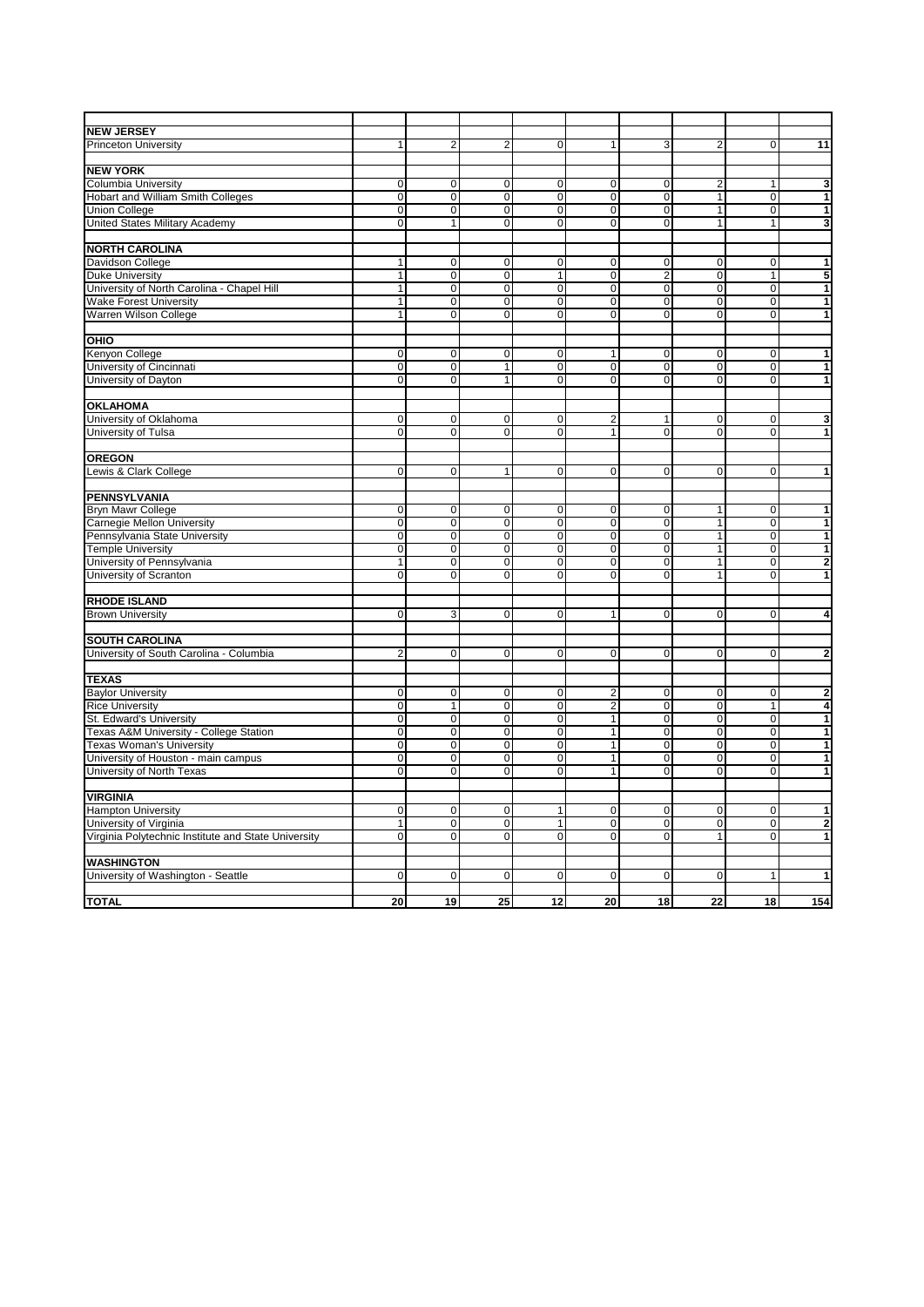| Proposed Field of Study - Interviewed                                                    |                       |                                    |                         |                                  |              |                               |                            |                          |                         |
|------------------------------------------------------------------------------------------|-----------------------|------------------------------------|-------------------------|----------------------------------|--------------|-------------------------------|----------------------------|--------------------------|-------------------------|
|                                                                                          | <b>ATL</b>            | <b>BOS</b>                         | <b>CHIG</b>             | DC                               | HOU          | LA                            | NY                         | SF                       | <b>TOTAL</b>            |
| <b>Advanced Biological Sciences</b>                                                      | 0                     | $\mathsf 0$                        | 0                       | $\mathsf 0$                      | 1            | $\pmb{0}$                     | $\overline{0}$             | 0                        | 1                       |
| <b>Advanced Computer Science</b>                                                         | 0                     | $\mathbf 0$                        | 0                       | $\circ$                          | 0            | $\pmb{0}$                     | $\mathbf{1}$               | $\mathsf{O}\xspace$      | 1                       |
| Advanced Mechanical Engineering                                                          | $\pmb{0}$             | $\mathsf{O}\xspace$                | $\overline{0}$          | $\overline{0}$                   | $\mathsf 0$  | $\pmb{0}$                     | $\mathbf{1}$               | $\mathbf 0$              | 1                       |
| African Studies                                                                          | $\mathbf 0$           | $\mathbf 0$                        | $\mathbf{1}$            | $\overline{0}$                   | 1            | $\pmb{0}$                     | $\mathbf{1}$               | $\mathsf{O}\xspace$      | 3                       |
| <b>Ancient Philosophy</b>                                                                | $\overline{0}$        | $\overline{0}$                     | $\overline{\text{o}}$   | $\mathsf 0$                      | $\mathbf{1}$ | $\mathbf 0$                   | $\Omega$                   | 0                        | 1                       |
| Archaeology                                                                              | 0                     | 1                                  | $\mathbf 0$             | $\mathbf 0$                      | 0            | $\mathbf 0$                   | $\overline{0}$             | 0                        | 1                       |
| Astronomy                                                                                | 0                     | $\mathsf{O}\xspace$                | 1                       | $\circ$                          | 0            | $\mathbf 0$                   | $\pmb{0}$                  | 0                        | 1                       |
| Astrophysics                                                                             | 0                     | $\mathbf 0$                        | $\mathbf{1}$            | $\mathsf 0$                      | $\mathsf 0$  | $\mathbf{1}$                  | $\Omega$                   | 0                        | $\overline{\mathbf{2}}$ |
| <b>Atomic and Laser Physics</b>                                                          | $\mathbf 0$           | $\mathsf 0$                        | 0                       | $\mathsf 0$                      | $\mathbf{1}$ | $\mathbf 0$                   | 0                          | $\mathbf 0$              | 1                       |
| Biodiversity, Conservation & Management                                                  | 0                     | $\mathbf 0$                        | $\mathbf 0$             | $\mathbf 0$                      | 0            | $\mathbf{1}$                  | $\overline{0}$             | 0                        | 1                       |
| Bioengineering                                                                           | 0                     | $\mathsf{O}\xspace$                | 1                       | $\circ$                          | 0            | $\mathbf 0$                   | $\Omega$                   | $\mathsf{O}\xspace$      | 1                       |
| Bioresorbable polymers                                                                   | $\mathsf 0$           | $\mathbf 0$                        | $\mathbf 0$             | $\overline{0}$                   | $\mathsf 0$  | $\pmb{0}$                     | $\mathbf{1}$               | $\mathsf{O}\xspace$      | $\mathbf{1}$            |
| <b>BPhil in Philosophy</b>                                                               | 0                     | $\mathsf 0$                        | 0                       | $\mathsf 0$                      | $\mathbf 0$  | $\mathbf 0$                   | $\mathbf{1}$               | $\mathsf{O}\xspace$      | 1                       |
| Cardiovascular Research                                                                  | 0                     | $\mathbf 0$                        | $\mathbf 0$             | $\overline{0}$                   | 0            | 0                             | $\overline{0}$             | 1                        | 1                       |
| Chemistry                                                                                | 0                     | $\mathbf 0$                        | 0                       | $\overline{0}$                   | 0            | $\mathbf{1}$                  | $\Omega$                   | $\mathsf{O}\xspace$      | 1                       |
| <b>Chinese Studies</b>                                                                   | 0                     | 0                                  | $\mathbf 0$             | $\circ$                          | 1            | $\mathbf 0$                   | $\Omega$                   | $\mathsf{O}\xspace$      | 1                       |
| Classical Guitar Performance                                                             | 0                     | $\mathsf 0$                        | 0                       | $\pmb{0}$                        | 0            | $\mathbf 0$                   | $\mathbf{1}$               | $\mathsf{O}\xspace$      | 1                       |
| <b>Clinical Neuroscience</b>                                                             | $\overline{\text{o}}$ | $\mathbf 0$                        | $\pmb{0}$               | $\mathsf 0$                      | 0            | $\mathbf 0$                   | $\Omega$                   | $\mathbf{1}$             | 1                       |
| Comparative and International Education                                                  | 0                     | $\mathbf{1}$                       | $\mathbf 0$             | $\mathbf 0$                      | $\mathbf 0$  | $\mathbf 0$                   | $\overline{0}$             | $\mathsf{O}\xspace$      | 1                       |
| Comparative Social Policy                                                                | 0                     | $\mathsf{O}\xspace$                | $\mathbf{1}$            | $\overline{0}$                   | 1            | $\pmb{0}$                     | $\mathbf{1}$               | $\mathsf{O}\xspace$      | 3                       |
| Comparative Social Policy                                                                | $\mathbf{1}$          | $\mathsf 0$                        | 0                       | $\pmb{0}$                        | 0            | $\mathbf 0$                   | $\Omega$                   | $\mathsf{O}\xspace$      | 1                       |
| Composition                                                                              | 0                     | $\mathbf 0$                        | $\mathbf{1}$            | $\mathsf 0$                      | 0            | $\mathbf 0$                   | $\Omega$                   | $\mathsf{O}\xspace$      | 1                       |
|                                                                                          | 0                     | $\mathbf 0$                        | 0                       | $\mathsf 0$                      | 0            | $\mathbf{1}$                  | $\Omega$                   | $\mathsf{O}\xspace$      | 1                       |
| Control of Infectious Disease<br>Creative Writing -- Prose                               | 0                     | $\mathsf{O}\xspace$                | $\pmb{0}$               | $\overline{0}$                   | 0            | $\mathbf 0$                   | $\Omega$                   | 1                        | 1                       |
| Curating the Art Museum                                                                  | 0                     | $\mathbf 0$                        | 0                       | $\pmb{0}$                        | 0            | $\mathbf{1}$                  | $\Omega$                   | $\mathsf{O}\xspace$      | 1                       |
| Democracy and Democratisation                                                            | 0                     | $\overline{0}$                     | 0                       | $\mathsf 0$                      | 0            | $\mathbf 0$                   | $\Omega$                   | $\mathbf{1}$             | 1                       |
| Development Studies                                                                      | 1                     | $\mathbf 0$                        | 1                       | $\mathsf 0$                      | 0            | $\mathbf 0$                   | $\Omega$                   | $\mathsf{O}\xspace$      | 2                       |
| Digital Humanities                                                                       | $\mathsf 0$           | $\mathbf 0$                        | $\overline{0}$          | $\overline{0}$                   | 1            | 0                             | $\Omega$                   | $\mathbf 0$              | 1                       |
| Disability, Ethnicity and Racism                                                         | $\mathbf 0$           | $\mathbf 0$                        | $\mathbf 0$             | $\overline{0}$                   | 1            | 0                             | $\Omega$                   | $\mathsf{O}\xspace$      | $\mathbf{1}$            |
| Economics                                                                                | $\overline{0}$        | $\overline{\text{o}}$              | $\overline{0}$          | $\mathbf{1}$                     | 0            | 1                             | $\overline{1}$             | 0                        | 3                       |
| Economics and Public Policy                                                              | 0                     | $\mathbf 0$                        | $\mathbf 0$             | $\mathbf 0$                      | 0            | $\mathbf 0$                   | $\mathbf{1}$               | 0                        | 1                       |
| Economics for Development                                                                | 0                     | $\mathbf 0$                        | $\mathbf 0$             | $\circ$                          | 0            | $\mathbf{1}$                  | 0                          | 0                        | 1                       |
|                                                                                          | 1                     | $\mathbf 0$                        | $\mathbf 0$             | $\mathsf 0$                      | $\mathsf 0$  | $\pmb{0}$                     | $\pmb{0}$                  | 0                        | $\mathbf{1}$            |
| <b>Electrical Engineering</b><br>Engineering (Computational and Biological Learning Lab) | $\mathbf{1}$          | $\pmb{0}$                          | 0                       | $\pmb{0}$                        | 0            | $\mathbf 0$                   | $\overline{0}$             | 0                        | 1                       |
| English (1900 - Present Day)                                                             | $\mathbf{1}$          | $\mathbf 0$                        | 0                       | $\pmb{0}$                        | 0            | $\mathbf 0$                   | $\overline{0}$             | 0                        | 1                       |
| English: Issues in Modern Culture                                                        | 0                     | $\mathsf{O}\xspace$                | $\pmb{0}$               | $\circ$                          | 0            | $\overline{1}$                | $\Omega$                   | $\mathsf{O}\xspace$      | 1                       |
| English Language and Literature (1800-1914)                                              | $\mathbf 0$           | $\mathbf 0$                        | $\mathbf 0$             | $\overline{0}$                   | $\mathsf 0$  | $\pmb{0}$                     | $\mathbf{1}$               | $\mathbf 0$              | $\mathbf{1}$            |
| English Literature (1900-Present Day)                                                    | $\mathbf{1}$          | $\mathsf 0$                        | $\pmb{0}$               | $\mathsf 0$                      | 0            | $\mathbf 0$                   | $\Omega$                   | 0                        | 1                       |
| Environmental Engineering and Business Management                                        | 0                     | $\mathsf{O}\xspace$                | $\overline{0}$          | $\mathbf{1}$                     | 0            | 0                             | $\overline{0}$             | 0                        | 1                       |
| Environmental Monitoring, Modelling and Management                                       | 0                     | $\mathsf 0$                        | 1                       | $\overline{0}$                   | 0            | $\mathbf 0$                   | $\Omega$                   | $\mathsf{O}\xspace$      | 1                       |
| Environmental Monitoring, Modelling, and Management                                      | 0                     | $\mathbf{1}$                       | $\mathbf 0$             | $\overline{0}$                   | 0            | $\mathbf 0$                   | $\Omega$                   | $\mathsf{O}\xspace$      | 1                       |
| Environment, Culture and Society                                                         | 0                     | $\mathsf 0$                        | 0                       | $\mathsf 0$                      | 0            | $\mathbf 0$                   | $\mathbf{1}$               | $\mathsf{O}\xspace$      | 1                       |
| <b>Experimental Psychology</b>                                                           | $\overline{0}$        | $\overline{0}$                     | $\overline{0}$          | $\mathsf 0$                      | 0            | $\mathbf 0$                   | $\overline{0}$             | $\mathbf{1}$             | 1                       |
| <b>Food Security</b>                                                                     | 0                     | $\mathbf 0$                        | 1                       | $\mathsf 0$                      | 0            | $\mathbf 0$                   | $\overline{0}$             | $\mathsf{O}\xspace$      | 1                       |
| French                                                                                   | 1                     | $\circ$                            | $\mathbf 0$             | $\overline{0}$                   | 0            | 0                             | $\Omega$                   | 0                        | $\mathbf{1}$            |
| General Linguistics and Comparative Philology, with a focus on the structure of Yiddish  | 0                     | $\mathsf 0$                        | $\mathsf{O}\xspace$     | $\mathsf 0$                      | 0            | $\mathbf{1}$                  | $\mathsf 0$                | $\mathsf{O}\xspace$      | $\mathbf{1}$            |
| Genetics                                                                                 | 0                     | $\mathbf 0$                        | $\pmb{0}$               | $\mathbf{1}$                     | 0            | $\mathbf 0$                   | $\Omega$                   | $\mathbf 0$              | 1                       |
| Geography and the Environment                                                            | $\mathbf{1}$          | $\mathbf 0$                        | 0                       | $\overline{0}$                   | 0            | $\mathbf 0$                   | $\mathbf{1}$               | $\mathsf{O}\xspace$      | $\overline{\mathbf{2}}$ |
| Global Health and Development                                                            | 0                     | $\mathsf{O}\xspace$                | $\pmb{0}$               | $\overline{0}$                   | 1            | $\pmb{0}$                     | $\overline{0}$             | 1                        | 2                       |
| Haematology                                                                              | 0                     | $\mathsf 0$                        | 0                       | $\pmb{0}$                        | $\pmb{0}$    | $\mathbf 0$                   | $\mathbf{1}$               | $\mathsf{O}\xspace$      | 1                       |
| Health Policy, Planning and Financing                                                    | 0                     | $\mathsf 0$                        | $\mathbf 0$             | $\mathsf 0$                      | 1            | $\mathbf 0$                   | $\Omega$                   | $\mathbf 0$              | 1                       |
| History of Science, Medicine and Technology                                              | 0                     | 0                                  | 1                       | $\overline{0}$                   | 0            | 0                             | $\Omega$                   | $\mathsf{O}\xspace$      | 1                       |
| Identification of PIP2 Dependent Effectors of Mitochondria                               | 0                     | $\mathbf 0$                        | $\overline{0}$          | $\overline{0}$                   | $\mathsf 0$  | $\pmb{0}$                     | $\mathbf{1}$               | $\mathsf{O}\xspace$      | 1                       |
| Infectious Disease Epidemiology                                                          | 0                     | $\mathbf 0$                        | $\mathbf{1}$            | $\overline{0}$                   | 0            | 0                             | $\Omega$                   | $\mathsf{O}\xspace$      | 1                       |
| Information Engineering                                                                  | $\overline{0}$        | $\overline{0}$                     | $\pmb{\mathsf{0}}$      | $\mathbf{1}$                     | 0            | $\mathbf 0$                   | $\Omega$                   | 0                        | $\overline{1}$          |
| Innovation Design Engineering                                                            | 0                     | 1                                  | $\mathbf 0$             | $\mathbf 0$                      | 0            | $\mathbf 0$                   | $\overline{0}$             | 0                        | 1                       |
| <b>Intelligent Systems</b>                                                               | 0                     | $\mathbf{1}$                       | $\mathbf 0$             | $\overline{0}$                   | 0            | $\pmb{0}$                     | $\Omega$                   | 0                        | 1                       |
| International Health Policy                                                              | 0                     | $\mathbf{1}$                       | $\mathbf 0$             | $\mathsf 0$                      | $\mathbf 0$  | $\pmb{0}$                     | $\Omega$                   | $\mathbf{1}$             | $\overline{\mathbf{2}}$ |
| International Political Economy                                                          | $\mathbf 0$           | $\mathbf{1}$                       | 0                       | $\mathsf 0$                      | 0            | $\mathbf 0$                   | $\Omega$                   | 0                        | 1                       |
| <b>International Relations</b>                                                           | 0                     | $\overline{2}$                     | 2                       | $\mathbf{1}$                     | 0            | $\mathbf{1}$                  | $\mathbf{1}$               | 0                        | 7                       |
| International Security Studies (ISS)                                                     | 0                     | $\mathbf 0$                        | $\pmb{0}$               | $\circ$                          | 0            | $\pmb{0}$                     | $\Omega$                   | $\mathbf{1}$             | 1                       |
| Islam and the West                                                                       | 0                     | $\mathbf 0$                        | $\mathbf{1}$            | $\overline{0}$                   | 0            | $\pmb{0}$                     | $\Omega$                   | $\mathsf{O}\xspace$      | $\mathbf{1}$            |
| <b>Islamic Studies and History</b><br>Jewish Studies in the Graeco-Roman Period          | 0                     | 0                                  | $\overline{\mathbf{0}}$ | $\circ$                          | $\mathbf 0$  | $\mathbf{1}$                  | $\overline{0}$             | 0                        | 1                       |
| Language Planning                                                                        | 0                     | $\mathbf 0$                        | $\mathsf{O}\xspace$     | $\circ$                          | 1            | $\mathbf 0$                   | $\Omega$                   | $\mathbf 0$              | 1                       |
| Language Studies                                                                         | 0                     | 0                                  | $\mathbf{0}$            | $\overline{0}$                   | $\mathbf 0$  | $\mathbf{1}$                  | $\Omega$                   | $\circ$                  | $\mathbf{1}$            |
| Legal and Political Theory                                                               | $\mathbf{1}$          | $\mathbf 0$                        | 0                       | $\circ$                          | $\mathsf 0$  | $\pmb{0}$                     | $\overline{0}$             | $\mathsf{O}\xspace$      | 1                       |
| Linguistics, Philology & Phonetics                                                       | $\mathbf{1}$          | $\overline{0}$                     | $\overline{0}$          | $\overline{0}$                   | 0            | $\pmb{0}$                     | $\overline{0}$             | $\mathsf{O}\xspace$      | 1                       |
| Masters in Music Composition                                                             | 0                     | 1                                  | $\pmb{0}$               | $\overline{0}$                   | 0            | $\mathbf 0$                   | $\Omega$                   | $\mathsf{O}\xspace$      | 1                       |
| MASt in Experimental and Theoretical Physics                                             | 0                     | 0                                  | $\mathbf 0$             | $\overline{0}$                   | 0            | $\mathbf{0}$                  | $\overline{0}$             | $\mathbf{1}$             | $\mathbf{1}$            |
| Materials Cultures and History of the Book                                               | 0                     | $\mathbf 0$                        | 0                       | $\mathbf{1}$                     | 0            | $\pmb{0}$                     | $\Omega$                   | $\mathsf{O}\xspace$      | $\mathbf{1}$            |
| Mathematical Biology                                                                     | $\mathbf{1}$          | $\mathbf 0$                        | $\pmb{0}$               | $\overline{0}$                   | 0            | $\pmb{0}$                     | $\Omega$                   | $\mathsf{O}\xspace$      | 1                       |
| Medical Anthropology                                                                     | 0                     | $\mathbf 0$                        | $\pmb{0}$               | $\circ$                          | $\mathbf{1}$ | $\pmb{0}$                     | $\Omega$                   | $\mathbf{1}$             | $\overline{\mathbf{2}}$ |
| Medical Oncology                                                                         | 0                     | $\mathbf{1}$                       | $\mathbf 0$             | $\overline{0}$                   | $\mathsf 0$  | $\mathbf 0$                   | $\Omega$                   | 0                        | $\mathbf{1}$            |
| Medical Robotics and Image Guided Intervention                                           | 0                     | $\mathbf 0$                        | 0                       | $\circ$                          | $\mathsf 0$  | $\mathbf{1}$                  | $\Omega$                   | $\mathsf{O}\xspace$      | $\mathbf{1}$            |
| Middle East Politics                                                                     | 0                     | $\mathbf 0$                        | $\mathbf{1}$            | $\overline{0}$                   | 0            | $\mathbf 0$                   | $\Omega$                   | 0                        | $\mathbf{1}$            |
| Modern British and European History                                                      | 0                     | $\mathbf 0$<br>$\mathsf{O}\xspace$ | 0<br>0                  | $\overline{0}$<br>$\overline{0}$ | 0            | $\overline{1}$<br>$\mathbf 0$ | $\overline{0}$<br>$\Omega$ | 0<br>$\mathsf{O}\xspace$ | 1<br>1                  |
| Modern European History<br>Modern Middle Eastern Studies                                 | 0<br>0                | $\mathbf 0$                        | $\mathbf{1}$            | $\overline{0}$                   | 1<br>0       | $\mathbf 0$                   | 1                          | $\mathbf 0$              | $\overline{2}$          |
| MPhil in Latin American Studies                                                          | $\overline{0}$        | $\mathbf{1}$                       | $\overline{\text{o}}$   | $\mathsf 0$                      | 0            | $\mathbf 0$                   | $\Omega$                   | $\mathsf{O}\xspace$      | $\overline{1}$          |
| MPhil in Philosophy                                                                      | 0                     | $\mathsf 0$                        | $\mathbf 0$             | $\mathsf 0$                      | 1            | $\mathbf 0$                   | $\overline{0}$             | 0                        | 1                       |
| MPhil in Politics                                                                        | 0                     | $\mathbf 0$                        | $\pmb{0}$               | $\overline{0}$                   | 0            | $\pmb{0}$                     | $\overline{0}$             | 1                        | 1                       |
| <b>MPhil International Relations</b>                                                     | 0                     | $\mathbf{1}$                       | 0                       | $\overline{0}$                   | $\mathsf 0$  | $\pmb{0}$                     | $\Omega$                   | $\mathsf{O}\xspace$      | 1                       |
| MSc Environment, Science and Society                                                     | $\mathbf 0$           | $\mathsf{O}\xspace$                | $\pmb{0}$               | $\mathbf{1}$                     | 0            | $\mathbf 0$                   | $\overline{0}$             | 0                        | $\mathbf{1}$            |
| MSc in Neuroscience                                                                      | $\pmb{0}$             | $\mathbf 0$                        | 0                       | $\overline{0}$                   | 1            | $\mathbf 0$                   | $\overline{0}$             | 0                        | $\mathbf{1}$            |
| MSc in Physics                                                                           | $\mathbf{1}$          | $\mathsf{O}\xspace$                | $\pmb{0}$               | $\overline{0}$                   | 0            | 0                             | $\overline{0}$             | $\mathsf{O}\xspace$      | 1                       |
| Multi-level evolution: modeling selfishness and selection in nested groups               | $\pmb{0}$             | 1                                  | $\mathsf{O}\xspace$     | $\circ$                          | $\mathsf 0$  | $\mathbf 0$                   | $\Omega$                   | $\mathbf 0$              | $\mathbf{1}$            |
| Museum Studies                                                                           | $\mathbf 0$           | $\mathsf 0$                        | $\pmb{0}$               | $\mathsf 0$                      | 0            | $\mathbf 0$                   | $\Omega$                   | $\mathbf{1}$             | 1                       |
| Nanotechnology                                                                           | 0                     | $\mathbf 0$                        | $\pmb{0}$               | $\overline{0}$                   | 0            | $\pmb{0}$                     | $\Omega$                   | $\mathbf{1}$             | 1                       |
| Neuroscience                                                                             | 0                     | $\mathbf 0$                        | 0                       | $\overline{0}$                   | $\mathsf 0$  | $\mathbf{1}$                  | $\Omega$                   | $\mathsf{O}\xspace$      | 1                       |
| Nonproliferation and International Security                                              | 0                     | 0                                  | $\mathbf 0$             | $\vert$                          | 0            | $\mathbf 0$                   | $\Omega$                   | $\overline{0}$           | $\mathbf{1}$            |
| Part III of Mathematical Tripos                                                          | 0                     | $\mathbf 0$                        | 0                       | $\circ$                          | 0            | $\pmb{0}$                     | $\overline{0}$             | $\mathbf{1}$             | 1                       |
| Pedagogy and Learning                                                                    | $\overline{0}$        | $\overline{0}$                     | $\overline{0}$          | $\overline{0}$                   | $\mathsf 0$  | $\pmb{0}$                     | $\overline{0}$             | $\mathbf{1}$             | 1                       |
| Philosophy                                                                               | 0                     | $\mathbf 0$                        | $\mathbf{1}$            | $\mathbf{1}$                     | 0            | $\mathbf 0$                   | $\overline{0}$             | $\mathbf{1}$             | 3                       |
| Philosophy and Public Policy                                                             | 0                     | $\mathbf{1}$                       | $\mathbf 0$             | $\overline{0}$                   | 0            | $\mathbf{0}$                  | $\Omega$                   | $\circ$                  | $\mathbf{1}$            |
| Physics                                                                                  | 0                     | $\mathbf 0$                        | 0                       | $\circ$                          | 0            | $\pmb{0}$                     | $\mathbf{1}$               | $\mathsf{O}\xspace$      | 1                       |
| Planning, Growth & Regeneration                                                          | 0                     | $\mathsf{O}\xspace$                | $\mathsf{O}\xspace$     | $\overline{0}$                   | $\mathsf 0$  | $\mathbf 0$                   | 1                          | $\mathsf{O}\xspace$      | $\mathbf{1}$            |
| Plastic Electronic Materials                                                             | 0                     | $\mathbf 0$                        | $\mathbf{1}$            | $\circ$                          | 0            | $\pmb{0}$                     | $\Omega$                   | $\mathbf 0$              | 1                       |
| Political Economy of Late Development                                                    | 0                     | $\mathbf{0}$                       | $\mathbf{1}$            | $\overline{0}$                   | 0            | $\mathbf 0$                   | $\Omega$                   | 0                        | $\mathbf{1}$            |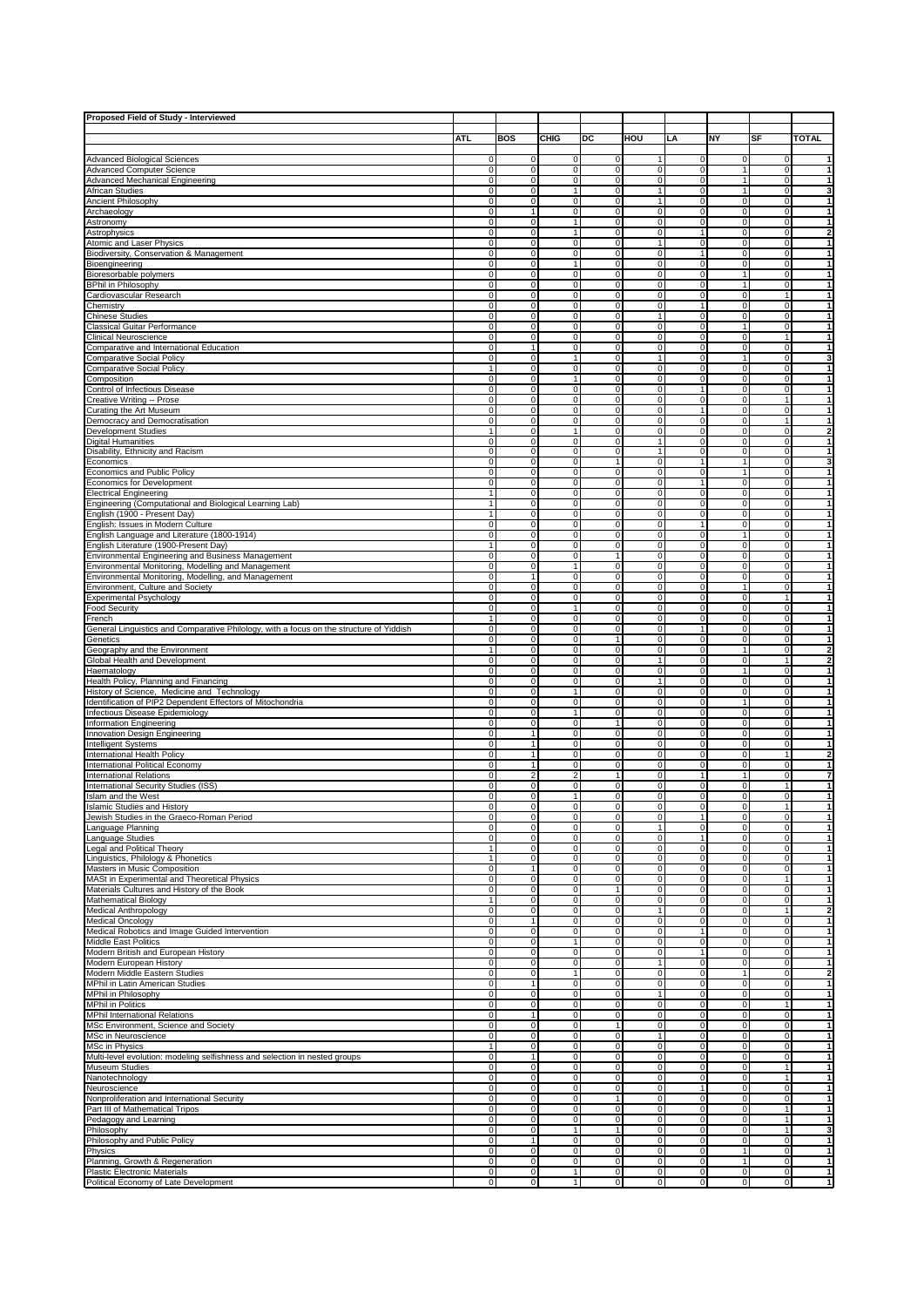| Political Thought And Intellectual History                                             | $\Omega$        | $\Omega$    | $\Omega$ | $\Omega$     | $\Omega$ |          | $\Omega$ | οI       | $\mathbf{1}$            |
|----------------------------------------------------------------------------------------|-----------------|-------------|----------|--------------|----------|----------|----------|----------|-------------------------|
| Politics - Comparative Government                                                      | O               | $\mathbf 0$ |          | $\Omega$     |          | $\Omega$ | U        | 0        | 1                       |
| Politics. Development, and Democratic Education                                        |                 | $\Omega$    |          |              |          | $\Omega$ |          | $\Omega$ | $\mathbf{1}$            |
| Politics (Political Theory)                                                            | $\Omega$        | $\Omega$    |          | $\Omega$     |          | $\Omega$ |          | $\Omega$ | $\mathbf{1}$            |
| Politics (Political Theory)                                                            | $\Omega$        | $\mathbf 0$ |          |              |          | $\Omega$ |          | 0        | $\mathbf 2$             |
| Postcolonial Literature                                                                | $\Omega$        | $\Omega$    |          |              |          | $\Omega$ |          |          | $\mathbf{1}$            |
| Principles of Conservation                                                             | O               | $\Omega$    |          |              |          | $\Omega$ |          | $\Omega$ | $\mathbf{1}$            |
| Public and Economic Policy                                                             |                 | $\mathbf 0$ |          |              |          |          |          | 0        | $\overline{2}$          |
| Public Health                                                                          | $\Omega$        |             |          |              |          |          |          | $\Omega$ |                         |
| Public Health                                                                          | $\Omega$        | $\Omega$    |          | <sup>n</sup> |          |          |          | $\Omega$ |                         |
| <b>Religious Studies</b>                                                               | $\Omega$        | $\mathbf 0$ |          |              |          | $\Omega$ |          | 0        | 1                       |
| Renewable energy research                                                              | $\Omega$        | $\sqrt{2}$  |          |              |          | $\Omega$ |          | $\Omega$ |                         |
| <b>Security Studies</b>                                                                | $\Omega$        |             |          | n            |          | $\Omega$ |          | $\Omega$ | $\mathbf{1}$            |
| Social and Cultural Anthropology                                                       | $\Omega$        |             |          |              |          | $\Omega$ |          | $\Omega$ | $\mathbf{1}$            |
| Sociological Research Methods                                                          | ŋ               | $\Omega$    |          |              |          | $\Omega$ |          | $\Omega$ |                         |
| St Andrews and Stirling Graduate Programme in Philosophy; Logic and Metaphysics Module | 0               | $\Omega$    |          |              |          | $\Omega$ |          | 0        | $\mathbf{1}$            |
| <b>Statistics</b>                                                                      |                 | $\Omega$    |          | $\Omega$     |          |          |          | $\Omega$ | $\overline{\mathbf{2}}$ |
| <b>Structural Biology</b>                                                              | $\Omega$        | $\Omega$    |          |              |          | $\Omega$ |          | $\Omega$ | $\mathbf{1}$            |
| Sustainable Energy Futures                                                             | 0               | $\Omega$    |          | $\Omega$     |          | $\Omega$ |          | $\Omega$ | $\mathbf{1}$            |
| Systems and Synthetic Biology                                                          | C               | $\Omega$    |          |              |          | $\Omega$ |          | $\Omega$ |                         |
| Systems Approaches to Biomedical Science                                               |                 | $\Omega$    |          |              |          | $\Omega$ |          | 0        |                         |
| <b>Systems Engineering</b>                                                             | $\Omega$        | $\Omega$    |          |              |          | $\Omega$ |          | $\Omega$ |                         |
| <b>Technology Policy</b>                                                               | $\Omega$        |             |          |              |          | $\Omega$ |          | $\Omega$ |                         |
| Terrorism, Security, and Society                                                       |                 | $\Omega$    |          |              |          | $\Omega$ |          | 0        | $\overline{\mathbf{2}}$ |
| Theatre and Performance                                                                |                 | $\Omega$    |          |              |          | $\Omega$ |          | $\Omega$ |                         |
| <b>Theoretical Physics</b>                                                             |                 | $\Omega$    |          |              |          | $\Omega$ |          | $\Omega$ |                         |
| <b>Turkish Studies</b>                                                                 |                 | $\Omega$    |          |              |          | $\Omega$ |          | $\Omega$ |                         |
| Veterinary Epidemiology                                                                |                 | $\Omega$    |          |              |          | $\Omega$ |          | $\Omega$ |                         |
| Violin Performance                                                                     | $\Omega$        | $\Omega$    |          | $\Omega$     |          | $\Omega$ |          | 0        | 1                       |
| Water Security and International Development                                           | $\Omega$        | $\Omega$    |          |              |          | $\Omega$ |          | $\Omega$ | 1                       |
|                                                                                        |                 |             |          |              |          |          |          |          |                         |
| <b>TOTAL</b>                                                                           | 20 <sup>1</sup> | 19          | 25       | 12           | 20       | 18       | 22       | 18       | 154                     |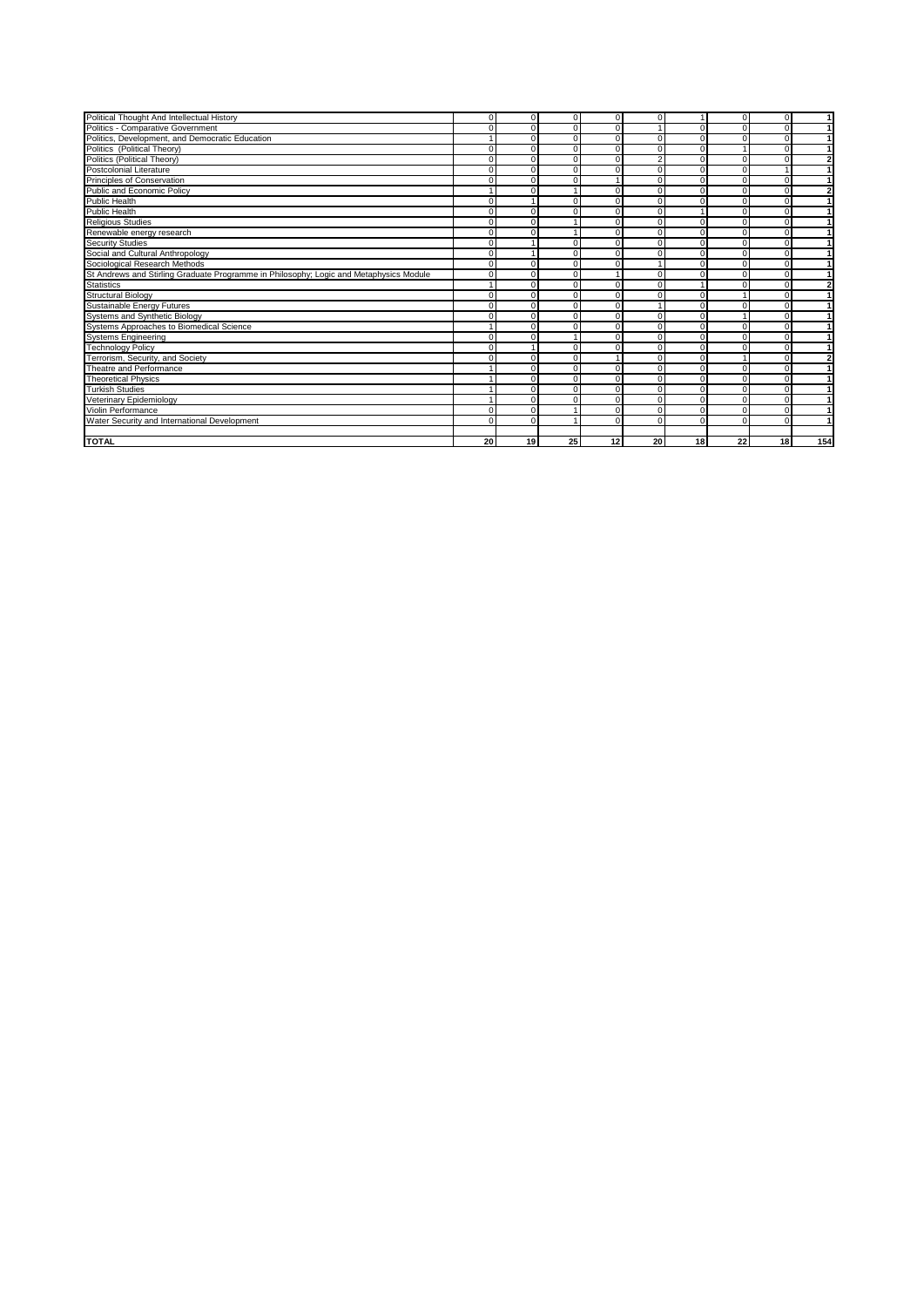| Preferred UK University - Interviewed            |                |                |                |                |                |                |              |           |                         |
|--------------------------------------------------|----------------|----------------|----------------|----------------|----------------|----------------|--------------|-----------|-------------------------|
|                                                  |                |                |                |                |                |                |              |           |                         |
|                                                  | <b>ATL</b>     | <b>BOS</b>     | <b>CHIG</b>    | <b>DC</b>      | HOU            | LA             | <b>NY</b>    | <b>SF</b> | <b>TOTAL</b>            |
|                                                  |                |                |                |                |                |                |              |           |                         |
| <b>Cardiff University</b>                        | $\Omega$       | 0              | $\Omega$       | 0              | 1              | 0              | 0            | $\Omega$  | 1                       |
| Courtauld Institute of Art                       | $\Omega$       | $\mathbf 0$    | $\Omega$       | $\overline{0}$ | 0              | 1              | $\Omega$     | $\Omega$  | 1                       |
| Guildhall School of Music and Drama              | 0              | $\mathbf 0$    |                | $\Omega$       | 0              | 0              | 0            | $\Omega$  | 1                       |
| Imperial College London                          | $\overline{2}$ | $\Omega$       |                |                |                |                | 3            | $\Omega$  | 10                      |
| King's College London                            | 0              | $\overline{2}$ |                | 2              | 1              | 0              |              | $\Omega$  | $\overline{7}$          |
| <b>Lancaster University</b>                      | 0              | $\mathbf 0$    | $\Omega$       | $\Omega$       | 0              |                | 0            | $\Omega$  | 1                       |
| London School of Economics and Political Science | 2              | $\overline{2}$ | $\overline{2}$ | 0              | 0              | 0              | 0            | 1         | 7                       |
| London School of Hygiene and Tropical Medicine   | 0              | 1              | $\Omega$       | 0              | 1              | 1              | 0            | $\Omega$  | $\overline{\mathbf{3}}$ |
| Newcastle University                             | $\Omega$       | $\mathbf 0$    | $\Omega$       | 0              | 0              | 0              | 0            | 1         | 1                       |
| <b>Oxford Brookes University</b>                 |                | $\Omega$       | $\Omega$       | $\Omega$       | $\Omega$       | 0              | 0            | $\Omega$  | $\overline{1}$          |
| Queen Mary, University of London                 | 1              | $\overline{0}$ |                | 0              | 0              | 0              | 0            | $\Omega$  | $\mathbf 2$             |
| Queen's University Belfast                       | $\Omega$       | $\mathbf 0$    | $\Omega$       | 0              | $\mathbf 0$    | 0              |              | $\Omega$  | 1                       |
| Royal Academy of Music                           | 0              | $\mathbf 0$    |                | 0              | $\mathbf 0$    | $\mathbf 0$    |              | $\Omega$  | $\overline{\mathbf{2}}$ |
| Royal College of Art                             | 0              | 1              | $\Omega$       | 0              | 0              | 0              | 0            | $\Omega$  | 1                       |
| Royal Veterinary College                         |                | $\Omega$       | $\Omega$       | 0              | 0              | $\Omega$       | 0            | $\Omega$  | 1                       |
| School of Oriental and African Studies           |                | 0              |                | $\Omega$       | 1              | $\Omega$       |              | $\Omega$  | 4                       |
| University College London                        | $\overline{2}$ | 1              | $\Omega$       | $\overline{2}$ | 1              | 3              | 0            | 3         | 12                      |
| University of Bristol                            | 0              | $\mathbf 0$    |                | 0              | 0              | 0              |              | $\Omega$  | $\mathbf 2$             |
| University of Cambridge                          | 2              | 3              | 3              | $\overline{2}$ | 0              | $\overline{2}$ | 5            | 4         | $\overline{21}$         |
| University of East Anglia                        | 0              | $\overline{0}$ |                | 0              | $\overline{0}$ | 0              | 0            |           | $\frac{2}{5}$           |
| University of Edinburgh                          | 0              | $\mathbf 0$    | $\overline{2}$ |                | $\overline{0}$ | 0              |              |           |                         |
| University of Essex                              | 0              | 0              | $\Omega$       | 0              | $\overline{2}$ | 0              | $\mathbf{0}$ | $\Omega$  | $\overline{2}$          |
| University of Leeds                              | 0              | 0              | $\Omega$       | 0              | 1              | $\Omega$       | $\Omega$     | $\Omega$  | 1                       |
| University of Leicester                          | $\Omega$       | $\mathbf 0$    | $\Omega$       | 0              | 0              | 0              | 0            |           | 1                       |
| University of Liverpool                          | $\Omega$       | $\Omega$       | $\Omega$       | 0              | 1              | 0              | 0            | $\Omega$  | 1                       |
| University of Oxford                             | 8              | 8              | 9              | 3              | 10             | 9              | 8            | 4         | 59                      |
| University of St Andrews                         | 0              | $\overline{0}$ | $\Omega$       |                | $\mathbf 0$    | 0              | 0            |           | $\mathbf 2$             |
| University of Sussex                             | 0              | $\mathbf{1}$   | $\Omega$       | 0              | $\overline{0}$ | 0              | $\Omega$     | $\Omega$  | $\overline{1}$          |
| University of Warwick                            | $\Omega$       | $\Omega$       | $\Omega$       | 0              | 0              | $\Omega$       | 0            | 1         | 1                       |
|                                                  |                |                |                |                |                |                |              |           |                         |
| <b>TOTAL</b>                                     | 20             | 19             | 25             | 12             | 20             | 18             | 22           | 18        | 154                     |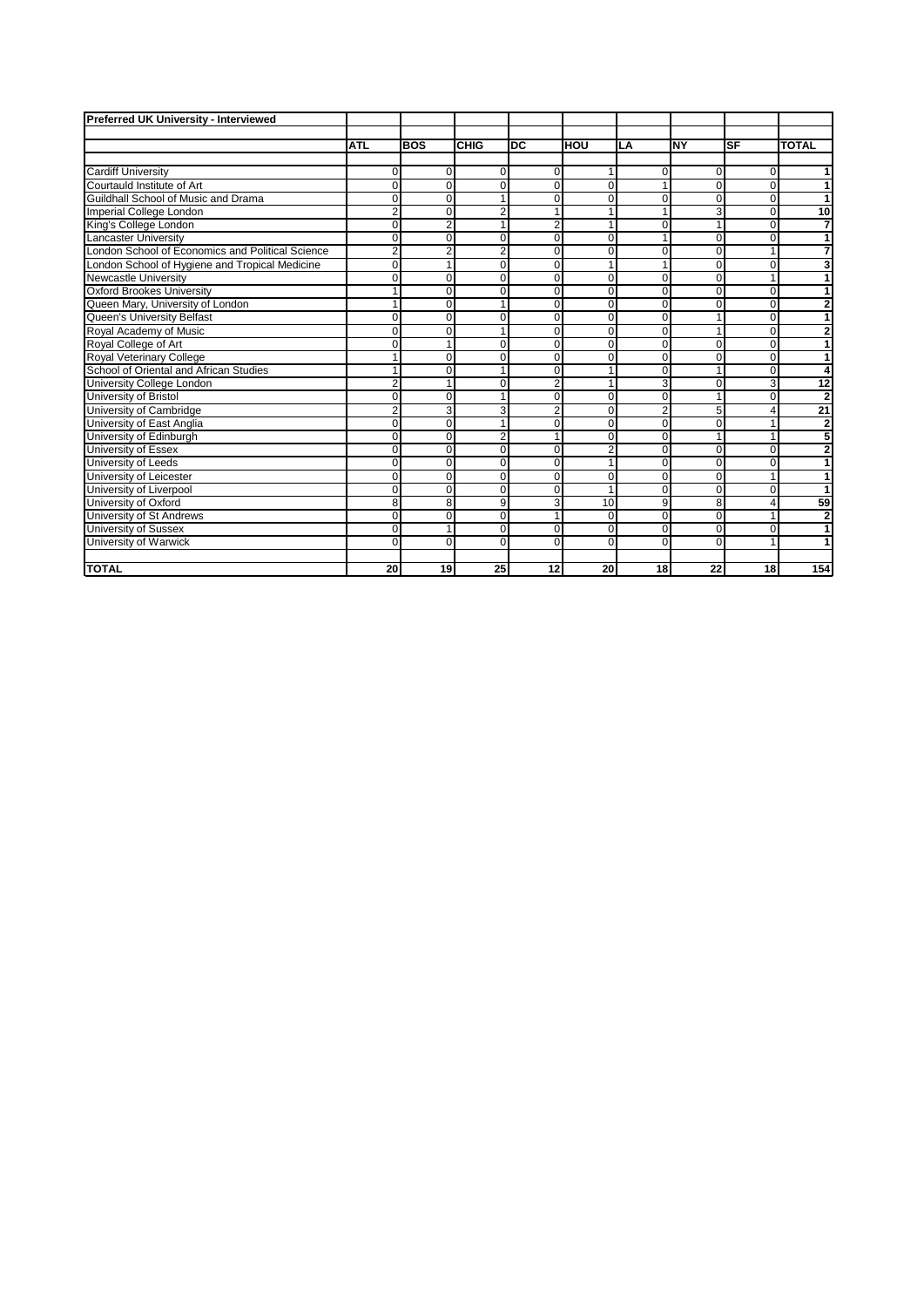| <b>Total Number of Selected</b>        |                         |                         |                         |                         |              |                |                |              |              |
|----------------------------------------|-------------------------|-------------------------|-------------------------|-------------------------|--------------|----------------|----------------|--------------|--------------|
|                                        |                         |                         |                         |                         |              |                |                |              |              |
|                                        | ATL                     | <b>BOS</b>              | <b>CHIG</b>             | DC                      | HOU          | LA             | <b>NY</b>      | <b>SF</b>    | <b>TOTAL</b> |
|                                        |                         |                         |                         |                         |              |                |                |              |              |
| <b>BY REGION</b><br>% of national pool | $\overline{4}$<br>11.1% | 4<br>11.1%              | $\overline{7}$<br>19.4% | $\overline{4}$<br>11.1% | 5<br>13.9%   | 3<br>8.3%      | 6<br>16.7%     | 3<br>8.3%    | 36           |
|                                        |                         |                         |                         |                         |              |                |                |              |              |
| <b>GENDER</b>                          |                         |                         |                         |                         |              |                |                |              |              |
|                                        |                         |                         |                         |                         |              |                |                |              |              |
| Men                                    | 3                       | 3                       | $\sqrt{3}$              | 1                       | 2            | $\mathbf 0$    | 4              | 3            | 19           |
| % of regional pool                     | 75.0%                   | 75.0%                   | 42.9%                   | 25.0%                   | 40.0%        | 0.0%           | 66.7%          | 100.0%       |              |
| % of national pool                     | 8.3%                    | 8.3%                    | 8.3%                    | 2.8%                    | 5.6%         | 0.0%           | 11.1%          | 8.3%         | 52.8%        |
|                                        |                         |                         |                         |                         |              |                |                |              |              |
| Women                                  | 1                       | 1                       | $\overline{4}$          | 3                       | 3            | 3              | $\overline{2}$ | 0            | 17           |
| % of regional pool                     | 25.0%                   | 25.0%                   | 57.1%                   | 75.0%                   | 60.0%        | 100.0%         | 33.3%          | 0.0%         |              |
| % of national pool                     | 2.8%                    | 2.8%                    | 11.1%                   | 8.3%                    | 8.3%         | 8.3%           | 5.6%           | 0.0%         | 47.2%        |
|                                        |                         |                         |                         |                         |              |                |                |              |              |
|                                        |                         |                         |                         |                         |              |                |                |              |              |
| UNIVERSITIES PRESENTING CANDIDATES     |                         |                         |                         |                         |              |                |                |              |              |
|                                        |                         |                         |                         |                         |              |                |                |              |              |
| <b>Ivy League</b>                      | $\mathbf 0$             | 1                       | $\mathbf{1}$            | 0                       | 2            | $\overline{2}$ | 2              | $\mathbf 0$  | 8            |
| % of regional pool                     | 0.0%                    | 25.0%                   | 14.3%                   | 0.0%                    | 40.0%        | 66.7%          | 33.3%          | 0.0%         |              |
| % of national pool                     | 0.0%                    | 2.8%                    | 2.8%                    | 0.0%                    | 5.6%         | 5.6%           | 5.6%           | 0.0%         | 22.2%        |
|                                        |                         |                         |                         |                         |              |                |                |              |              |
| <b>Other Private Universities</b>      | 2                       | 3                       | $\pmb{0}$               | 2                       | 3            | $\mathbf{0}$   | 3              | 1            | 14           |
| % of regional pool                     | 50.0%                   | 75.0%                   | 0.0%                    | 50.0%                   | 60.0%        | 0.0%           | 50.0%          | 33.3%        |              |
| % of national pool                     | 5.6%                    | 8.3%                    | 0.0%                    | 5.6%                    | 8.3%         | 0.0%           | 8.3%           | 2.8%         | 38.9%        |
| <b>State/Public Universities</b>       | $\overline{2}$          | $\mathbf 0$             | 5                       | $\mathbf{1}$            | $\mathbf 0$  | 1              | $\mathbf 0$    | $\mathbf{1}$ | 10           |
| % of regional pool                     | 50.0%                   | 0.0%                    | 71.4%                   | 25.0%                   | 0.0%         | 33.3%          | 0.0%           | 33.3%        |              |
| % of national pool                     | 5.6%                    | 0.0%                    | 13.9%                   | 2.8%                    | 0.0%         | 2.8%           | 0.0%           | 2.8%         | 27.8%        |
|                                        |                         |                         |                         |                         |              |                |                |              |              |
| <b>Service Academies</b>               | $\mathbf 0$             | 0                       | $\mathbf{1}$            | $\mathbf 0$             | 0            | $\mathbf{0}$   | 1              | 1            | 3            |
| % of regional pool                     | 0.0%                    | 0.0%                    | 14.3%                   | 0.0%                    | 0.0%         | 0.0%           | 16.7%          | 33.3%        |              |
| % of national pool                     | 0.0%                    | 0.0%                    | 2.8%                    | 0.0%                    | 0.0%         | 0.0%           | 2.8%           | 2.8%         | 8.3%         |
|                                        |                         |                         |                         |                         |              |                |                |              |              |
| <b>Employer Endorsed</b>               | $\mathbf 0$             | 0                       | $\mathbf{0}$            | $\mathbf 0$             | 0            | $\mathbf{0}$   | $\mathbf{0}$   | 0            | $\mathbf 0$  |
| % of regional pool                     | 0.0%                    | 0.0%                    | 0.0%                    | 0.0%                    | 0.0%         | 0.0%           | 0.0%           | 0.0%         |              |
| % of national pool                     | 0.0%                    | 0.0%                    | 0.0%                    | 0.0%                    | 0.0%         | 0.0%           | 0.0%           | 0.0%         | 0.0%         |
|                                        |                         |                         |                         |                         |              |                |                |              |              |
|                                        |                         |                         |                         |                         |              |                |                |              |              |
| PREFERRED UK UNIVERSITY                |                         |                         |                         |                         |              |                |                |              |              |
|                                        |                         |                         |                         |                         |              |                |                |              |              |
| <b>University of Oxford</b>            | 1                       | 1                       | $\overline{2}$          | 2                       | 2            | $\overline{c}$ | 3              | 0            | 13           |
| % of regional pool                     | 25.0%                   | 25.0%                   | 28.6%                   | 50.0%                   | 40.0%        | 66.7%          | 50.0%          | 0.0%         |              |
| % of national pool                     | 2.8%                    | 2.8%                    | 5.6%                    | 5.6%                    | 5.6%         | 5.6%           | 8.3%           | 0.0%         | 36.1%        |
|                                        |                         |                         |                         |                         |              |                |                |              |              |
| <b>University of Cambridge</b>         | 0                       | 1                       | 0                       | 1                       | 0            | 0              | 2              | 0            | 4            |
| % of regional pool                     | 0.0%                    | 25.0%                   | 0.0%                    | 25.0%                   | 0.0%         | 0.0%           | 33.3%          | 0.0%         |              |
| % of national pool                     | 0.0%                    | 2.8%                    | 0.0%                    | 2.8%                    | 0.0%         | 0.0%           | 5.6%           | 0.0%         | 11.1%        |
| <b>University of London</b>            | 3                       | $\overline{\mathbf{c}}$ | 3                       | 1                       | 3            | $\mathbf{1}$   |                |              | 15           |
| % of regional pool                     | 75.0%                   | 50.0%                   | 42.9%                   | 25.0%                   | 60.0%        | 33.3%          | 16.7%          | 33.3%        |              |
| % of national pool                     | 8.3%                    | 5.6%                    | 8.3%                    | 2.8%                    | 8.3%         | 2.8%           | 2.8%           | 2.8%         | 41.7%        |
|                                        |                         |                         |                         |                         |              |                |                |              |              |
| <b>Other English Universities</b>      | 0                       | 0                       | $\overline{2}$          | 0                       | 0            | $\mathbf 0$    | 0              | 1            | 3            |
| % of regional pool                     | 0.0%                    | 0.0%                    | 28.6%                   | 0.0%                    | 0.0%         | 0.0%           | 0.0%           | 33.3%        |              |
| % of national pool                     | 0.0%                    | 0.0%                    | 5.6%                    | 0.0%                    | 0.0%         | 0.0%           | 0.0%           | 2.8%         | 8.3%         |
|                                        |                         |                         |                         |                         |              |                |                |              |              |
| <b>Nothern Irish Universities</b>      | 0                       | 0                       | 0                       | 0                       | 0            | $\mathbf 0$    | 0              | 0            | $\mathbf 0$  |
| % of regional pool                     | 0.0%                    | 0.0%                    | 0.0%<br>0.0%            | 0.0%                    | 0.0%         | 0.0%           | 0.0%           | 0.0%         |              |
| % of national pool                     | 0.0%                    | 0.0%                    |                         | 0.0%                    | 0.0%         | 0.0%           | 0.0%           | 0.0%         | 0.0%         |
| <b>Scottish Universities</b>           | $\mathbf 0$             | 0                       | $\mathbf 0$             | 0                       | $\mathbf{0}$ | $\mathbf{0}$   | $\mathbf{0}$   | 1            | 1            |
| % of regional pool                     | 0.0%                    | 0.0%                    | 0.0%                    | 0.0%                    | 0.0%         | 0.0%           | 0.0%           | 33.3%        |              |
| % of national pool                     | 0.0%                    | 0.0%                    | 0.0%                    | 0.0%                    | 0.0%         | 0.0%           | 0.0%           | 2.8%         | 2.8%         |
|                                        |                         |                         |                         |                         |              |                |                |              |              |
| <b>Welsh Universities</b>              | $\mathbf 0$             | 0                       | $\mathbf 0$             | 0                       | $\mathbf 0$  | $\mathbf 0$    | 0              | $\mathbf 0$  | 0            |
| % of regional pool                     | 0.0%                    | 0.0%                    | 0.0%                    | 0.0%                    | 0.0%         | 0.0%           | 0.0%           | 0.0%         |              |
| % of national pool                     | 0.0%                    | 0.0%                    | 0.0%                    | 0.0%                    | 0.0%         | 0.0%           | 0.0%           | 0.0%         | 0.0%         |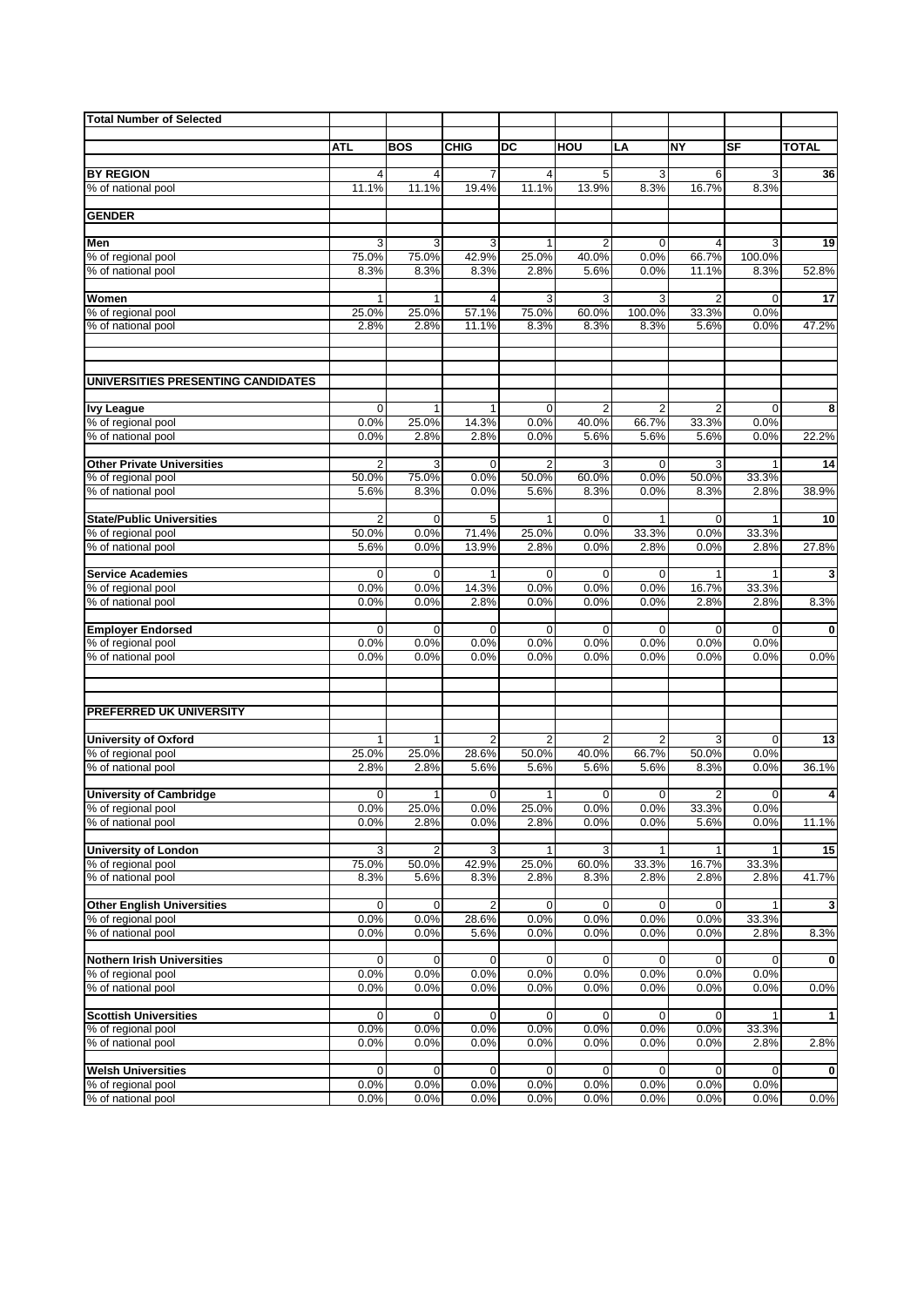| <b>Universities Presenting Candidates - Selected</b> |              |                |                |                |                |                |                |                |                         |
|------------------------------------------------------|--------------|----------------|----------------|----------------|----------------|----------------|----------------|----------------|-------------------------|
|                                                      | <b>ATL</b>   | <b>BOS</b>     | <b>CHIG</b>    | DC             | HOU            | LA             | NY             | SF             | <b>TOTAL</b>            |
|                                                      |              |                |                |                |                |                |                |                |                         |
|                                                      |              |                |                |                |                |                |                |                |                         |
| <b>ARIZONA</b><br>Arizona State University           | 0            | $\mathbf 0$    | $\mathbf 0$    | 0              | $\mathbf 0$    | $\mathbf{1}$   | 0              | $\overline{0}$ | 1                       |
|                                                      |              |                |                |                |                |                |                |                |                         |
| <b>CALIFORNIA</b>                                    |              |                |                |                |                |                |                |                |                         |
| <b>Stanford University</b>                           | 0            | $\mathbf{1}$   | $\mathbf 0$    | $\mathbf 0$    | $\mathbf 0$    | $\mathbf 0$    | $\mathbf 0$    | $\mathbf{1}$   | $\overline{\mathbf{c}}$ |
|                                                      |              |                |                |                |                |                |                |                |                         |
| <b>COLORADO</b><br>United States Air Force Academy   | 0            | $\pmb{0}$      | $\overline{0}$ | $\pmb{0}$      | $\mathbf 0$    | 0              | 1              | $\mathbf{1}$   | $\overline{\mathbf{2}}$ |
|                                                      |              |                |                |                |                |                |                |                |                         |
| <b>CONNECTICUT</b>                                   |              |                |                |                |                |                |                |                |                         |
| <b>Yale University</b>                               | 0            | $\overline{0}$ | 0              | 0              | $\mathbf 0$    | $\mathbf 0$    | 1              | $\overline{0}$ | $\overline{\mathbf{1}}$ |
| <b>DISTRICT OF COLUMBIA</b>                          |              |                |                |                |                |                |                |                |                         |
| Georgetown University                                | 0            | $\mathbf 0$    | $\mathbf 0$    | 0              | $\mathbf 0$    | $\mathbf 0$    | $\mathbf{1}$   | $\overline{0}$ | 1                       |
|                                                      |              |                |                |                |                |                |                |                |                         |
| <b>FLORIDA</b>                                       |              |                |                |                |                |                |                |                |                         |
| University of South Florida                          | $\mathbf{1}$ | $\overline{0}$ | 0              | $\mathbf 0$    | $\mathbf 0$    | $\mathbf{0}$   | $\Omega$       | $\mathbf 0$    | 1                       |
| <b>GEORGIA</b>                                       |              |                |                |                |                |                |                |                |                         |
| <b>Emory University</b>                              | 1            | 0              | $\mathbf 0$    | $\pmb{0}$      | 0              | 0              | 0              | 0              | $\mathbf{1}$            |
| University of Georgia                                | $\mathbf{1}$ | 0              | 0              | $\mathbf 0$    | $\mathbf 0$    | $\mathbf 0$    | 0              | $\mathbf 0$    | 1                       |
|                                                      |              |                |                |                |                |                |                |                |                         |
| <b>ILLINOIS</b>                                      |              |                |                |                |                |                |                |                |                         |
| University of Chicago                                | $\pmb{0}$    | $\mathbf 0$    | $\mathbf 0$    | 1              | $\mathbf 0$    | $\mathbf{0}$   | $\overline{0}$ | $\mathbf 0$    | 1                       |
| <b>INDIANA</b>                                       |              |                |                |                |                |                |                |                |                         |
| Indiana University                                   | 0            | $\mathbf 0$    | $\overline{2}$ | $\mathbf{1}$   | $\mathbf 0$    | $\mathbf 0$    | 0              | $\overline{0}$ | $\overline{\mathbf{3}}$ |
|                                                      |              |                |                |                |                |                |                |                |                         |
| <b>MARYLAND</b>                                      |              |                |                |                |                |                |                |                |                         |
| United States Naval Academy                          | 0            | $\overline{0}$ | $\mathbf{1}$   | $\mathbf 0$    | $\mathbf 0$    | $\mathbf{0}$   | $\mathbf 0$    | $\mathbf 0$    | $\overline{\mathbf{1}}$ |
| <b>MASSACHUSETTS</b>                                 |              |                |                |                |                |                |                |                |                         |
| <b>Boston University</b>                             | 0            | 1              | $\overline{0}$ | 0              | 0              | $\mathbf 0$    | $\overline{0}$ | $\overline{0}$ | 1                       |
| <b>Harvard University</b>                            | 0            | $\mathbf 0$    | 0              | $\pmb{0}$      | $\mathbf{1}$   | $\mathbf{0}$   | $\overline{0}$ | $\overline{0}$ | 1                       |
| Massachusetts Institute of Technology                | 0            | 1              | 0              | $\mathbf 0$    | $\mathbf 0$    | $\mathbf{0}$   | $\Omega$       | $\overline{0}$ | 1                       |
| <b>MICHIGAN</b>                                      |              |                |                |                |                |                |                |                |                         |
| Michigan State University                            | 0            | $\overline{0}$ | 1              | $\pmb{0}$      | $\mathbf 0$    | 0              | 0              | 0              | 1                       |
| University of Michigan - Ann Arbor                   | $\mathbf 0$  | $\mathbf 0$    | $\mathbf{1}$   | $\mathbf 0$    | $\mathbf 0$    | $\mathbf 0$    | 0              | $\mathbf 0$    | $\mathbf{1}$            |
|                                                      |              |                |                |                |                |                |                |                |                         |
| <b>NEBRASKA</b>                                      | $\mathbf 0$  |                | $\mathbf{1}$   | $\mathbf 0$    | $\mathbf 0$    | $\mathbf{0}$   | $\Omega$       | $\mathbf 0$    |                         |
| University of Nebraska System - Lincoln              |              | $\overline{0}$ |                |                |                |                |                |                | 1                       |
| <b>NEVADA</b>                                        |              |                |                |                |                |                |                |                |                         |
| University of Nevada-Reno                            | 0            | 0              | 0              | $\pmb{0}$      | 0              | 0              | $\overline{0}$ | $\mathbf{1}$   | $\mathbf{1}$            |
|                                                      |              |                |                |                |                |                |                |                |                         |
| <b>NEW JERSEY</b><br><b>Princeton University</b>     | 0            | 1              | 1              | $\mathbf 0$    | $\mathbf{1}$   | $\overline{2}$ | 0              | $\overline{0}$ | $\overline{\mathbf{5}}$ |
|                                                      |              |                |                |                |                |                |                |                |                         |
| <b>NEW YORK</b>                                      |              |                |                |                |                |                |                |                |                         |
| Columbia University                                  | $\pmb{0}$    | $\pmb{0}$      | $\overline{0}$ | $\pmb{0}$      | $\mathbf 0$    | $\mathbf 0$    | 1              | $\overline{0}$ | $\mathbf{1}$            |
| Hobart and William Smith Colleges                    | $\pmb{0}$    | $\overline{0}$ | $\overline{0}$ | $\mathsf 0$    | $\pmb{0}$      | $\mathbf{0}$   | $\mathbf{1}$   | $\overline{0}$ | $\mathbf{1}$            |
| <b>NORTH CAROLINA</b>                                |              |                |                |                |                |                |                |                |                         |
| <b>Duke University</b>                               | 0            | $\mathbf 0$    | $\mathbf 0$    | $\mathbf{1}$   | $\mathbf 0$    | $\mathbf{0}$   | 0              | $\overline{0}$ | $\overline{1}$          |
|                                                      |              |                |                |                |                |                |                |                |                         |
| <b>OKLAHOMA</b>                                      |              |                |                |                |                |                |                |                |                         |
| University of Tulsa                                  | 0            | $\mathbf 0$    | $\overline{0}$ | $\mathbf 0$    | $\mathbf{1}$   | $\mathbf 0$    | $\Omega$       | $\overline{0}$ | $\mathbf{1}$            |
| <b>PENNSYLVANIA</b>                                  |              |                |                |                |                |                |                |                |                         |
| University of Pennsylvania                           | 1            | $\overline{0}$ | $\overline{0}$ | 0              | 0              | 0              | 1              | $\overline{0}$ | $\overline{2}$          |
|                                                      |              |                |                |                |                |                |                |                |                         |
| <b>TEXAS</b>                                         |              |                |                |                |                |                |                |                |                         |
| <b>Rice University</b>                               | 0            | $\mathbf 0$    | $\overline{0}$ | 0              | $\overline{2}$ | 0              | 0              | $\overline{0}$ | $\overline{2}$          |
| <b>VIRGINIA</b>                                      |              |                |                |                |                |                |                |                |                         |
| <b>Hampton University</b>                            | 0            | $\pmb{0}$      | $\overline{0}$ | 1              | $\mathbf 0$    | 0              | 0              | $\overline{0}$ | 1                       |
|                                                      |              |                |                |                |                |                |                |                |                         |
| <b>TOTAL</b>                                         | 4            | 4 <sup>1</sup> | 7              | $\overline{4}$ | 5              | 3              | 6              | 3              | 36                      |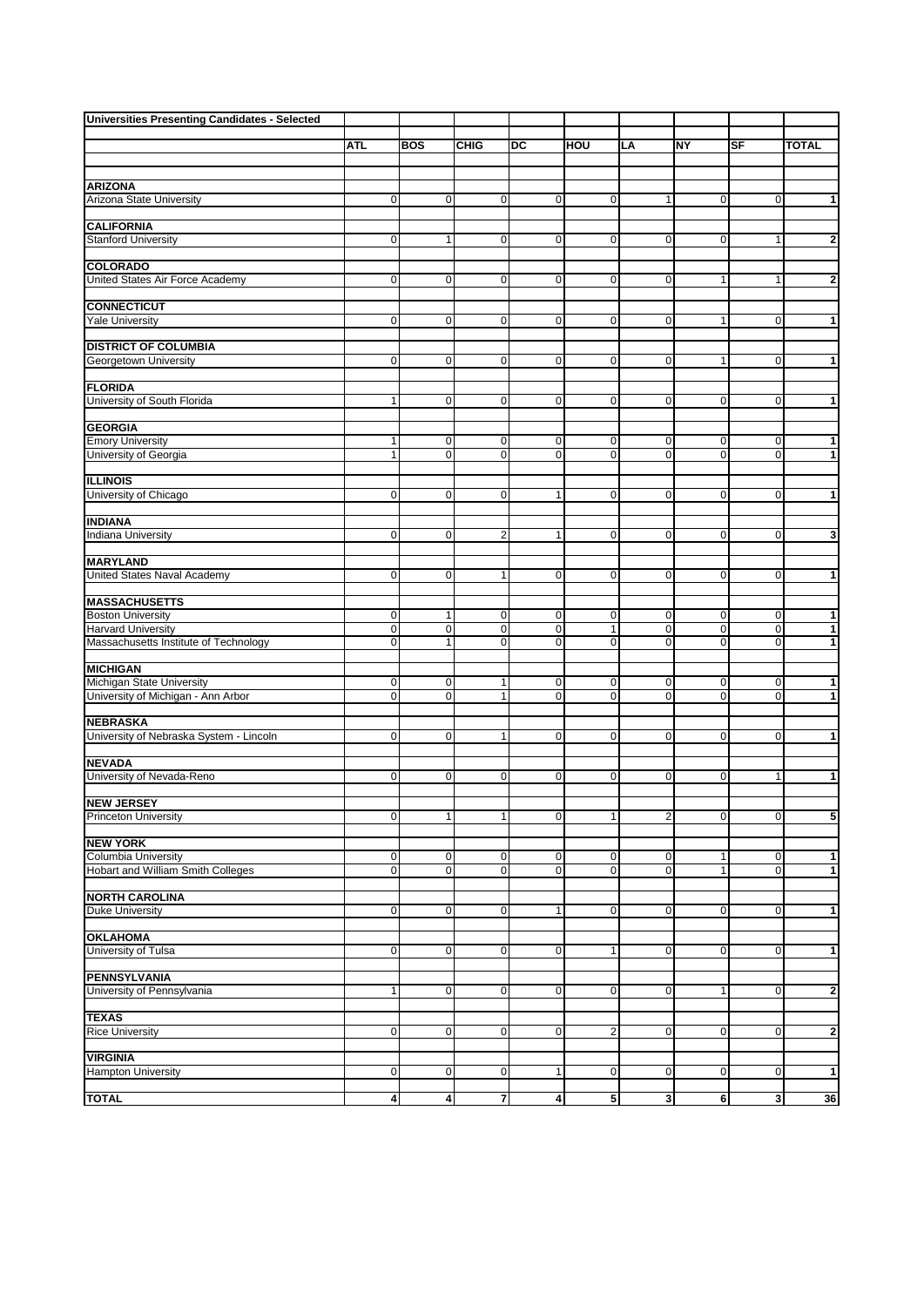| Proposed Field of Study - Selected           |             |                |                |              |              |                |                |           |                         |
|----------------------------------------------|-------------|----------------|----------------|--------------|--------------|----------------|----------------|-----------|-------------------------|
|                                              |             |                |                |              |              |                |                |           |                         |
|                                              | <b>ATL</b>  | <b>BOS</b>     | <b>CHIG</b>    | <b>DC</b>    | HOU          | LA             | <b>NY</b>      | <b>SF</b> | <b>TOTAL</b>            |
|                                              |             |                |                |              |              |                |                |           |                         |
| Archaeology                                  | 0           | 1              | $\mathbf 0$    | $\mathbf 0$  | 0            | 0              | 0              | 0         | 1                       |
| <b>Classical Guitar Performance</b>          | $\Omega$    | $\Omega$       | $\Omega$       | $\Omega$     | $\Omega$     | $\Omega$       | 1              | $\Omega$  | 1                       |
| Composition                                  | 0           | 0              | $\mathbf{1}$   | $\mathbf 0$  | $\mathbf 0$  | $\mathbf 0$    | $\mathbf 0$    | 0         | 1                       |
| Development Studies                          | 1           | $\Omega$       | $\mathbf 0$    | $\mathbf 0$  | $\Omega$     | $\mathbf 0$    | 0              | $\Omega$  | 1                       |
| Digital Humanities                           | 0           | $\Omega$       | $\overline{0}$ | $\Omega$     | $\mathbf{1}$ | $\Omega$       | $\Omega$       | $\Omega$  | 1                       |
| Economics                                    | 0           | $\Omega$       | $\mathbf 0$    | $\Omega$     | $\Omega$     | $\Omega$       | 1              | $\Omega$  | 1                       |
| <b>Electrical Engineering</b>                | 1           | $\Omega$       | $\Omega$       | $\mathbf 0$  | $\Omega$     | $\mathbf 0$    | $\overline{0}$ | $\Omega$  | 1                       |
| English Language and Literature (1800-1914)  | 0           | $\Omega$       | $\mathbf 0$    | $\mathbf 0$  | $\Omega$     | $\mathbf 0$    | 1              | $\Omega$  | 1                       |
| English Literature (1900-Present Day)        | 1           | $\Omega$       | $\Omega$       | $\mathbf 0$  | $\Omega$     | $\Omega$       | $\Omega$       | $\Omega$  | 1                       |
| Genetics                                     | 0           | 0              | $\mathbf 0$    | 1            | $\mathbf 0$  | $\mathbf 0$    | 0              | 0         | 1                       |
| <b>Global Health and Development</b>         | $\Omega$    | $\Omega$       | $\mathbf 0$    | $\mathbf 0$  | 1            | $\mathbf 0$    | $\overline{0}$ | $\Omega$  | 1                       |
| Haematology                                  | 0           | $\overline{0}$ | $\mathbf 0$    | $\mathbf 0$  | $\mathbf 0$  | $\mathbf 0$    | 1              | 0         | 1                       |
| History of Science, Medicine and Technology  | $\Omega$    | $\Omega$       | $\mathbf{1}$   | $\Omega$     | $\Omega$     | $\Omega$       | $\Omega$       | $\Omega$  | 1                       |
| Infectious Disease Epidemiology              | 0           | 0              | $\mathbf{1}$   | $\mathbf 0$  | $\mathbf 0$  | $\mathbf 0$    | 0              | 0         | 1                       |
| <b>International Health Policy</b>           | $\Omega$    | $\Omega$       | $\Omega$       | $\mathbf 0$  | $\Omega$     | $\mathbf 0$    | $\overline{0}$ | 1         | 1                       |
| <b>International Political Economy</b>       | 0           | 1              | $\mathbf 0$    | 0            | $\Omega$     | $\Omega$       | 0              | $\Omega$  | 1                       |
| <b>International Relations</b>               | $\Omega$    | $\Omega$       | $\Omega$       | 1            | $\Omega$     | $\Omega$       | $\overline{0}$ | $\Omega$  | 1                       |
| <b>International Security Studies (ISS)</b>  | 0           | 0              | $\mathbf 0$    | $\mathbf 0$  | $\mathbf 0$  | $\overline{0}$ | 0              | 1         | 1                       |
| <b>Middle East Politics</b>                  | 0           | $\Omega$       | $\mathbf{1}$   | $\Omega$     | $\Omega$     | $\mathbf 0$    | 0              | $\Omega$  | 1                       |
| Modern British and European History          | 0           | 0              | $\mathbf 0$    | $\mathbf 0$  | 0            | 1              | $\overline{0}$ | 0         | 1                       |
| <b>Modern European History</b>               | $\Omega$    | $\Omega$       | $\Omega$       | $\Omega$     | $\mathbf{1}$ | $\Omega$       | $\Omega$       | $\Omega$  | 1                       |
| Modern Middle Eastern Studies                | 0           | 0              | $\mathbf{1}$   | $\mathbf 0$  | $\mathbf 0$  | $\mathbf 0$    | 1              | 0         | $\overline{\mathbf{2}}$ |
| MSc Environment, Science and Society         | $\Omega$    | $\Omega$       | $\Omega$       | $\mathbf{1}$ | $\Omega$     | $\Omega$       | $\Omega$       | $\Omega$  | 1                       |
| MSc in Neuroscience                          | $\Omega$    | $\Omega$       | $\Omega$       | $\mathbf 0$  | 1            | $\Omega$       | 0              | $\Omega$  | 1                       |
| Neuroscience                                 | 0           | $\Omega$       | $\Omega$       | $\Omega$     | $\Omega$     | $\mathbf{1}$   | $\overline{0}$ | $\Omega$  | 1                       |
| Philosophy                                   | 0           | 0              | $\mathbf 0$    | $\mathbf{1}$ | $\mathbf 0$  | $\mathbf 0$    | $\mathbf 0$    | 1         | $\overline{2}$          |
| Planning, Growth & Regeneration              | 0           | $\mathbf 0$    | $\Omega$       | $\mathbf 0$  | $\Omega$     | $\Omega$       | $\mathbf{1}$   | 0         | 1                       |
| <b>Public Health</b>                         | 0           | 0              | $\mathbf 0$    | $\mathbf 0$  | $\mathbf 0$  | $\mathbf{1}$   | $\mathbf 0$    | 0         | $\overline{1}$          |
| <b>Security Studies</b>                      | 0           | $\mathbf{1}$   | $\Omega$       | $\mathbf 0$  | $\Omega$     | $\mathbf 0$    | 0              | $\Omega$  | 1                       |
| Sustainable Energy Futures                   | 0           | 0              | $\mathbf 0$    | $\mathbf 0$  | $\mathbf{1}$ | $\mathbf 0$    | 0              | 0         | 1                       |
| <b>Technology Policy</b>                     | $\Omega$    | $\mathbf{1}$   | $\mathbf 0$    | 0            | $\Omega$     | $\mathbf 0$    | 0              | $\Omega$  | 1                       |
| Theatre and Performance                      | 1           | $\Omega$       | $\Omega$       | $\Omega$     | $\Omega$     | $\Omega$       | $\overline{0}$ | $\Omega$  | 1                       |
| Violin Performance                           | $\mathbf 0$ | 0              | $\mathbf{1}$   | $\mathbf 0$  | $\mathbf 0$  | $\mathbf 0$    | $\overline{0}$ | 0         | 1                       |
| Water Security and International Development | $\Omega$    | $\Omega$       | $\mathbf{1}$   | $\Omega$     | $\Omega$     | $\Omega$       | $\Omega$       | $\Omega$  | $\overline{1}$          |
|                                              |             |                |                |              |              |                |                |           |                         |
| <b>TOTAL</b>                                 | 4           | 4              | $\overline{7}$ | 4            | 5            | 3              | 6              | 3         | 36                      |